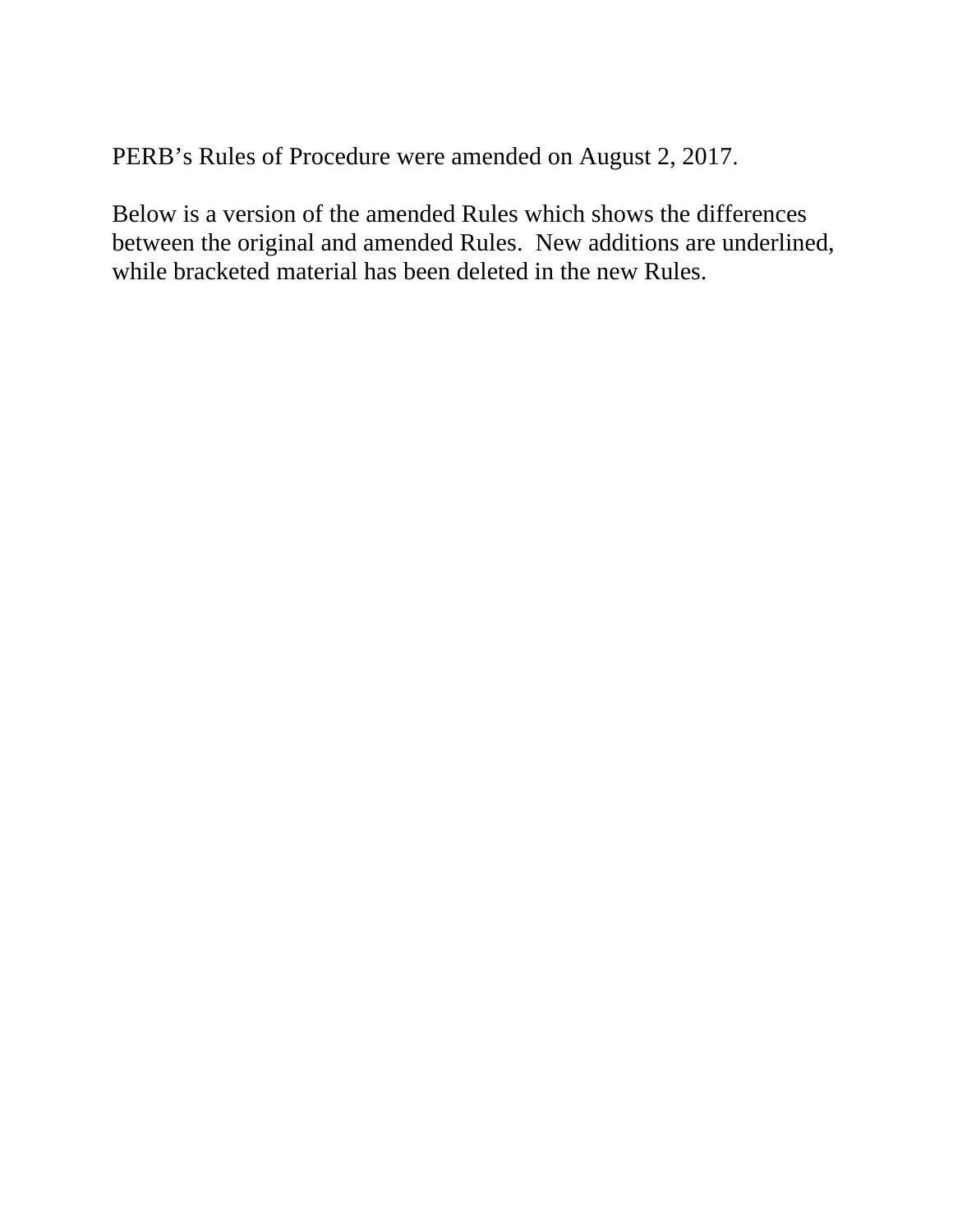## **RULES AND REGULATIONS OF THE PUBLIC EMPLOYMENT RELATIONS BOARD WHEN ACTING PURSUANT TO ARTICLE 14 OF THE CIVIL SERVICE LAW**

# **PART**

- 200 Definitions and General Provisions
- 201 Determination of Representation Status Under Section 207 of the Act
- 202 Procedure for the Review of Questions Concerning the Certification of Employee Organizations Under Section 206.1 of the Act
- 203 Procedures for the Approval or Review of Local Government Procedures Under Section 212 of the Act
- 204 Improper Practices
- 205 Conciliation
- 206 Strikes Against Public Employers
- 207 Voluntary Grievance Arbitration
- 208 Access to Records of the Board
- 209 Privacy Protection and Accuracy of Personal Data
- 210 Declaratory Rulings
- 211 Subpoenas
- 212 Conference and Hearings
- 213 Exceptions to the Board
- 214 Misconduct Before the Agency

21[4]5 Accumulation of Reference Material Under Section 205.5(e) of the Act

21[5]6 Miscellaneous

[Ed. note: Chapter, Part and Section references are to N.Y. Comp. Codes R. & Reg. tit. 4, ch. VII.]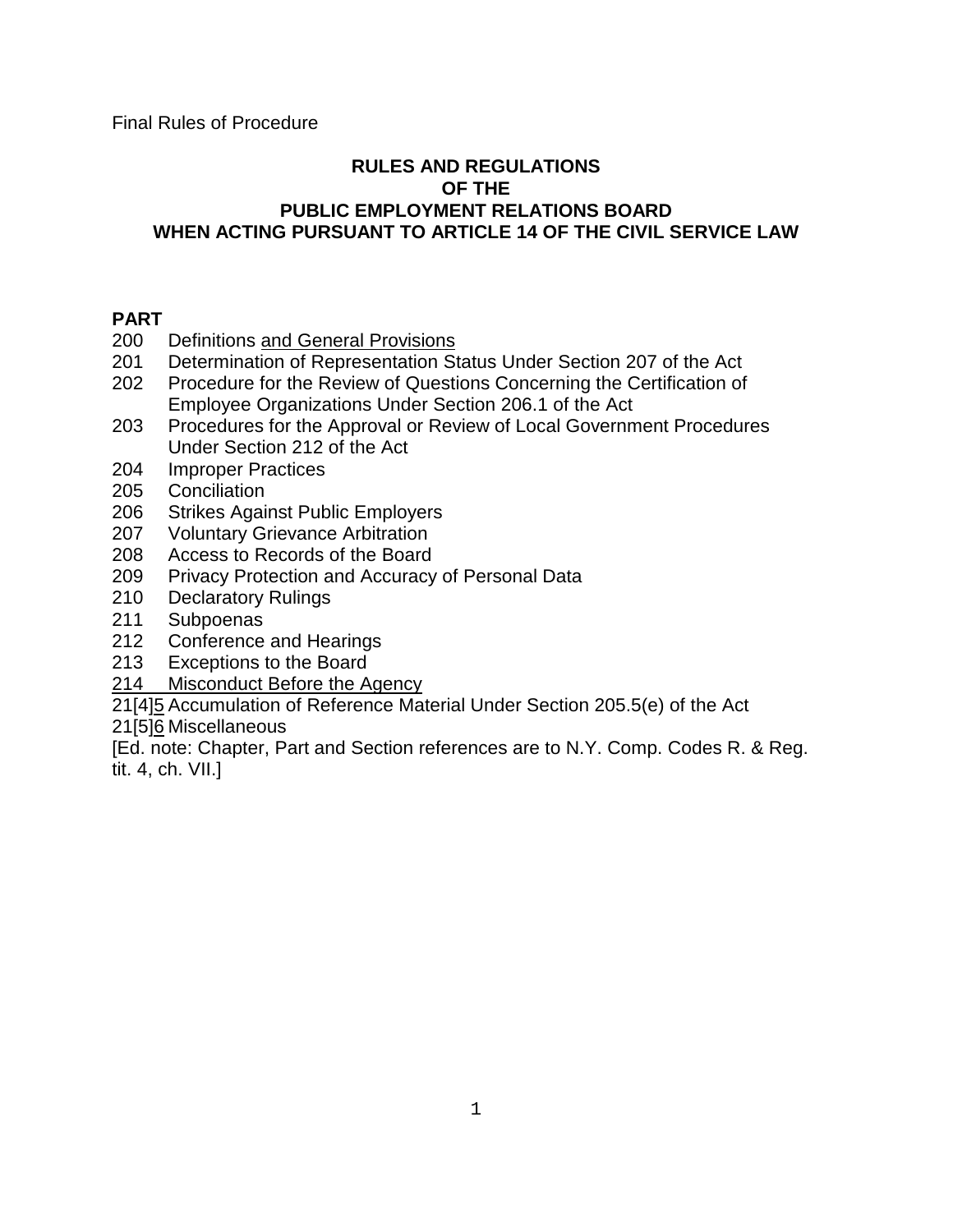# **PART 200 DEFINITIONS AND GENERAL PROVISIONS (Statutory Authority: Civil Service Law, art. 14)**

**Sec.**

| 200.1      | Act; board                                       |
|------------|--------------------------------------------------|
| 200.2      | Director; deputy chair; administrative law judge |
| 200.3      | <b>Director of Conciliation</b>                  |
| 200.4      | <b>Assistant Director</b>                        |
| 200.[4]5   | <b>Counsel</b>                                   |
| 200.[5]6   | <b>Party</b>                                     |
| 200.[6]7   | <b>Impartial agency</b>                          |
| 200.[7]8   | <b>Certification</b>                             |
| 200.[8]9   | <b>Recognition</b>                               |
| 200.[9]10  | [Working days]Computing time                     |
| 200.[10]11 | <b>Filing; service</b>                           |
| 200.12     | <b>Electronic filing and service</b>             |
| 200.[11]13 | <b>Showing of interest</b>                       |
|            |                                                  |

## **§200.1 Act; board.**

The term *act*, as used in this Chapter, shall mean the New York State Public Employees' Fair Employment Act, and the terms *board* and *agency* shall each mean the New York State Public Employment Relations Board, or any two members thereof.

## **§200.2 Director; deputy chair; administrative law judge.**

The term *director*, as used in this Chapter, shall mean the agent of the board designated as director of public employment practices and representation; the term *deputy chair* shall mean an agent of the board so designated; the term *administrative law judge* as used in this Chapter shall mean an agent of the board so designated and shall include the director and assistant director of public employment practices and representation.

# **§200.3 Director of [c]Conciliation.**

The term *director of conciliation*, as used in this Chapter, shall mean the agent of the board so designated.

## **§200.4 Assistant Director.**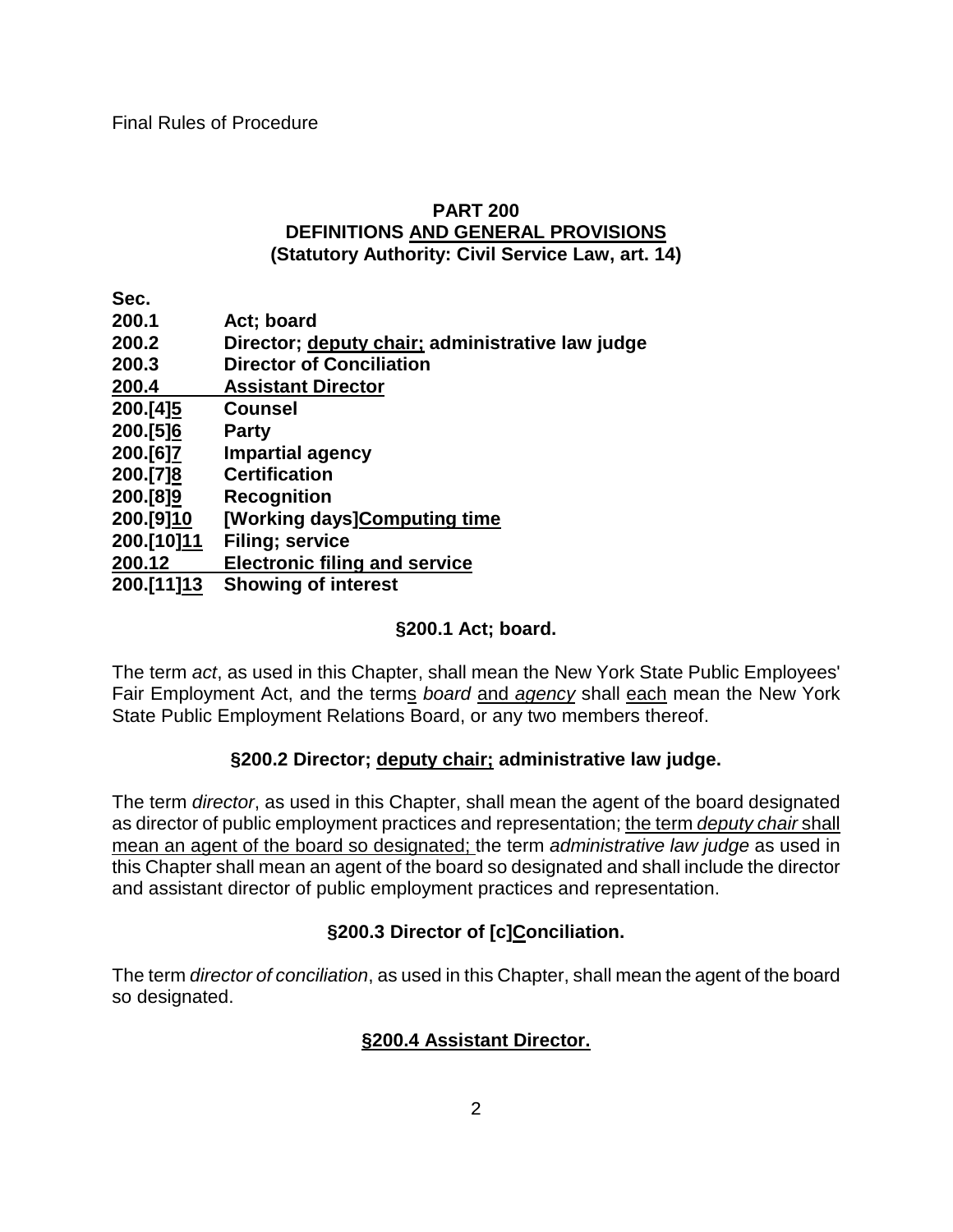The term *assistant director* shall mean an agent of the board so designated.

# **§200.[4]5 Counsel.**

The term *counsel,* as used in this Chapter, shall mean the agent of the board so designated.

# **§200.[5]6 Party.**

The term *party*, except as otherwise provided in this Chapter, shall mean any [person] public employee, employee organization or public employer filing a charge, petition or application under the act or this Chapter; any [person] public employee, employee organization or public employer named as a party in a charge, petition or application filed under the act or this Chapter; or any other [person]public employee, employee organization or public employer whose timely motion to intervene in a proceeding has been granted.

# **§200.[6]7 Impartial agency.**

The term *impartial agency*, as used in this Chapter, shall mean an agency or agent established or designated by a local government pursuant to procedures established by its legislative body under section 206.1 or section 212 of the act, which agency or agent shall be free from direction by the local government involved and without predisposition or appearance of predisposition to favor such local government or any employee organization in matters which come before it.

# **§200.[7]8 Certification.**

The term *certification*, as used in this Chapter, shall mean the designation of an employee organization as negotiating representative of employees in an appropriate unit by the board [Public Employment Relations Board] or by a local impartial agency established pursuant to section 206.1 or section 212 of the act.

# **§200.[8]9 Recognition.**

The term *recognition*, as used in this Chapter, shall mean the designation of an employee organization as negotiating representative of employees in an [appropriate] agreed-upon unit by a government not acting through an impartial agency pursuant to section 206.1 or section 212 of the act.

# **§200.[9]10 [Working days]Computing time.**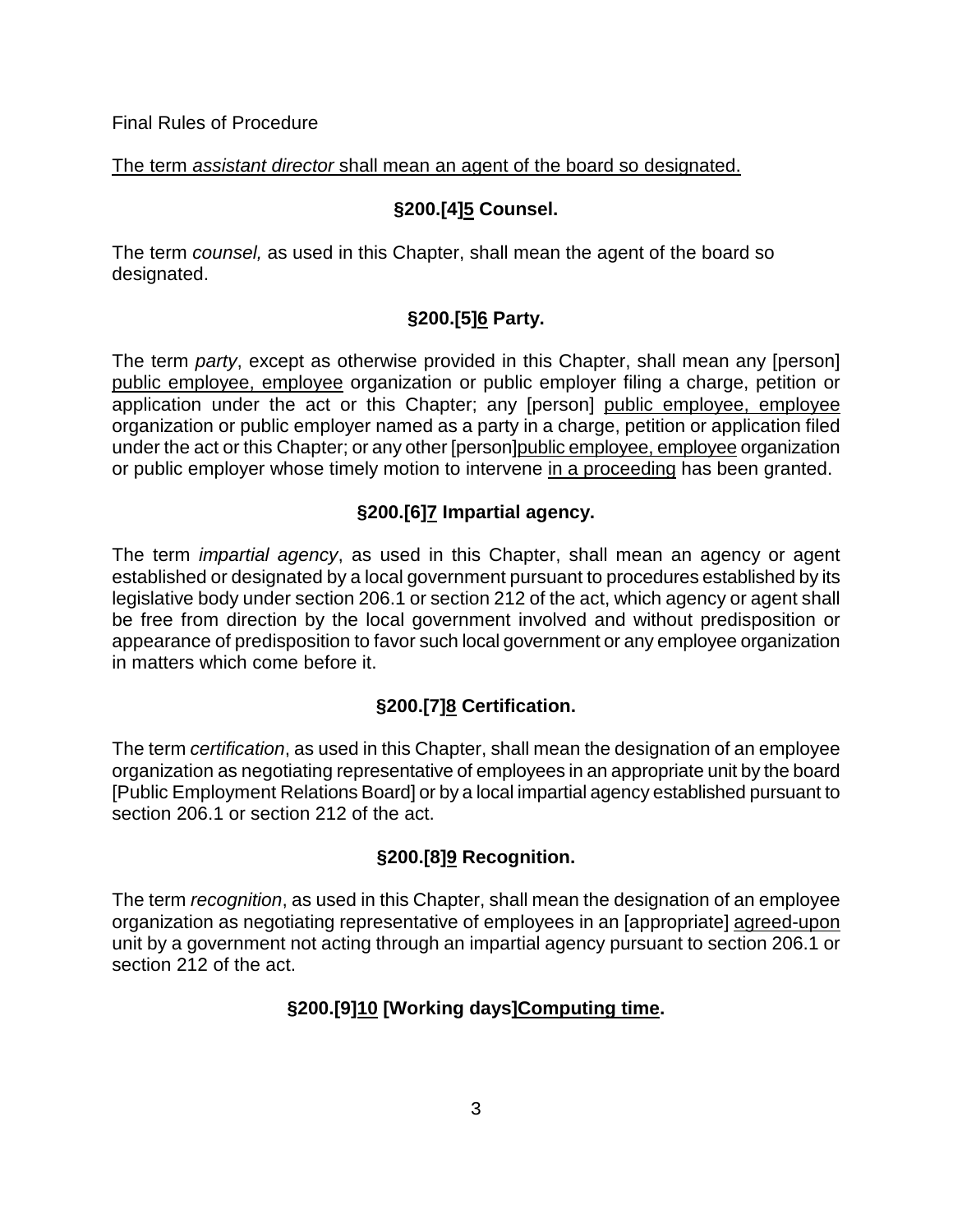(a) The term *working days*, as used in this Chapter, shall not include a Saturday, a Sunday, or a legal holiday.

## (b) The term *days*, as used in this chapter, shall refer to calendar days.

(c) In computing any period of time prescribed or allowed by these rules, or by order or direction, the day of the act, event, or default after which the designated period of time begins to run shall not be included. The last day of the period so computed shall be included, unless it falls on a Saturday, a Sunday, or a legal holiday, in which event the period shall run to the next working day.

# **§200.[10]11 Filing; service.**

(a) The term *filing*, as used in this Chapter, except as otherwise specifically provided, shall mean delivery to the board or an agent thereof, or the act of mailing to the board, or deposit of the papers enclosed in a properly addressed wrapper into the custody of an overnight delivery service for overnight delivery, [prior to] before the latest time designated by the overnight delivery service for overnight delivery.

(b) The term *service*, as used in this Chapter, except as otherwise specifically provided, shall mean delivery to a party or the act of mailing to a party, or deposit of the papers enclosed in a properly addressed wrapper into the custody of an overnight delivery service for overnight delivery, [prior to] before the latest time designated by the overnight delivery service for overnight delivery. Personal service is complete upon delivery. Service by mail or by overnight delivery is complete at the time of sending. Except as otherwise directed by the board or one of its designees, where a paper described in this Chapter is served by regular mail, the due date of any response will have five calendar days added to the time specified in this Chapter. In the case of service by overnight delivery, an additional day will be added to any prescribed time in which any responsive pleadings, papers, or other required act triggered by the service is calculated.

(c) *Overnight delivery service* means any delivery service which regularly accepts items for overnight delivery to any address in the state.

(d) *Proof of Service* shall mean evidence that any document required to be filed with the Board or any of its agents was delivered to all other parties or other mandated recipients as required by these rules or by the Act. Proof of service shall consist of either a sworn affirmation of counsel or notarized affidavit by the individual who served the document, specifying the document served, the person or persons upon whom it was served, and the means by which it was served. Proof of service may also take the form of a United States Postal Service tracking receipt or report, or by other United States Postal Service issued document establishing the date of mailing, the identity and address of the recipients, or an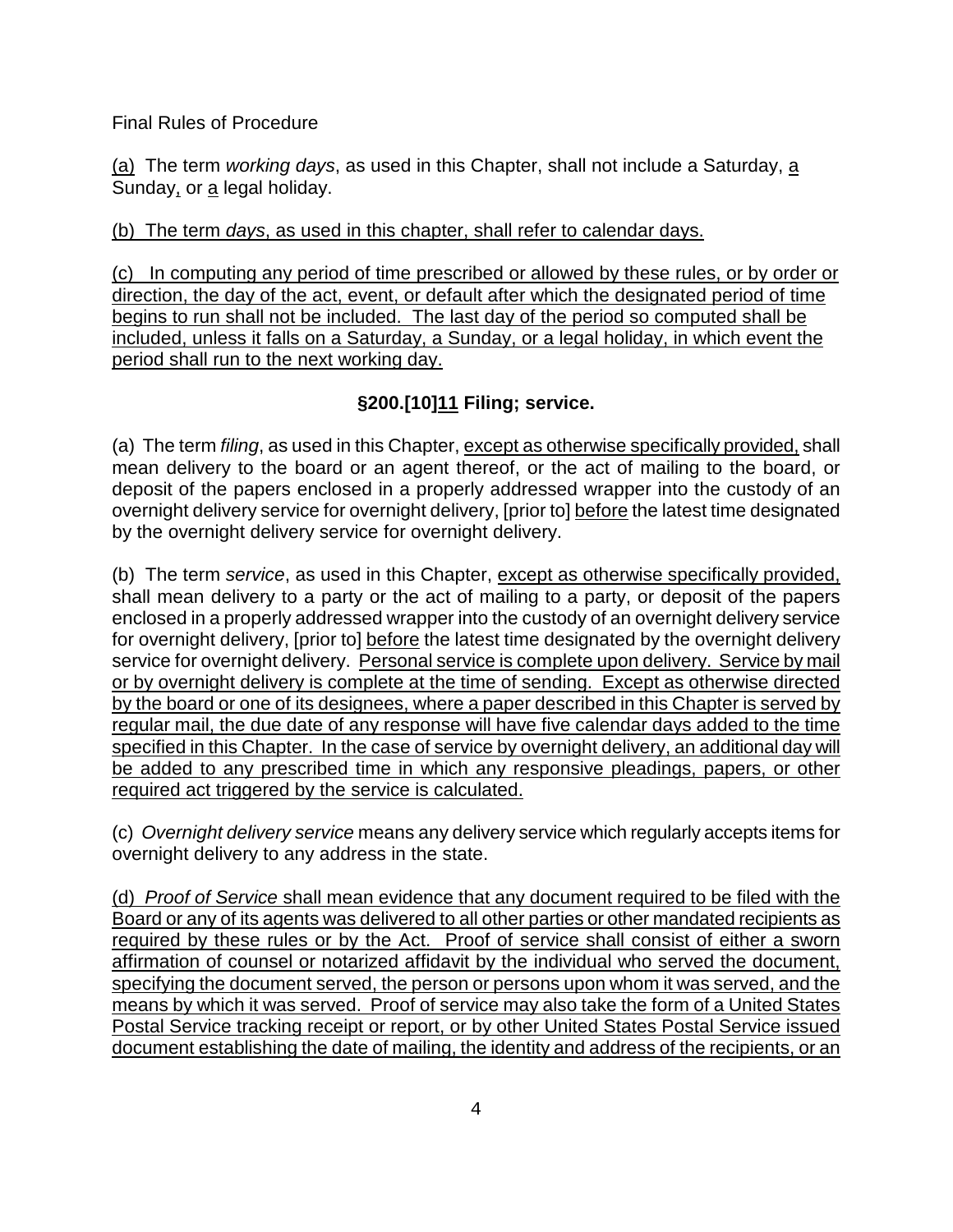acknowledgment of receipt, whether sworn or unsworn, by the party or parties upon whom service is required, or by an agent thereof.

# **§200.12 Electronic filing and service.**

(a) Notwithstanding any provisions of this Chapter to the contrary including section 200.11 of this part, the director or administrative law judge before whom a matter is pending may permit the electronic filing and electronic service of any or all pleadings or related documents by and upon a party to a proceeding if such party expressly so consents to electronic service in a form provided by the board. Such permission and consent must be on notice to all parties.

(b) Notwithstanding any provisions of this Chapter to the contrary including section 200.11 of this part, the chairperson, in consultation with the board, may generally authorize the electronic service and/or filing of any documents for any or all proceedings before it or before an administrative law judge provided that: such general authorization is posted on the board's website and such general authorization becomes effective no sooner than sixty days from the date of such posting; provision is made to permit unrepresented individuals to choose to file and receive all pleadings, memoranda, correspondence and any caserelated information in paper form; and the board or its designees retain discretion in determining whether to grant the application of a party to file and serve in paper form due to hardship, inability to comply with the procedure, or other good cause shown.

(c) The term *electronic filing*, as used in this Chapter, shall mean a document submitted by means specified by the agency on its website. Such documents shall be: (i) in a format that can be read using software that is readily available and is in widespread use by government, businesses, and individuals; and (ii) electronically searchable unless the party providing the document certifies in a written attachment to document served and/or in any required proof of service that it does not have the capacity to produce a searchable file.

(d) The term *electronic service*, as used in this Chapter, shall mean delivery before the latest time designated for service by electronic mail to a party sent to an electronic mail address designated by the recipient. Electronic service is deemed complete upon sending unless an error message or other notification that the served document has not been successfully dispatched or received is returned, in which case the service is null and void.

# **§200.[11]13 Showing of interest.**

The term *showing of interest*, as used in this Chapter, shall mean a designated percentage of public employees in an allegedly appropriate negotiating unit or a negotiating unit determined to be appropriate, who support the filing of a petition or a motion to intervene. Any showing of interest must be accompanied by a declaration of authenticity as set forth in section 201.4(d) of the chapter. A showing of interest may also be used to determine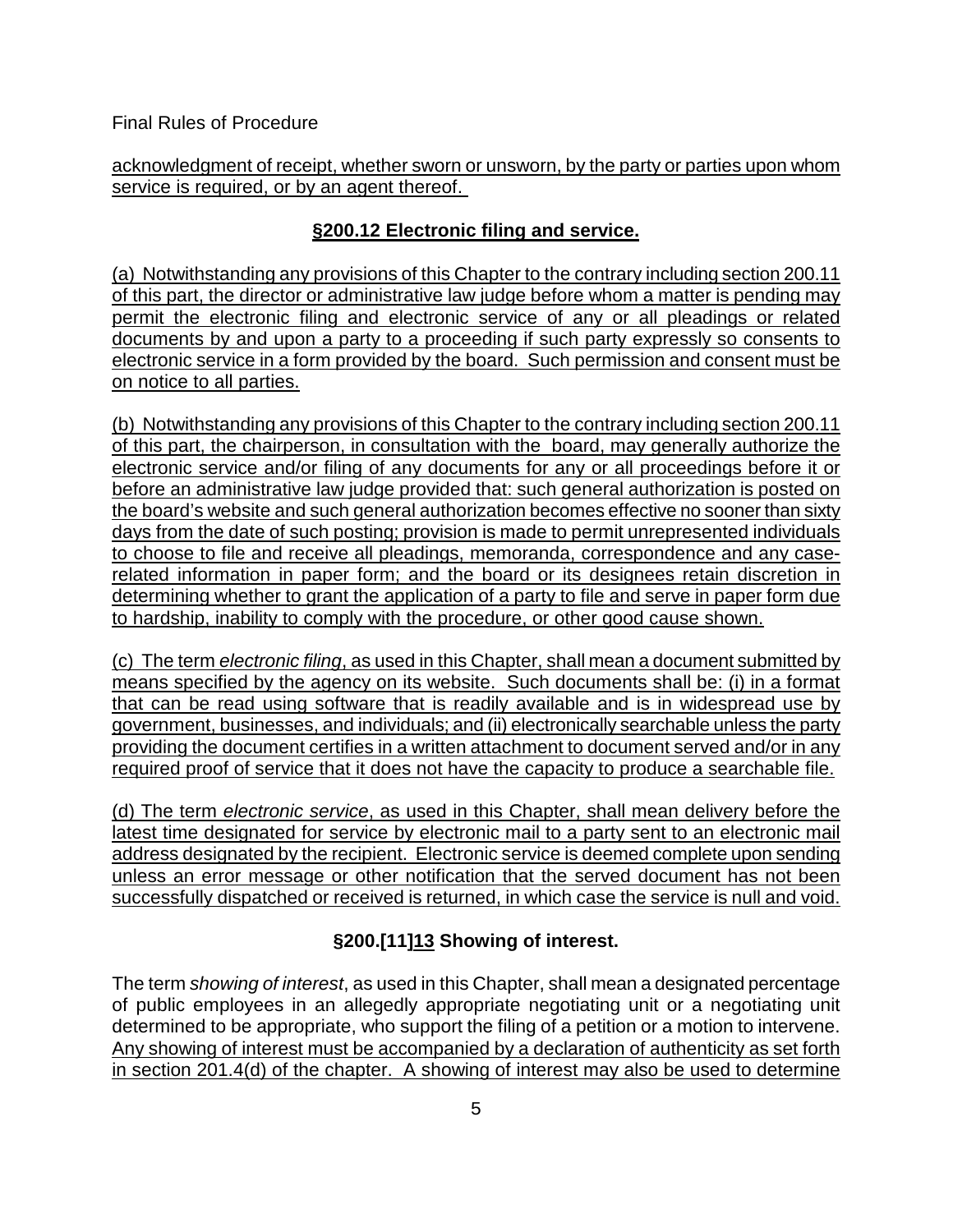whether an employee organization is entitled to certification without an election pursuant to section 201.8(c)(1) of this Chapter.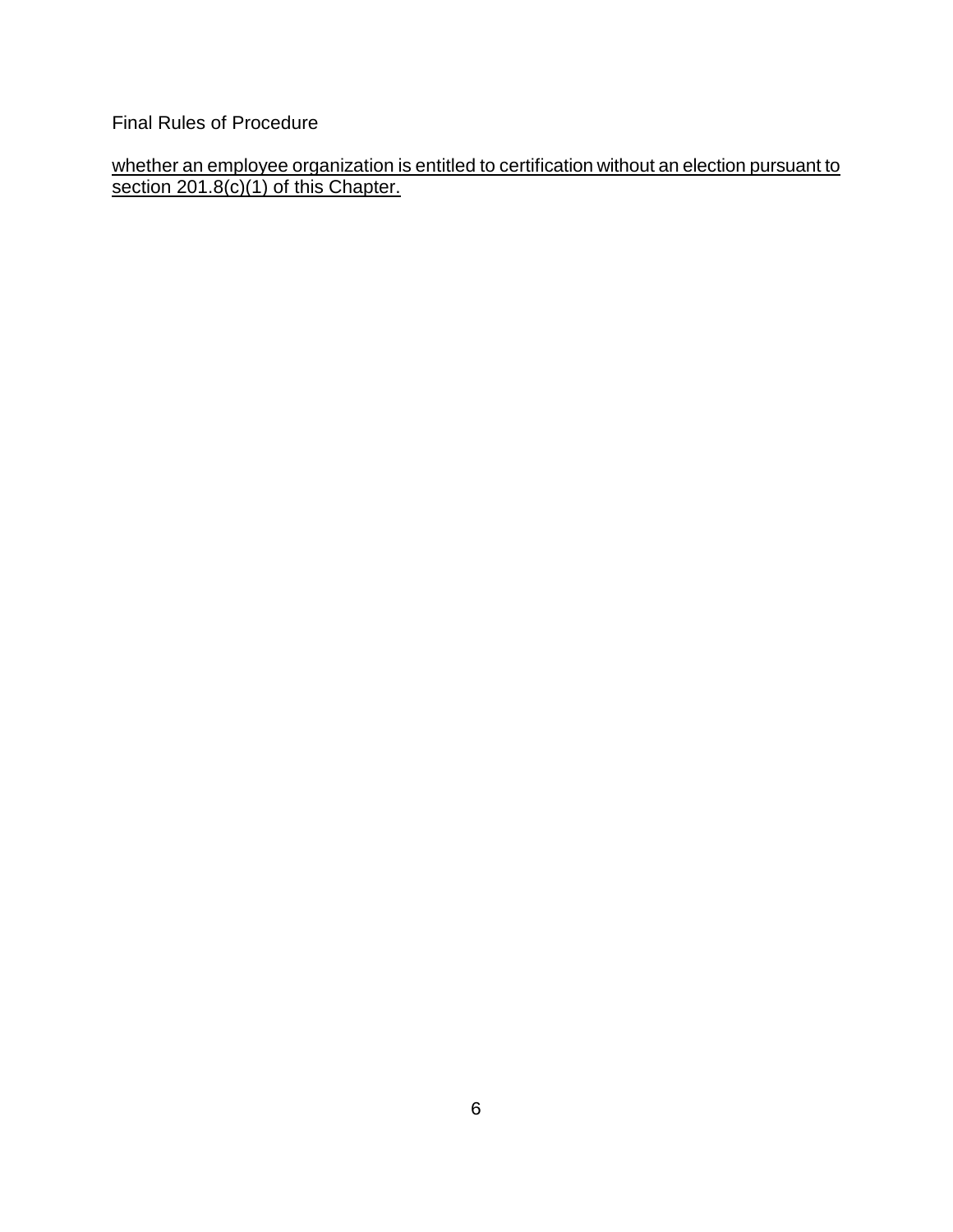## **PART 201**

# **DETERMINATION OF REPRESENTATION STATUS UNDER SECTION 207 OF THE ACT (Statutory Authority: Civil Service Law, art. 14)**

**Sec.**

- **201.1 Scope**
- **201.2 Petition; filing**
- **201.3 Time for filing of petitions**
- **201.4 Showing of interest**
- **201.5 Contents of petition for certification; contents of petition for decertification; contents of petition to clarify existing unit or to determine unit placement of positions; response to petition**
- **201.6 Publication**
- **[201.7 Intervention]**
- **201.[8]7 Notice of pending petitions**
- **201.[9]8 Investigation and election[s]**
- **201.[10]9 Employer applications for designation of persons as managerial or confidential**
- **201.[11]10 Decision by administrative law judge**
- **201.[12]11 Exceptions to decision of administrative law judge; action by board**

# **§201.1 Scope.**

(a) The following relates to all public employees except:

(1) [those e]Employees employed by a government that has adopted procedures by local law, ordinance or resolution, pursuant to section 212 of the act, and with respect to which there is in effect a determination by the board that such provisions and procedures are substantially equivalent to the provisions and procedures set forth in the act and in pertinent rules with respect to the State (see Part 203 of this Chapter); and

(2) [those e]Employees covered by chapter 54 of the Charter and section 1173 specifically and title 12 generally of the Administrative Code of the City of New York.

(b) Except for section 201.[10]9, this Part does not relate to public employees employed by a government which has acted through its legislative body pursuant to section 206.1 of the act and established an impartial agency to administer procedures not inconsistent with section 207 of the act (see Part 202 of this Chapter).

# **§201.2 Petition; filing.**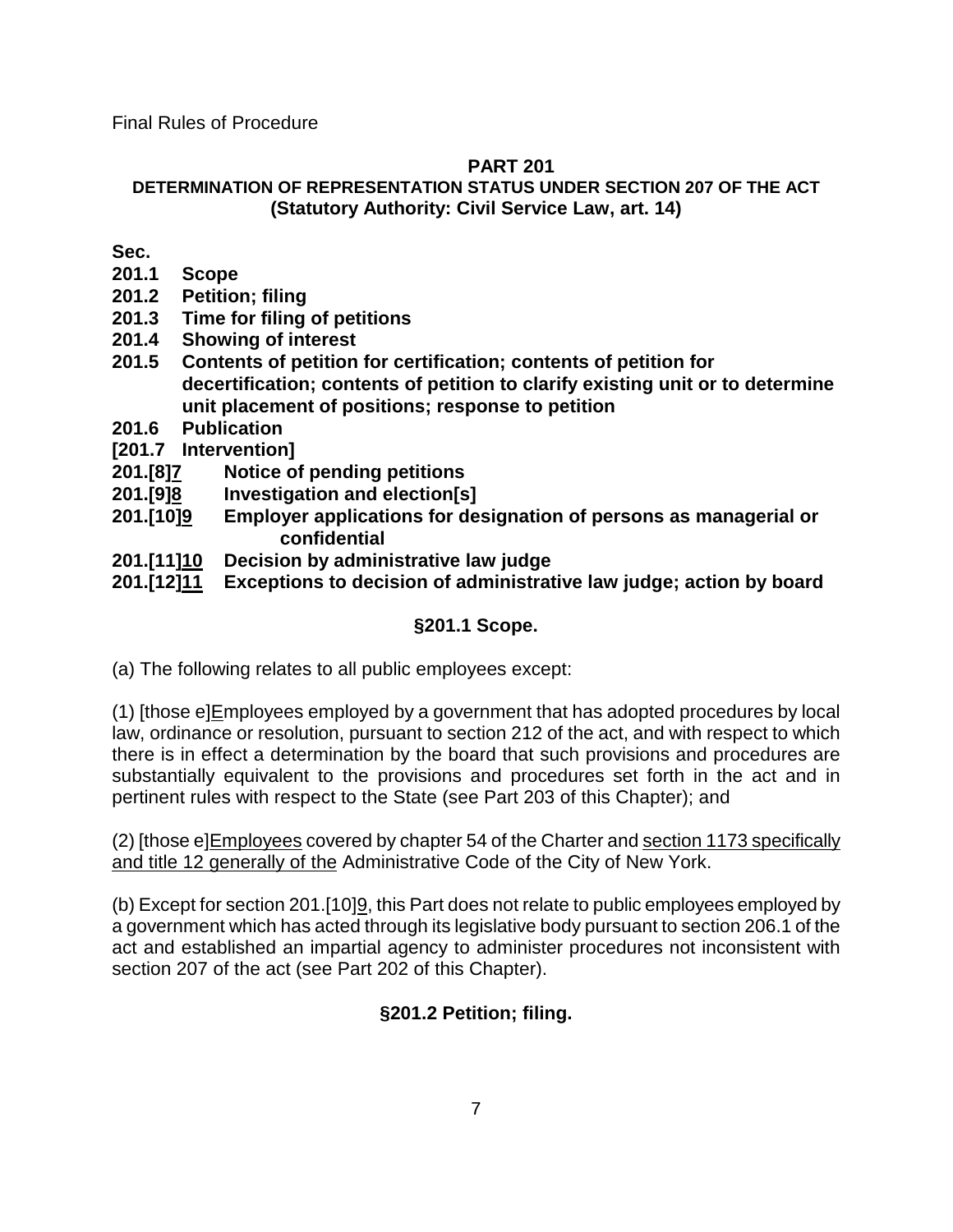(a) A petition [for investigation of ] to investigate a question concerning representation of public employees under the act (hereinafter called a petition for certification), or a petition alleging that an employee organization which has been certified or is being currently recognized should be deprived of representation status as to all or part of a unit (hereinafter called a petition for decertification), may be filed by one or more public employees or any employee organization acting in their behalf, or by a public employer, provided that individual employees may not file a petition for certification.

(b) A petition may be filed at any time by a public employer or a recognized or certified employee organization to clarify whether a position is encompassed within the scope of an existing unit (hereinafter called a unit clarification petition), or to determine the unit placement of a position (hereinafter called a unit placement petition). The filing and processing of the petition shall be in accordance with sections 201.5(c), 201.5(d), [201.8] 201.7, [201.9] 201.8(a) and (g), and 201.[11] 10 of this Part, and Part 212. Section 201.4 of this Part shall not apply. In determining the unit placement of a position, the administrative law judge shall consider whether the placement would be consistent with the criteria set forth in section 207 of the act. The administrative law judge may decline to make any clarification or placement not otherwise consistent with the purposes or policies of the act. Exceptions to any determination of the administrative law judge may be filed pursuant to Part 213.

(c) Petitions under this section shall be on a form [provided] prescribed by the board [for this purpose, and signed]. [An] In cases filed by paper filing, a signed original and four copies of the petition shall be filed with the director. [Petition forms will be supplied by the director upon request.] In electronically filed cases, a signed paper original will be submitted in addition to the electronically filed petition. Prior to [the issuance of a decision by the] an administrative law judge issuing a decision, a petition may be withdrawn only with the consent of the director. After the issuance of a decision by the administrative law judge, the petition may be withdrawn only with the consent of the board. Whenever the director or the board, as the case may be, approves withdrawal of any petition, the case shall be closed.

## **§201.3 Time for filing of petitions.**

(a) A petition for certification concerning unrepresented employees may be filed between 30 and 120 days after a public employer has been asked to recognize an employee organization, if the request has not been denied and no employee organization has been recognized or certified as majority representative of any of the employees within the unit alleged to be appropriate. [provided, however, that the] A petition may be filed by the public employer within [such] 120 days after receipt of a demand for recognition. Unless filed by a public employer, such a petition shall be supported by a showing of interest of at least 30 percent of the employees within the unit alleged to be appropriate.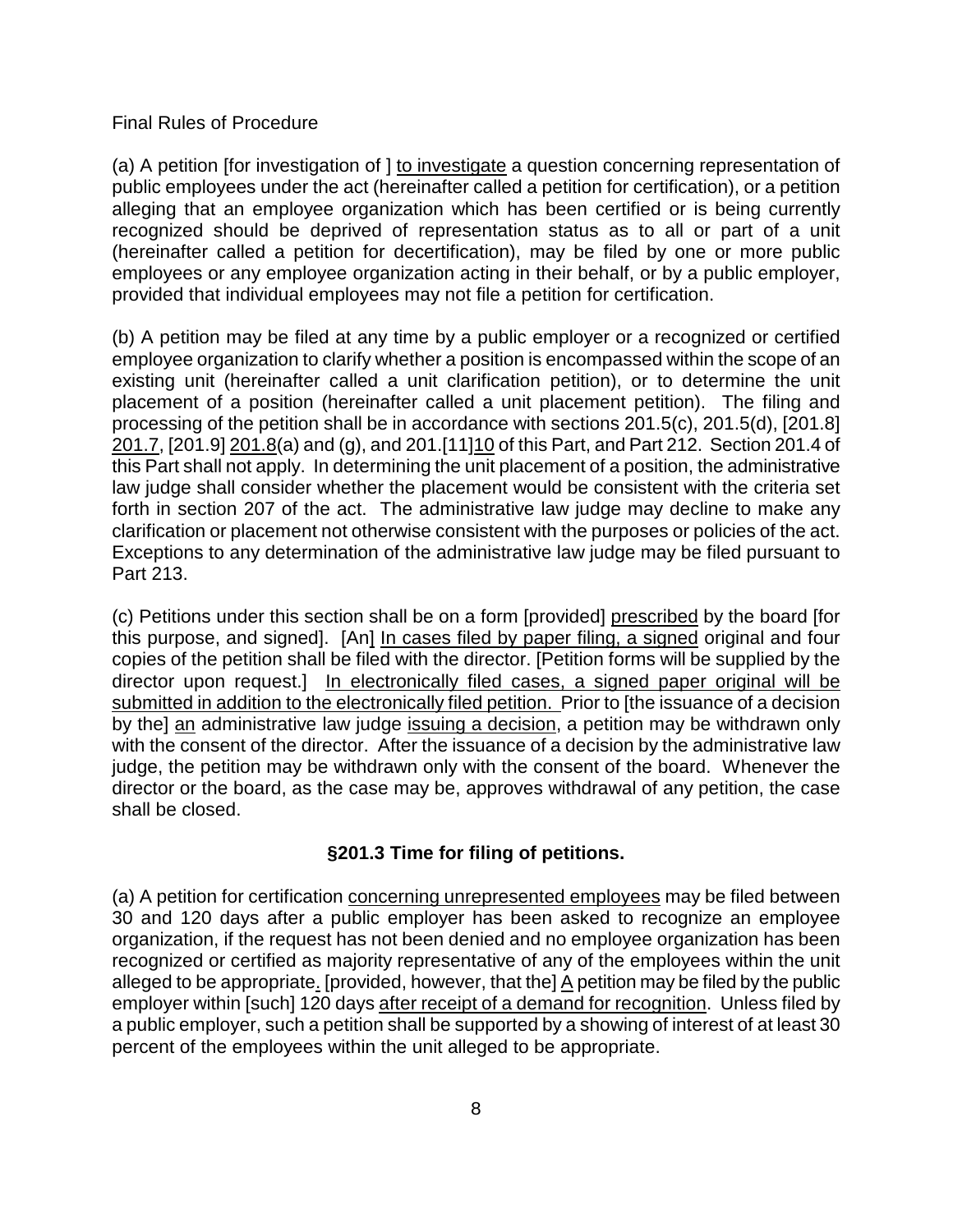(b) A petition for certification concerning unrepresented employees may be filed by an employee organization within [30] 90 days after it has been refused recognition by the public employer. Such a petition shall be supported by a showing of interest of at least 30 percent of the employees within the unit alleged to be appropriate.

(c) A petition for certification or decertification may be filed within 30 days after publication of notice as described in section 201.6 of this Part, or receipt of written notice, that another employee organization has been recognized. Such a petition shall be supported by a showing of interest of at least 30 percent of the employees in the existing unit [deemed appropriate by the employer] or the unit alleged to be appropriate by the petitioner.

(d) A petition for certification or decertification may be filed during the month before the expiration, under section 208.2 of the act, of the period of unchallenged representation status accorded a recognized or certified employee organization, provided, however, that a public employer may not file a petition challenging the majority status of a recognized or certified employee organization in an existing negotiating unit unless it has a demonstrable, good-faith belief that the employee organization is defunct. [Unless filed by] If a public employer is not the petitioner, a petition for certification or decertification shall be supported by a showing of interest of at least 30 percent of the employees in the unit [already in existence or] for which certification has been granted, or of the unit alleged to be appropriate by the petitioner. If the petition is solely one for decertification, it shall be supported by a showing of interest of at least 30 percent of the employees in the existing unit. A petition seeking to certify a fragment of an existing bargaining unit as a separate bargaining unit shall be supported by a showing of interest of at least 30 percent of the unit alleged to be appropriate.

(e) A petition for certification or decertification may be filed by an employee organization other than the recognized or certified employee organization and a petition for decertification may be filed by one or more public employees, if no new agreement is negotiated, 120 days subsequent to the expiration of a written agreement between the public employer and the recognized or certified employee organization or, if the agreement does not expire at the end of the employer's fiscal year, then 120 days subsequent to the end of the fiscal year immediately prior to the termination date of such agreement. Thereafter, such a petition may be filed until a new agreement is executed. Such a petition shall be supported by a showing of interest of at least 30 percent of the employees in the unit already in existence or alleged to be appropriate by the petitioner.

(f) A petition for decertification may be filed by public employees or by a public employee organization, other than the recognized or certified employee organization, or a petition for certification may be filed by a public employee organization other than the recognized or certified employee organization, commencing one year after such recognition or certification, unless and until the recognized or certified employee organization has negotiated its first collective bargaining agreement.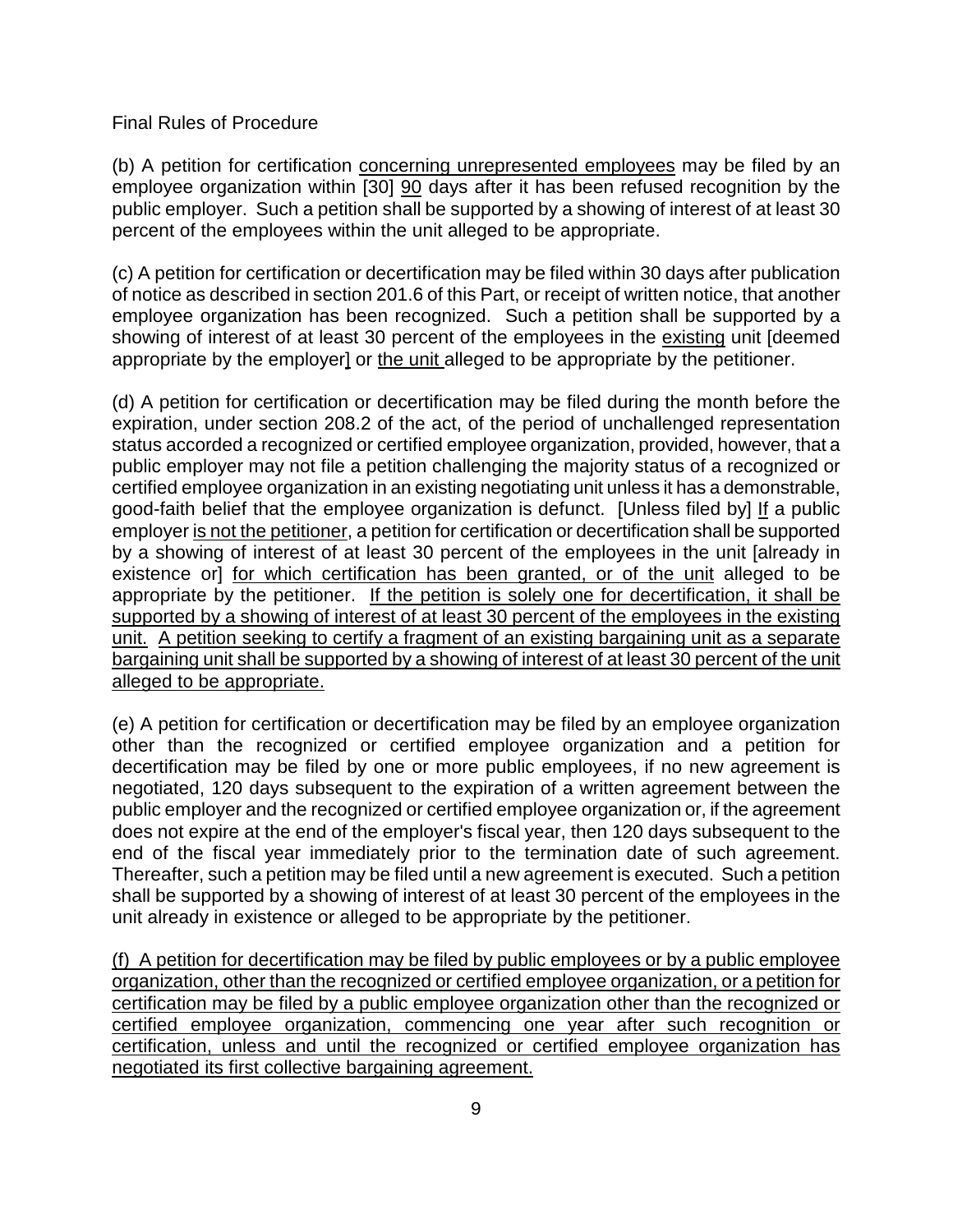([f]g) A petition for certification or decertification which seeks to review a determination of representation status of public employees made [under provisions and procedures established] by a local government pursuant to section 212 of the act may be filed together with a petition for review under section 203.8 of this Chapter. Such a petition will not be processed unless the board determines that the continuing implementation of the provisions and procedures of the local government has not been substantially equivalent to the provisions and procedures set forth in the act and these rules. [Unless filed by] If a public employer is not the petitioner, such a petition shall be supported by a showing of interest of at least 30 percent of the employees in the unit deemed appropriate by the local government or an impartial agency [or alleged to be appropriate by the petitioner].

[(g) No petition may be filed for a unit which includes job titles that were within a unit for which during the preceding 12-month period, a petition was processed to completion.]

## **§201.4 Showing of interest.**

(a) [Proof of] A showing of interest shall be filed simultaneously with a petition or motion to intervene.

[(b) In determining whether the evidence submitted to establish a showing of interest is timely, the director will accept evidence of dues deduction authorizations which have not been revoked, evidence of current membership, original designation cards or petitions on a form prescribed by the board, and which were signed and dated within six months of the submission, or a combination of the three. Designation cards shall be submitted in alphabetical order.

That part of any showing of interest consisting of employee petitions, signed or dated on or after March 15, 1996, shall be submitted on a form prescribed by the director, which shall include the name of the petitioner, the unit alleged by the petitioner to be appropriate, and shall represent that the showing of interest is in support of the certification and/or decertification petition as applicable.

The director may require that an alphabetized listing of the names of the signatories on individually signed and dated petitions be filed within a reasonable period of time after submission of the showing of interest petitions. If such an alphabetized listing is required, the person or persons filing the listing shall simultaneously file with the director a signed attestation that the listing sets forth only the names of the signatories on the showing of interest petitions.]

(b) In determining whether the evidence submitted to establish a showing of interest is timely, the director shall accept evidence of current membership. The director shall also accept dues deduction authorizations, original designation cards, or petitions on a form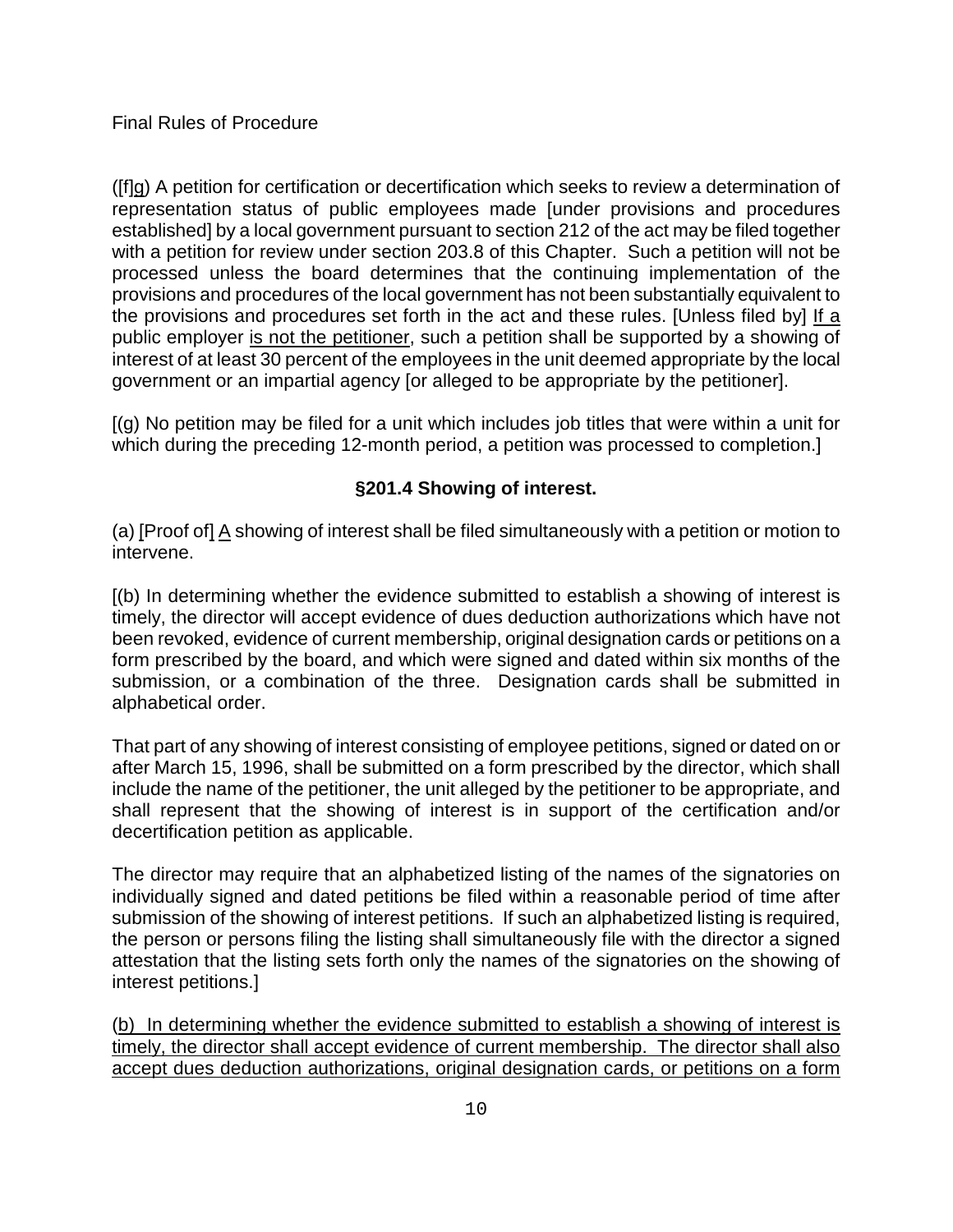prescribed by the board, all of which were signed and dated within one year of their submission. A showing of interest may consist of any combination of the foregoing evidence, membership lists, dues deduction authorizations. Designation cards shall be submitted in alphabetical order.

The director may require that an alphabetized listing of the names of the signatories on individually signed and dated petitions be filed within a reasonable period of time after submission of the showing of interest petitions. If such an alphabetized listing is required, the person or persons filing the listing shall simultaneously file with the director a signed attestation that the listing sets forth only the names of the signatories on the showing of interest petitions.

(c) [The] A determination by the director [as to the timeliness of a showing of interest and of its numerical sufficiency is a ministerial act and will not] that a showing of interest is timely and that it is numerically sufficient is a ministerial act and cannot be reviewed by the board.

(d) A declaration of authenticity, signed and sworn to before any person authorized to administer oaths, shall be filed by the petitioner or, in the case of a motion to intervene, the movant, with the director simultaneously with the filing of the showing of interest [or any evidence of majority status for the purpose of certification without an election, pursuant to section 201.9(g)(1) of this Part]. Such declaration [of authenticity] shall contain the following:

(1) the name of the individual executing the declaration, and a statement of the declarant's authority to execute it[; if on behalf of an employee organization, the declarant's position with the employee organization, and a statement of the declarant's authority to execute the declaration on its behalf]; and

(2) a declaration that, upon the declarant's personal knowledge[,] or upon the declarant's inquiries [that the declarant has made], the persons whose names appear [up]on the evidence submitted have themselves signed such evidence on the dates specified thereon, and that the persons specified as current members are in fact current members and, [as to any persons whose signatures were solicited on or after March 15, 1996,] that inquiry was made regarding their inclusion in [any existing] the negotiating unit which is the subject of the representation petition. If the declaration is upon inquiries the declarant has made, and not upon the declarant's personal knowledge, the declarant shall specify the nature of those inquiries.

(e) The director may direct an investigation and, if necessary, a hearing [whenever the director deems it appropriate] to ascertain whether the evidence submitted is accurate. If it is determined after investigation or hearing that the evidence is fraudulent or that the declaration is false, such reasonable action as is appropriate to protect the integrity of the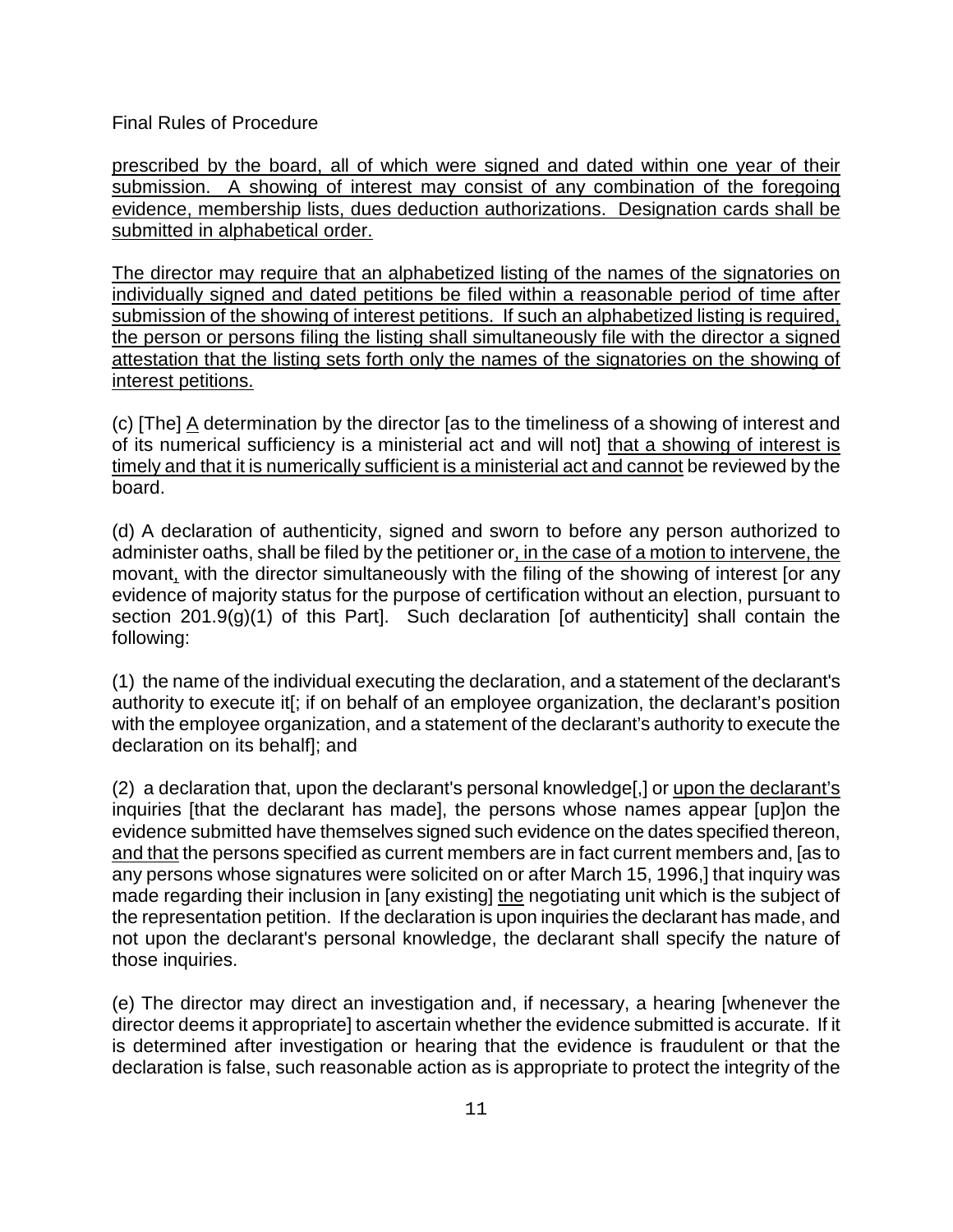procedures of the board in connection with the pending matter shall be taken. Such a determination and such action taken shall be reviewable by the board pursuant to Part 213.

# **201.5 Contents of petition for certification; contents of petition for decertification; contents of petition to clarify existing unit or to determine unit placement of positions; response to petition.**

- (a) A petition for certification shall contain the following:
- (1) the name, affiliation, if any, and address of petitioner;
- (2) the name and address of the public employer involved;

(3) a description of the negotiating unit which the petitioner claims to be appropriate;

(4) the names and addresses of any other employee organizations which claim to represent any public employees within the allegedly appropriate unit. If there is any contract covering public employees in such unit, petitioner shall specify the duration, the parties, and the unit involved in the contract, or attach a copy of the contract, and the date of the commencement of the fiscal year of the employer;

(5) the number of employees in the allegedly appropriate unit;

(6) if an employee organization, whether the showing of interest requirement, as set forth in sections 201.3 and 201.4 of this Part, is met;

(7) if an employee organization is seeking to represent a unit of unrepresented employees, the date on which it asked the public employer for recognition;

## [(8) Reserved for future use.]

([9]8) if an employee organization, an affirmation that petitioner and the employee organization, if any, with which it is affiliated does not assert the right to strike against any government, to assist or participate in any such strike, or to impose an obligation to conduct, assist or participate in such a strike; and

([10]9) a clear and concise statement of any other relevant facts.

- (b) Petitions for decertification shall contain the following:
- (1) the name, affiliation, if any, and address of petitioner;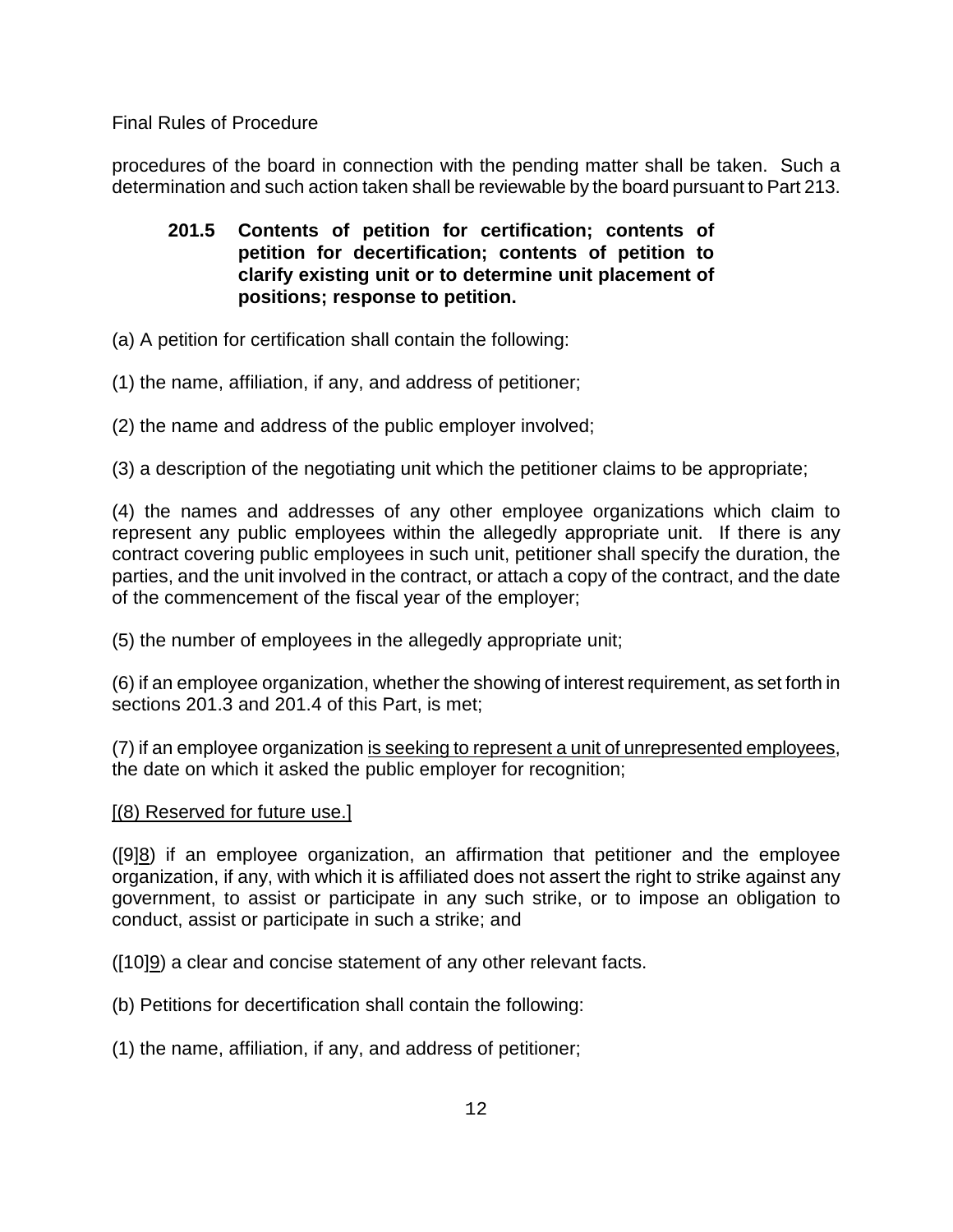(2) the name or names of the employee organization(s) which have been certified or are currently recognized by the public employer and which claim to represent the employees in the unit involved, the expiration date of any contract covering such employees, and the date of the commencement of the fiscal year of the employer;

(3) the name and address of the public employer involved;

(4) whether the employee organization(s) which have been certified or are currently recognized by the public employer have engaged in a strike or have caused, instigated, encouraged or condoned a strike against any government;

(5) the grounds upon which decertification or revocation of recognition is sought;

(6) a description of the unit, including the number of employees;

(7) if an employee organization, whether the showing of interest requirement, as set forth in sections 201.3 and 201.4 of this Part, is met;

[(8) Reserved for future use.]

([9]8) a clear and concise statement of any other relevant facts.

(c) Petitions filed pursuant to section 201.2(b) of this Part shall contain the following:

(1) the name, affiliation, if any, and address of the recognized or certified employee organization;

(2) the name and address of the public employer involved;

(3) a description of any affected existing negotiating unit, a copy of any applicable certification or recognition, and the date thereof;

(4) the number of employees in the existing unit and in the unit proposed in the petition;

(5) the job description and classification of each position;

(6) the name and address of any other employee organization which claims to represent the position;

(7) a copy of any contract affecting the position; and

(8) a statement by the petitioner setting forth the details of the desired clarification or placement and the reasons therefor.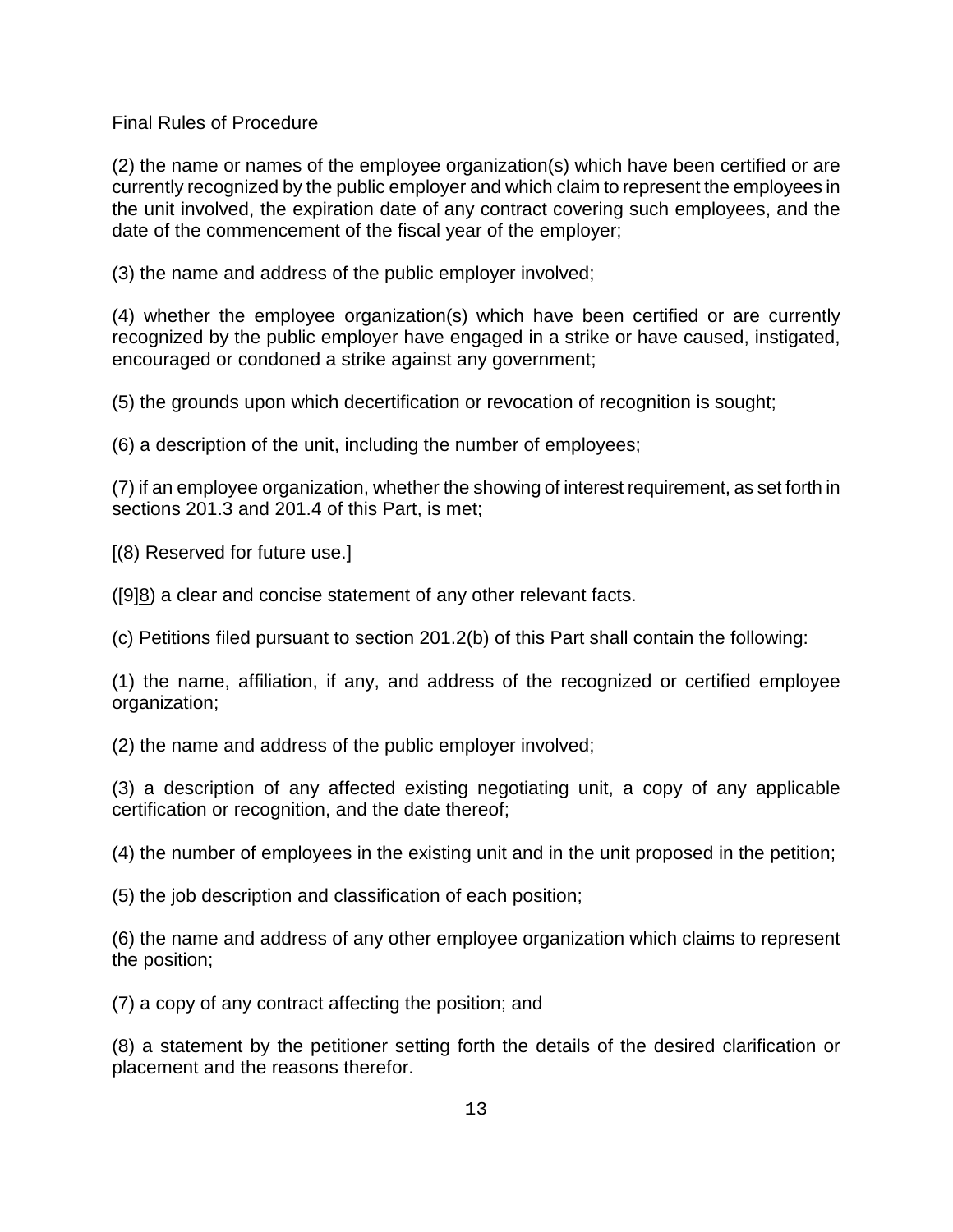(d) *Response*. Except for the petitioner, all parties shall file either an original and four copies of a response to the petition, or, in electronically filed cases, a paper original in addition to the electronically filed copy, with the director within 10 working days after receipt of a copy of the petition from the director [an original and three copies of a response to the petition containing a signed declaration of its truthfulness by an identified representatives of the responding party], with proof of service of a copy thereof upon all other parties. The response shall include a specific admission, denial or explanation of each allegation made by the petitioner, a description of the unit claimed to be appropriate by the responding party for the purpose of collective negotiations and a clear and concise statement of any other facts which the responding party claims may affect the processing or disposition of the petition, along with a signed declaration of its truthfulness by an identified representative of the responding party.

(e) *Notice of filing of petition*. In any case in which the director determines that notice in accordance with this section may be reasonably given by a party filing a petition for certification or a petition under section 201.2(b) of this Part, which seeks a review of a managerial or confidential designation made pursuant to section 201.[10]9 of this Part, that party shall mail or, in electronically filed cases, electronically mail, notice thereof in conformity with the director's determination to each managerial or confidential designee named in the petition and state in writing to the director that it has mailed or electronically mailed the notice of filing in accordance with this section. The notice shall include the date the petitioner filed the petition with the director and a copy of the petition and such attachments thereto as pertain to the named designee.

(f) The director or designated administrative law judge may permit an amendment of a petition at any time prior to the issuance of a decision, for good cause shown and under such terms as may be deemed just and proper, filed and served consistently with the method of filing and service of the original petition, and proof of service on all other parties provided, however, that petitions filed pursuant to § 201.3 of this Part, or motions to intervene in such matters, may not be amended where such amendment is not supported by the showing of interest accompanying the original petition or motion to intervene.

# **§201.6 Publication.**

(a) A public employer must publish notice of recognition[, which shall be accomplished] in the following manner:

(1) posting [of a ] such written notice in a conspicuous place at suitable offices of the public employer for not less than five working days;

(2) [inclusion in a public advertisement of] publishing such notice in a newspaper of general circulation in the area of the public employer for not less than one day; [and]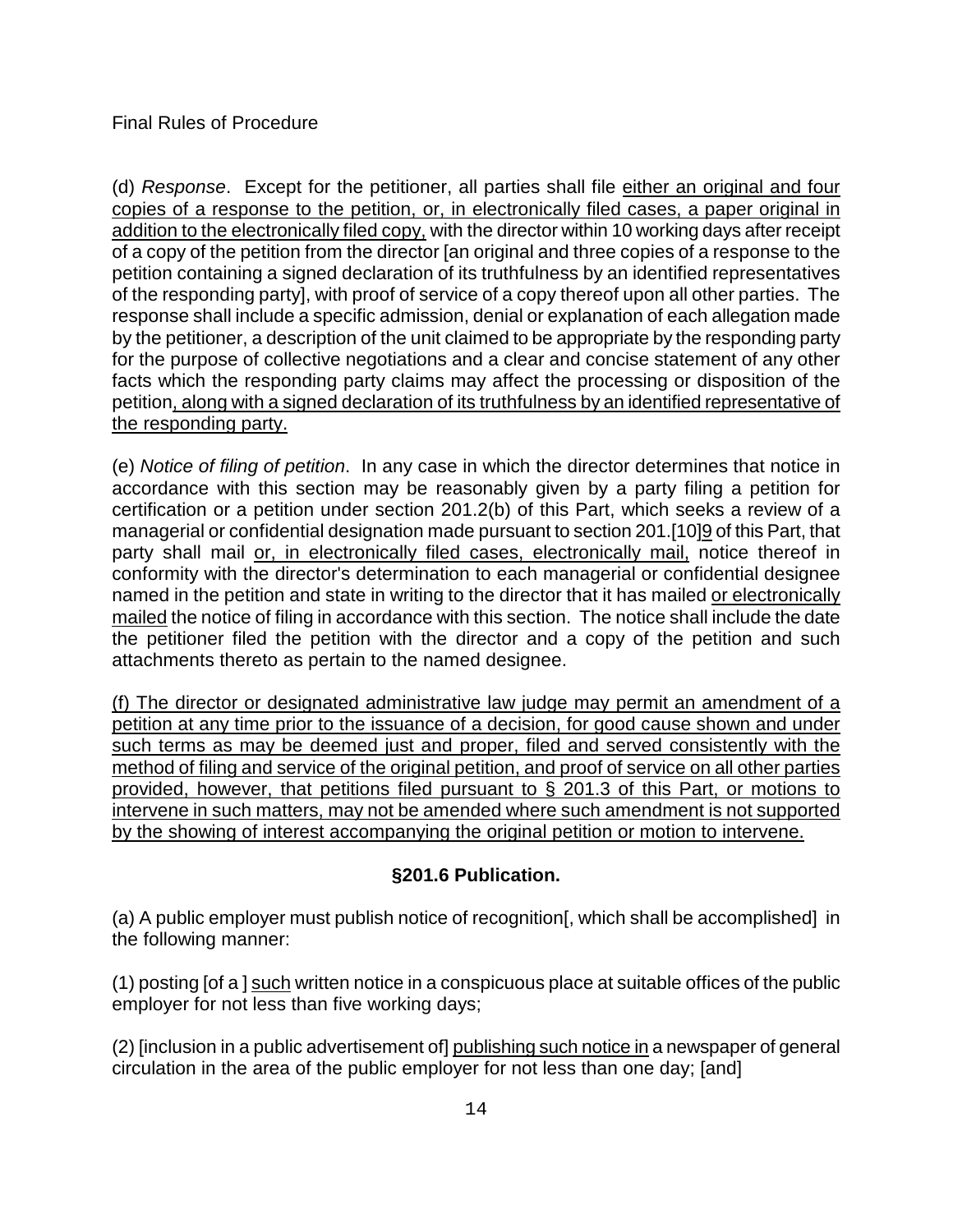(3) notifying [ication to any] every employee organization[s] that has [ve], in a written communication within [a] one year preceding the recognition, claimed to represent any of the employees in the unit; and

(4) disseminating such notice to all employees by any electronic means of communication normally in use for communications between the public employer and its employees.

(b) The information published shall include:

(1) [specification of] the name of the employee organization which has been recognized;

(2) the job titles included in the unit for which it has been recognized; and

(3) the date of recognition.

(c) If the public employer fails to publish notice of recognition promptly, the employee organization may do so.

(d) If notice of recognition has not been published, neither the recognition nor a contract entered into pursuant thereto will bar a petition for certification or decertification unless the petitioner has received written notice of such recognition more than 30 days prior to the filing of the petition.

## **[§201.7 Reserved for future use.**

- (a) Reserved for future use.
- (b) Reserved for future use.
- (c) Reserved for future use.
- (d) Reserved for future use.]

## **§201.[8]7 Notice of pending petitions.**

Upon the filing of a petition under this Part, notice thereof, including the date when such petition was filed, the name and address of the petitioner, the name and address of the public employer involved, and the unit claimed to be appropriate shall be maintained by an agent of the board on a public docket to be kept by the board at its principal office.

## **§201.[9]8 Investigation and election[s].**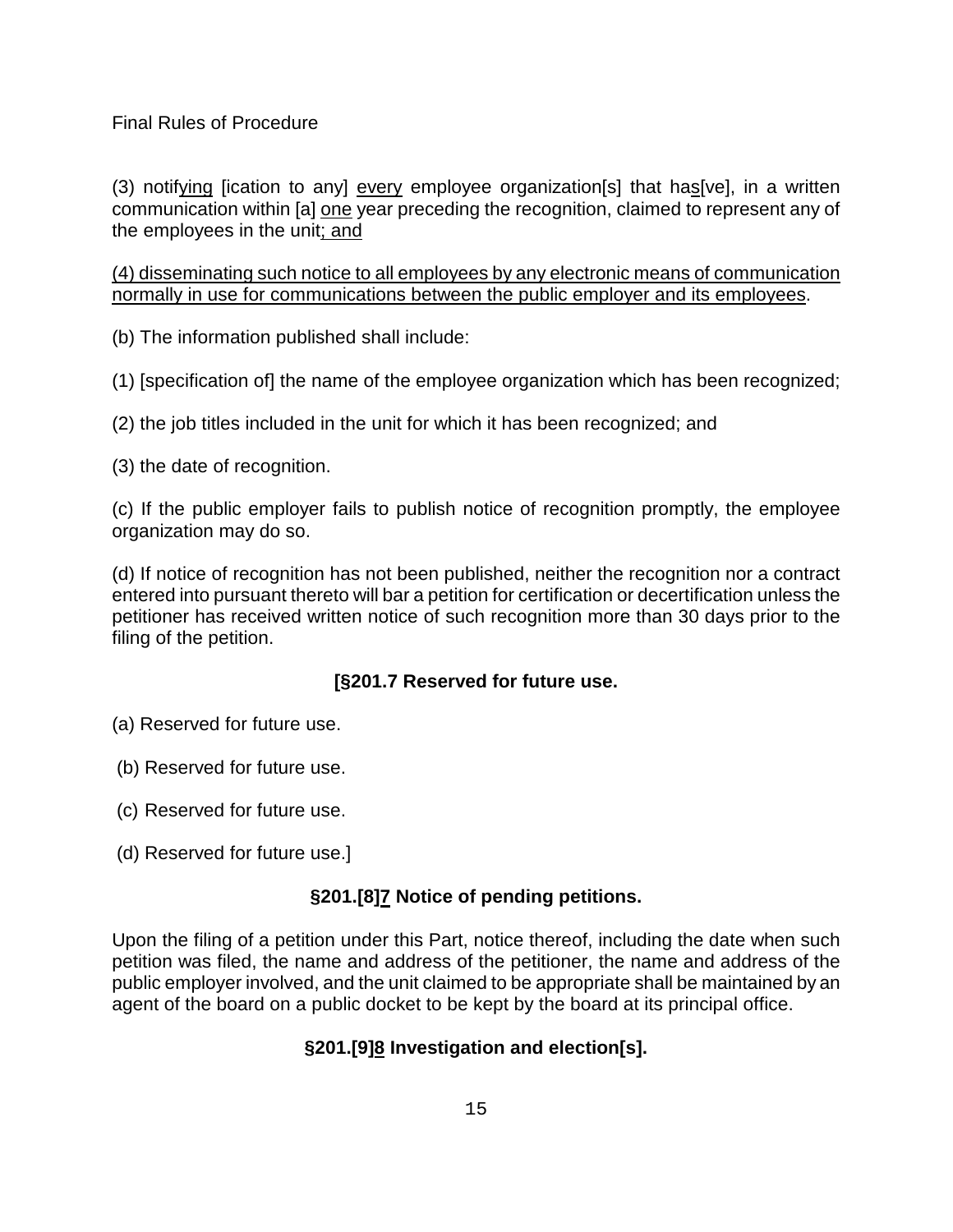(a) [Ascertainment of desires of parties.] Initial review and processing.

(1) *Investigation*. [Subsequent to ]After the filing of a petition, the director shall direct an investigation of all questions concerning representation, including, if applicable, whether the showing of interest requirement, as set forth in sections 201.3 and 201.4 of this Part, has been [met] satisfied; whether more than one employee organization seeks to represent some or all of the employees in the allegedly appropriate unit; and whether there is agreement among the parties as to the appropriateness of the [alleged] proposed unit.

## (2) *Pre-hearing Conference.* The director may direct all parties to attend a pre-hearing conference pursuant to the procedures specified in Part 212 of this Chapter.

(3) *Hearing*. The director may direct that a hearing be conducted by an administrative law judge, in which event a notice of hearing [before an administrative law judge, at a] specifying the time and place of the hearing [fixed therein,] shall be [prepared and] served upon the parties. [A copy of the petition shall be served with the notice of hearing.] The conduct of the hearing shall be in accordance with the procedures specified in Part 212 of this Chapter.

- [(b) Reserved for future use.
- (b)(1) Reserved for future use.
- (b)(2) Reserved for future use.
- (c)(1) Reserved for future use.
- (c)(2) Reserved for future use.
- (c)(3) Reserved for future use.
- (c)(4) Reserved for future use.
- (d) Reserved for future use.
- (e) Reserved for future use.
- (e)(1) Reserved for future use.
- (e)(2) Reserved for future use.
- (e)(3) Reserved for future use.]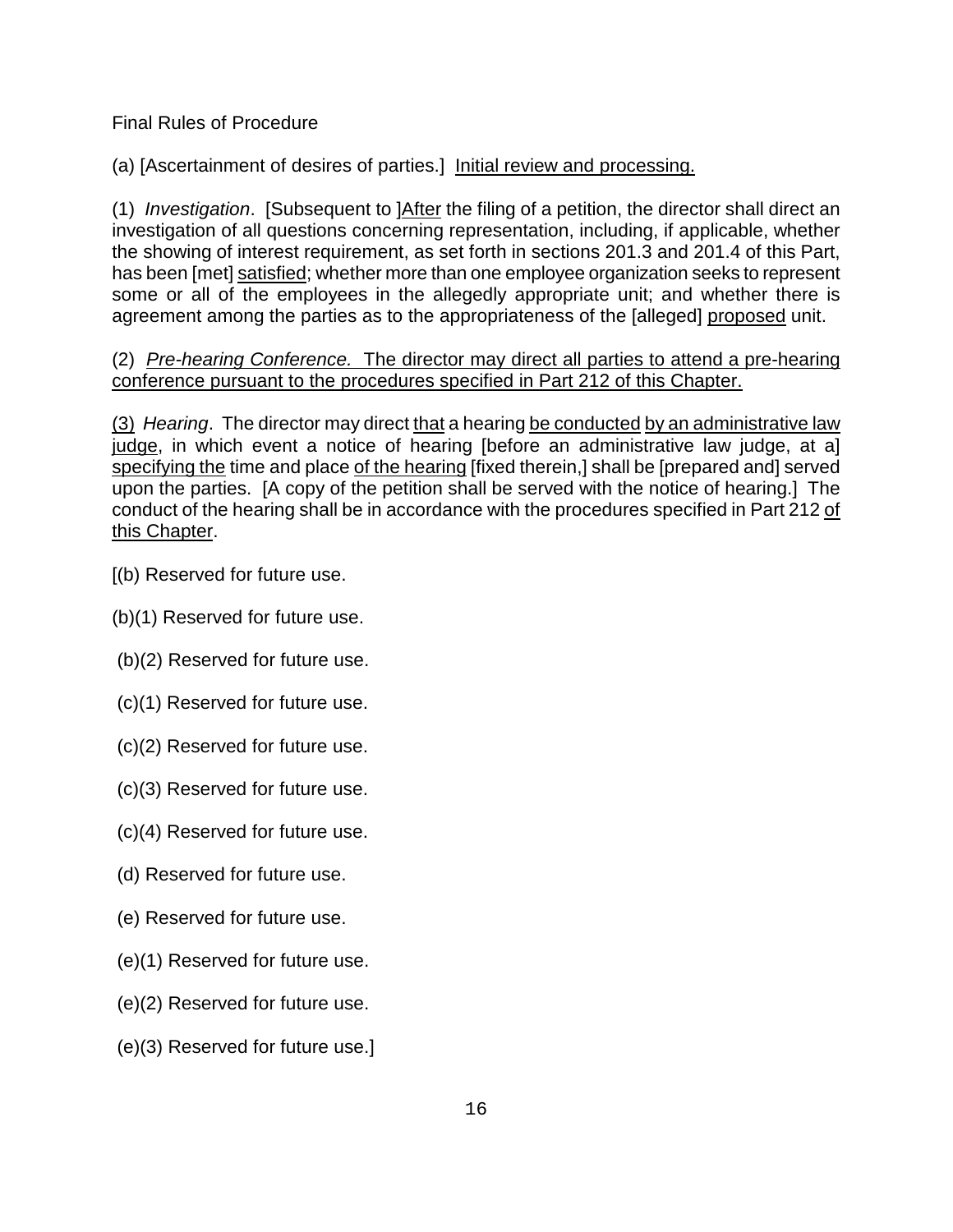[(f)](b) *Determination of representatives on consent*. Subject to the director's approval [of the director], the parties [to a] in a representation [proceeding] case may agree on a method by which the director may determine the question of representation.

[(g)](c) *Action by director*. After [completion of] completing the investigation or hearing, as the case may be, or upon the consent of the parties, the director shall dispose of the questions concerning representation.

(1) [Certification without an election]*Certification without an election.* If the choice available to the employees in a negotiating unit is limited to [the selection or rejection of] selecting or rejecting a single employee organization, that choice may be ascertained by the director on the basis of dues deduction authorizations and other evidence instead of by an election. In such [a] case, the employee organization involved will be certified without an election if a majority of the employees within the unit have [indicated their choice by the execution of dues deduction authorization cards which are current, or by individual designation cards which have been executed within six months prior to the date of the director's decision recommending certification without an election.] executed a showing of interest pursuant to section 201.4 (b) of this Part which remains current as defined in that section. Any new or additional evidence of majority support shall be accompanied by a declaration of authenticity, as defined in section 201.4(d) of this Part. The determination by the director that the indications of employee support are not sufficient for certification without an election is a ministerial act and will not be reviewed by the board. The director shall inform all parties in writing if the director determines that the indications of employee support are sufficient for certification without an election. The director's determination in this respect is reviewable by the board pursuant to a written objection to certification filed with the board by a party within five working days after its receipt of the director's notification. An objection to certification shall set forth all grounds for the objection with supporting facts and shall be served on all parties to the proceeding. A response to the objection may be filed within five working days after a party's receipt of the objection. A copy of any response shall be served on all other parties. [Section 201.12(h) of the Part and sections 213.2(b)(1) and 213.4 of Part 213 shall apply.]

(2) [Direction of an election] *Direction of an election.* An election will be held whenever the choice available to the employees within a negotiating unit includes more than one employee organization, or when the only employee organization seeking certification does not produce indications of employee support sufficient for certification without an election. If the director determines that an election shall be held, such election shall be conducted by an agent of the board at such time and place and upon such terms and conditions as the board, the director or the agent may specify.

[(h)](d) *Election procedure*. (1) Unless otherwise directed by the board, the director shall conduct and supervise all elections [shall be conducted under the supervision of the director]. All elections shall be by secret ballot. Absentee ballots will not be permitted. [An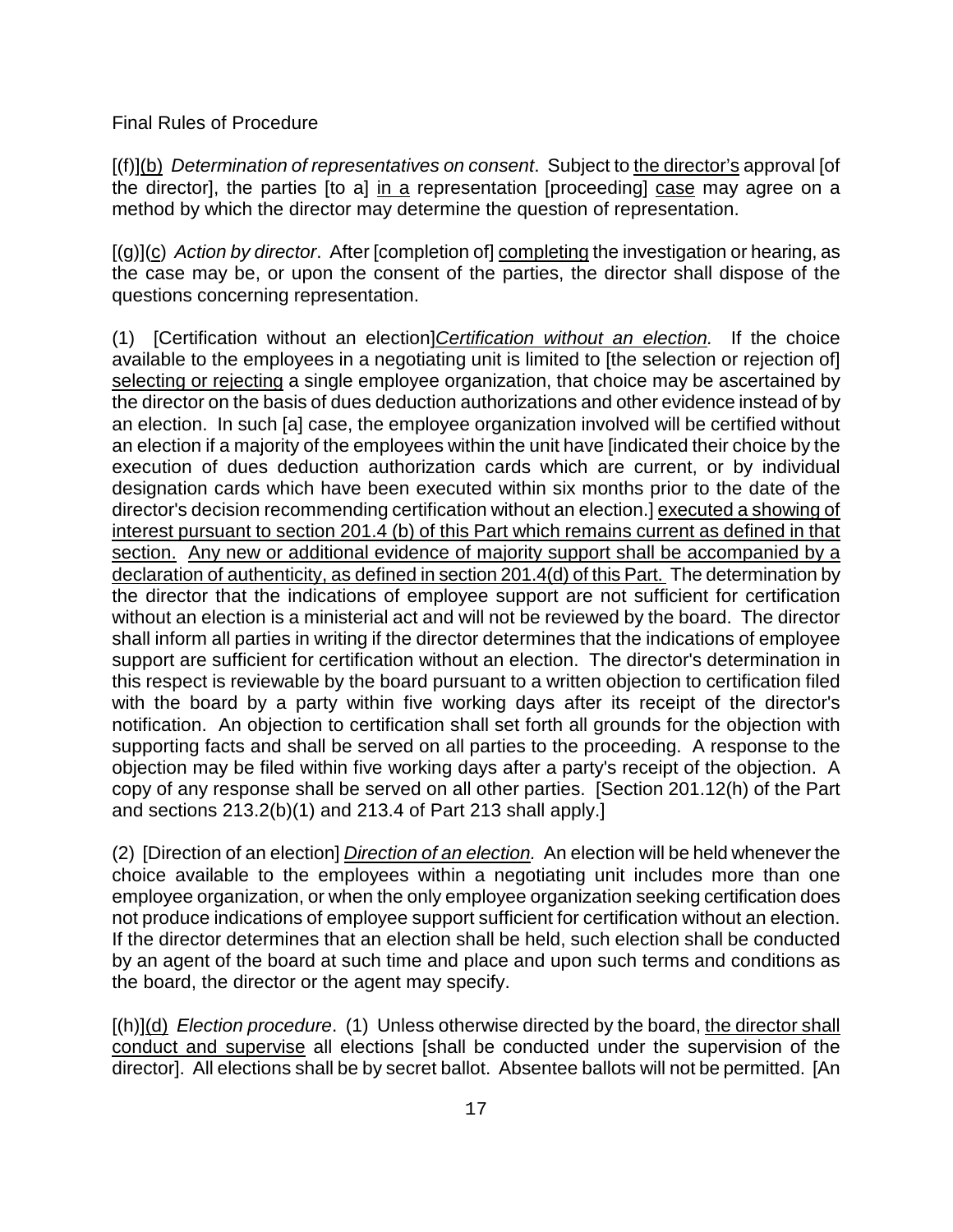employee organization other than the petitioner shall be permitted to intervene and be placed on the ballot upon submission to the director of a showing of interest of at least 30 percent of the employees in the unit found to be appropriate which is accompanied by the affirmation required by section 207.3(b) of the act] A motion to intervene in any such election may be filed pursuant to section 212.1 of this Chapter, as long as notification of such desire is given to the director within what the director deems to be a reasonable time prior to the scheduled date of the election[; except that no showing of interest shall be required of an employee organization that is the recognized or certified representative of employees in the unit found to be appropriate]. Whenever two or more employee organizations are included as choices in an election, any participant may, upon prompt request to and approval [thereof] by the director, have its name removed from the ballot; provided, however, that with respect to a petition for decertification, the employee organization certified or currently recognized may not have its name removed from the ballot without giving due notice in writing to all parties and the director, disclaiming any representation interest among the public employees in the unit. Any party may be represented by observers of its own selection, subject to such limitations as the director may prescribe. Any party or the board's agent may challenge, for good cause, the eligibility of any person to participate in the election. The ballots of such challenged persons shall be impounded. Upon the conclusion of the election, [the director shall cause to be furnished to the parties a tally of ballots.] the tally of ballots shall be provided to the parties.

(2) Any party may file with the director an original and [three] four copies of objections to the conduct of the election or conduct affecting the results of the election within five working days after its receipt of a final tally of ballots. Such objections shall contain a clear and concise statement of the facts constituting the bases for the objection, including the names of the individuals involved and the time and place of occurrence of each particular act alleged. The objections shall be in writing and be signed and sworn to before any person authorized to administer oaths. Copies of such objections shall simultaneously be served upon each of the other parties by the party filing them, and proof of service shall be filed with the director. Should the chairperson authorize electronic filing of objections, the filing of a paper original consistent with this section and electronic filing and service of a copy shall constitute compliance with the filing and service requirements herein contained.

(3) An original and four copies of an answer shall be filed with the director within five working days after receipt from the director of notice of processing of the objections, with proof of service on all other parties. [One copy of the answer shall be served on each party and the original, with proof of service and three copies, shall be filed with the director.] The answer shall contain a specific admission, denial or explanation of each allegation of the objection and a clear and concise statement of any other relevant facts. The original shall be signed and sworn to before any person authorized to administer oaths. Should the chairperson authorize electronic filing of objections, the filing of a paper original consistent with this section and electronic filing and service of a copy shall constitute compliance with the filing and service requirements herein contained.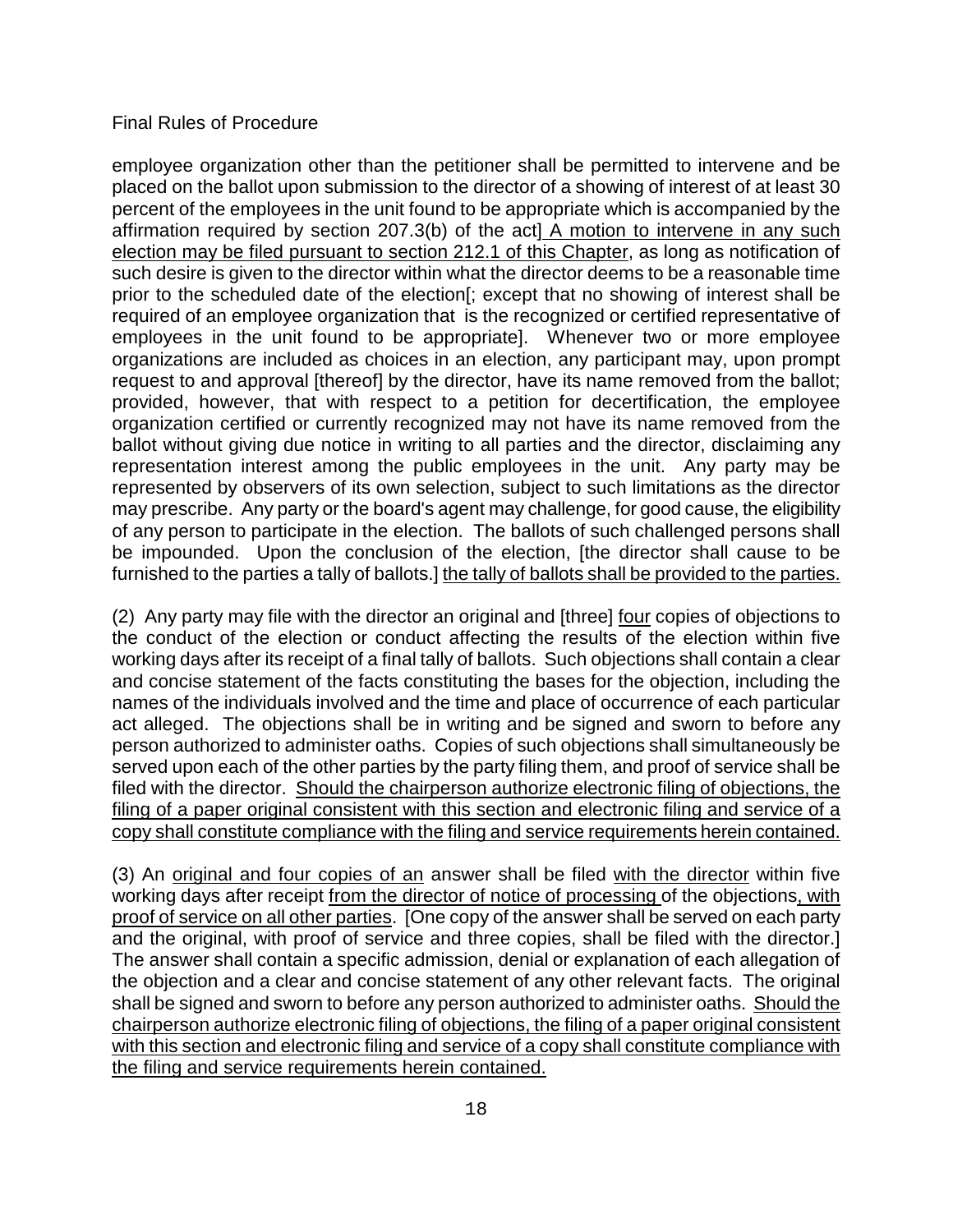If a party fails or refuses to file an [required] answer, such failure or refusal may be deemed to constitute that party's admission of the material facts in the objections and a waiver by that party of a hearing.

(4) If objections are filed to the conduct of the election or conduct affecting the results of the election, or if challenged ballots are sufficient in number to affect the results of the election, the director shall investigate such objections or challenges, or both, and shall take the appropriate action which may include the direction of a hearing in accordance with the provisions of Part 212 of this Chapter and the issuance of a decision.

[(i)](e) *Runoff election*. (1) The director may conduct a runoff election without further order of the board when an election in which the ballot provides for not less than three choices (i.e., at least two employee organizations and "neither") results in no choice receiving a majority of the valid ballots cast. Only one runoff shall be held pursuant to this section, unless the board directs otherwise.

(2) The ballot in the runoff election shall provide for a selection among the two or more choices receiving the largest number of votes, the sum of whose votes aggregate at least one more than half of the total votes cast. Upon the conclusion of the runoff election, the provisions of subdivision [(h)] (d) of this section shall govern insofar as applicable.

## **§201.[10]9 Employer applications for designation of persons as managerial or confidential.**

(a) *Application; parties*.

(1) An application by a public employer seeking a designation by the board of [that] certain persons as [are] managerial or confidential as defined in section 201.7(a) of the act shall be on a form [provided] prescribed by the board for th[is]at purpose[, and signed]. Unless the board has mandated or permitted electronic filing with respect to such applications, a[A]n original and four copies of the application shall be filed with the director. [Application forms will be supplied by the director upon request.] Prior to the issuance of a decision by the administrative law judge pursuant to section [201.11] 201.10 of this Part, an application may be withdrawn only with the consent of the director. After the issuance of a decision by the administrative law judge, the application may be withdrawn only with the consent of the board. Whenever the director or the board, as the case may, be approves withdrawal of any application, the case shall be closed. Should the chairperson authorize electronic filing of applications, the filing of a paper original consistent with this section and electronic filing and service of a copy shall constitute compliance with the filing and service requirements herein contained.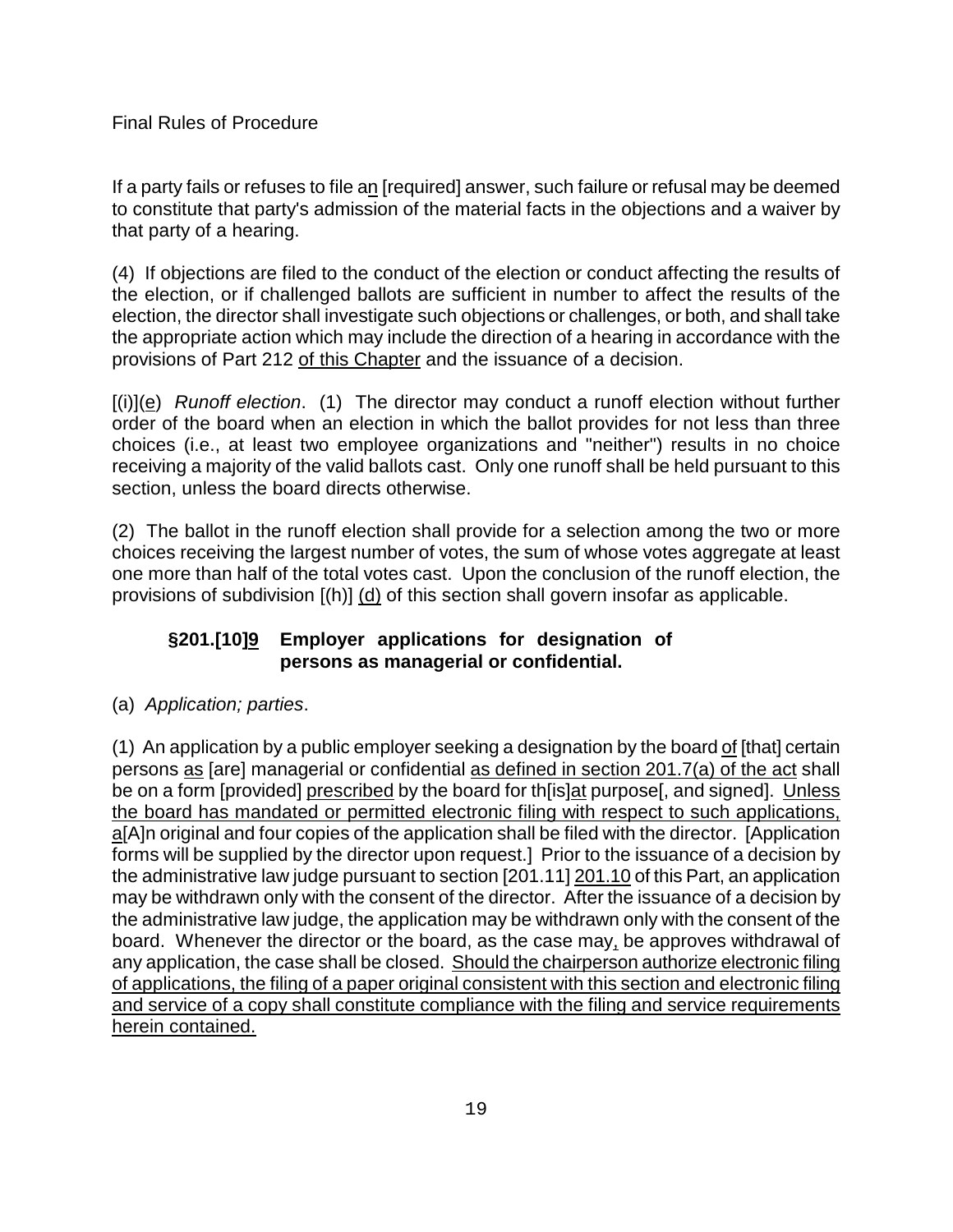(2) The parties are the applicant and the persons who are within any of the job titles which the public employer is seeking to have designated as managerial or confidential; provided, however, that if any such persons are represented by a recognized or certified employee organization, such employee organization is a party in their stead.

(b) *Time for filing of application*. An application may be filed at any time; provided, however, that with respect to any persons who are in a unit for which an employee organization has been recognized or certified, only one application which has been processed to completion may be filed during a period of unchallenged representation status.

(c) *Notice of filing of application*. Simultaneous with the filing of an application under this section, notice thereof, including the date when such application was filed with the director, shall be served by the public employer upon each of the persons who are within any of the job titles which the public employer is seeking to have designated as managerial or confidential, and upon any employee organization which has been recognized or certified to represent any of them.

- (d) *Contents of application*. An application shall contain the following:
- (1) the name and address of the public employer filing the application;
- (2) the name and address of the attorney or representative of the public employer;

[(3) Reserved for future use.]

([4]3) each of the job titles that the public employer seeks to have designated as managerial or confidential, and the number of persons in each job title;

 $([5]4)$  a statement as to whether any of these job titles are within a unit presently represented by a recognized or certified employee organization or whether an employee organization is presently seeking to represent the persons occupying any of these job titles[. If the answer is yes] and the name of the employee organization;

[(6) Reserved for future use.]

 $(7)$ <sub>5</sub>) if there is any contract covering the persons within the job titles which it claims are managerial or confidential, the public employer shall specify the duration, the parties, and the unit involved in the contract;

[(8) Reserved for future use.]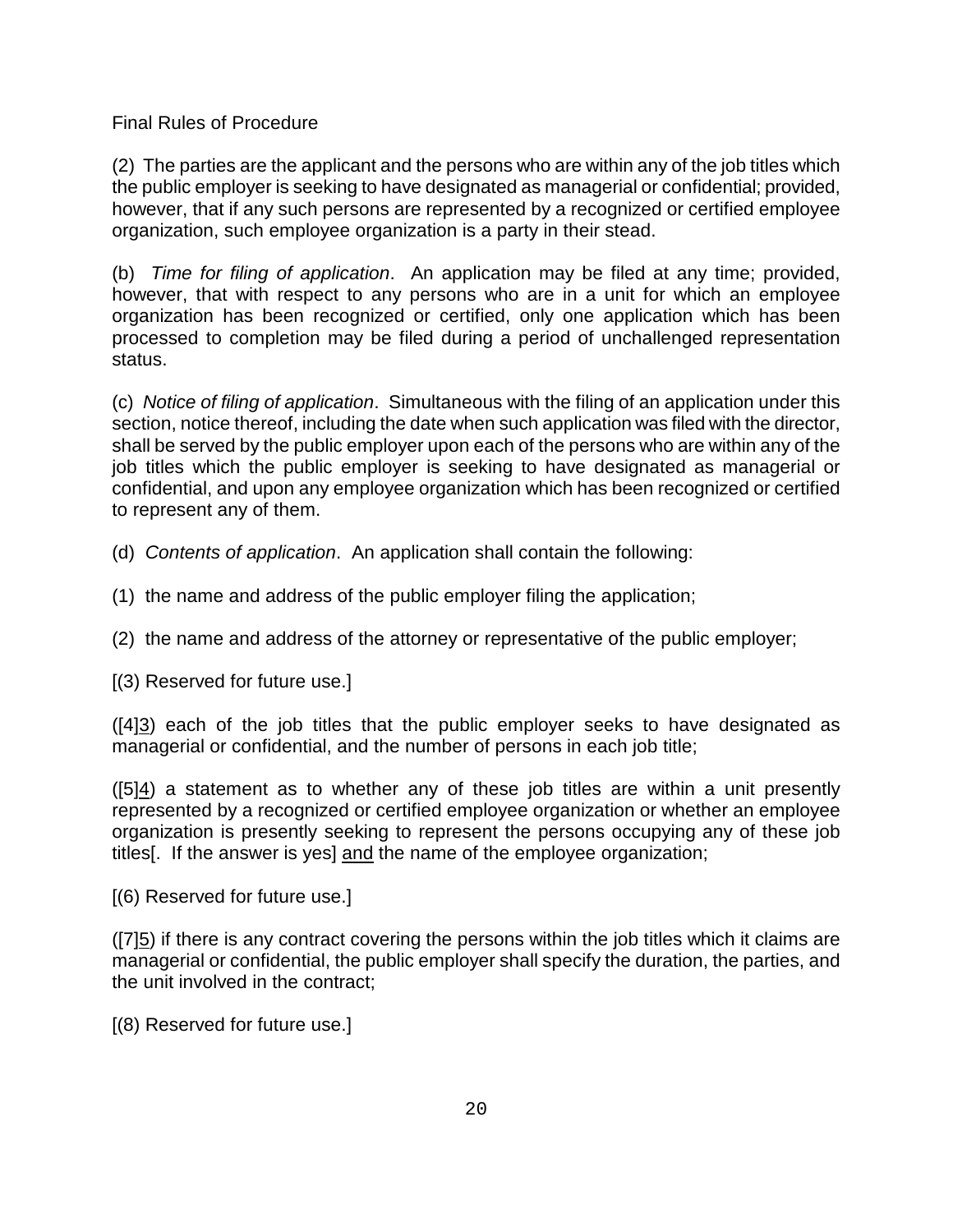([9]6) a statement as to whether the employer has ever filed a previous application seeking the designation of any of these job titles as managerial or confidential;

([10]7) a statement as to whether copies of the relevant job descriptions are attached;

([11]8) a statement that notice of the filing of an application has been mailed to each of the persons who are within any of the job titles which it is alleged are managerial or confidential, and to any employee organization which has been recognized or certified to represent any of them; and

([12]9) a clear and concise factual statement in support of the application, which shall identify job duties performed which allegedly form the basis for the designation sought.

(e) *Response*. The parties, as defined by paragraph (a)(2) of this section, except the applicant, shall file with the director within 10 working days after receipt of a copy of the application from the director, an original and [three] four copies of a response to the application containing a signed declaration of its truthfulness by an identified representative of the responding party, with proof of service of a copy thereof upon all other parties. Should the chairperson authorize electronic filing of applications, the filing of a paper original consistent with this section and electronic filing and service of a copy shall constitute compliance with the filing and service requirements herein contained. The response shall include a specific admission, denial or explanation of each allegation made by the applicant and a clear and concise statement of any other facts which may bear on the application. If a responding party objects to the processing of an application on the ground that it was filed earlier than the time provided in subdivision (b) of this section, the response shall include a specific, detailed statement of why the application is untimely. Such objection to the processing of the application, if not duly raised, may be deemed waived.

(f) [Reserved for future use.] *Withdrawal of applications.* Before the issuance of a decision by the administrative law judge pursuant to section 201.10 of this Part, an application may be withdrawn only with the consent of the director. After the issuance of a decision by the administrative law judge, the application may be withdrawn only with the consent of the board. Whenever the director or the board, as the case may be, approves withdrawal of any application, the case shall be closed.

(g) *Investigation*. [ Subsequent to] After the filing of an application, the director shall direct an investigation of all questions raised by the application.

(h) *Pre-hearing Conference.* The director may direct all parties to attend a pre-hearing conference pursuant to the procedures specified in Part 212 of this Chapter.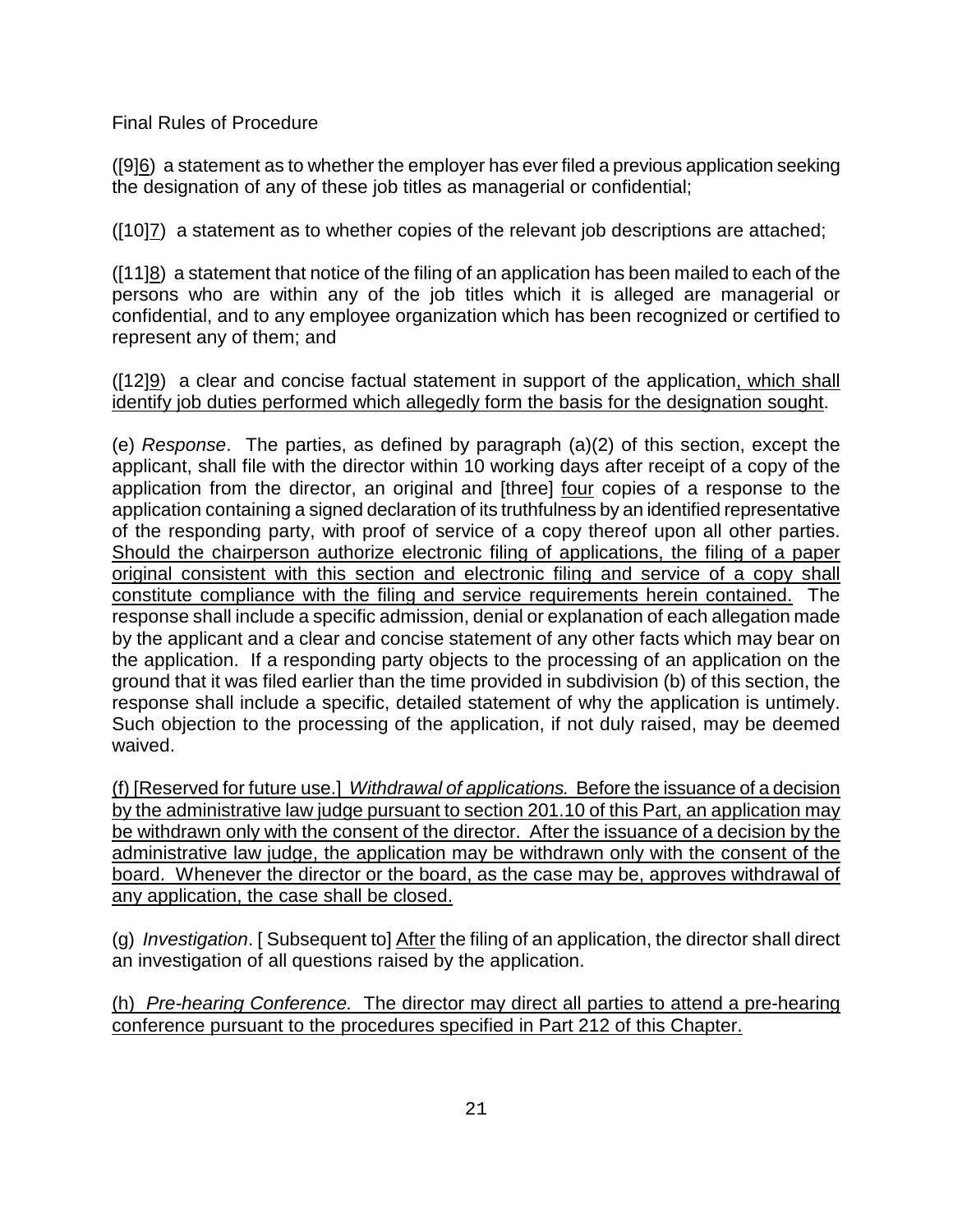[h](i) *Hearing*. [The director may direct a] A hearing may be conducted by an administrative law judge, in which event a notice of hearing [before an administrative law judge, at] specifying the time and place [fixed therein] for the hearing shall be [prepared and] served [up]on the parties. [A copy of the application shall be served with the notice of hearing.] The conduct of the hearing shall be in accordance with the procedures specified in Part 212 of this Chapter.

[(i) *Conduct of Hearing*. The conduct of the hearing shall be in accordance with the procedures specified in Part 212 of this Title.]

# **§201.[11]10 Decision by administrative law judge.**

Upon completion of proceedings, the administrative law judge shall issue a decision and submit the record of the case to the board. The record shall include the petition or application, notice of hearing, motions, rulings, orders, stenographic [report] record of the hearing, stipulations, exceptions, documentary evidence, any briefs or other documents submitted by the parties, objections to the conduct of an election or conduct affecting the results of an election, and the decision of the administrative law judge.

# **§201.[12]11 Exceptions to decision of administrative law judge; action by board.**

[(a)] Exceptions to a decision by an administrative law judge may be filed pursuant to Part 213 of this Chapter.

- $[(b)(1)-(4)$  Reserved for future use.
- (c) Reserved for future use.
- (d) Reserved for future use.
- (e) Reserved for future use.
- (f) Reserved for future use.
- (g) Reserved for future use.

(h) The board shall designate an employee organization as the exclusive representation of public employees within a negotiating unit if the employee organization has demonstrated that it has majority status among the employees within the negotiating unit.]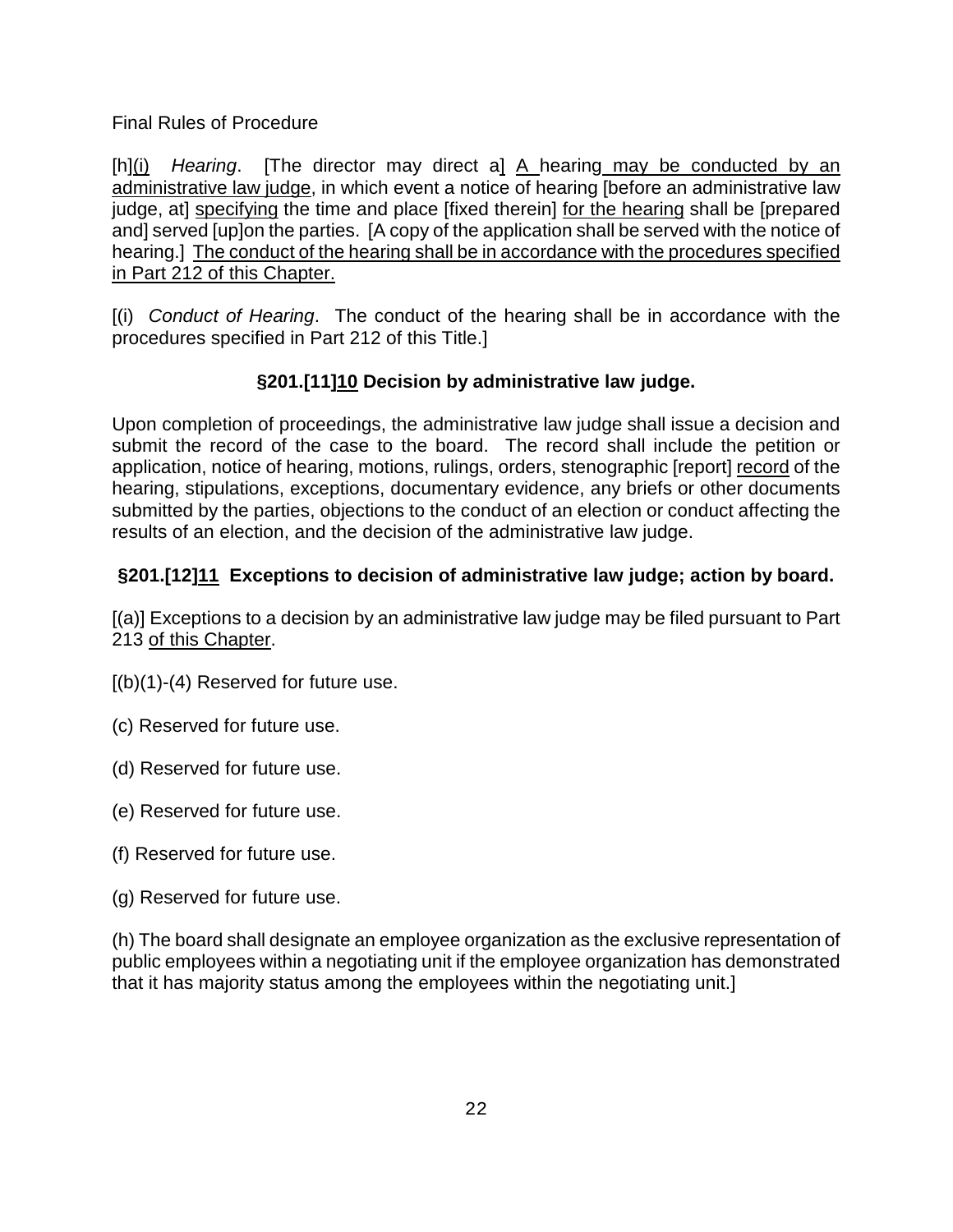#### **PART 202**

# **PROCEDURE FOR THE REVIEW OF QUESTIONS CONCERNING THE CERTIFICATION OF EMPLOYEE ORGANIZATIONS UNDER SECTION 206.1 OF THE ACT**

#### **(Statutory Authority: Civil Service Law, art. 14)**

**Sec.**

- **202.1 Scope**
- **202.2 Petitions; filing**
- **202.3 Time for filing of petitions**
- **202.4 Contents of petition for review**
- **202.5 Intervention**
- **202.6 Notice of pending [review] petitions**
- **202.7 Investigation and hearing**
- **202.8 Decision by administrative law judge**

## **202.9 Exceptions to decision of administrative law judge; action by the board**

## **§202.1 Scope.**

The following relates to public employees of a local government which has acted through its legislative body pursuant to section 206.1 of the act and established an impartial agency to administer procedures not inconsistent with section 207 of the act and pertinent sections of this Chapter.

# **§202.2 Petitions; filing.**

A petition to review a question concerning the certification of an employee organization under procedures established by a local government pursuant to section 206.1 of the act (hereinafter called a petition for review), may be filed by one or more public employees within the affected negotiating unit or any employee organization acting in their behalf, or by a public employer; provided, however, that individual employees may not seek certification. Petitions under this section shall be in writing and signed. An original and four copies of the petition shall be filed with the director. Petition forms will be supplied by the board upon request, or will be available on the agency's website. Should the chairperson authorize electronic filing of petitions, the filing of a paper original consistent with this section and electronic filing and service of a copy shall constitute compliance with the filing and service requirements herein contained. [Prior to] Before the submission of a case to the board pursuant to section 202.8 of this [Part] Chapter, the petition may be withdrawn only with the consent of the director. After the submission of a case to the board, the petition may be withdrawn only with consent of the board. Whenever the director or the board, as the case may be, approves withdrawal of any petition, the case shall be closed.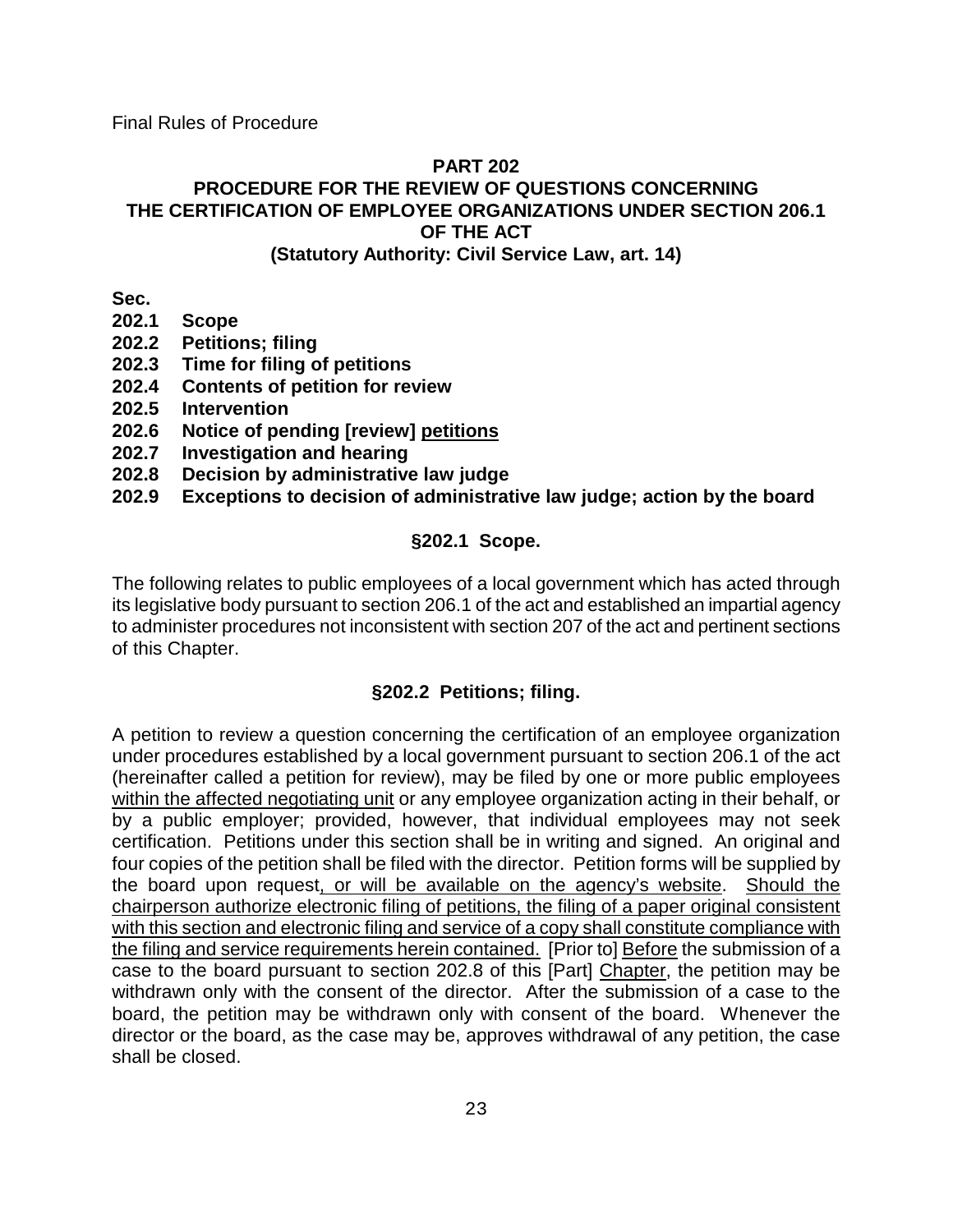# **§202.3 Time for filing of petitions.**

(a) A petition for review may be filed within 30 days after an impartial agency designated by a local government pursuant to section 206.1 of the act has certified or decertified an employee organization, determined that no employee organization should be certified in an appropriate negotiating unit, or refused to decertify an employee organization.

(b) A petition for review which alleges that an impartial agency has not begun to process a petition expeditiously may be filed not less than 30 days after petitioner has filed a petition for certification or decertification with the impartial agency.

# **§202.4 Contents of petition for review.**

A petition for review shall contain the following:

- (a) The name, affiliation, if any, and address of petitioner.
- (b) The name and address of the public employer involved.

(c) A summary of the proceedings, if any, before the impartial agency established under section 206.1 of the act, including copies of the petition and other documents filed in such proceedings or issued by the impartial agency.

(d) A clear and concise statement of the grounds for alleging that the procedures established by the local public employer are not consistent with the provisions of sections 206.1 and 207 of the act and pertinent sections of this Chapter, or that the decision of the impartial agency is repugnant to the act and pertinent sections of this Chapter.

(e) A statement that the matter is not subject to section 212 of the act.

(f) If petitioner is seeking certification:

(1) an affirmation that petitioner does not assert the right to strike against any government, to assist or participate in any such strike, or to impose an obligation to conduct, assist or participate in such a strike;

(2) a description of the negotiating unit which petitioner claims to be appropriate;

[(3) a statement of whether petitioner seeks exclusive rights of representation within the negotiating unit or units alleged to be appropriate;]

 $[(4)]$   $(3)$  the number of employees in the allegedly appropriate unit;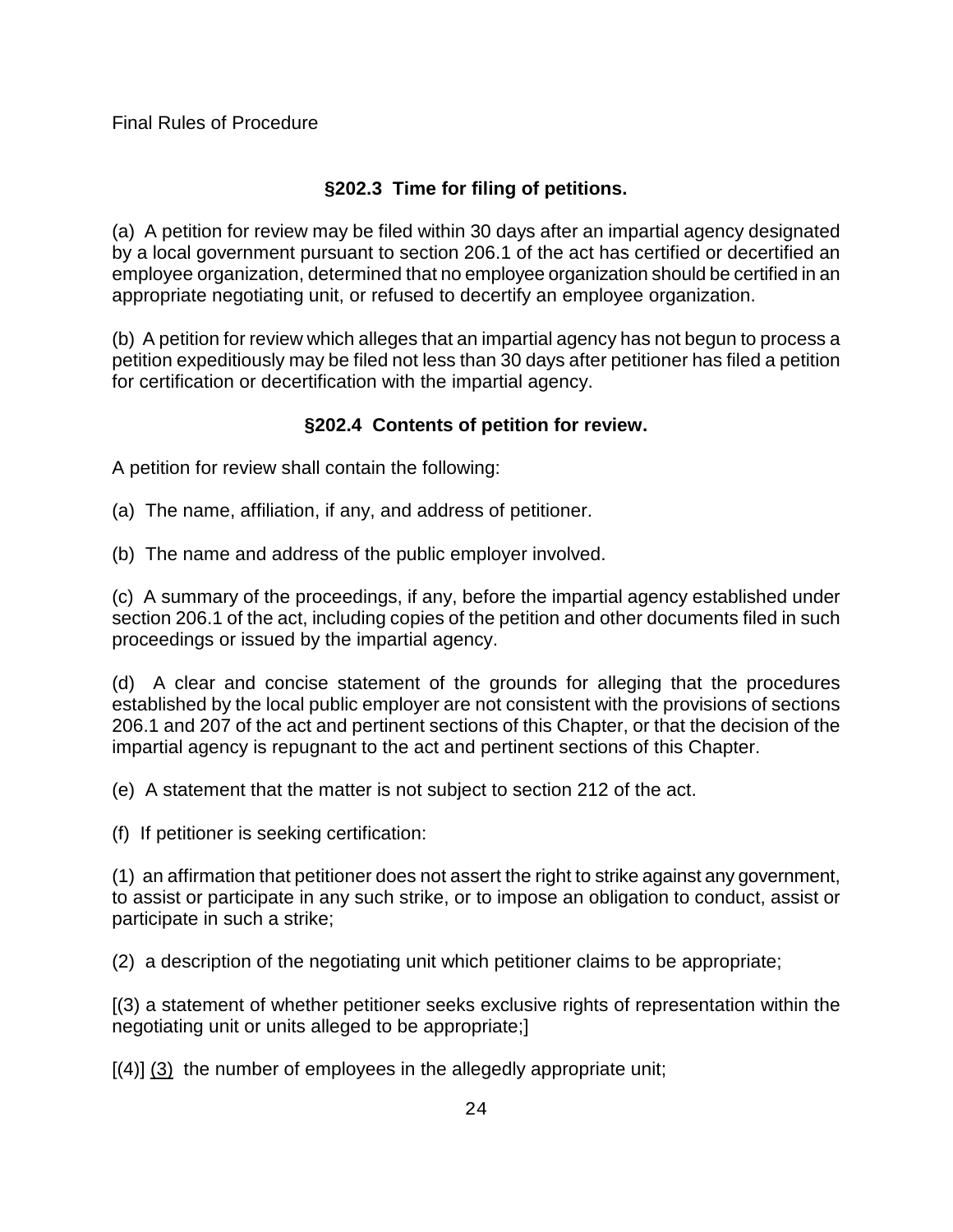[(5)] (4) whether the showing of interest requirement, as set forth in sections 201.3 and 201.4 of this Chapter, is met;

[(6)] (5) the date upon which petitioner asked the public employer for recognition; and

[(7)] (6) the names and addresses of any other employee organizations which claim to represent any public employees within the allegedly appropriate unit. If there is any contract covering the public employees in such unit, petitioner shall specify the duration, the parties and the unit included in the contract, or attach a copy of the contract.

(g) If the petitioner is seeking decertification:

(1) the name or names of the employee organization(s) which have been certified or are currently being recognized by the public employer and which claim to represent the employees in the unit involved, and the expiration date of any contract covering such employees;

[(2) whether such representation is exclusive;]

[(3)] (2) the grounds upon which decertification or revocation of recognition is sought;

 $[(4)]$  (3) a description of the unit including the number of employees;

[(5)] (4) if an employee organization, whether the showing of interest requirement, as set forth in sections 201.3 and 201.4 of this Chapter, is met; and

[(6)] (5) whether the employee organization(s) which have been certified have engaged in a strike or have caused, instigated, encouraged or condoned a strike against any government.

(h) A clear and concise statement of any other relevant facts.

# **§202.5 Intervention.**

Intervention is permitted in accordance with the procedures specified in section 212.1 of this Chapter.

# **§202.6 Notice of pending petitions.**

Notice of pending petitions shall be provided in the manner specified in section 201.[8]7 of this Chapter.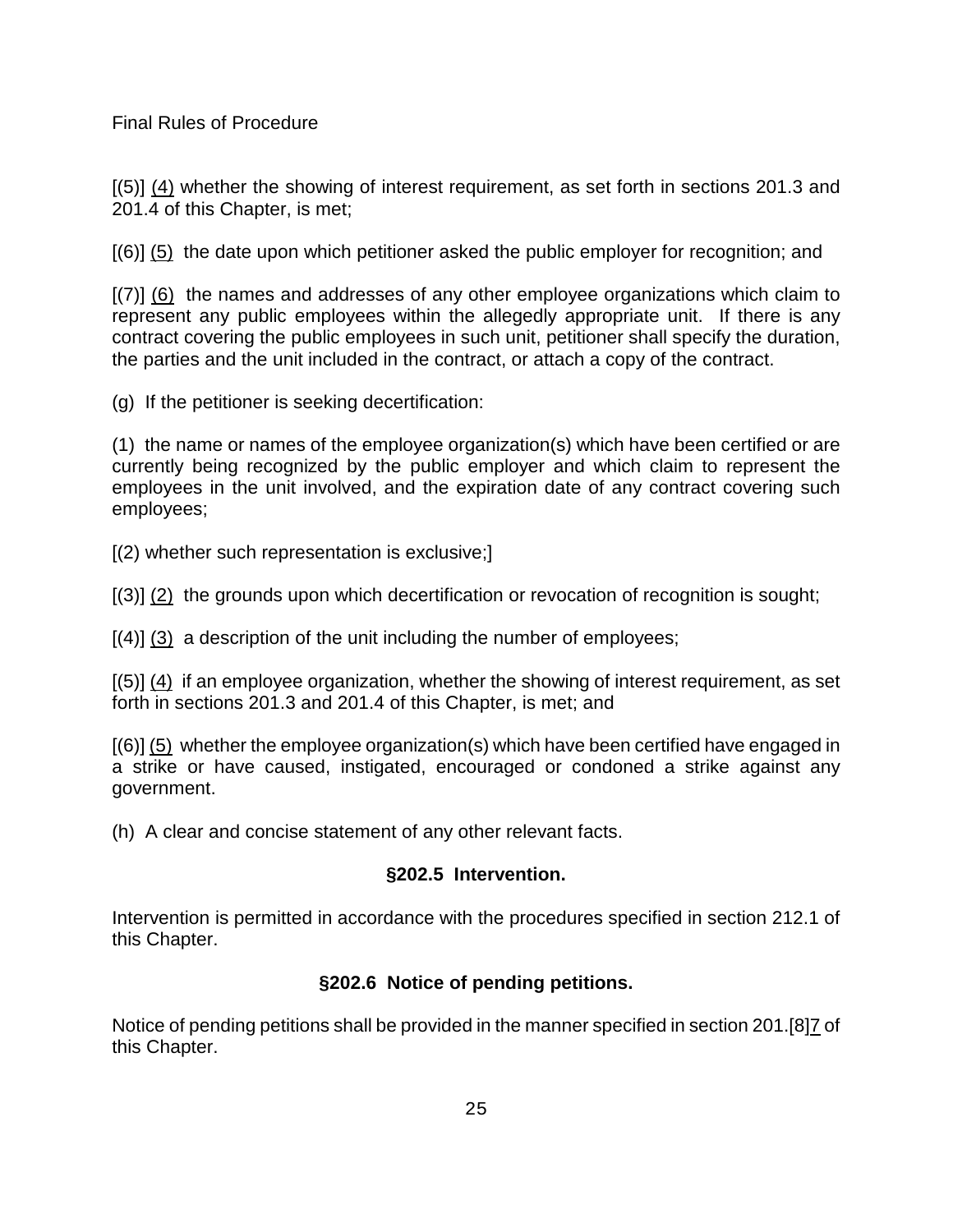# **§202.7 Investigation and hearing.**

(a) The director shall direct an investigation of questions raised by the petition including, if applicable, whether the showing of interest requirement, as set forth in sections 201.3 and 201.4 of this Chapter, has been met. The investigator shall also consider whether the procedures established by the local public employer are consistent with the provisions of sections 206.1 and 207 of the act and pertinent sections of this Chapter, and whether the decision of the impartial agency is repugnant to the act and pertinent sections of this Chapter.

(b) The director may direct that a hearing be conducted by an administrative law judge, in which event the [proceedings] procedures shall be those specified in Part 212 of this Chapter.

# **§202.8 Decision by administrative law judge.**

Upon completion of the proceedings, the administrative law judge shall issue a decision and submit the record of the case to the board, as specified in [section] Part 201.[11]10 of this Chapter.

# **§202.9 Exceptions to decision of administrative law judge; action by the board.**

Exceptions to a decision of the administrative law judge and final action by the board shall be as set forth in section 201.[12]11(a) [of this Chapter] and Part 213 of this Chapter.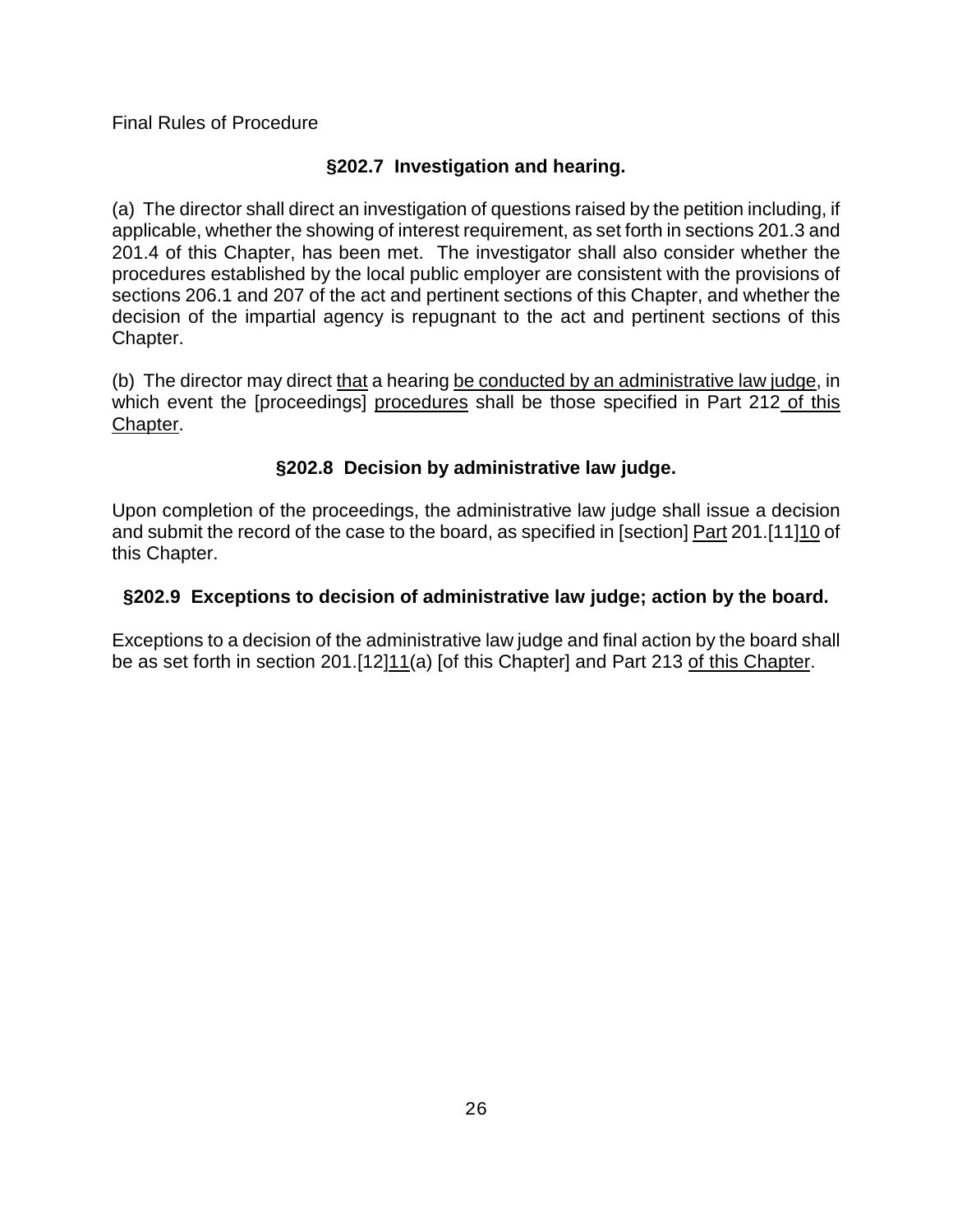#### **PART 203**

#### **PROCEDURES FOR THE APPROVAL OR REVIEW OF LOCAL GOVERNMENT PROCEDURES UNDER SECTION 212 OF THE ACT (Statutory Authority: Civil Service Law, art. 14)**

- **Sec.**<br>203.1 **203.1 Application for approval; filing**
- **203.2 Contents of application**
- **203.3 Objections**
- **203.4 Investigation and hearing**
- **203.5 Determination by the board**
- **203.6 Termination or amendment of procedures by a local government**
- **203.7 Local regulations**
- **203.8 Procedures for the review of implementation of local government procedures under section 212 of the act**

## **§203.1 Application for approval; filing.**

An original and four copies of an application may be filed by a local government which, acting through its legislative body, has adopted or amended by local law, ordinance or resolution its own provisions and procedures, for a determination by the board that such provisions and procedures are substantially equivalent to the provisions and procedures set forth in the act and these rules. Applications under this section shall be in writing and signed. Should the chairperson authorize electronic filing of applications, the filing of a paper original consistent with this section and electronic filing and service of a copy shall constitute compliance with the filing and service requirements herein contained. Application forms will be supplied by the board upon request, and will be available on the agency's website. Such an application may be filed at any time after the applicant has given public notice of its intention to so file, and may be withdrawn by the applicant at any time before disposition of it by the board and after giving public notice of such withdrawal. Such public notice shall be by posting in a conspicuous place at suitable offices of the applicant for not less than five working days, and inclusion in a public advertisement in a newspaper of general circulation in the area of the applicant for not less than one day.

## **§203.2 Contents of application.**

An application for determination that local provisions and procedures are substantially equivalent to the provisions and procedures set forth in the act and these rules shall contain the following:

(a) name and address of the applicant;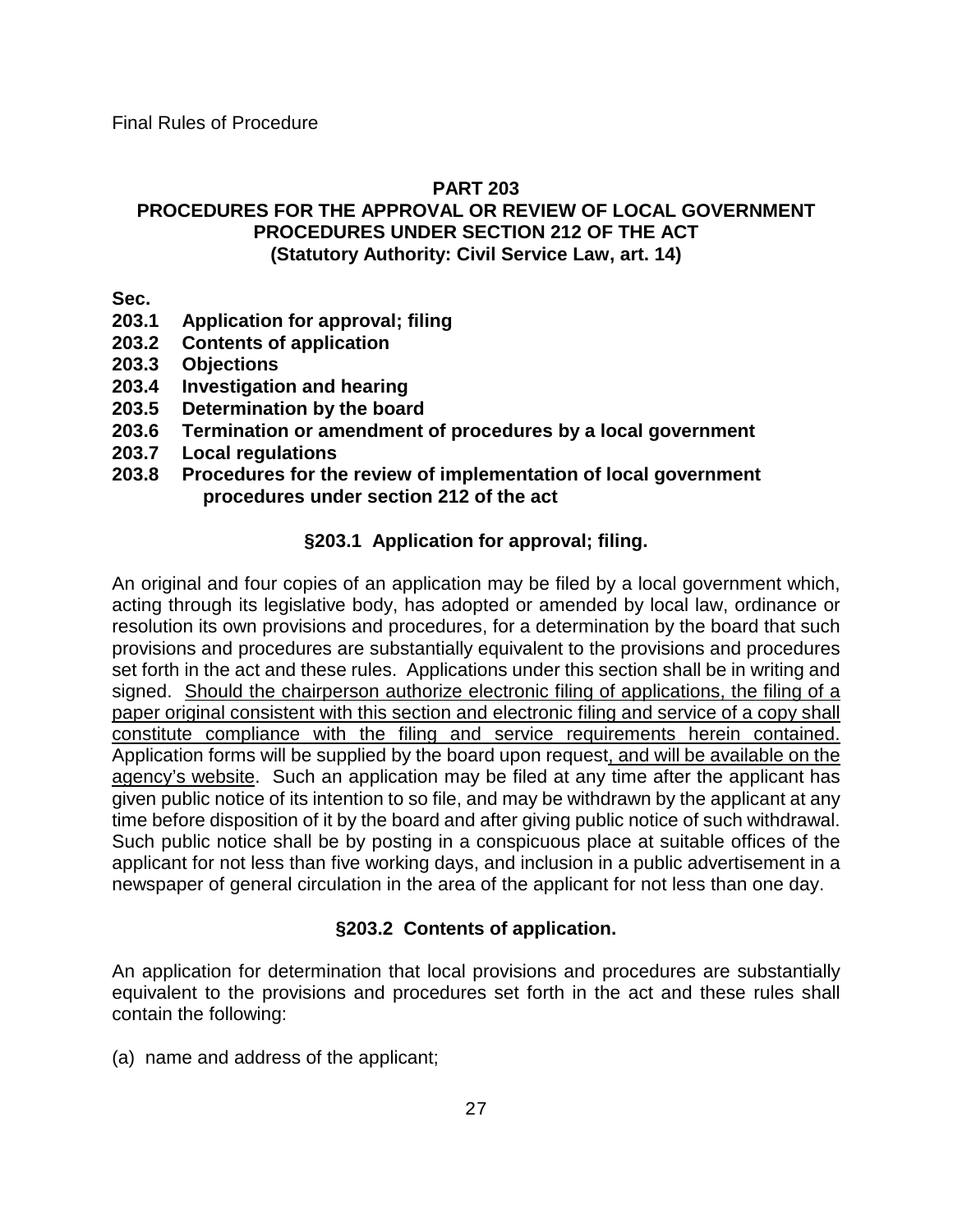(b) a copy of the local law, ordinance or resolution adopted or amended by the legislative body of the applicant;

(c) if an amendment, a statement as to whether the local law, ordinance or resolution to be amended has been determined to be substantially equivalent to the provisions and procedures set forth in the act and these rules and, if so, whether the board has determined that the continuing implementation of such local law, ordinance or resolution was not substantially equivalent to such provisions and procedures;

(d) a copy of the public notice announcing the application and a description of the manner and date of its publication;

(e) the names and addresses of any employee organizations which have been certified or recognized to represent any public employees of the applicant; and

(f) the names and addresses of any other employee organizations which claim to represent any public employees of the applicant.

## **§203.3 Objections.**

[An original and four copies of a] Any objections to the granting of the application may be filed and served in the same manner as the application by any person or employee organization within 15 working days after receipt by the board of the application; provided, however, that the board may excuse the late filing of objections because of extraordinary circumstances.

## **§203.4 Investigation and hearing.**

(a) The board shall direct an investigation of any questions raised by the application and such objections to the application as may be filed with the board. In conducting such an investigation, the board or its agent may require affidavits or direct a hearing. If a hearing is directed, the board or its agent shall prepare and cause to be served upon the applicant and any party a notice of hearing before the board or its designated administrative law judge at a time and place fixed therein.

(b) In the event a hearing is directed, the provisions of Part 212 of this Chapter shall govern.

## **§203.5 Determination by the board.**

After receipt of a report and recommendations from its agent and of the record of any hearing which may have been held, or upon the completion of its own investigation, and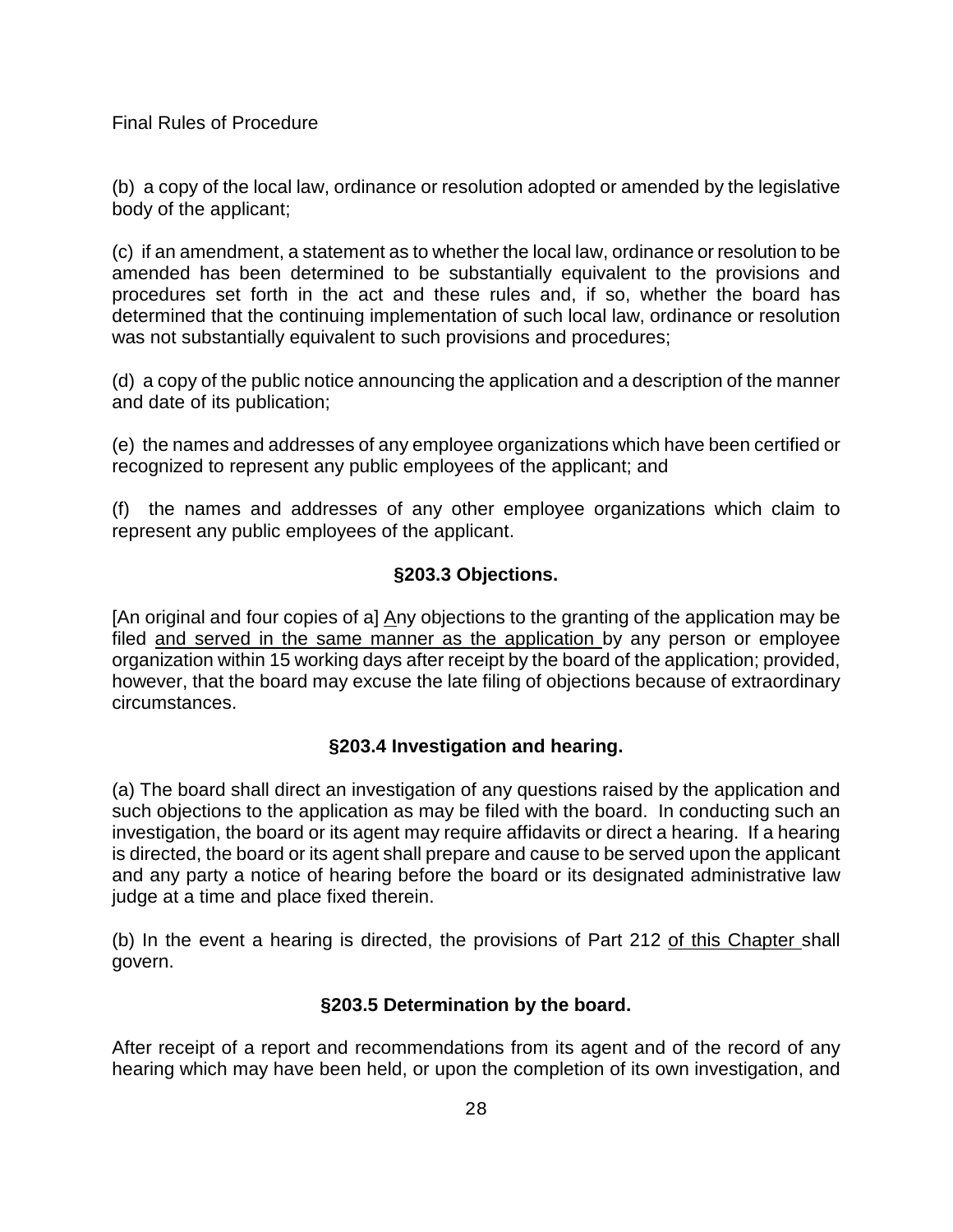upon such exceptions as may have been filed pursuant to Part 213 of this Chapter, the board shall decide the issues and make such disposition of the matter as it deems appropriate.

## **§203.6 Termination or amendment of procedures by a local government.**

(a) To be approved, the provisions and procedures established by a local government under section 212 of the act must provide, *inter alia*, that termination shall become effective no sooner than 60 days after the filing with the board of a duly certified copy of a local law, ordinance or resolution of such local government terminating the applicability of the local provisions and procedures, or on the date specified in the local law, ordinance or resolution, whichever is later. The provisions and procedures must also provide that the local government will give public notice of the termination of the local procedures at least 45 days prior to the effective date thereof, by posting in a conspicuous place at suitable offices of its own for not less than five working days and inclusion in a public advertisement in a local newspaper of general circulation for not less than one day.

(b) To be approved, the provisions and procedures established by a local government under section 212 of the act must provide, *inter alia*, that no amendment shall be effective until the board finds that the provisions and procedures, as amended, are substantially equivalent to the provisions and procedures set forth in the act and these rules.

# **§203.7 Local regulations.**

Upon approval of the provisions and procedures established by a local government under section 212 of the act, the local agency shall perform the duties set forth in the local equivalent of sections 209 and 210.3 of the act. Within 45 days from the date of such approval, the local agency must adopt rules of procedure substantially equivalent to Part 201 of this Chapter. Within such 45 days, it must also adopt rules of procedure substantially equivalent to Part 206 of this Chapter which shall be applicable if no proceeding is instituted under section 751.2 of the Judiciary Law to punish an employee organization which violates section 210.1 of the act.

## **§203.8 Procedures for the review of implementation of local government procedures under section 212 of the act.**

(a) The fact that a local government has not adopted rules and regulations within 45 days after the board has determined that its provisions and procedures are substantially equivalent to the provisions and procedures set forth in the act and this Chapter shall be prima facie evidence that the local government has not implemented its provisions and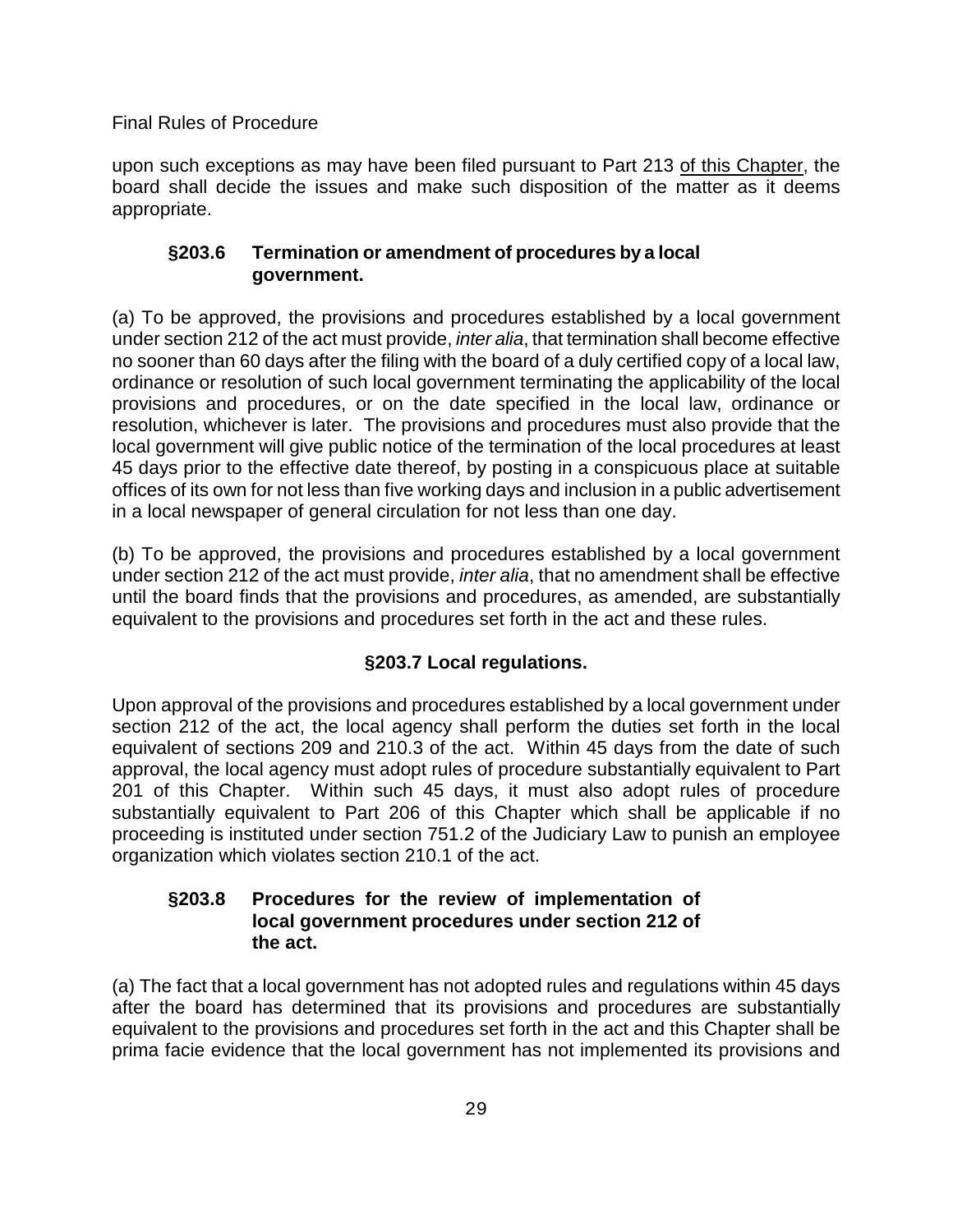procedures in a manner substantially equivalent to the provisions and procedures set forth in the act and this Chapter.

(b) *Petitions: filing*. A petition to review the question of whether provisions and procedures of a local government are being implemented in a manner substantially equivalent to the provisions and procedures set forth in the act and this Chapter (hereinafter called a petition for review) may be filed by any person. Petitions under this section shall be in writing and signed. An original and four copies of the petition shall be filed with the board. Should the chairperson authorize electronic filing of such petitions, the filing of a signed paper original consistent with this section and electronic filing and service of a copy shall constitute compliance with the filing and service requirements herein contained. Petition forms will be supplied by the board upon request and will be available on the agency's website. The petition may be withdrawn only with the consent of the board. Whenever the board approves withdrawal of any petition, the case shall be closed.

(c) *Time for filing of petitions.* A petition for review may be filed within 60 days after the act or inaction complained of occurred or failed to occur.

(d) *Contents of petitions for review.* A petition for review shall contain the following:

(1) The name, affiliation, if any, and address of petitioner.

(2) The name of the local government involved.

(3) The names and addresses of any employee organizations which have been certified or recognized to represent any public employees under the local government provisions and procedures.

(4) The names and addresses of any other employee organizations which claim to represent any public employees under the jurisdiction of the local government involved.

(5) A clear and concise statement of the grounds for alleging that the local government provisions and procedures, as implemented, are not substantially equivalent to the provisions and procedures set forth in the act and this Chapter.

[(e) Reserved for future use.]

[(f)] (e) *Notice of pending petitions.* Upon the filing of a petition under this section, notice thereof, including the date when such petition was filed and the name and address of petitioner and the local government involved, shall be posted by an agent of the board on the public docket maintained by the board at its principal office.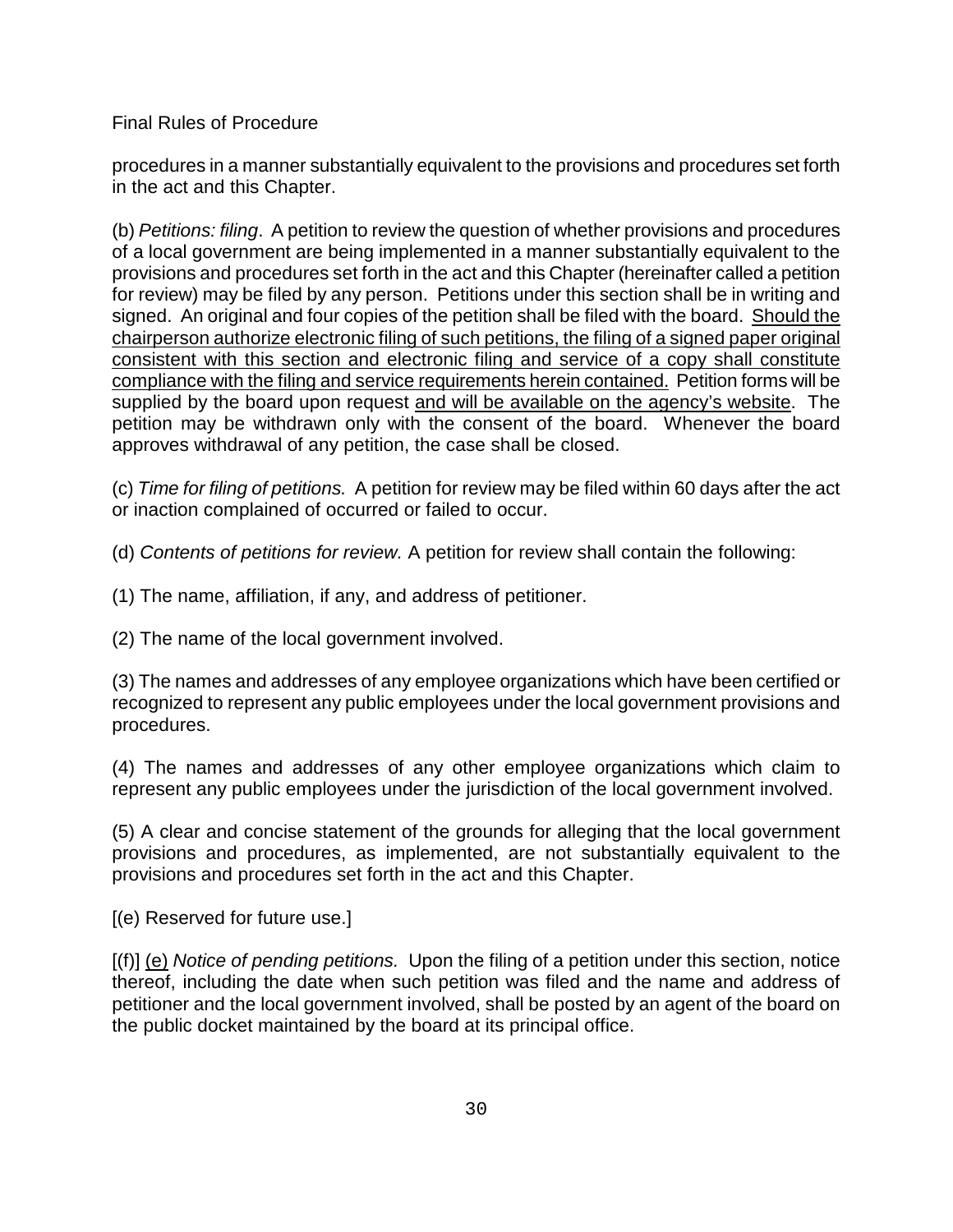[(g)] (f) *Investigation and hearing.* (1) The board shall direct an investigation of any questions raised by the petition. In conducting such an investigation, the board or its agent may require affidavits or direct a hearing. If a hearing is directed, the board or its agent shall prepare and cause to be served upon petitioner and all other parties a notice of hearing before the board or an administrative law judge at a time and place fixed therein. Any hearing will be conducted in accordance with the procedures set forth in Part 212 of this Chapter.

 $[(g)(2)$  Reserved for future use.

- (g)(3) Reserved for future use.
- (g)(4) Reserved for future use.
- (g)(5) Reserved for future use.]

[(h)] (g) [Determination by the board]*Determination by the board.* After receipt of a report and recommendations from its agent and of the record of proceedings of any hearing which may have been held, or upon the completion of its own investigation, and upon such exceptions as may have been filed pursuant to Part 213 of this Chapter, the board shall decide the issues and make such disposition of the matter as it deems appropriate.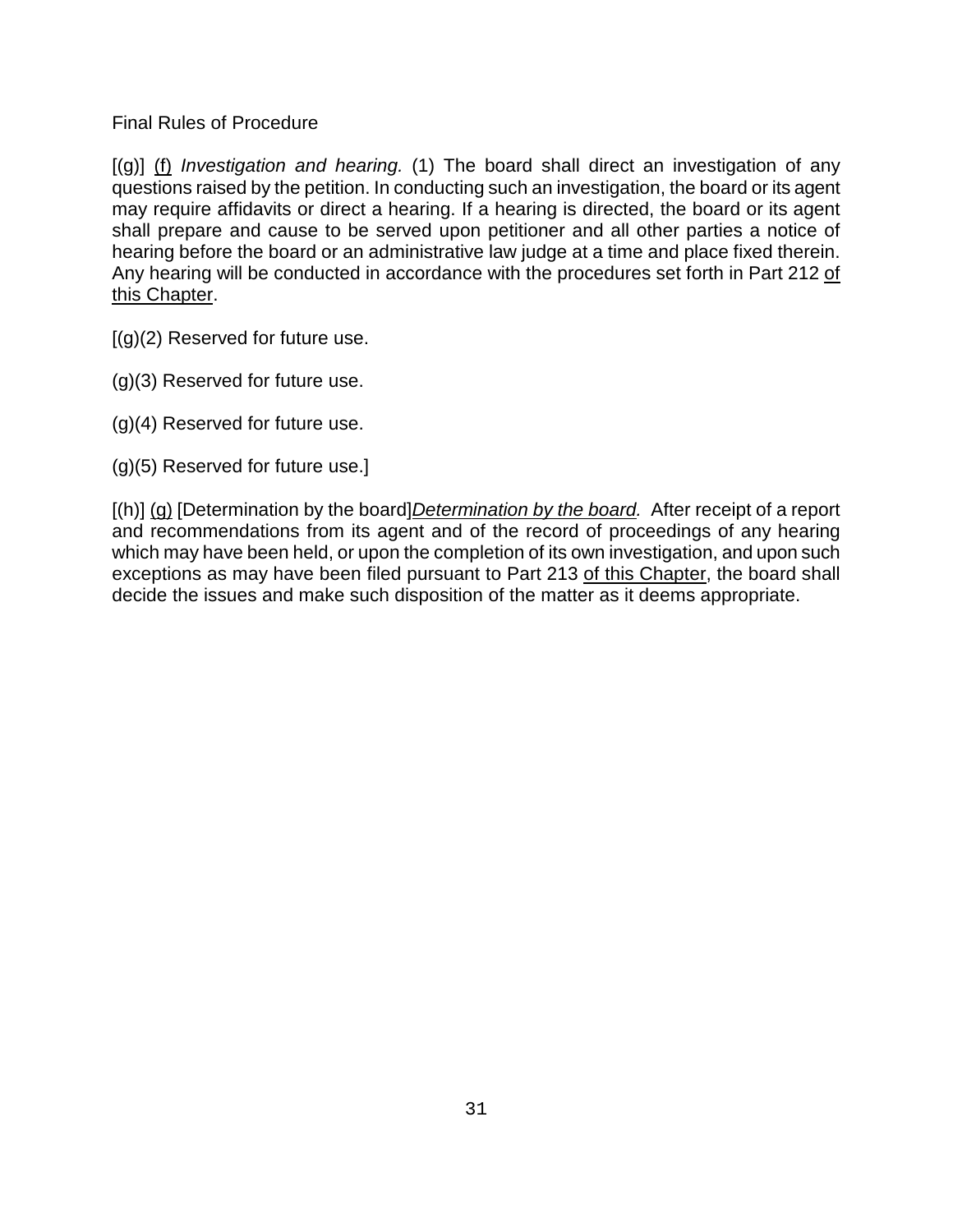## **PART 204 IMPROPER PRACTICES (Statutory Authority: Civil Service Law, art. 14)**

**Sec.**

- **204.1 Charge**
- **204.2 Initial processing by director**
- **204.3 Answer**
- **204.4 Expedited determinations**
- **204.5 [Reserved for future use] Hearing procedures**
- **[204.6 Reserved for future use]**
- **204.[7]6 [Hearing procedures] Decision and recommended order by administrative**
- <u>law judge</u><br>204.[8]<u>7</u> [Reser **204.[8]7 [Reserved for future use] Application for injunctive relief**
- **204.[9]8 [Reserved for future use] Response to application for injunctive relief**
- **204.[10]9 [Reserved for future use] Review of application for injunctive relief**
- **204.[11]10 [Reserved for future use] Expedited treatment where injunctive relief imposed**
- **[204.12 Reserved for future use**
- **204.13 Reserved for future use**
- **204.14 Reserved for future use**
- **204.15 Application for injunctive relief**
- **204.16 Response to application for injunctive relief**
- **204.17 Review of application for injunctive relief]**

# **§204.1 Charge.**

(a) *Filing of charge.*

(1) An original and four copies of a charge that any public employer or its agents, or any employee organization or its agents, has engaged in, or is engaging in, an improper practice may be filed with the director [within four months thereof] by one or more public employees or any employee organization acting in their behalf, or by a public employer, within four months of when the charging party first knew, or reasonably should have known, of the alleged improper practice. Should the chairperson authorize electronic filing of such charge, the filing of a signed paper original consistent with this section and electronic filing and service of a copy shall constitute compliance with the filing and service requirements herein contained.

(2) If the facts constituting the alleged improper practice [also] are also alleged to support a claim by an employee organization that a public employer or its representatives engaged in such acts of extreme provocation as to detract from the responsibility of the employee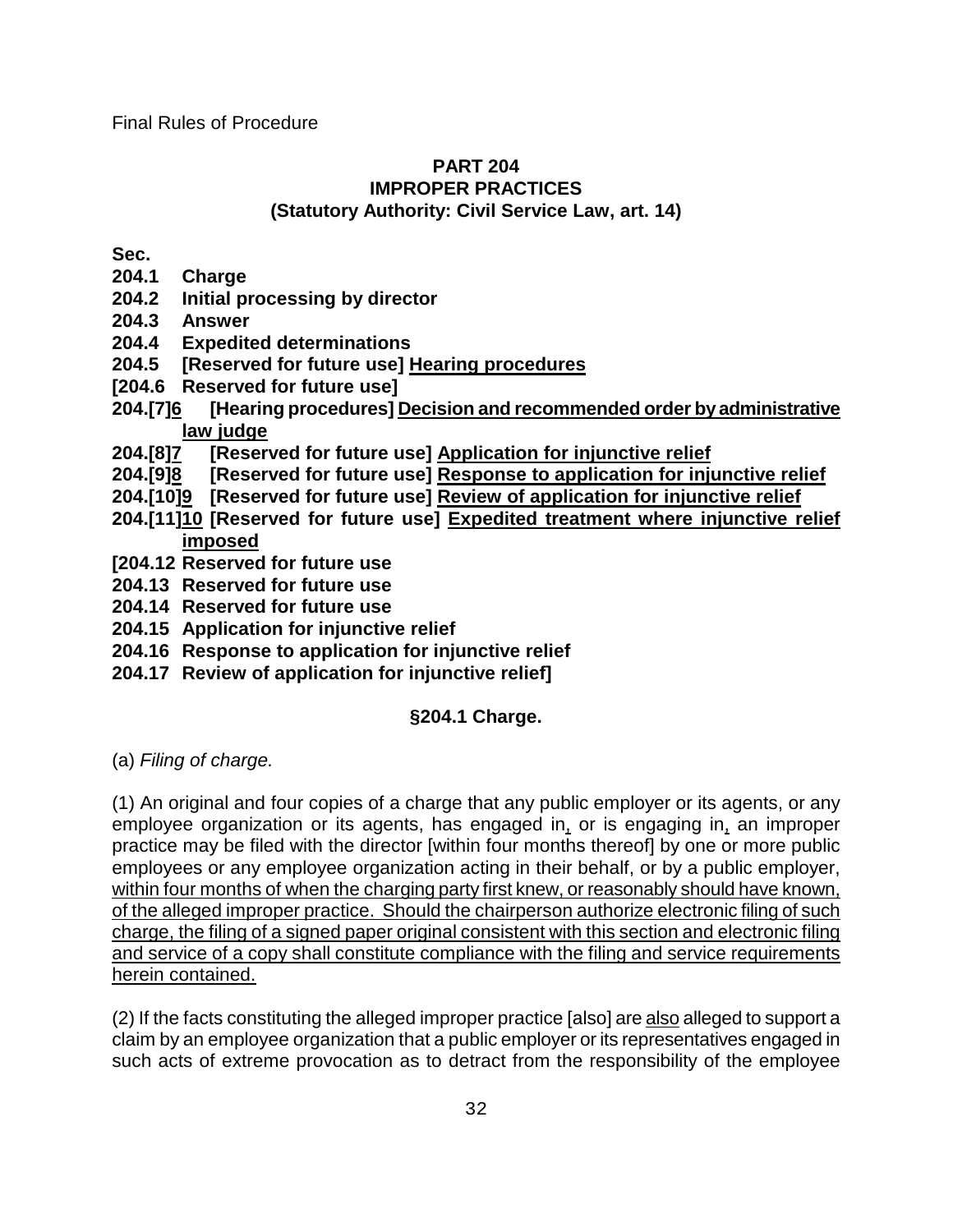organization for a strike, then the charge may not be filed after the date on which the employee organization is required to file its answer to the strike charge pursuant to section 206.5 of this Chapter.

(3) The charge shall be in writing on a form [provided] prescribed by the [director] board and shall be signed and sworn to before any person authorized to administer oaths.

(b) *Contents of charge.* The charge shall include the following:

(1) the name, address and affiliation, if any, of the charging party, and the title of any representative filing the charge;

(2) the name and address of the respondent or respondents and any other party named therein;

(3) a clear and concise statement, preferably in numbered or lettered paragraphs, of the facts constituting the alleged improper practice, including the names, and, where known or relevant, the titles and work locations of the individuals involved in the alleged improper practice[,]; the [time] date and the place of the occurrence of each particular act alleged[,]; and the subsections of section 209-a of the act alleged to have been violated[;]. Evidentiary exhibits may be attached but will not relieve the charging party of the requirement to provide sufficient factual particulars as set forth herein;

(4) if the charge alleges a violation of section 209-a.1(d) or section 209-a.2(b) of the act, whether the charging party has notified the board in writing of the existence of an impasse pursuant to section 205.1 of this Chapter; and

(5) a statement that the charging party is available to participate in the prehearing conference and the formal hearing immediately.

(c) *Scope of negotiations cases.* Where the primary basis of the dispute between the parties is alleged to be a disagreement as to the scope of negotiations under the act, either party may request of the director or an assigned administrative law judge that the matter be accorded expedited treatment.

(d) *Amendments [and withdrawals*]. The director or administrative law judge designated by the director may permit a charging party to amend the charge upon good cause shown before, during or after the conclusion of the hearing upon such terms as may be deemed just and consistent with due process.

(e) *Withdrawals.* [The] A charge may be withdrawn by the charging party before issuance of a [the dispositive] decision and recommended order based thereon upon approval by the director. Thereafter, [the improper practice proceeding] a charge may be [discontinued]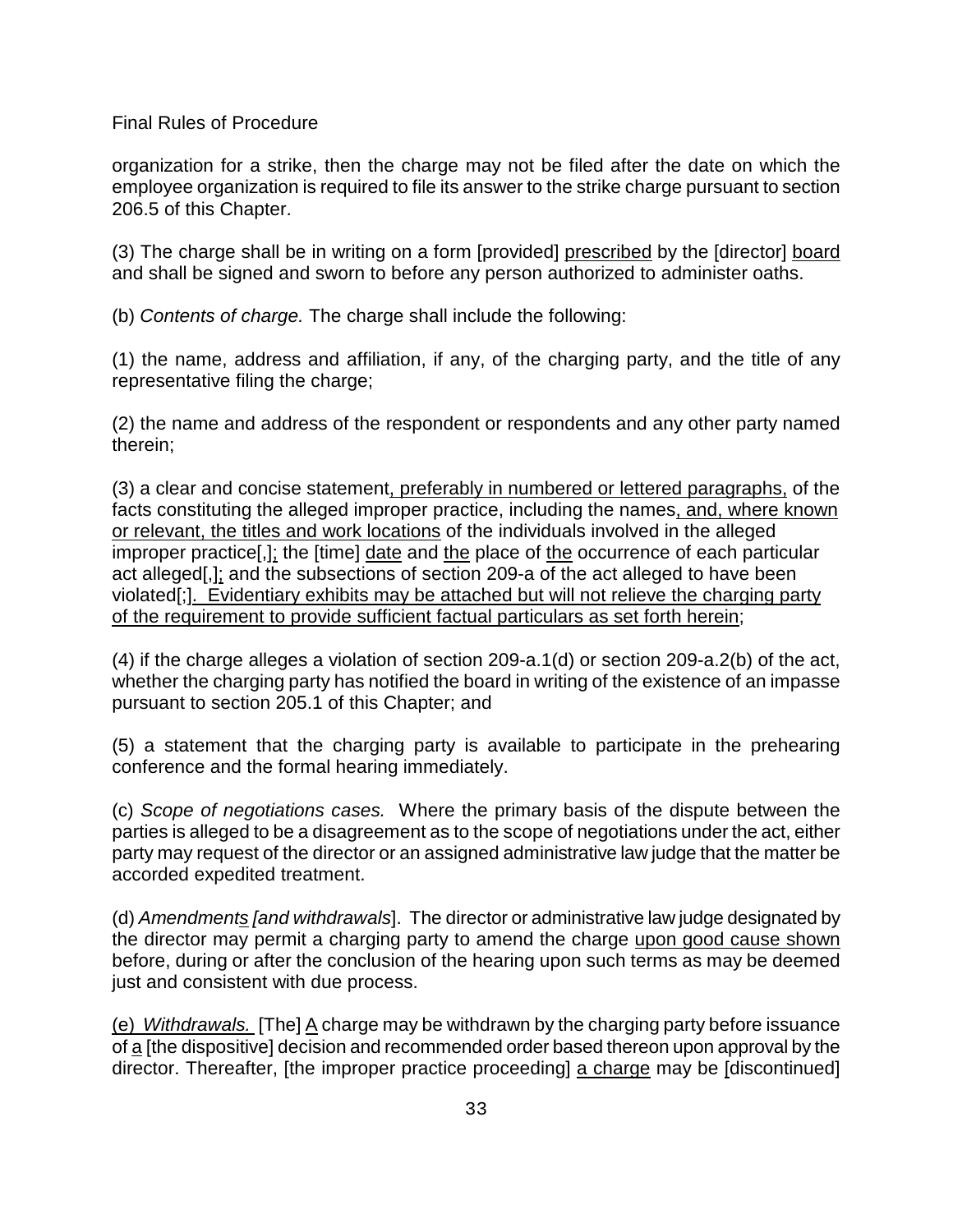withdrawn only with the approval of the board. Requests to the director to withdraw a[n] improper practice] charge or to the board to [discontinue] withdraw a[n improper practice proceeding] charge will be approved unless to do so would be inconsistent with the purposes and policies of the act or due process of law. Whenever the director approves the withdrawal of a charge, or the board approves the [discontinuation] withdrawal of [a proceeding] the charge, the case will be closed without consideration or review of any of the issues raised by the charge.

## **§204.2 Initial processing by director.**

(a)(1) [*Notice of hearing.*] *Initial review.* After a charge is filed, the director shall conduct a review of the charge to determine whether the facts as alleged may constitute an improper practice as set forth in section 209-a of the act. If [it is] the director determine  $\frac{d}{s}$  that the facts as alleged do not, as a matter of law, constitute a violation, or that the [alleged violation occurred more than four months prior to the filing of the] charge as pleaded is not timely, [it shall be dismissed by] the director may dismiss it subject to review by the board under Part 213 [otherwise, e] of this Chapter; alternatively, the director may permit the party to amend the charge to cure such deficiency in the charge. If the deficiency is not cured, the director may dismiss the charge or deem the charge, or any part thereof, withdrawn.

(2) *Notice of conference.* Except where subdivision (b) of this section is applicable, a notice of [hearing] conference pursuant to Part 212 of this Chapter shall be prepared by the director or a designated administrative law judge[,] specifying the time and place for the conference and, together with a copy of the charge, shall be delivered to the charging party and each named respondent. [The notice of hearing shall fix the place of hearing at a time not less than 15 working days from issuance thereof.]

(b) *Scope of negotiations cases*. If, upon review of the charge, the director determines that it involves primarily a dispute between the parties as to the scope of negotiations under the act, the director or an assigned administrative law judge shall forthwith schedule a conference for the purpose of inquiring further into the matter. Such an administrative determination is a ministerial act and will not be reviewed by the board.

# **§204.3 Answer.**

(a) *Filing*. The respondent shall file with the director[,] an original and four copies of an answer to the charge, with proof of service of a copy thereof on all other parties within 10 working days after receipt [from the director] of a copy of the charge[, an original and three copies of an answer, with proof of service of a copy thereof upon all other parties] from the director. Should the chairperson authorize electronic filing of such answer, the filing of a signed paper original consistent with this section and electronic filing and service of a copy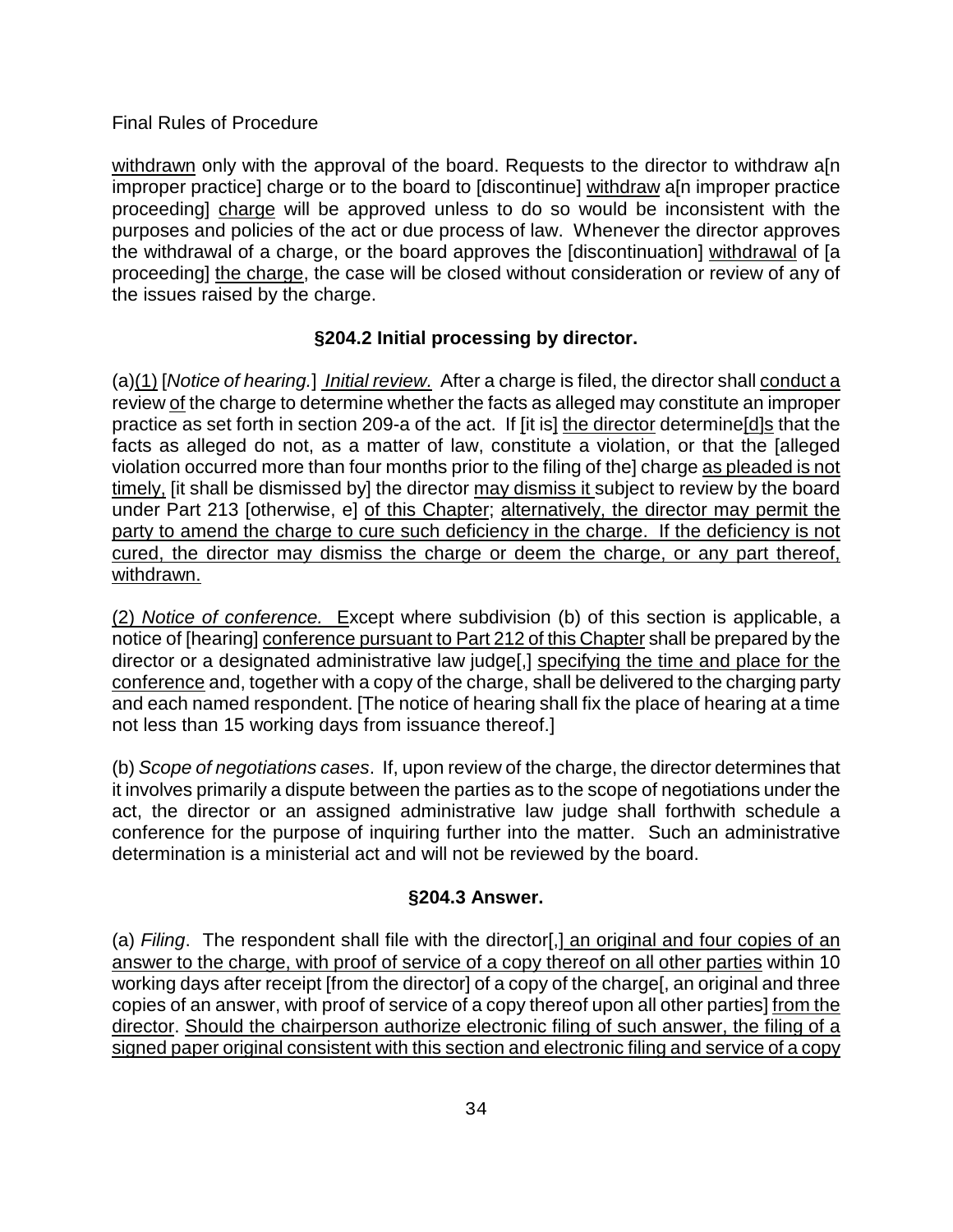shall constitute compliance with the filing and service requirements herein contained. The original shall be signed and sworn to before any person authorized to administer oaths.

(b) *Motion for particularization of the charge*. If the respondent believes that a charge is [believed by a respondent to be] so vague and indefinite that it cannot reasonably be required to frame an answer, the respondent may, within 10 working days after receipt [from the director] of a copy of the charge from the director, file [an original and three copies of], in the same manner as would be applicable to the filing of an answer, a motion with the administrative law judge, with proof of service on all other parties, for an order directing the charging party to file a verified statement supplying specified information. The charging party may likewise file a response to the motion within seven working days after its receipt thereof, with proof of service of a copy of the response on all other parties. The filing of such motion will extend the time during which the respondent must file and serve its answer until 10 working days after receipt of the ruling of the administrative law judge on the motion, or until such later date as the administrative law judge may set. [Such a motion must be served upon all parties simultaneously with its filing with the administrative law judge; proof of service must accompany the filing of the motion with the administrative law judge. The charging party may file an original and three copies of a response to the motion within seven working days after its receipt thereof, with proof of service of a copy of the response on all other parties.] The failure of a party to timely comply with an order of particularization may, in the discretion of the administrative law judge, constitute ground for precluding the party from offering any evidence as to the matters dealt with by the order.

(c) *Contents*. (1) The answer shall include a specific admission, denial or explanation of each allegation of the charge or, if the respondent is without knowledge thereof, the answer shall so state and such statement shall operate as a denial. Admissions or denials may be made to all or part of an allegation, but shall fairly meet the circumstances of the allegation.

(2) The answer shall include a specific, detailed statement of any affirmative defense, including but not limited to an allegation that the violation occurred more than four months [prior to] before the filing of the charge. A clear and concise statement of the facts supporting any affirmative defense, including the names of the individuals involved and the [time] date and place of the occurrence of each particular act alleged, shall be set forth. An answer to an alleged violation of section 209-a.1(g) of the act shall identify the statute, interest arbitration award, collectively negotiated agreement, policy, or practice that forms the basis of the employer's affirmative defense, if any.

(d) *Motion for particularization of the answer*. If the charging party believes that the statement of facts supporting any affirmative defense is [believed by a charging party to be] so vague and indefinite that such charging party cannot reasonably be expected to address them in an expeditious manner at a hearing, such charging party may, within 10 working days after receipt of the answer, file with the administrative law judge [an original and three copies of] in the same manner applicable to the filing of the charge a motion for an order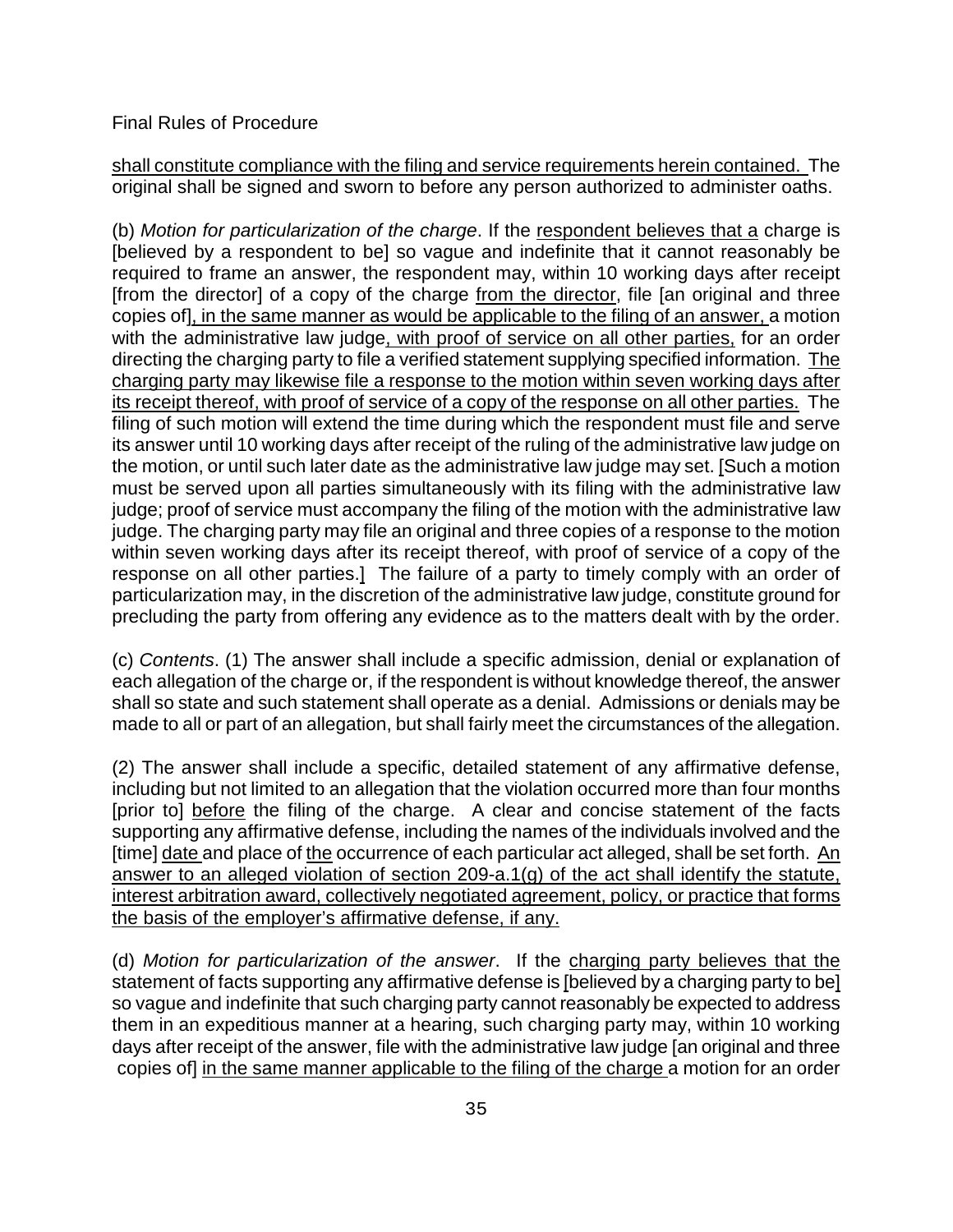directing the respondent to file a verified statement supplying specified information. [Such a motion must be served upon all parties simultaneously with its filing with the administrative law judge; proof of service must accompany the filing of the motion with the administrative law judge.] The respondent may file [an original and three copies of] a response to the motion within seven working days after its receipt thereof, with proof of service of a copy of the response on all other parties. The failure of a party to timely comply with an order of particularization may, in the discretion of the administrative law judge, constitute grounds for precluding the [party] respondent from offering any evidence as to the matters dealt with by the order.

(e) *Amendment*. The administrative law judge may permit the respondent to amend the answer [for] upon good cause shown at any time before or during the hearing, or at any time prior to the issuance of the administrative law judge's decision and recommended order, upon such terms as may be deemed just, consistent with due process.

(f) *Admission by failure to answer*. If the respondent fails to file a timely answer, the administrative law judge may deem such failure [may be deemed by the administrative law judge] to constitute an admission of the material facts alleged in the charge and a waiver by the respondent of a hearing.

(g) A public employer which is made a party to an improper practice charge pursuant to section 209-a.3 of the act may file responsive pleadings in accordance with subdivisions (a)-(e) of this section. The administrative law judge may deem the public employer's failure to file any responsive pleading to constitute a waiver of the public employer's right to participate in any hearing held on the allegations of impropriety set forth in the charge.

### **§204.4 Expedited determinations.**

(a) Immediately [subsequent to] after the conference referred to in section 212.2 of Part 212 of this Chapter, and if one or more of the parties [have] has made a request that a dispute involving primarily a disagreement as to the scope of negotiations under the act be processed expeditiously, or if the director shall deem it appropriate to do so, the director shall so notify the board and transmit the papers to the board. The board shall then inform the parties as to whether it will accord expedited treatment to the matter. If the board determines that the matter will be expedited, it will also notify the respondent of the due date for its answer, and the parties of the due date for briefs. The board may also direct that oral argument be held before it, or that a hearing be held before the full board, one of its members, or an administrative law judge. If the board determines that expedited treatment will not be accorded, the matter will be handled in accordance with sections 204.2([a]b) and 204.3 of this Part and Parts 212 and 213 of this Chapter.

(b) If a hearing is held: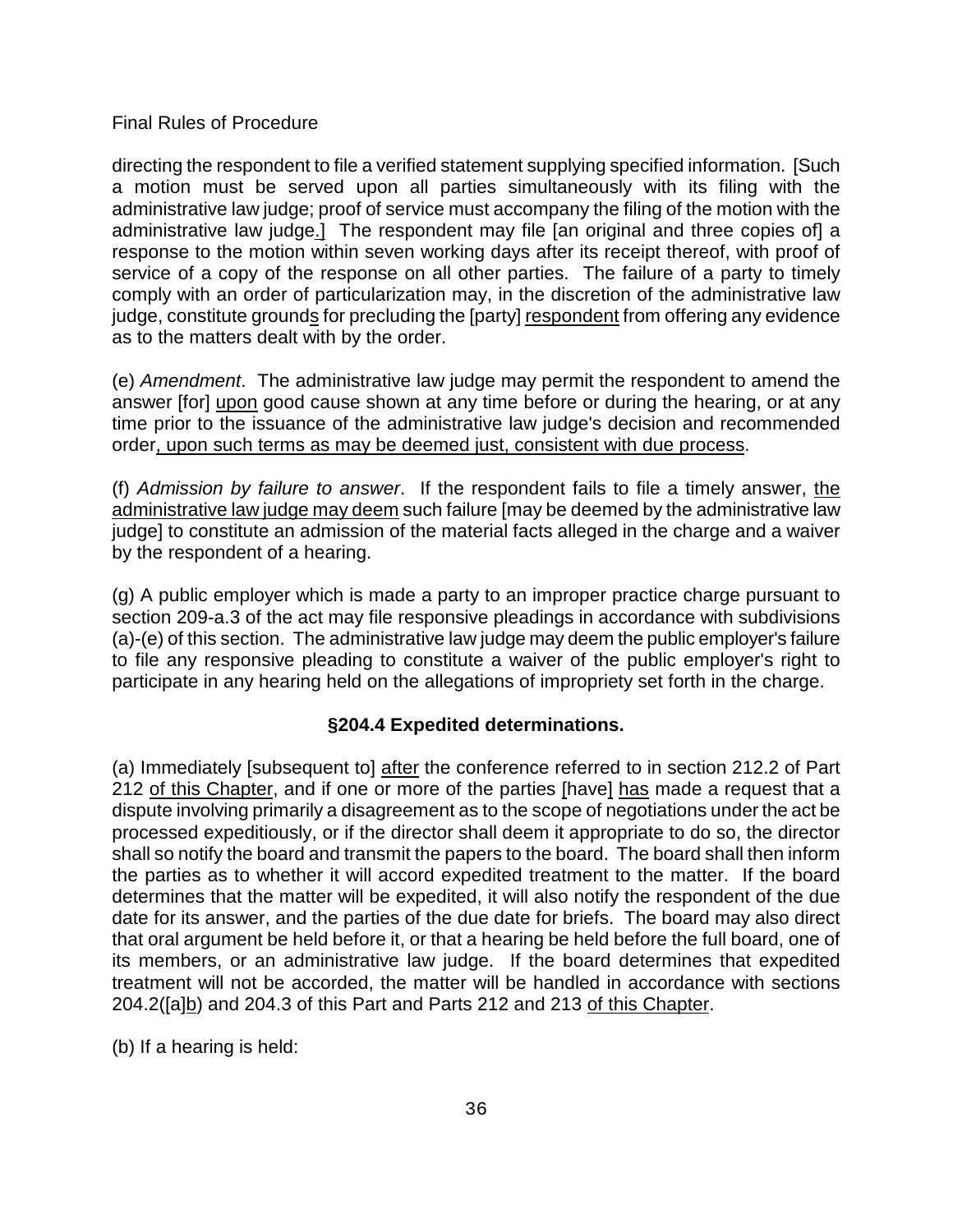(1) Any objections to the conduct of a hearing, including objections to the introduction of evidence, may be oral or written, must be accompanied by a short statement of the grounds for such objection, and shall be included in the record.

(2) There shall be no intermediate report from a board member or an administrative law judge who may be assigned to hold the hearing. Upon the completion of the hearing, such board member or administrative law judge shall transmit the record to the full board for a determination without making any recommendations.

### **§204.5 [Reserved for future use.**

### **204.6 Reserved for future use.**

### **§204.7] Hearing procedures.**

Hearings will be conducted in accordance with the procedures set forth in Part 212 of this Chapter.

### **[204.8 Reserved for future use.**

### **§204.9] §204.6 Decision and recommended order by administrative law judge.**

Upon [completion of a proceeding] closure of the record before an administrative law judge designated by the director, the administrative law judge shall issue a decision and recommended order and submit the record of the case to the board.

### **[204.10 Reserved for future use.**

**204.11 Reserved for future use.** 

**204.12 Reserved for future use.** 

**204.13 Reserved for future use.** 

### **204.14 Reserved for future use.**

### **§204.15] §204.7 Application for injunctive relief.**

(a) *Filing of application*. A party filing an improper practice charge pursuant to Part 204 of this Chapter may apply to the board for injunctive relief pursuant to section 209-a.4 of the act by filing with the office of counsel at the board's Albany office either by electronic mail,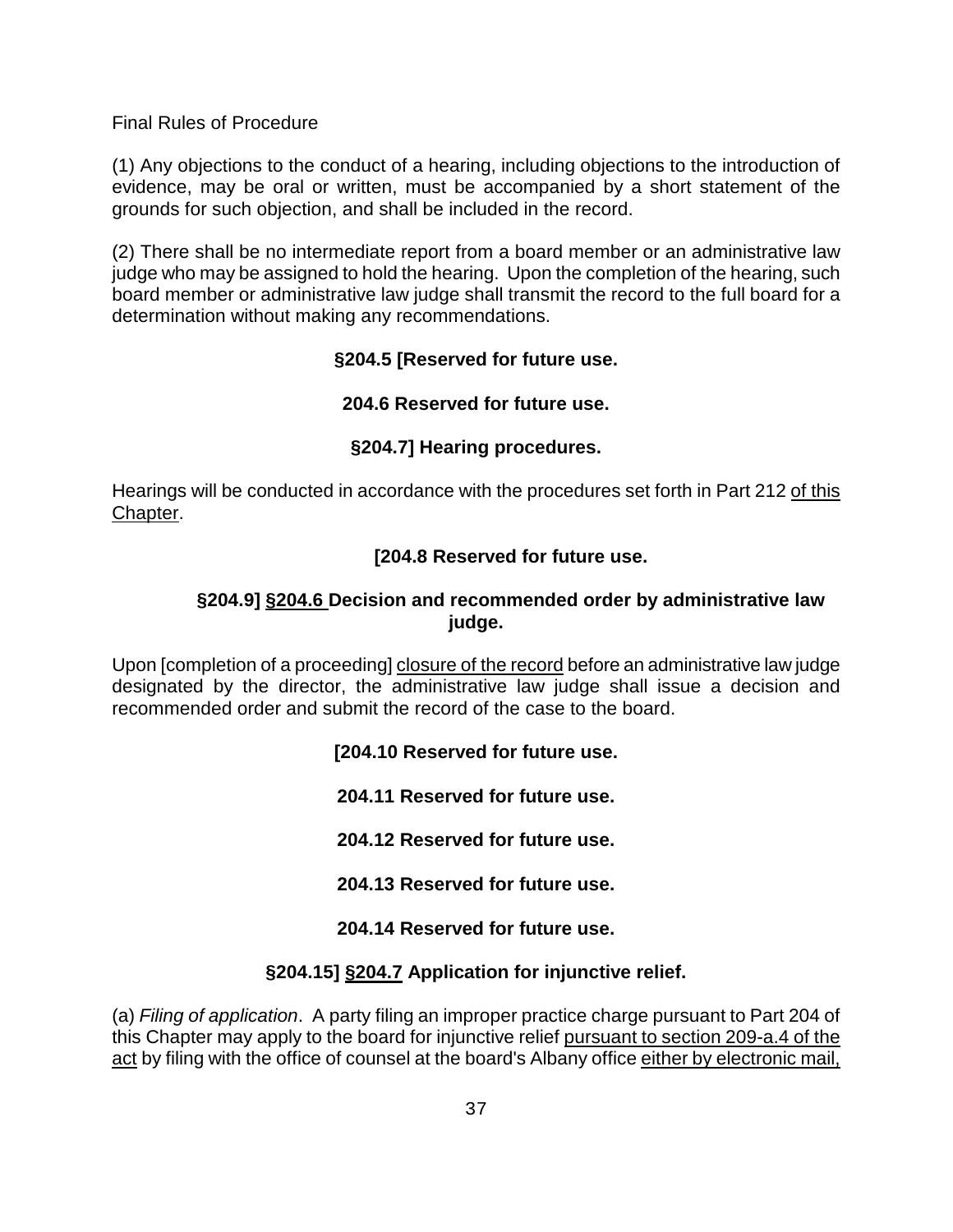or by filing an original and two copies of a signed application for injunctive relief [pursuant to section 209-a.4 of the act]. An application filed by mail or overnight delivery service shall be filed in an envelope or container prominently bearing the legend "INJUNCTIVE RELIEF APPLICATION" in capital letters on its front. An application that is filed by electronic mail at an address designated by the board for such purpose and published on the agency's website shall state in the subject line "APPLICATION FOR INJUNCTIVE RELIEF."

(b) *Application form*. The application shall be filed on a form prescribed by the board which shall give notice of the right to respond pursuant to section 204.[16]8 of this Part. The application form shall include the following:

(1) the name, address, telephone number, electronic mail address, fax number, and affiliation, if any, of the charging party;

(2) the name, title, address, telephone number, electronic mail address, and fax number of any representative filing the application on behalf of the charging party;

(3) the name, title, address, telephone number, electronic mail address, and fax number of any attorney or other representative who will represent the charging party during the processing of the application, if different from the representative named in response to paragraph (2) above;

(4) the name, address, electronic mail address if known, and telephone number of any public employer or employee organization named as a party to the improper practice charge;

(5) the date when the improper practice charge was filed[, if available]; and

(6) the case number of the improper practice charge, if available.

(c) *Additional contents of application*. The charging party shall attach to the application form the following documents:

(1) a copy of the improper practice charge;

(2) an affidavit or affidavits stating, in a clear and concise manner: (i) those facts personally known to the deponent that constitute the alleged improper practice, the date of the alleged improper practice, the alleged injury, loss, or damage arising from it, and the date when the alleged injury, loss, or damage occurred or will occur; and (ii) why the alleged injury, loss, or damage is immediate, irreparable, and will render a resulting judgment on the merits of the improper practice charge ineffectual if injunctive relief is not granted by the court, and why there is a need to maintain or return to the status quo in order for the board to provide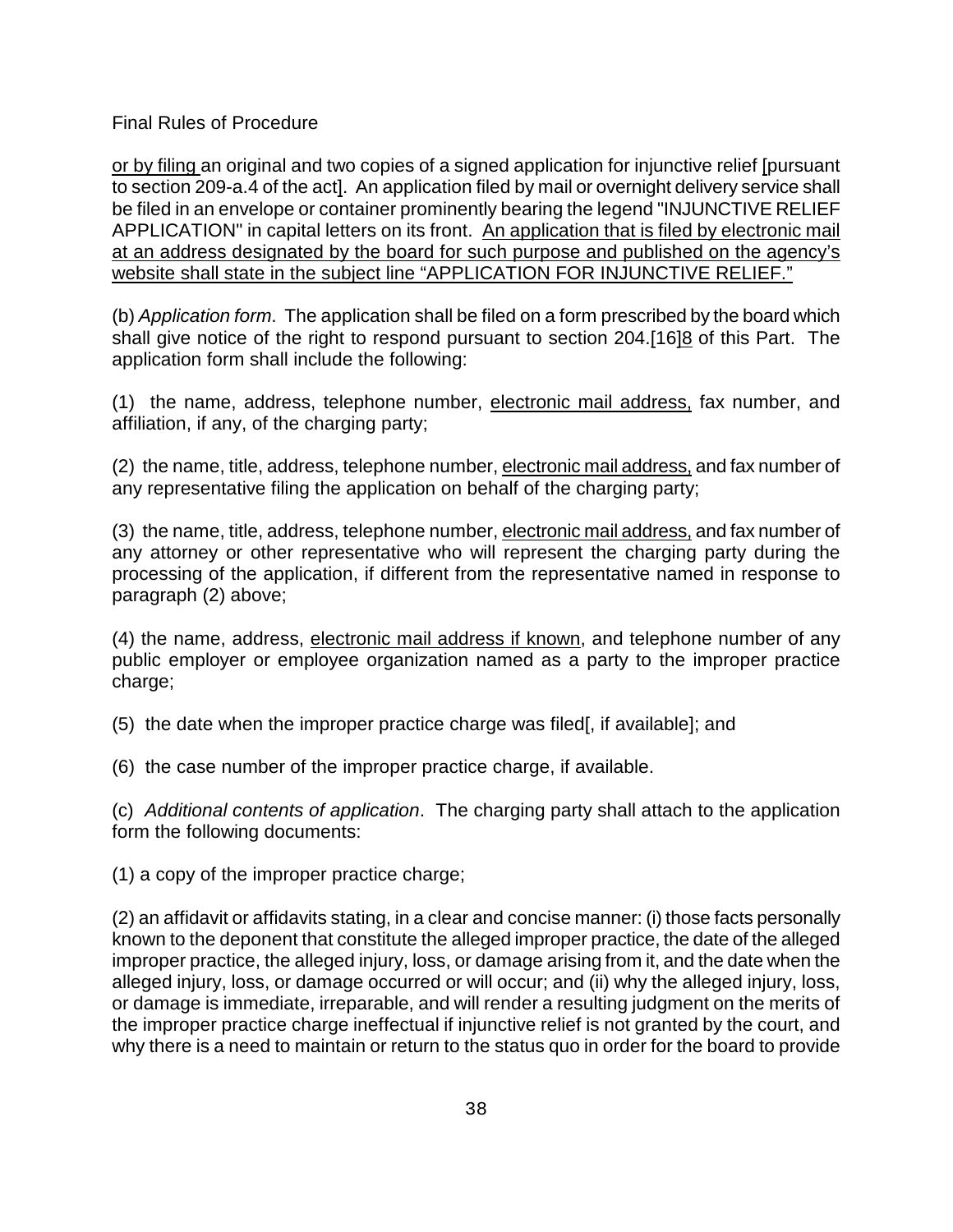meaningful relief. If filed electronically, the affidavit or affidavits shall be in searchable format and shall not be scanned copies of the original documents;

(3) copies of any documentary evidence in support of the application;

(4) proof [of the date of actual delivery of a copy of the completed application form and the attached documents (except proof of delivery), by mail, personal delivery, or overnight delivery service, in an envelope or container bearing the legend "ATTENTION: CHIEF LEGAL OFFICER" in capital letters on its front, addressed to every public employer and employee organization named as a party to the improper practice charge; and] that a copy of the completed application for injunctive relief and all supporting documents was delivered to the respondent's chief legal officer in an envelope bearing the legend "ATTENTION: CHIEF LEGAL OFFICER" in capital letters on its front, and the method and date that such delivery was made, and proof of service on all other parties to the charge. If delivery to the respondent's chief legal officer is not by electronic mail or personal service, proof of delivery must establish when the respondent's chief legal officer actually received the completed application and all supporting documents. Delivery by facsimile or by electronic mail will not be accepted, unless the charging party provides a written acknowledgment from the respondent's chief legal officer that such officer accepts delivery by that means, and when such officer received the completed application and all supporting documents; and

(5) [at the option of the charging party] charging party may file, at its option, a memorandum of law in support of the application for injunctive relief. If filed electronically, the application for injunctive relief shall be in searchable format and shall not be scanned copies of the original documents.

# **[§204.16] §204.8 Response to application for injunctive relief.**

(a) *Filing of response*. A party to whom an application for injunctive relief is delivered pursuant to section 204.[15]7 of this Part may file with the office of counsel [within five days after such delivery] an original and two copies of a response to the application, with proof of service of a copy on all parties within five days after the application was actually delivered. Alternatively, an original and one copy of a response, with proof of service [of a copy of the response] on all parties, may be filed with the office of counsel by either electronic mail at an electronic mail address designated by the board for that purpose, or by fax at a fax number designated by the board for that purpose within five days after delivery of the application. If the response is filed by fax, the responding party shall mail or deliver an original and two copies of the response to the office of counsel by the next working day. Unless otherwise authorized by the office of counsel, copies of the response shall be served on all other parties in the same manner in which the [response] application is filed with the office of counsel. The response shall be signed and sworn to before any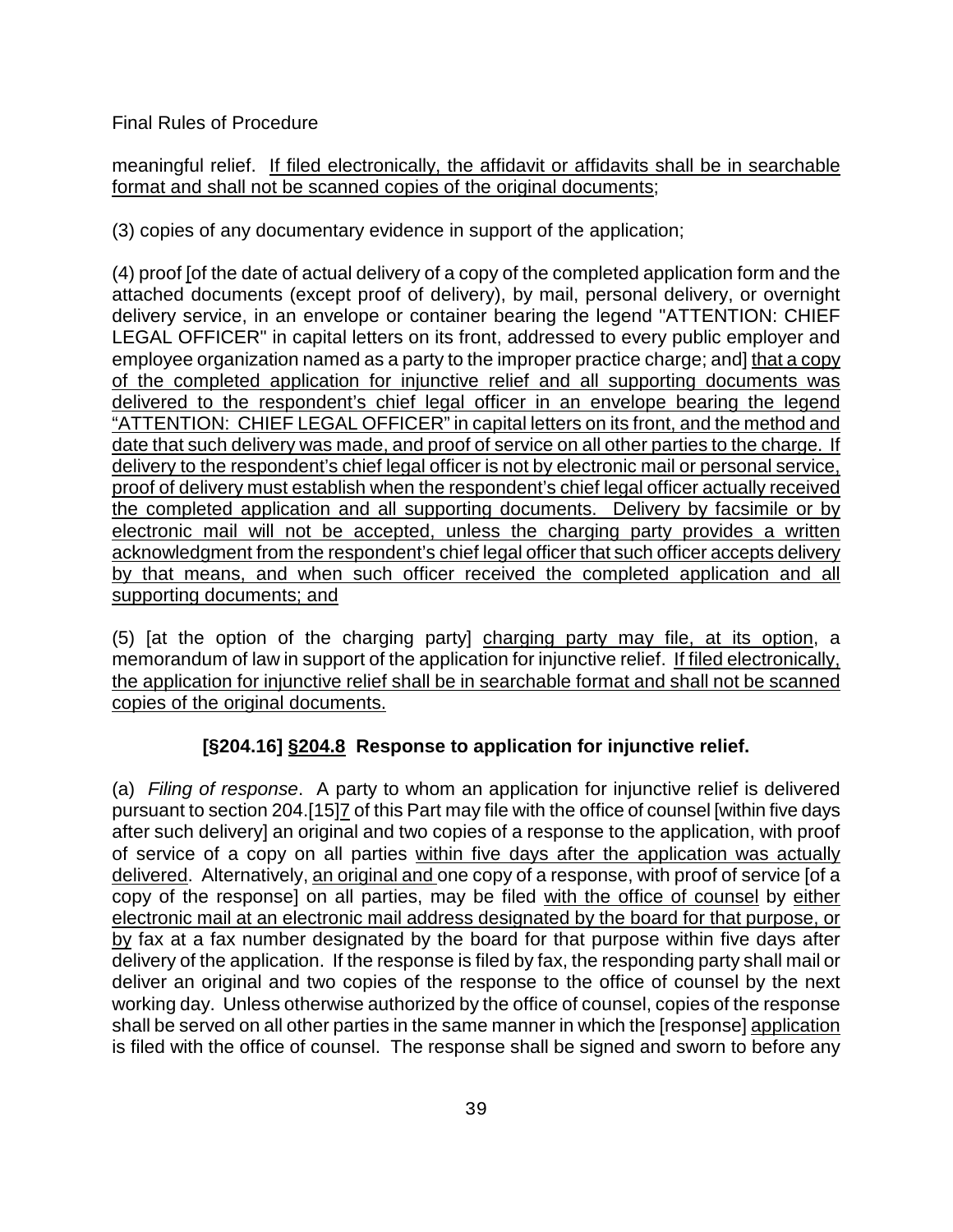person authorized to administer oaths and shall be deemed filed when received by the office of counsel.

(b) *Contents of response*. (1) The response, if any, shall assert any defense that the responding party, at the time of filing, believes it could rightfully assert in an answer or responsive pleading to the improper practice charge, including any affirmative defenses pursuant to section 204.3(c)(2) of this Part. The response shall not constitute an answer or responsive pleading to the improper practice charge pursuant to section 204.3 of this Part, and asserting or not asserting any affirmative defense or other defense in the response shall not prejudice any party with regard to defenses or affirmative defenses that party may plead or not plead in an answer or responsive pleading filed pursuant to that section.

(2) Any affidavit submitted in support of the response shall be made on the basis of personal knowledge of the relevant facts and documentary evidence attached to the affidavit. If filed electronically, the affidavit or affidavits shall be in searchable format and shall not be scanned copies of the original documents.

(3) The response may be accompanied by a memorandum of law in opposition to the application for injunctive relief. If filed electronically, the affidavit or affidavits shall be in searchable format and shall not be scanned copies of the original documents.

(c) *Accelerated response*. Upon presentation of clear evidence of a compelling need for determination of an application for injunctive relief in fewer than 10 days from its receipt by the board, and upon a determination by the office of counsel that such compelling need exists, the office of counsel may direct that a response, if any, [shall] be filed within a specified time earlier than otherwise required by this section.

# **[§204.17] §204.9 Review of application for injunctive relief.**

Within 10 days after receipt [of an] by the office of counsel of a completed application for injunctive relief [by the board], [where the board by its office of counsel determines that] the board, by its office of counsel, shall determine whether a sufficient showing has been made pursuant to section 209-a.4 of the act[,]. If a sufficient showing has been made, the board, by its office of counsel, shall petition supreme court [upon notice to all parties] for injunctive relief upon notice to all parties or shall issue an order, with notice to all parties, permitting the charging party to seek injunctive relief by petition to supreme court. Where a sufficient showing has not been made, notice of that determination, stating the reasons for it, shall be issued by the board by its office of counsel to all parties within 10 days after receipt of the application by the board. Orders permitting the charging party to seek injunctive relief by petition to supreme court and notices to the parties that a sufficient showing has not been made may be issued by fax or electronic mail.

# **[§204.18] §204.10 Expedited treatment where injunctive relief imposed.**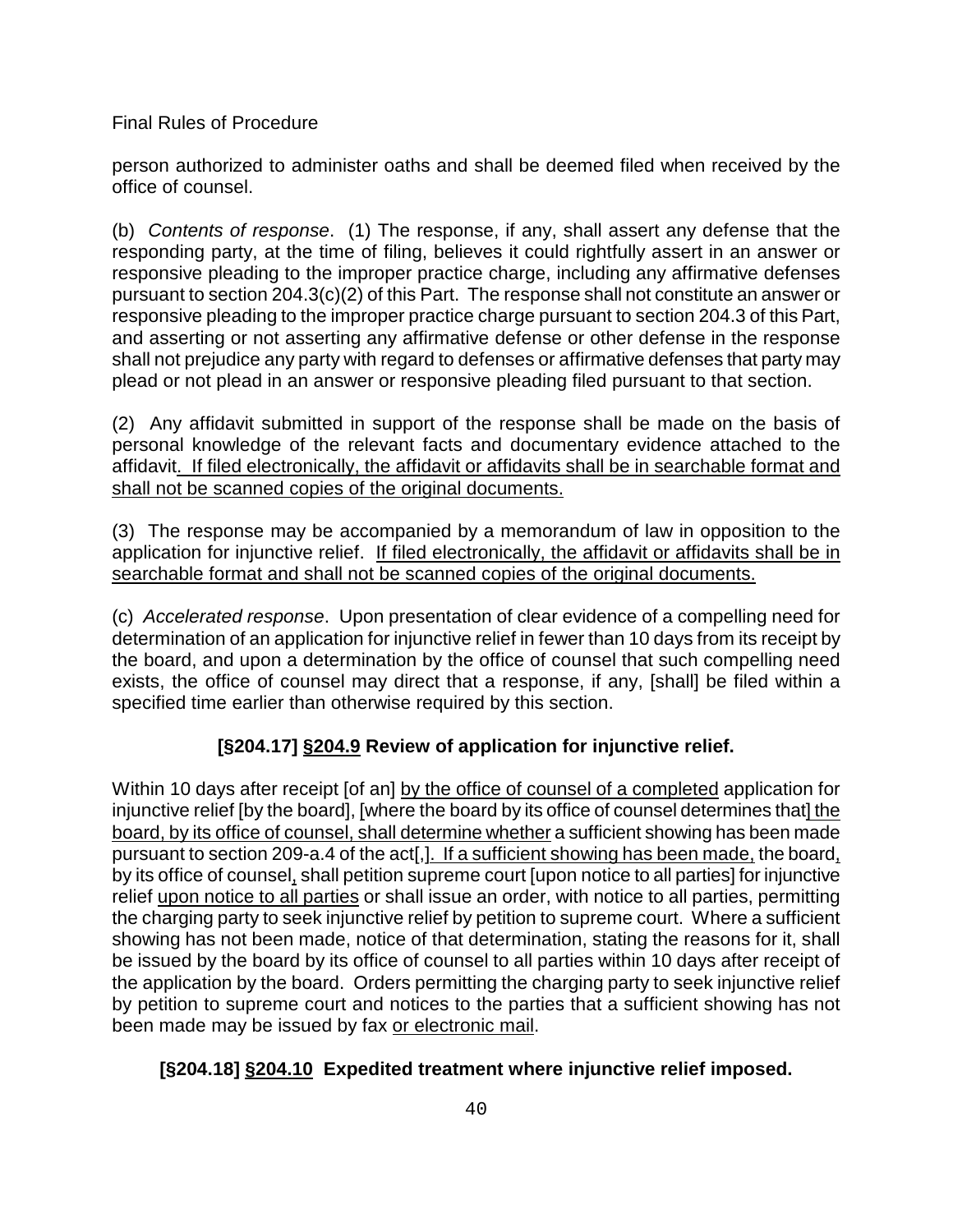Notwithstanding the time limits stated in sections 204.2 and 204.3 of this Part, when injunctive relief is imposed by a court pursuant to section 209-a.4 of the act, after affording the parties an opportunity for consultation, the administrative law judge assigned to the proceeding shall issue a scheduling order or orders setting the dates and times for service and filing of answers, responsive pleadings, motions, responses, briefs, and proposed findings of fact and conclusions of law, and for conduct of a pre-hearing conference and hearing. Unless the parties mutually agree to waive the time limit for concluding the hearing and issuing a decision pursuant to section 209-a.4(d) of the act, scheduling orders shall be fashioned in such a manner as to permit the administrative law judge to issue a decision on the improper practice charge within 60 days after the imposition of injunctive relief in accordance with section 209-a.4(d) of the act.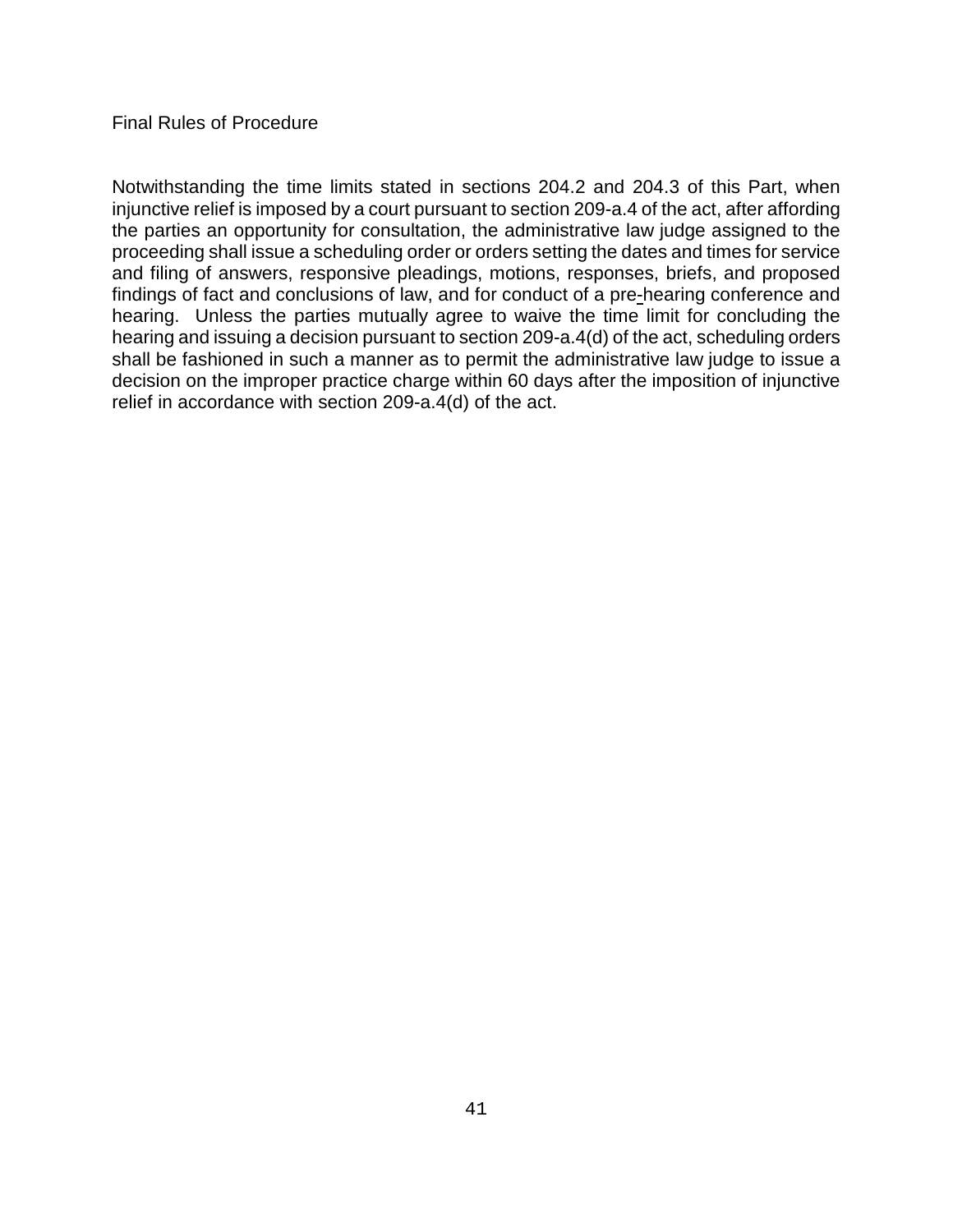#### **PART 205 CONCILIATION [(Statutory Authority: Civil Service Law, art. 14)]**

**Sec.**

- **205.1 Impasses**
- **205.2 Voluntary interest arbitration**
- **205.3 Compulsory interest arbitration[; scope] pursuant to section 209.4 of the act**
- **205.4 Compulsory interest arbitration; petition**
- **205.5 Compulsory interest arbitration; response and cross-response**
- **205.6 [Improper practice charges related to compulsory interest arbitration; o]Objections to arbitrability.**
- **205.7 Selection of compulsory interest arbitration panel**
- **205.8 Conduct of arbitration proceeding**
- **205.9 Determination and award**

**Rules relating to section 209.5 of the act**

- **205.10 Compulsory interest arbitration pursuant to section 209.5 of the act**
- **205.11 Joint petition**
- **205.12 Notification of impasse**
- **205.13 Assignment of mediator**
- **205.14 Petition**
- **205.15 Board certification**
- **205.16 Response and cross-response**
- **205.17 [Selection of interest arbitration panel] Objections to arbitrability**
- **205.18 Selection of interest arbitration panel**
- **205.19 Conduct of the arbitration proceeding**
- **205.20 Determination and award**

# **§205.1 Impasses.**

[(a) *Scope*. The following relates to all public employees except those employed by a government that has adopted procedures by local law, ordinance or resolution pursuant to section 212 of the act, and with respect to which there is in effect a determination that such procedures are substantially equivalent to the provisions and procedures set forth in the act and in pertinent rules with respect to the State.]

[(b)] (a) *Filing of [*notice*] declaration of impasse.*In the event that a public employer and a certified or recognized employee organization have failed to achieve an agreement, either the public employer or the employee organization may notify the board in writing of the existence of an impasse by filing a declaration of impasse. An original and [three] one copy[ies] of the [notification] declaration shall be filed with the [board] director of conciliation, and another shall be served upon all other parties to the negotiations. Such [notification] declaration shall specify: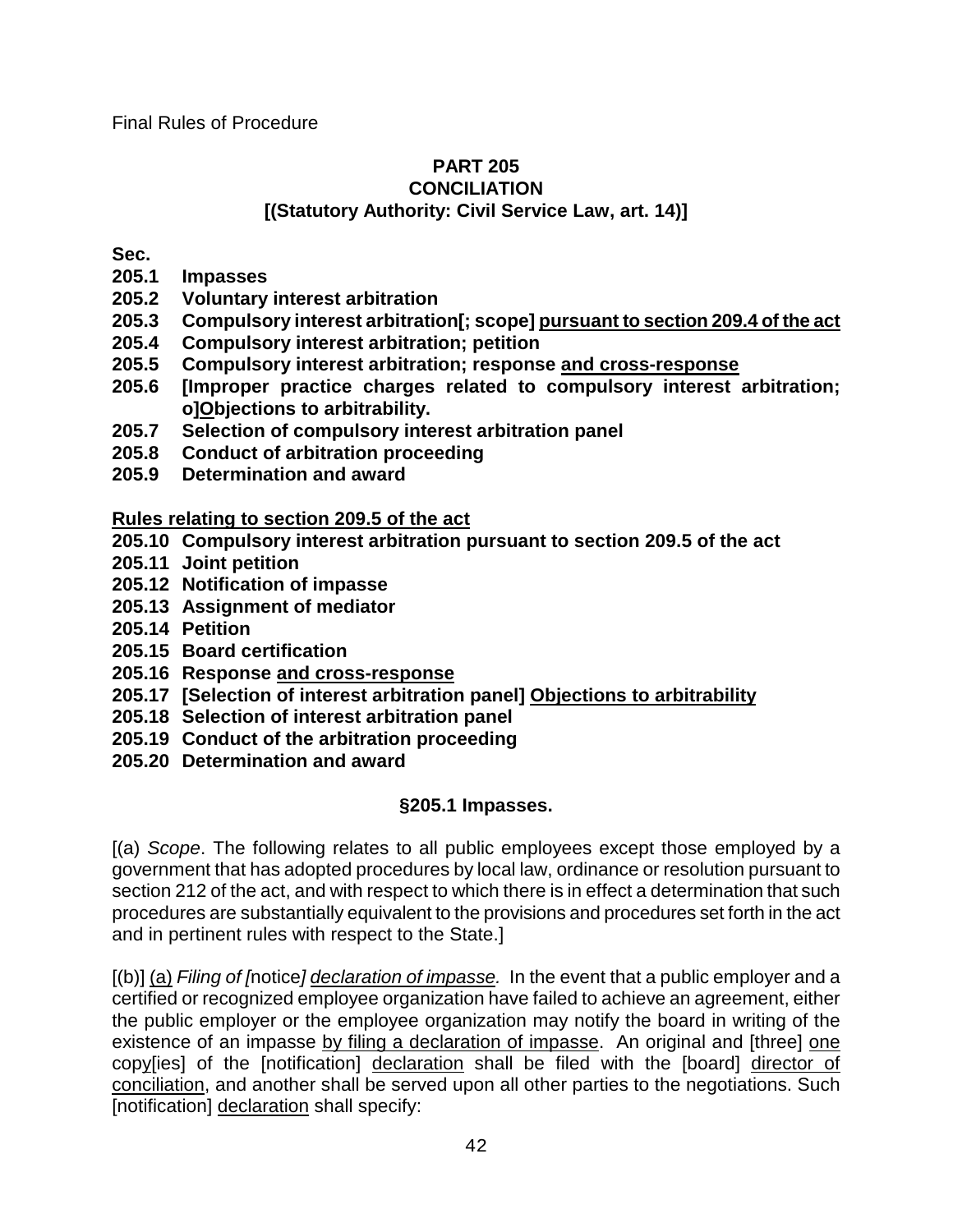(1) the name, affiliation, if any, and address, telephone number, fax number, and electronic mail address, if any, of the person issuing the [notification] declaration;

(2) the name or names and address(es), telephone number, fax number, and electronic mail address, if known, of the other parties to the collective negotiations;

(3) a statement that the employee organization involved is either certified or recognized;

(4) the number of employees in the negotiating unit, together with a list of the job titles represented in that unit;

(5) the public employer's fiscal year and the expiration date of the present agreement;

(6) a clear and concise history of negotiations leading to the impasse, including the number and dates of the negotiation sessions;

(7) a list of all presently unresolved issues;

(8) a statement that a copy of the [notification] declaration has been served upon the other parties to the collective negotiations; [and]

(9) a statement that the individual filing the declaration has authority to do so on behalf of the filing party; and

(10) a clear and concise statement of any other relevant facts.

(b) *Assignment of mediator.*Upon receipt of the declaration of impasse, the director of conciliation shall determine its sufficiency, and thereafter may appoint a mediator from a list of qualified persons maintained by the board to assist the parties to effect a voluntary resolution of the impasse. Nothing herein shall preclude an impasse from being deemed to exist on motion of the director of conciliation or the board.

(c) *Assignment of fact finder.*Except for those disputes that are eligible for compulsory public interest arbitration pursuant to sections 209.4 or 209.5 of the act, should the mediation process not achieve an agreement, either party to the negotiations may file with the director of conciliation an original and one copy of a request for appointment of a fact finder. The request for fact-finding shall specify:

(1) The name, affiliation, if any, address, telephone number, fax number and electronic mail address if any, of the person issuing the request;

(2) The name(s), address(es), telephone number(s), fax number(s) and electronic mail address(es) if known, of the other party(ies) to the collective negotiations;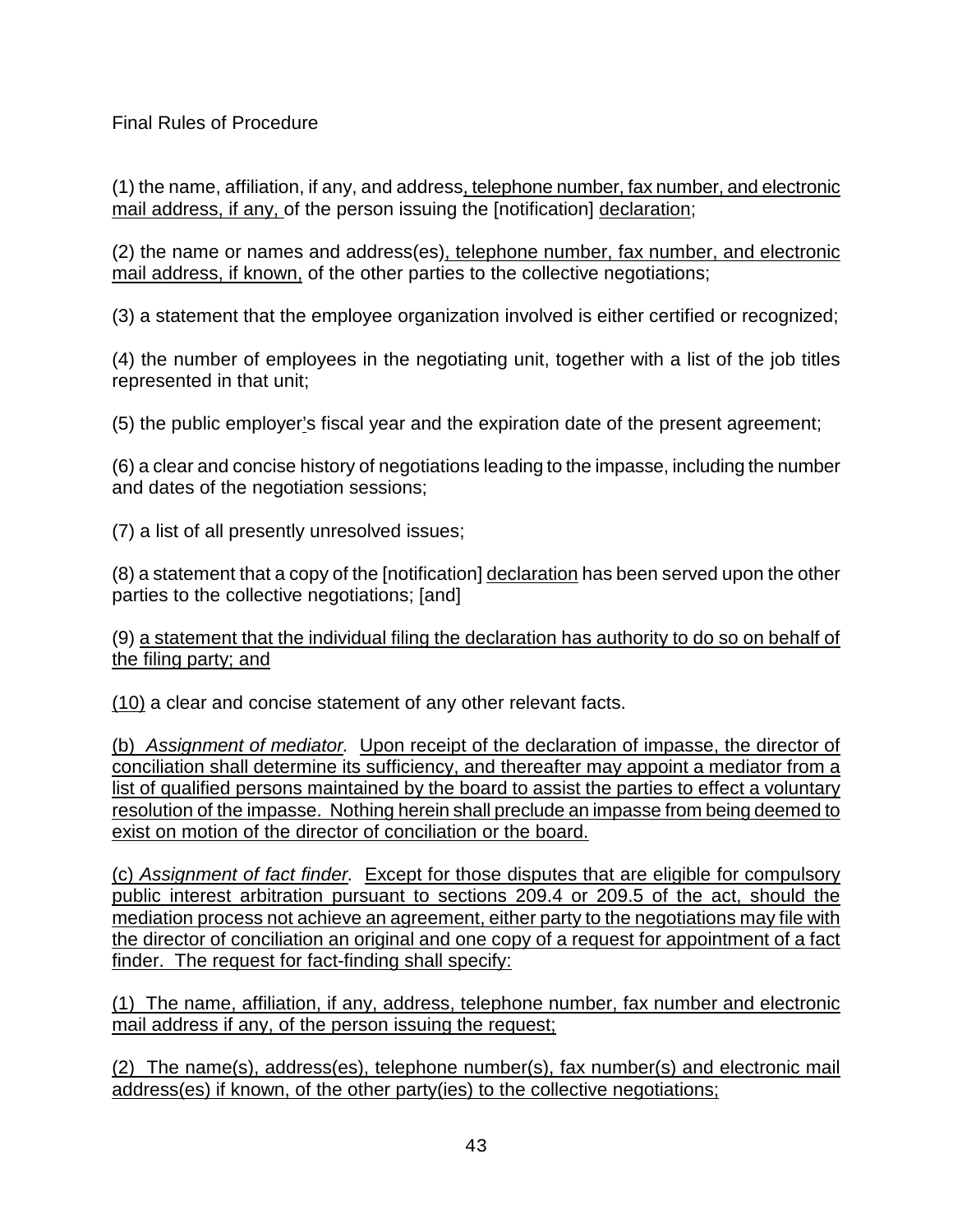# (3) The name of the mediator and the number and dates of mediation sessions;

(4) A list of all presently unresolved issues;

(5) A statement that a copy of the request has been served upon the other party(ies) to the collective negotiations; and

(6) A clear and concise statement of any other relevant facts.

Upon receipt of the request for fact-finding, the director of conciliation shall determine its sufficiency, and thereafter may make an assignment from a list of qualified persons maintained by the board to assist the parties to effect a voluntary resolution of the impasse. Nothing herein shall preclude fact-finding from being deemed appropriate on motion of the director of conciliation or the board.

# **§205.2 Voluntary interest arbitration.**

(a) In the event that a public employer and a certified or recognized employee organization agree to submit any unresolved issue in negotiations to arbitration, they may request the assistance of the board in providing for such arbitration by a letter directed to the director of conciliation.

(b) The written request may be initiated by either party and shall be accompanied by a copy of the submission.

(c) An arbitrator shall be designated pursuant to the selection process established by the director of conciliation, which process will give the parties an opportunity to participate in the selection of the arbitrator.

# **§205.3 Compulsory interest arbitration[; scope] pursuant to section 209.4 of the act.**

The following relates to impasses in collective negotiations between a public employer and a recognized or certified employee organization [that represents officers of members of an organized fire department or an organized police force or police department of any county, city (except the City of New York), town, village, fire district or a police district and the employing county, city (except the City of New York), town, village fire district or police district.] as to the conditions of employment of employees covered by the provisions of section 209.4 of the act.

# **§205.4 Compulsory interest arbitration; petition.**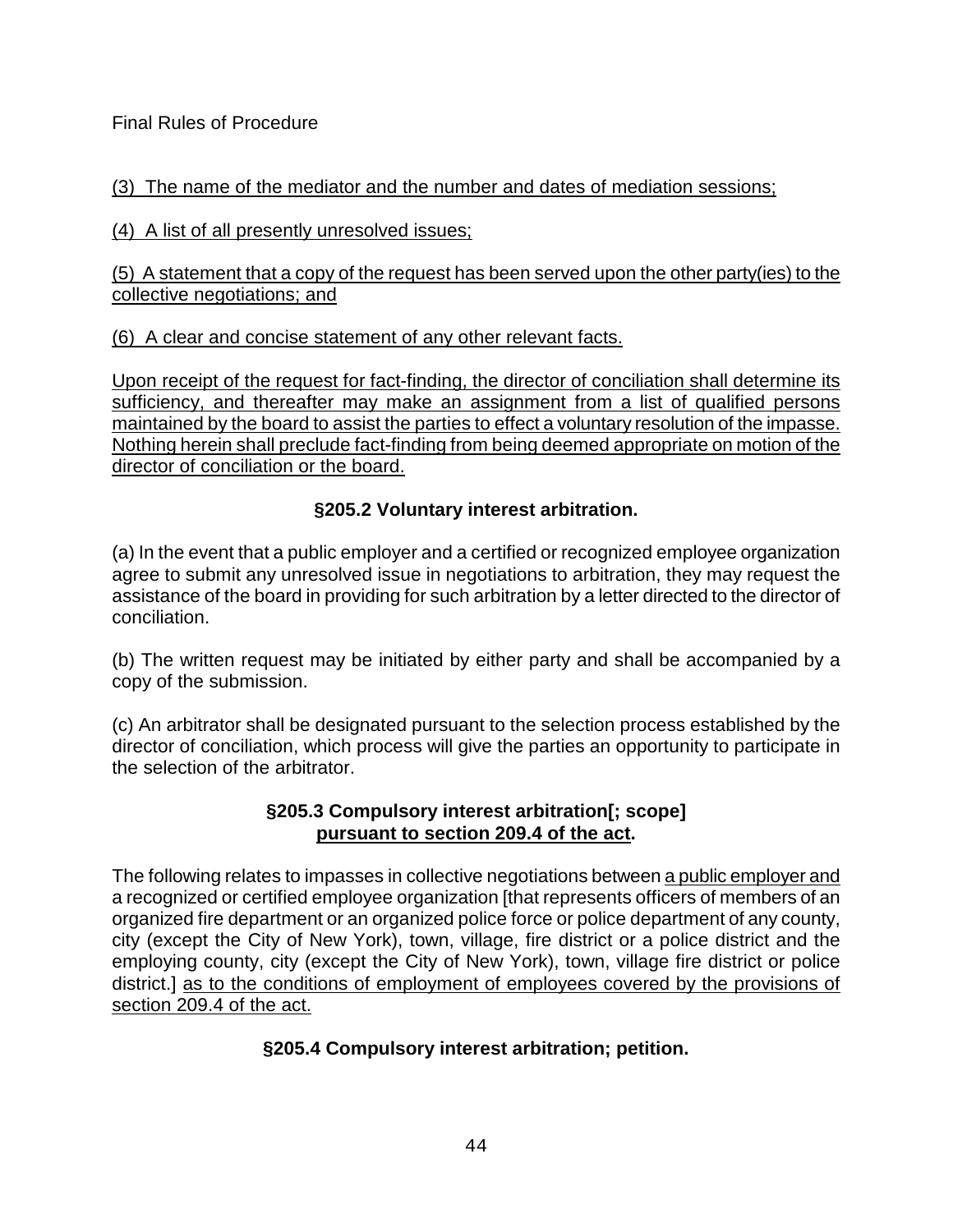(a) *Filing.*An original and three copies of a petition requesting the [board] director of conciliation to refer an impasse to a public arbitration panel may be filed by an employee organization or public employer after 15 days have elapsed following appointment [by the board] of a mediator to such impasse by the director of conciliation. A copy of the petition shall also be served upon the other party to the impasse simultaneously. Should the chairperson authorize electronic filing of the petition, the filing of a signed paper original consistent with this section and electronic filing and service of a copy shall constitute compliance with the filing and service requirements herein contained.

(b) *Contents*. Such petition shall contain the following:

(1) The name and address of the public employer and the employee organization involved in the impasse.

(2)The name, title, address, [and] telephone number, fax number and electronic mail address, if known, of the representative of each party to whom correspondence shall be directed.

(3) A statement of each of the terms and conditions of employment raised during negotiations, as follows:

(i) terms and conditions of employment that have been agreed upon; and

(ii) petitioner's position regarding terms and conditions of employment not agreed upon.

Proposed contract language [may] presented during negotiations must be attached.

(4) The name of the mediator and the number and dates of mediation sessions held.

(5) The name, address, telephone number, fax number and electronic mail address if any, of the individual that the petitioner is appointing to the public arbitration panel, and the same information for the individual who will be representing the petitioner before the public arbitration panel.

(6) Proof of service upon the respondent party.

# **§205.5 Compulsory interest arbitration; response and cross-response.**

(a) *[Filing] Response.*A[n original and three copies of a] response shall be filed in the same manner as was the petition within 10 working days of receipt of the petition requesting arbitration. A copy of the response shall also be served simultaneously upon the petitioning party [simultaneously].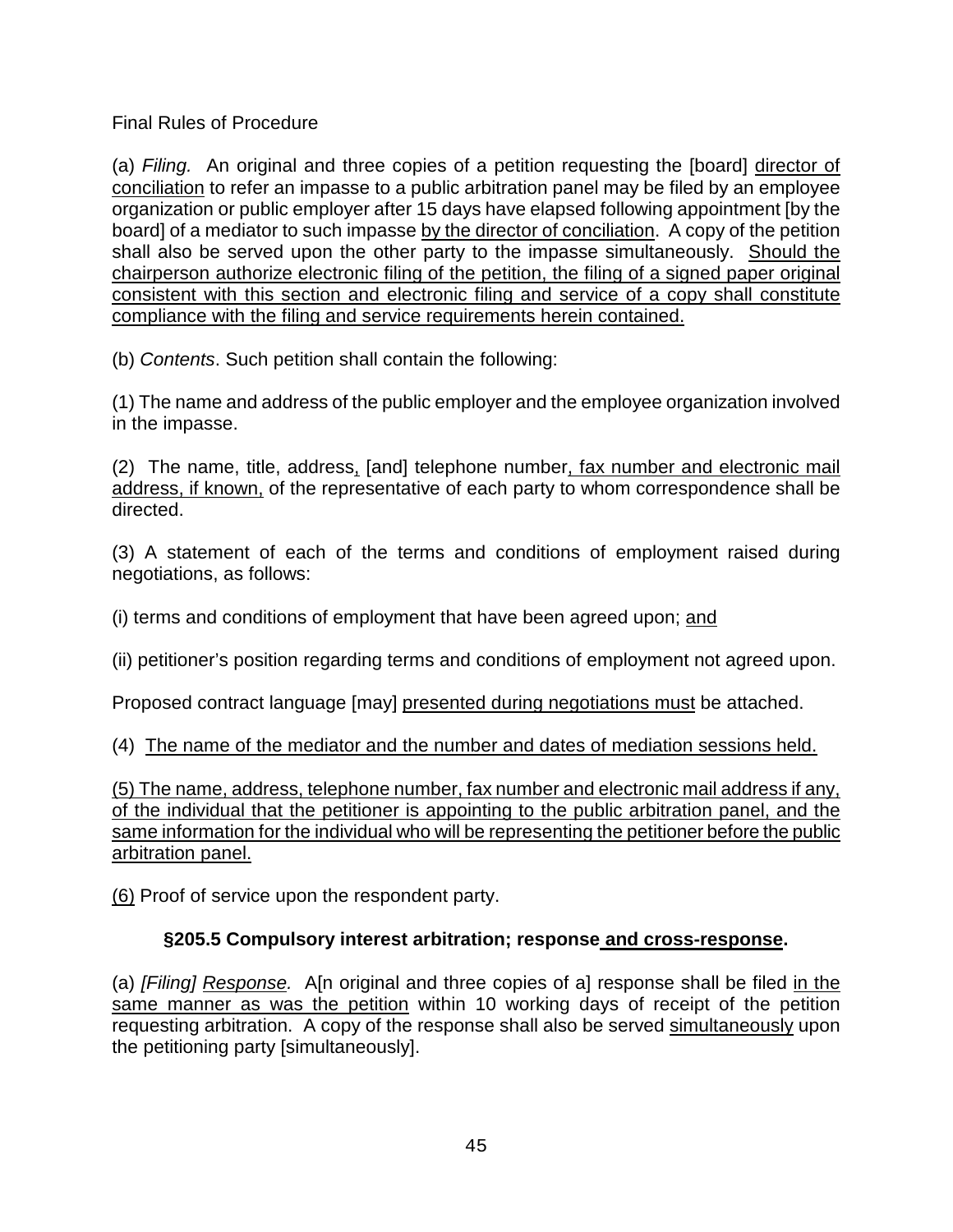(b) *Contents of Response.* Such response shall contain respondent's position specifying the terms and conditions of employment that were resolved by agreement, and as to those that were not agreed upon, respondent shall set forth its position. Proposed contract language [may be attached] presented during negotiations shall be included. If the respondent has filed an improper practice charge or a declaratory ruling petition related to compulsory interest arbitration under section 205.6 of this Part, the response shall contain a reference to such charge or petition. The response must include the name, address, telephone number, fax number and electronic mail address if any, of the individual that the respondent is appointing to the public arbitration panel, the same information for the individual who will be representing the respondent in the interest arbitration, and proof of service upon the petitioning party.

(c) *Cross-response.* A petitioner filing an objection to arbitrability under Section 205.6(b) of this Part must file a cross-response notifying the director of conciliation of such filing. Such cross-response shall be filed within ten working days of receipt of the response.

# **§205.6 [Improper practice charges related to compulsory interest arbitration; o]Objections to arbitrability.**

(a) *Objections to arbitrability*. Objections to the arbitrability of any matter set forth in the petition or response may only be raised by the filing of an improper practice charge or a declaratory ruling petition pursuant to the requirements of this section. Objections as to arbitrability may include, but not be limited to, the following circumstances:

(1) a matter proposed is not a mandatory subject of negotiations;

(2) a matter proposed was not the subject of negotiations prior to the petition;

(3) a matter proposed had been resolved by agreement during the course of negotiations.

(b) *Improper practice [C]charge*. The proposed arbitration of any matter set forth in the petition or response may be objected to by either party as being violative of section 209-a.1(d) or section 209-a.2(b) of the act by filing an improper practice charge pursuant to section 204.1 of this Chapter. Section 204.1(b)(4) of this Chapter shall not apply. The matter shall be accorded expedited treatment. If filed by the respondent, such a charge may not be filed after the date of the filing of the response filed in accordance with section 205.5 of this Part; if filed by the petitioner, such a charge may not be filed [more than 10 working days after its receipt of the response] after the date of the filing of the crossresponse filed in accordance with section  $205.5(c)$  of this Part. A charge shall state the date when the petition or response was received.

(c) The proposed arbitration of any matter set forth in the petition or response may be objected to by either party as not being within the scope of mandatory negotiations by filing a declaratory ruling petition pursuant to Part 210 of this Chapter. If filed by the respondent,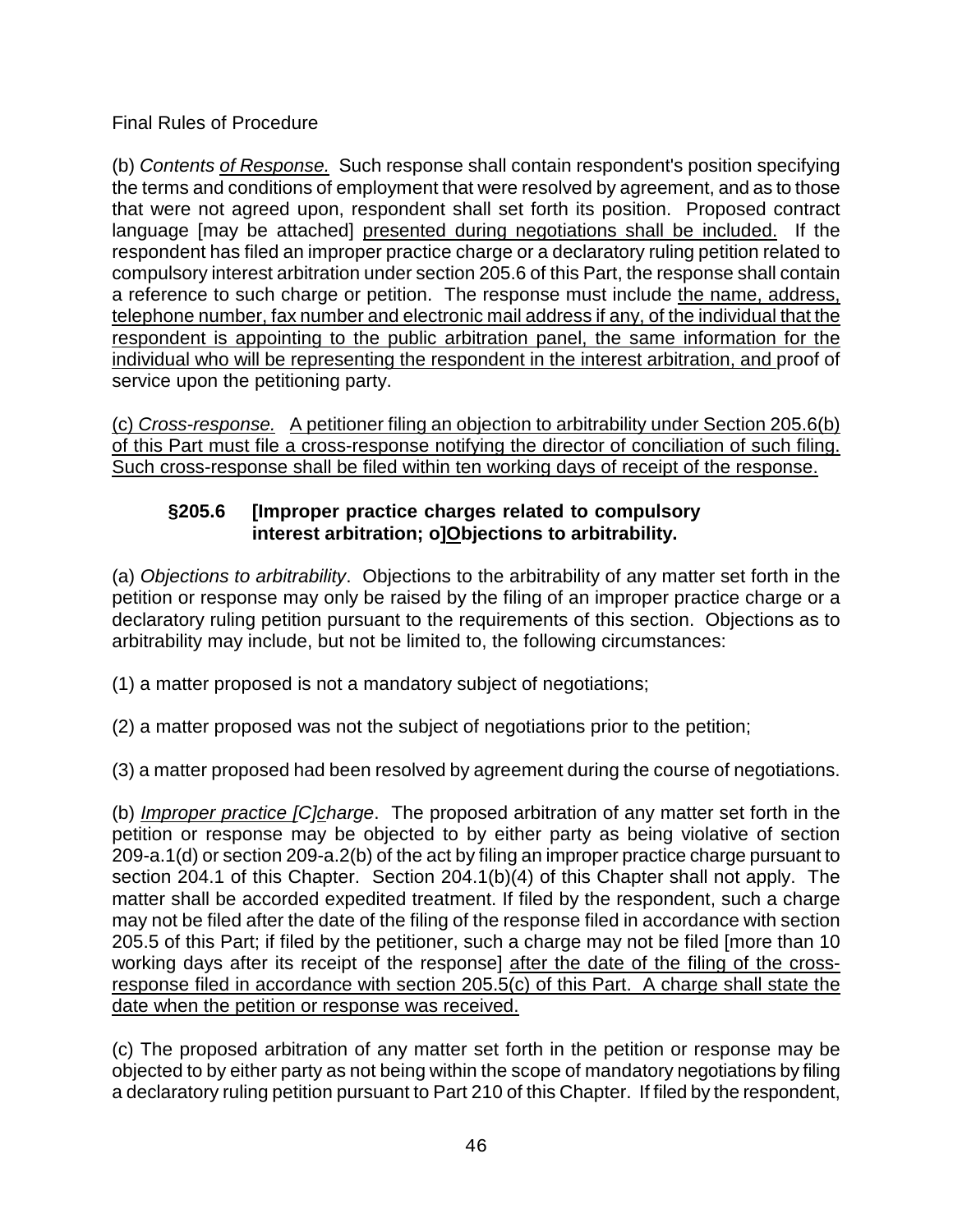such a petition may not be filed after the date of the filing of the response filed in accordance with section 205.5 of this Part; if filed by the petitioner, such a petition may not be filed more than 10 working days after its receipt of the response.

(d) The public arbitration panel shall not make any award on issues, the arbitrability of which is the subject of an improper practice charge or a declaratory ruling petition, until final determination thereof by the board or withdrawal of such charge or petition; the panel may make an award on other issues.

# **§205.7 Selection of [the] compulsory interest arbitration panel.**

(a) Within 10 days after receipt of the petition by the board, each party shall appoint its member to the arbitration panel and the two parties will jointly appoint the public member. The parties will immediately notify the [board] director of conciliation of the identity of the three members of the panel selected by the parties. The [board] director of conciliation shall forthwith designate such public arbitration panel and refer the dispute to such panel.

(b) If the parties are unable to agree upon the public member within 10 days of receipt of the petition, either party may request the board to submit a list of qualified persons for selection of the public member. Within seven days after receipt of such request, the [board] director of conciliation shall submit to each party an identical list of nine arbitrators from its panel of arbitrators. A resume and billing disclosure statement of each arbitrator on such list shall be enclosed for the parties' review. [The parties shall be required to meet and make their selection in the following manner]

(c) *Selection.* Within ten working days after receipt of the list, the parties will notify the director of conciliation of the identity of a qualified public member they have mutually agreed upon, or, if unable to agree, shall be required to meet and make their selection in the following manner: Each party shall alternately strike from the list one of the names with the order of striking determined by lot until [the remaining] one person remains, who shall be designated as the public member. If either party so desires, a representative of the board will be present during the name-striking process. The name-striking process must be completed within five days of receipt of the list from the [board] director of conciliation. The [board] director of conciliation must be immediately notified of the person selected as the public member. Upon the failure of one party to participate in the selection process, all names on the list shall be deemed acceptable to it, and the other party will be entitled to have its selection designated as the public member.

([c]d) *Designation.* Upon notification of the identity of the public member of the panel, the [board] director of conciliation shall immediately designate such public [arbitration panel] member, along with the individuals named by the parties in sections 205.4(b)(5) and 205.5(b) of this Part, as the public arbitration panel and refer the dispute to such panel.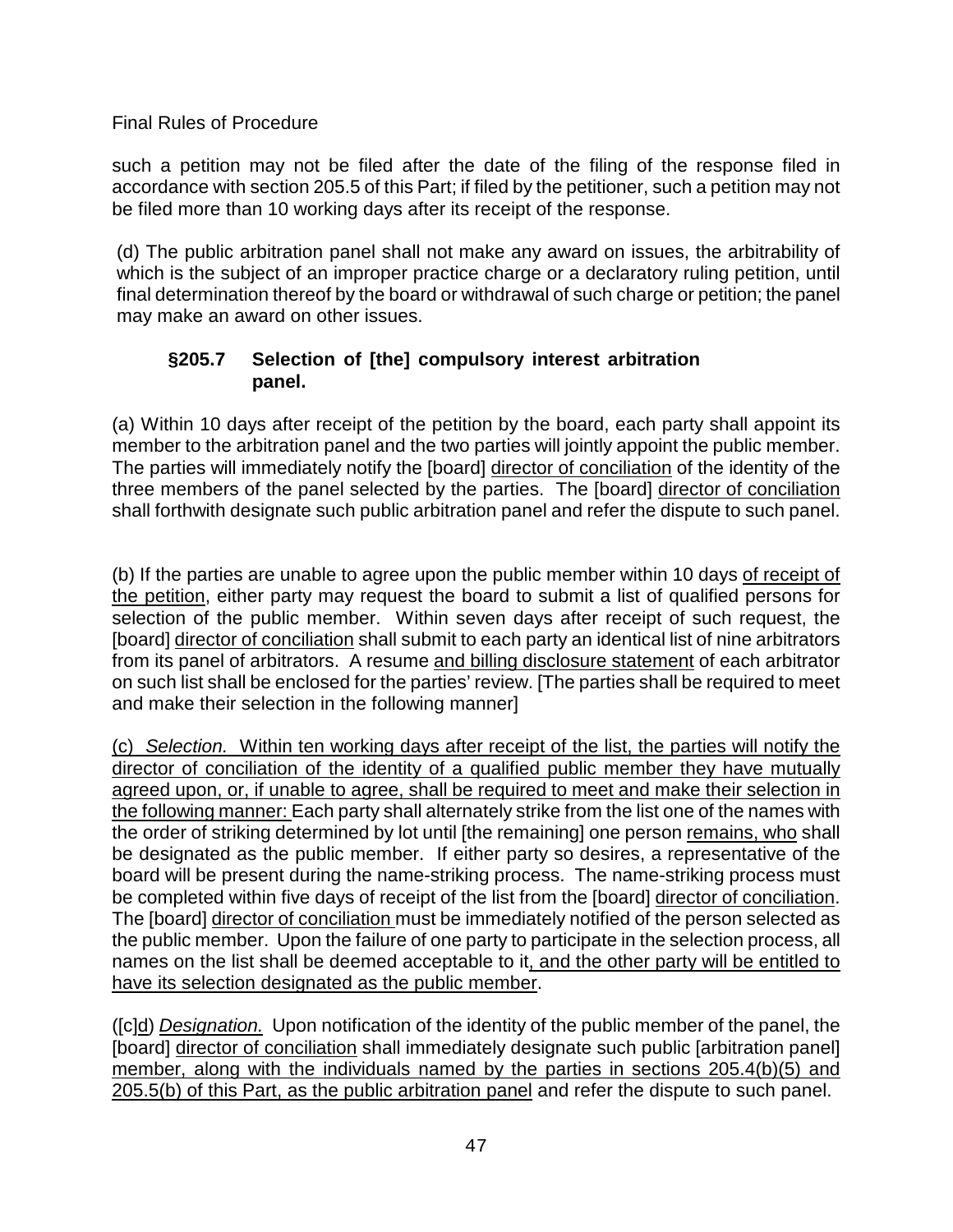# **§205.8 Conduct of the arbitration proceeding.**

The conduct of the arbitration [panel] proceedings shall be under the exclusive jurisdiction and control of the arbitration panel. The conduct of the arbitration panel shall conform to applicable law.

## **§205.9 Determination and award.**

The determination and award of the arbitration panel shall be in writing, signed and acknowledged by each member of the arbitration panel, and shall be delivered to the parties either personally or by registered or certified mail, return receipt requested. Within five working days of rendering the determination and award, the arbitration panel shall file two copies of the determination and award with the director of conciliation.

## **§205.10 Compulsory interest arbitration pursuant to section 209.5 of the act.**

[The following] Sections 205.11 through 205.20 of this Part relate[s] to impasses in collective negotiations between the New York City Transit Authority and Metropolitan Transportation Authority and their subsidiaries and recognized or certified employee organizations covered by the provisions of section 209.5 of the act.

# **§205.11 Joint petition.**

(a) In the event the covered parties have failed to achieve an agreement, they may jointly request the [board] director of conciliation to refer their dispute to a public arbitration panel by filing a joint petition. In such event, the provisions of sections 205.12 through 205.17 of this Part shall not apply.

(b) Such joint petition shall contain the following:

(1) the name and address of the public employer and the employee organization involved in the impasse;

(2) the name, title, address, [and] telephone number, fax number and electronic mail address if any, of the representative of each party to whom correspondence shall be directed;

(3) a statement that the parties jointly request arbitration of their dispute and have agreed as to which issues should be submitted to the arbitration panel; [and]

(4) specification of the issues which the parties have agreed to submit to the arbitration panel; and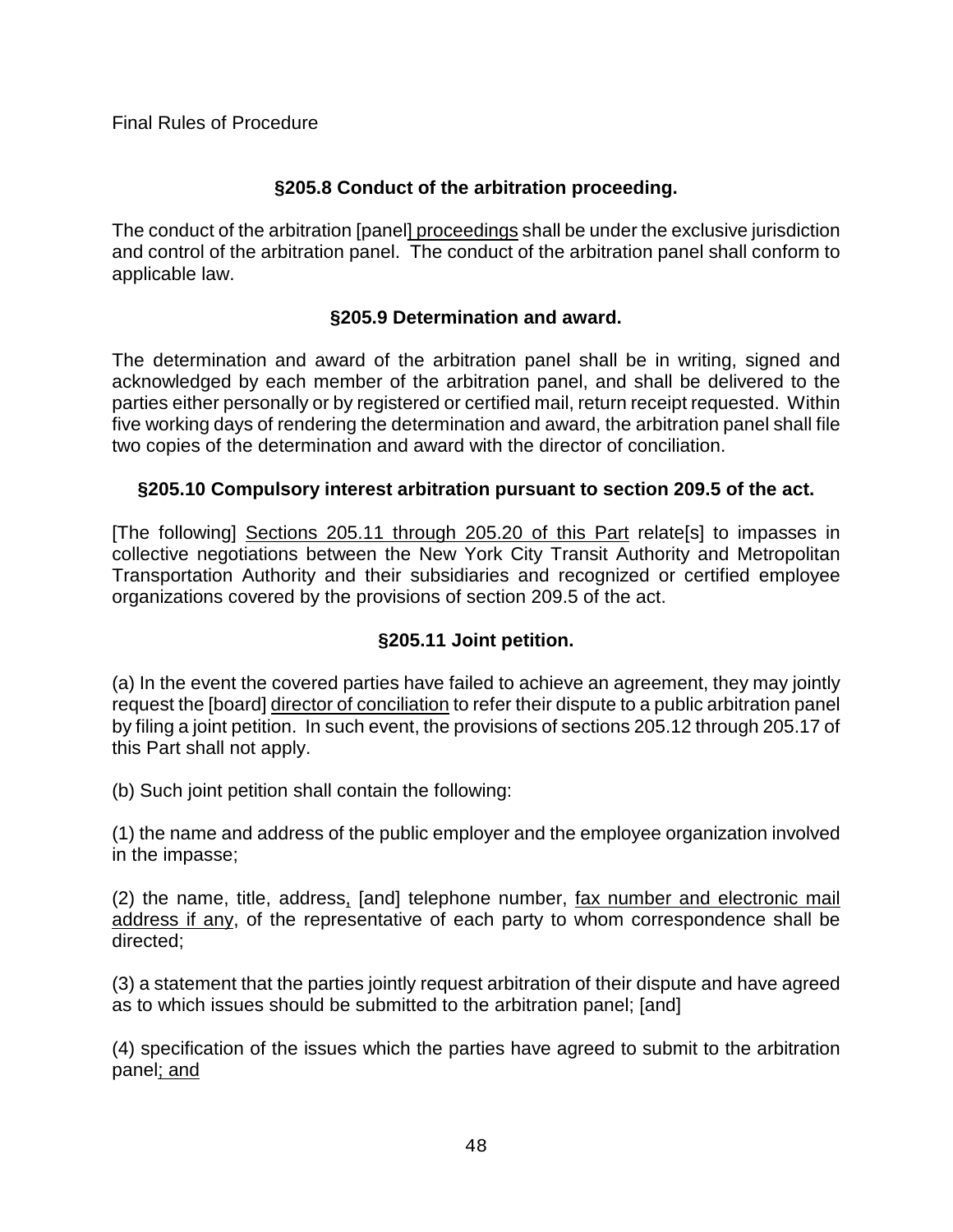(5) the names, addresses, telephone numbers, fax numbers and electronic mail addresses, if any, of the individuals that the parties are appointing to the public arbitration panel as their respective members, and the same information for the individuals who will be representing the parties before the public arbitration panel.

# **§205.12 Notification of impasse.**

In the event the covered parties have failed to achieve an agreement, either party may notify the [board] director of conciliation of the existence of an impasse. Such notice shall be filed with the [board] director of conciliation in accordance with the provisions of section 205.1 of this Part.

# **§205.13 Assignment of mediator.**

Upon receipt of the notification of impasse, the [board] director of conciliation shall appoint a mediator from a list of qualified persons maintained by the board to assist the parties to effect a voluntary resolution of their collective negotiations.

# **§205.14 Petition.**

(a) Either party to the impasse may file an original and three copies of a petition requesting the [board] director of conciliation to refer their dispute to a public arbitration panel after 15 days have elapsed following appointment by the [board] director of conciliation of a mediator to such dispute. Should the chairperson authorize electronic filing of the petition, the filing of a signed paper original consistent with this section and electronic filing and service of a copy shall constitute compliance with the filing and service requirements herein contained.

(b) Such petition shall contain the following:

(1) the name and address of the public employer and the employee organization involved in the impasse;

(2) the name, title, address, [and] telephone number, fax numbers and electronic mail addresses, if known, of the representative of each party to whom correspondence shall be directed;

(3) [dates of all meetings at which contract negotiations between the parties took place] the name of the mediator and the number and dates of all mediation sessions held;

(4) a statement that a voluntary resolution of the contract negotiations between the parties cannot be effected; [and]

(5) the name, address, telephone number, fax number and electronic mail address, if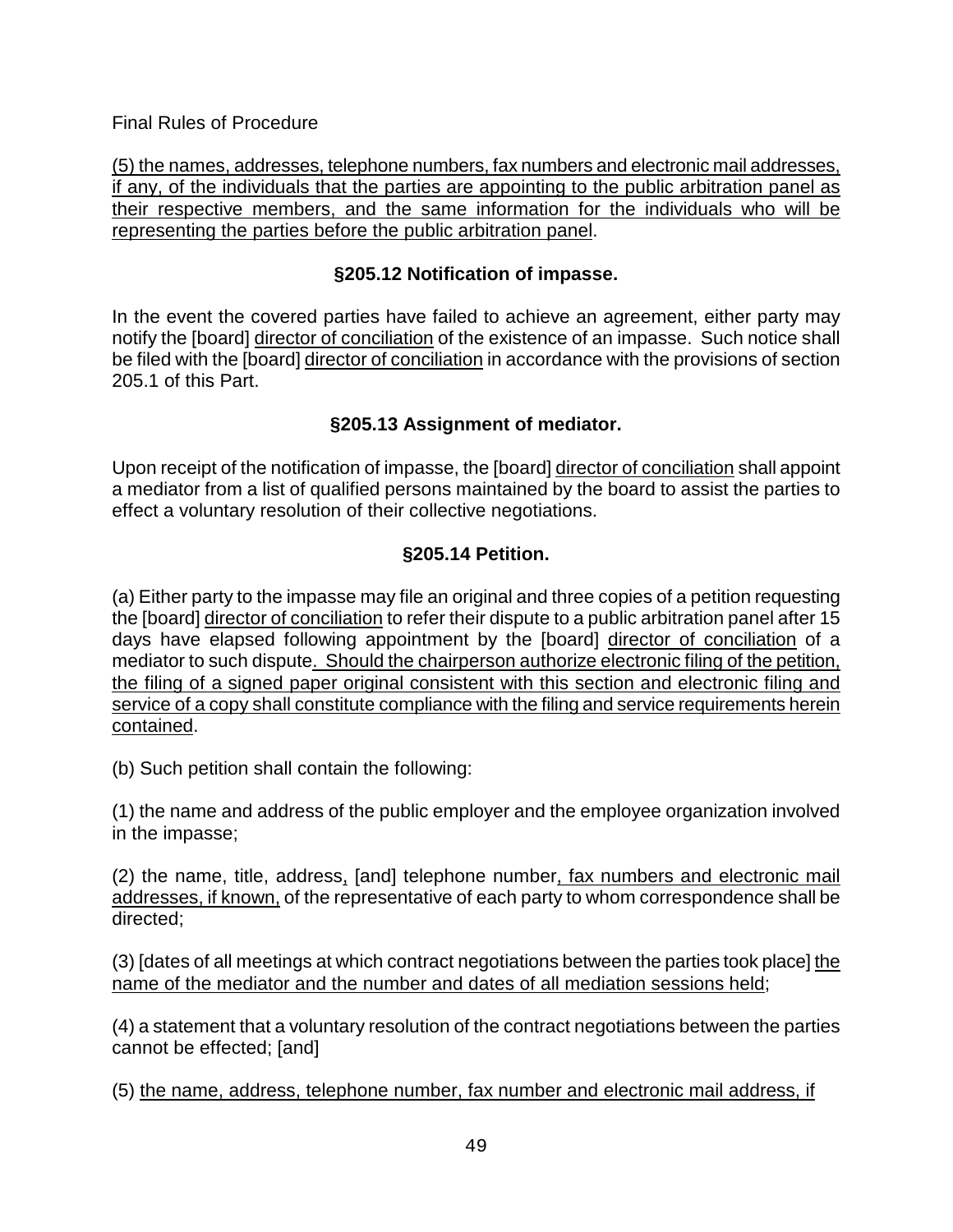any, of the individual that the petitioner is appointing to the public arbitration panel, and the same information for the individual who will be representing the petitioner before the public arbitration panel; and

(6) a statement of each of the terms and conditions of employment raised in the negotiations, as follows:

(i) terms and conditions of employment that have been agreed upon; and

(ii) petitioner's position regarding terms and conditions of employment not agreed upon. Proposed contract language [may] presented during negotiations must be attached; and

[6](7) proof of service upon respondent.

# **§205.15 Board certification.**

(a) Upon receipt of the petition requesting arbitration, the director of conciliation may conduct or cause to be conducted an investigation to ascertain if a voluntary resolution of the contract negotiations between the parties cannot be effected. In the course of such investigation, the director of conciliation may direct the parties to conduct further negotiations, with or without mediation. In such event, no new petition requesting arbitration need be filed.

(b) If the director of conciliation concludes that a voluntary resolution of the contract negotiations between the parties cannot be effected, the director of conciliation shall convey such conclusion to the board, together with a recommendation that the dispute be referred to a public arbitration panel. The parties shall be notified, in writing, of the recommendation of the director of conciliation. The respondent shall have an opportunity to object to the recommendation, in writing, within three days after receipt of the notice of the recommendation.

(c) If the board so determines, it shall certify that a voluntary resolution of the contract negotiations between the parties cannot be effected and shall refer the dispute to the designated public arbitration panel, subject, however, to the conditions set forth in section 205.17(d) of this Part. In reaching its determination, the board may conduct or direct such additional investigation, including hearings, as it deems advisable and proper, and may direct the parties to conduct further negotiations, with or without mediation.

# **§205.16 Response and cross-response.**

(a) *Response.*An original and three copies of a response shall be filed within 10 working days of receipt of the petition requesting arbitration. [It] A copy of the response shall be simultaneously served, by the same means as the petition was served, upon the petitioning party [simultaneously].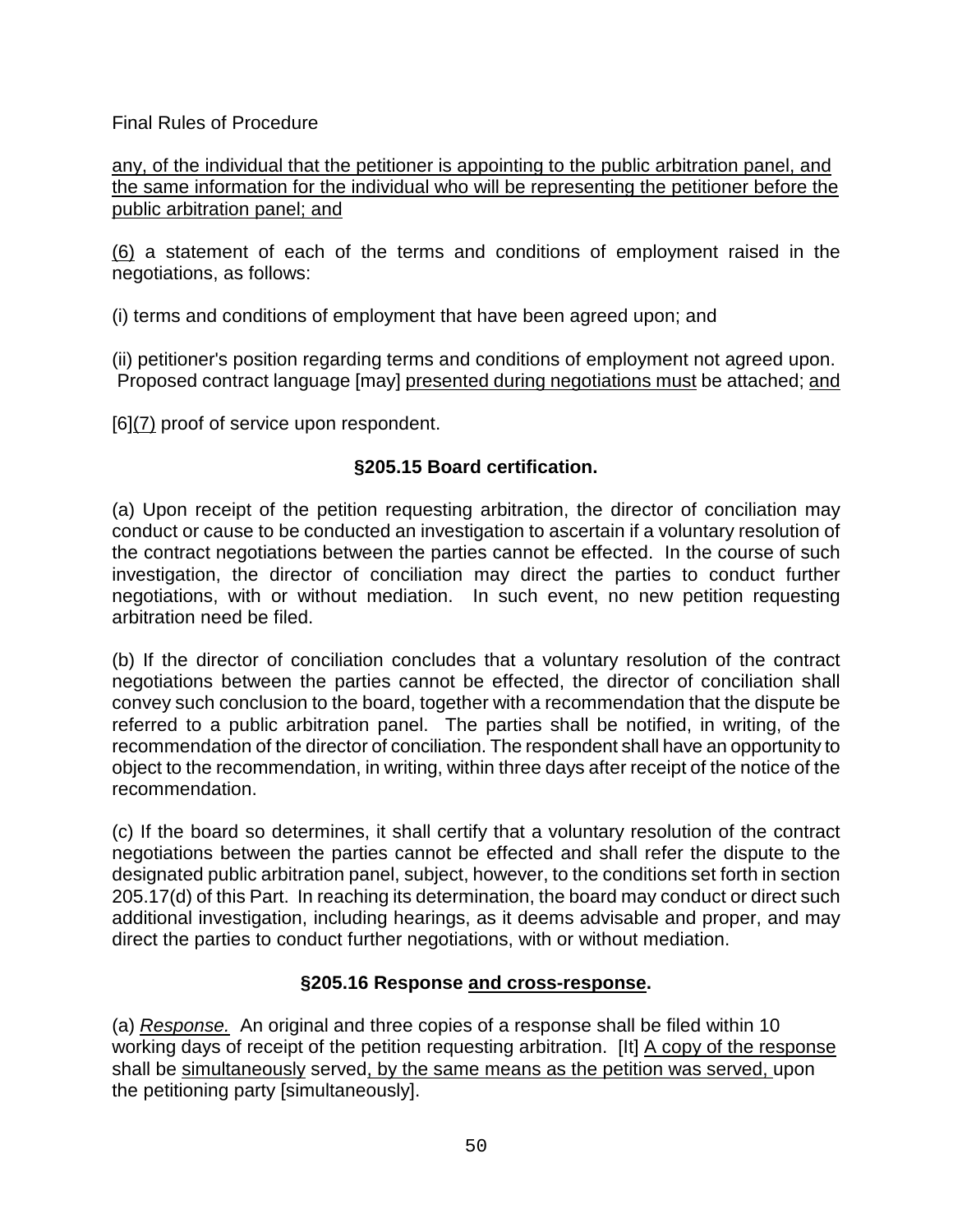(b) *Contents of response.* Such response shall contain respondent's position specifying the terms and conditions of employment that were resolved by agreement and as to those that were not agreed upon, respondent shall set forth its position. Proposed contract language [may be attached] presented during negotiations shall be included. If the respondent has filed an improper practice charge or a declaratory ruling petition relating to the petition for interest arbitration, the response shall contain a reference to such charge or petition. The response must include the name, address, telephone number, fax number and electronic mail address if any, of the individual that the respondent is appointing to the public arbitration panel, the same information for the individual who will be representing the respondent in the interest arbitration, and proof of service upon the petitioning party.

(c) *Cross-response*.A petitioner filing an objection to arbitrability under Section 205.17(b) of this Part must file a cross-response notifying the director of conciliation of such filing. Such cross-response shall be filed within 10 working days of receipt of the response.

# **§205.17 Objections to arbitrability.**

(a) Objections to the arbitrability of any matter set forth in the petition or response may only be raised by the filing of an improper practice charge or a declaratory ruling petition pursuant to the requirements of this section. Objections as to arbitrability may include, but not be limited to, the following circumstances:

(1) a matter proposed is not a mandatory subject of negotiations;

(2) a matter proposed was not the subject of negotiations prior to the petition; or

(3) a matter proposed has been resolved by agreement during the course of negotiations.

(b) *Improper practice charge*. The proposed arbitration of any matter set forth in the petition or response may be objected to by either party as being violative of section 209-a.1(d) or section 209-a.2(b) of the act by filing an improper practice charge pursuant to section 204.1 of this Chapter. Section 204.1(b)(4) of this Chapter shall not apply. The matter shall be accorded expedited treatment. If filed by the respondent, such a charge may not be filed after the date of the filing of the response filed in accordance with section 205.16 of this Part; if filed by the petitioner, such a charge may not be filed [more than 10 working days after its receipt of the response] after the date of the filing of the cross-response filed in accordance with section 205.5(c) of this Part. A charge shall state the date when the petition or response was received.

(c) *Declaratory ruling petition*. The proposed arbitration of any matter set forth in the petition or response may be objected to by either party as not being within the scope of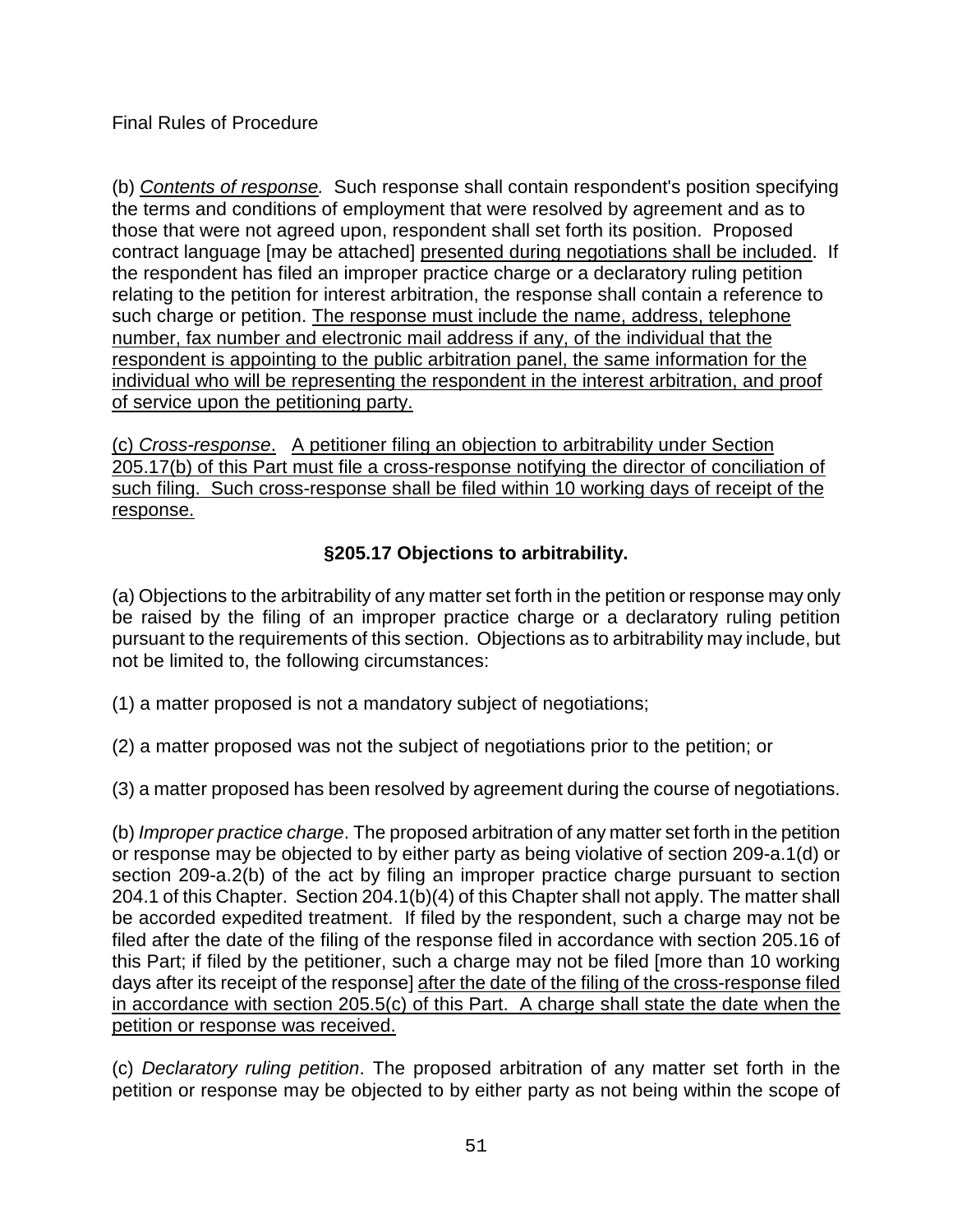mandatory negotiations by filing a declaratory ruling petition pursuant to Part 210 of this Chapter. If filed by the respondent, such a petition may not be filed after the date of the filing of the response filed in accordance with section 205.16 of this Part; if filed by the petitioner, such a petition may not be filed [more than 10 working days after its receipt of the response] after the date of the filing of the cross-response filed in accordance with section 205.5(c) of this Part.

(d) The public arbitration panel shall not make any award on issues, the arbitrability of which is the subject of an improper practice charge or a declaratory ruling petition, until final determination thereof by the board or withdrawal of such charge or petition. The panel may make an award on other issues.

# **§205.18 Selection of interest arbitration panel.**

(a) Within 10 days after receipt of the petition by the board, each party shall appoint its member to the arbitration panel and the two parties shall jointly appoint the public member. The parties shall immediately notify the board of the identity of the three members of the panel selected by the parties. If a joint petition was filed pursuant to section 205.11 of this Part, the [board] director of conciliation shall forthwith designate such arbitration panel and shall refer the dispute to such panel. If a petition was filed pursuant to section 205.14 of this Part, the [board] director of conciliation shall forthwith designate such arbitration panel and shall refer the dispute to such panel upon the board's certification that a voluntary resolution of the contract negotiations between the parties cannot be effected.

(b) If the parties are unable to agree upon the public member within 10 days, either party may request the [board] director of conciliation to submit a list of qualified persons for selection of the public member. Within seven days after receipt of such request, the [board] director of conciliation shall submit to each party an identical list of nine arbitrators from its panel of arbitrators. A resume and billing disclosure statement of each arbitrator on such list shall be enclosed for the parties' review. [The parties shall be required to meet and make their selection in the following manner.]

(c) *Selection*. Within ten working days after receipt of the list, the parties will notify the director of conciliation of the identity of a qualified public member they have mutually agreed upon, or, if unable to agree, shall be required to meet and make their selection in the following manner: Each party shall alternately strike from the list one of the names with the order of striking determined by lot until [the remaining] one person remains, who shall be designated as the public member. If either party so desires, a representative of the board will be present during the name-striking process. The name-striking process must be completed within five days of receipt of the list from the [board] director of conciliation. The parties shall immediately notify the [board] director of conciliation of the identity of the person selected as the public member. Upon the failure of one party to participate in the selection process, all names on the list shall be deemed acceptable to it and the other party will be entitled to have its selection designated as the public member.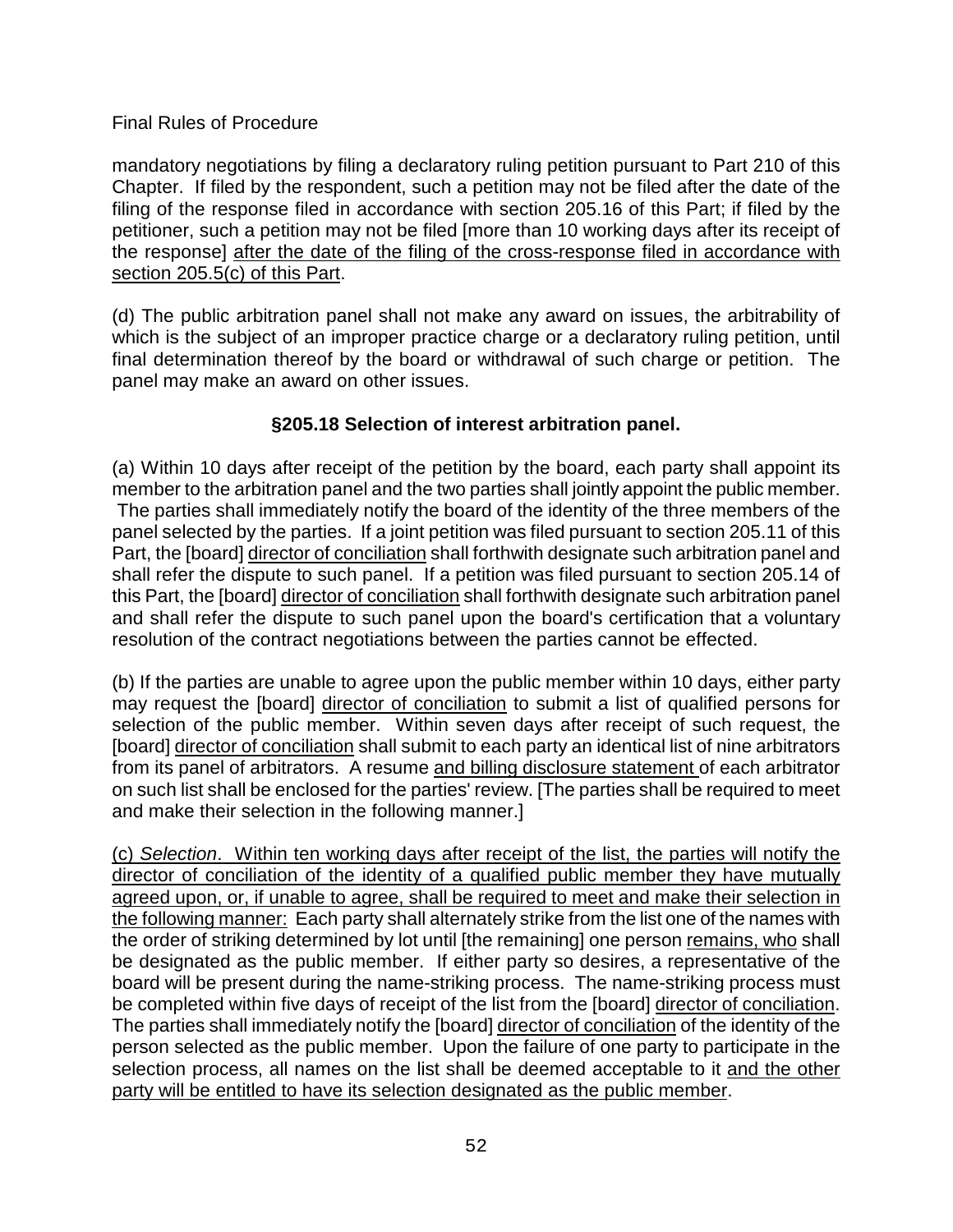[(c) Upon notification of the identity of the public member of the panel, the board shall forthwith designate such public arbitration panel and shall refer the dispute to such panel upon the board's certification that a voluntary resolution of the contract negotiations between the parties cannot be effected.]

(d) *Designation*. If a joint petition was filed pursuant to section 205.11 of this Part, upon notification of the identity of the public member of the panel, the director of conciliation shall forthwith designate such public member, along with the individuals named by the parties in section 205.11(b)(5) of this Part, as the public arbitration panel and shall refer the dispute to such panel. If a petition was filed pursuant to section 205.14 of this Part, upon notification of the identity of the public member of the panel, the director of conciliation shall forthwith designate such public member, along with the individuals named by the parties in sections 205.14(b)(5) and 205.16(b) of this Part, as the public arbitration panel and shall refer the dispute to such panel upon the board's certification that a voluntary resolution of the contract negotiations between the parties cannot be effected.

# **§205.19 Conduct of the arbitration proceeding.**

The conduct of the arbitration [panel] proceedings shall be under the exclusive jurisdiction and control of the arbitration panel. The conduct of the arbitration panel shall conform to applicable law.

# **§205.20 Determination and award.**

The determination and award of the arbitration panel shall be in writing, signed and acknowledged by each member of the arbitration panel and shall be delivered to the parties either personally or by registered or certified mail, return receipt requested. Within five working days of rendering the determination and award, the arbitration panel shall file two copies of the determination and award with the director of conciliation.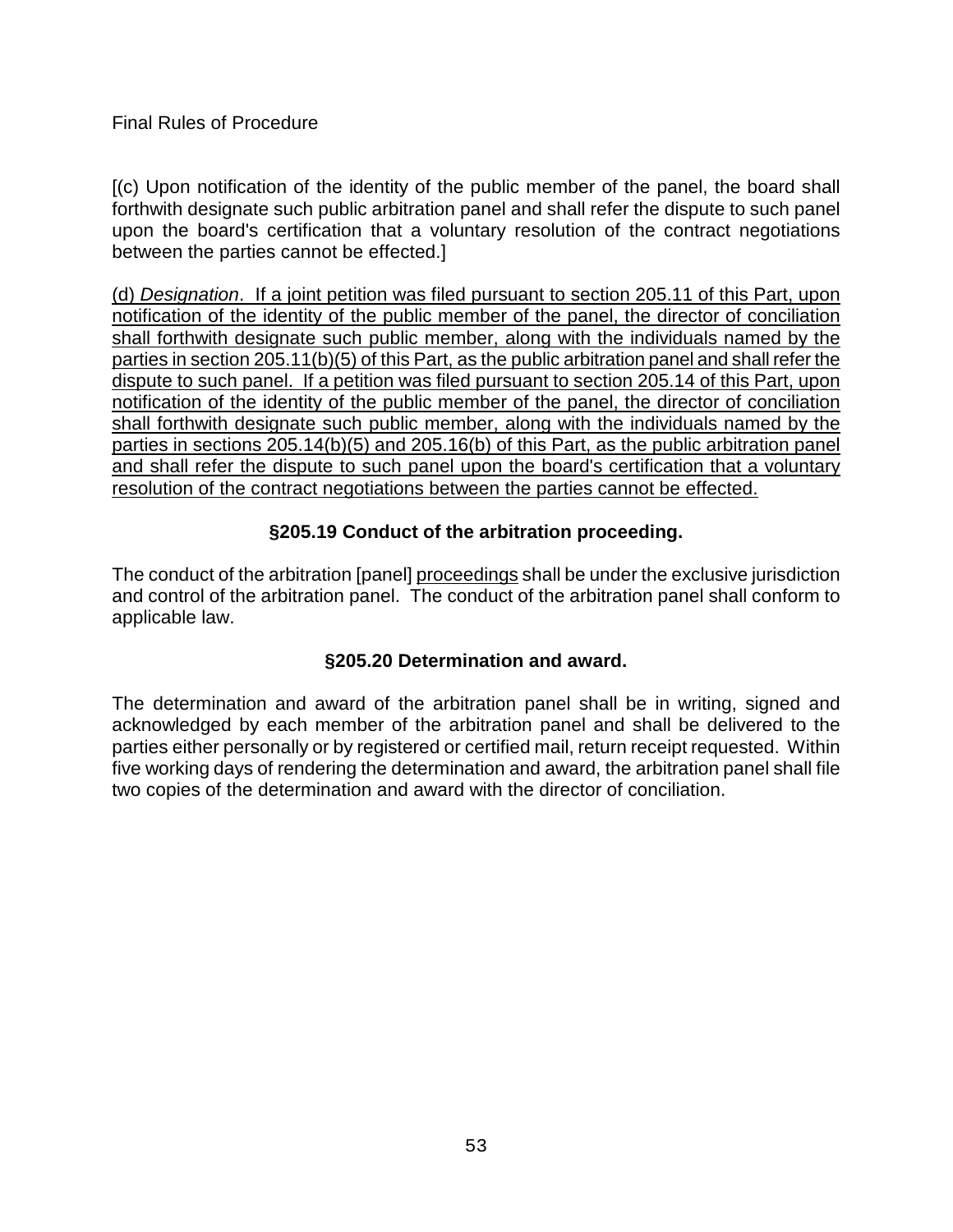### **PART 206 STRIKES AGAINST PUBLIC EMPLOYERS (Statutory Authority: Civil Service Law, art. 14)**

**Sec. 206.1 Scope 206.2 Filing of [the] charge 206.3 Contents of the charge 206.4 Notice of hearing 206.5 Answer 206.6 Hearing 206.7 Submission to the board**

## **206.1 Scope.**

The following relates to all public employment except by a government that has adopted procedures by local law, ordinance or resolution pursuant to section 212 of the act and with respect to which there is in effect a determination that such provisions and procedures are substantially equivalent to the provisions and procedures set forth in the act and in pertinent rules with respect to the State.

# **§206.2 Filing of charge.**

(a) A charge that any employee organization or agent thereof is engaging in, causing, instigating, encouraging or condoning a strike may be made by the chief legal officer of the government involved or the counsel upon his or her own motion. Such a charge shall be in writing and signed. An original and [three] four copies of the charge, with proof of service upon the employee organization-respondent, shall be filed with the board, and, if the charging party is the counsel, counsel shall simultaneously serve a copy of the charge on the chief legal officer of the government involved. Charge forms will be supplied by the counsel upon request, and/or will be available on the agency's website. Should the chairperson authorize electronic filing of the charge, the filing of a signed paper original consistent with this section and electronic filing and service of a copy to an address specified by the agency on its website shall constitute compliance with the filing and service requirements herein contained.

(b) The chief legal officer of a government involved or counsel may intervene as a party in any proceeding initiated by the other pursuant to section 212.1 of this Chapter.

# **§206.3 Contents of the charge.**

A charge shall contain the following:

(a) the full name and address of the party making the charge;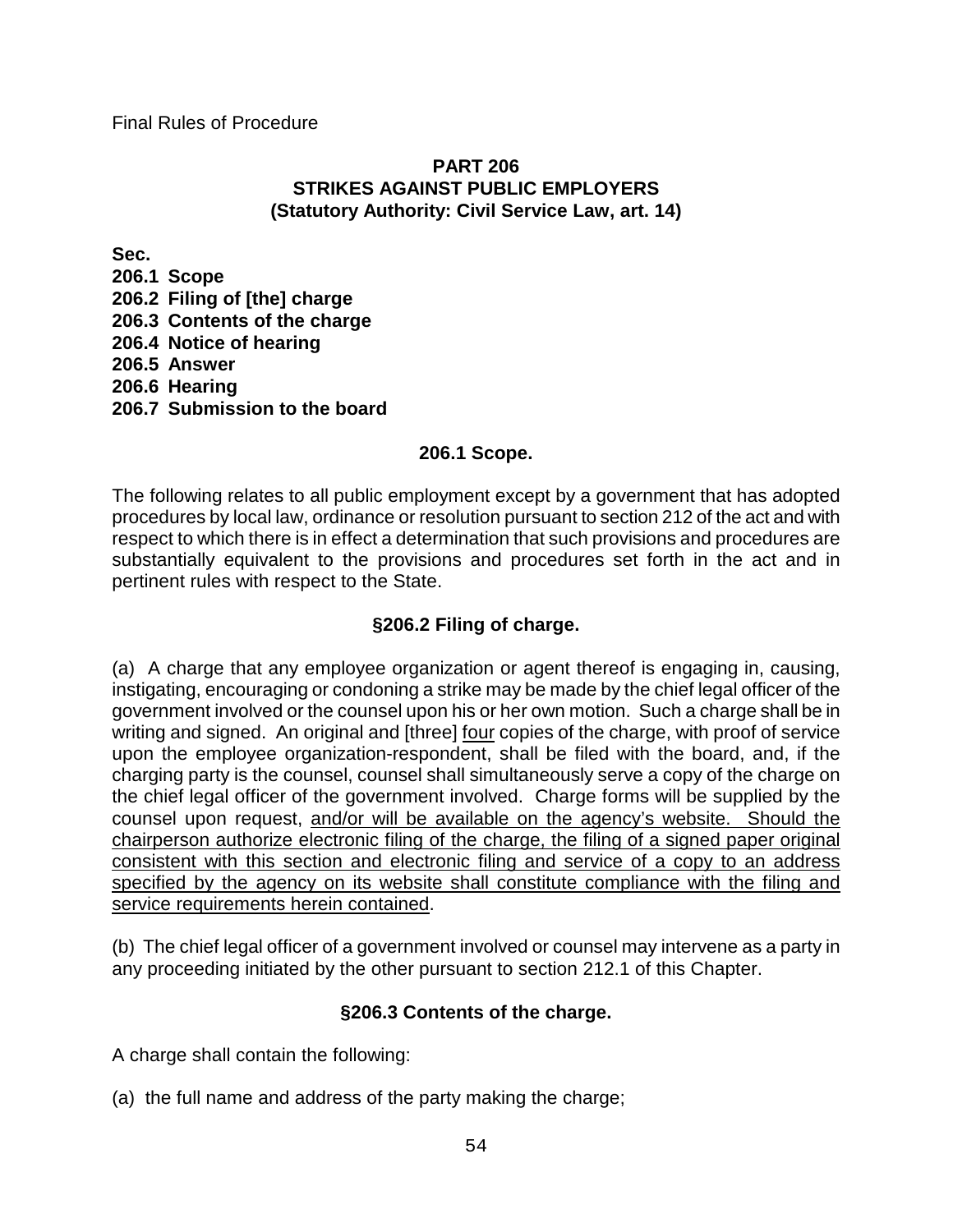(b) the name of the employee organization against whom the charge is made; and

(c) a clear and concise statement of the facts constituting the alleged violation.

# **§206.4 Notice of hearing.**

After receipt of a charge filed by the chief legal officer of a government involved or the counsel, the board shall issue to the parties a notice setting forth the time and place of the hearing, which time shall be not less than eight working days after the receipt of the notice.

# **§206.5 Answer.**

(a) The employee organization against whom the charge is issued shall file [with the board an original and three copies of] in the same manner as the petition an answer, with proof of service of a copy [of the answer] on all other parties, by such means as the petition was served, within eight days after receipt of a copy of the charge.

(b) The answer shall be in writing and signed.

(c) The answer shall contain a specific denial of each allegation of the charge contravened by the public employee organization, or of any knowledge or information thereof sufficient to form a belief. An allegation of the charge not specifically denied in the answer, unless the party affirms that it is without knowledge or information thereof sufficient to form a belief, shall be deemed admitted and may be so found by the board. The answer shall also contain a statement of the facts constituting the grounds of defense. Allegations of any [matter] facts in the answer shall be deemed denied without the necessity of a reply.

(d) If the party against whom the charge is issued fails to file an answer within the time or in compliance with the manner herein provided, such failure shall constitute an admission of the material facts alleged in the charge and an admission that the party violated subdivision (1) of section 210 of the act. Such failure shall also constitute a waiver of any claims which the party must raise by its answer under paragraph (f) of subdivision (3) of section 210 of the act. Upon such failure, a hearing shall be held only for the purpose of fixing the duration of the forfeiture.

# **§206.6 Hearing.**

(a) The board may designate an administrative law judge to conduct a hearing pursuant to Part 212 of this Chapter.

 $[(b)(1)-(3)$  Reserved for future use.

(c)(1)-(3) Reserved for future use.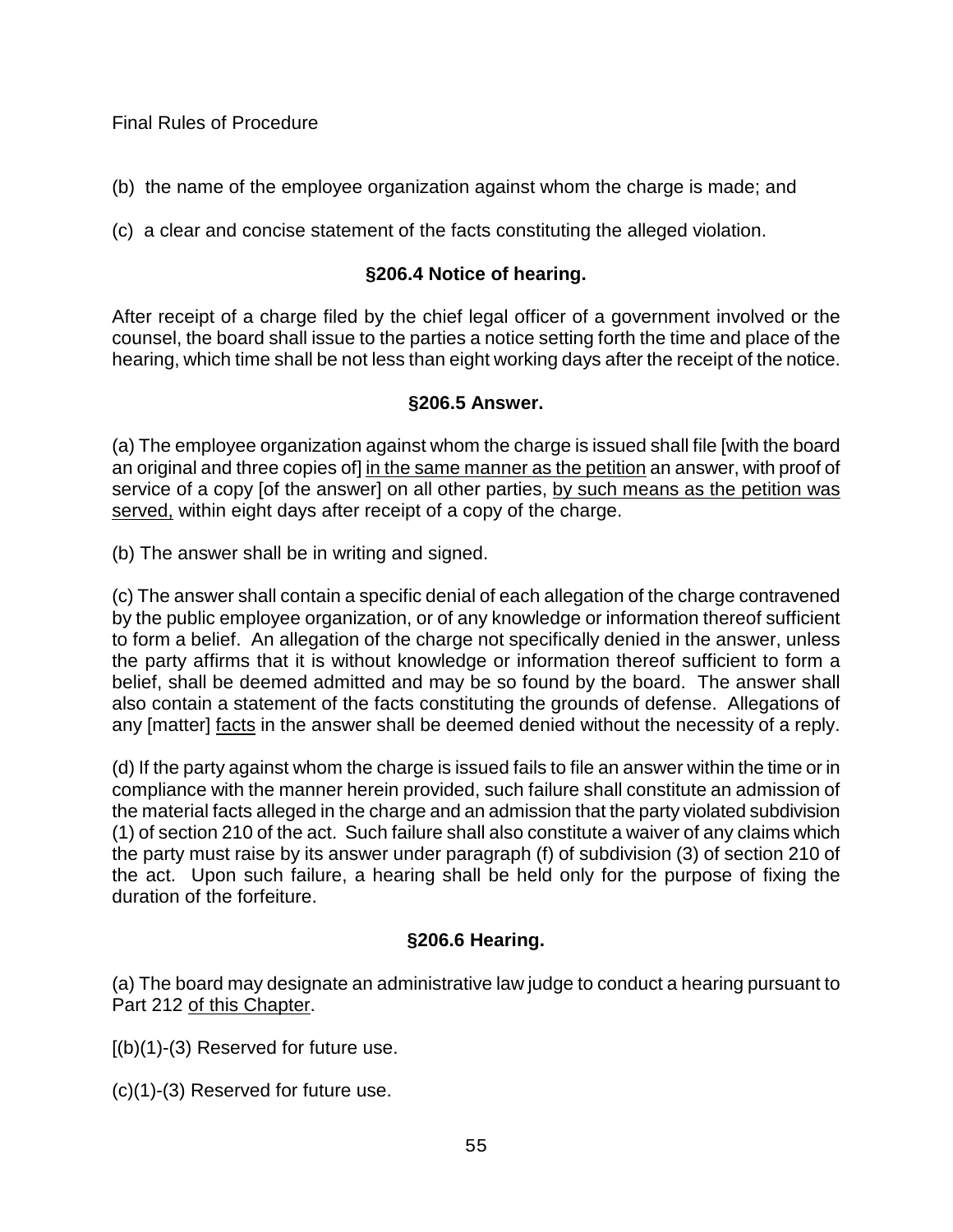(d) Reserved for future use.

(e)(1)-(3) Reserved for future use.]

## **§206.7 Submission to the board.**

(a) After completion of the hearing, or upon the consent of the parties, the administrative law judge shall submit the case, including his or her report and recommendations, to the board. The record shall include the charge, notice of hearing, motions, rulings, orders, stenographic report of the hearing, stipulations, exceptions, documentary evidence and any brief or other documents submitted by the parties. The board shall cause the report and recommendations of the administrative law judge to be delivered to all parties to the proceeding. Exceptions to the report and recommendations may be filed pursuant to Part 213 of this Chapter.

(b) Upon completion of the case before it, the board shall decide the issues and make such disposition of the matter as it deems appropriate in accordance with section 210.3(f) of the act.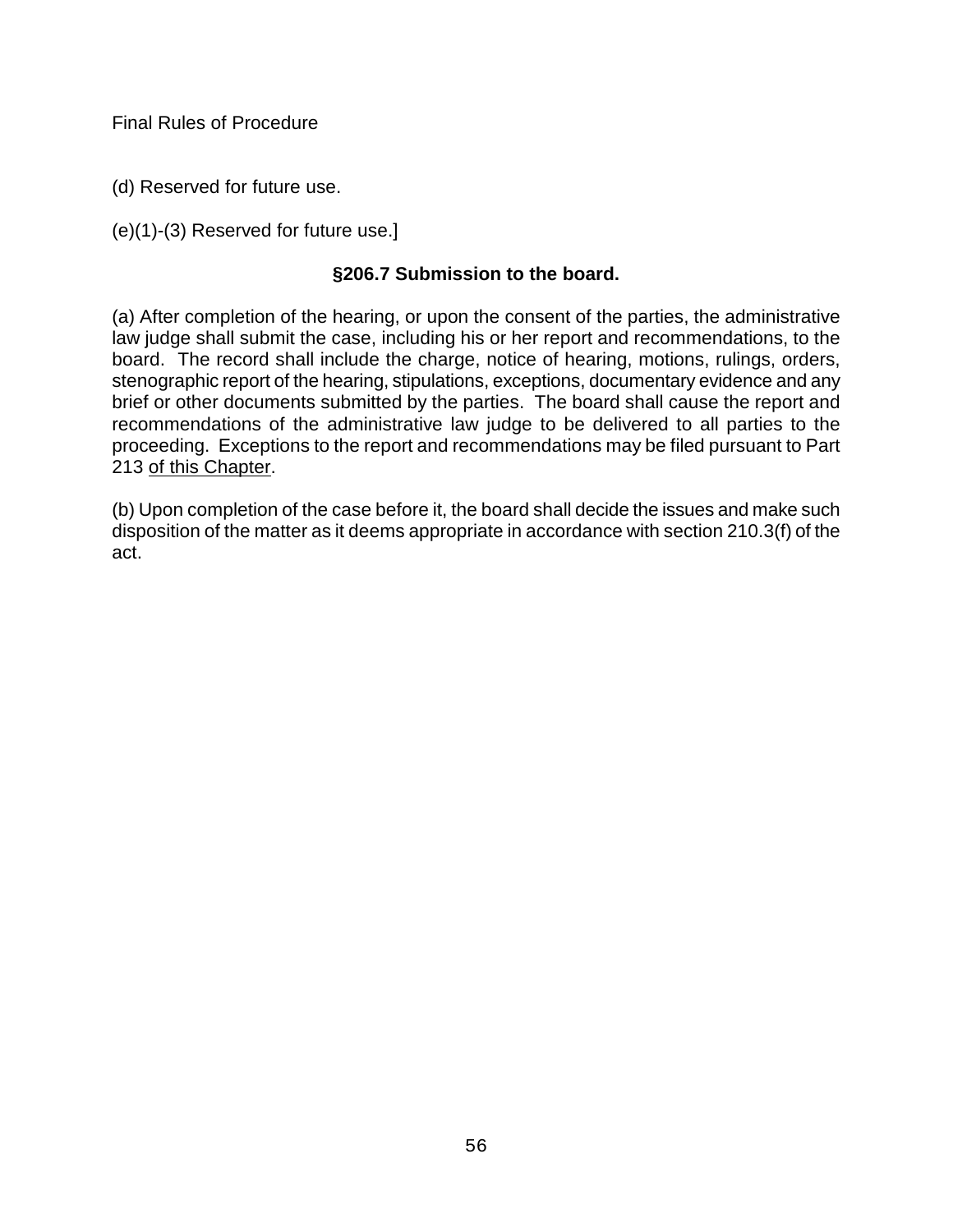#### **PART 207 VOLUNTARY GRIEVANCE ARBITRATION (Statutory Authority: Civil Service Law, art. 14)**

**Sec.**

- **207.1 Policy regarding grievance arbitration**
- **207.2 Panel of arbitrators**
- **207.3 Agreement to arbitrate**
- **207.4 Demand for arbitration; submission to arbitrate**
- **207.5 Determination of jurisdiction**
- **207.6 Arbitrability**
- **207.7 Selection process**
- **207.8 Notice of designation**
- **207.9 Status of arbitrator after designation; conduct of proceedings**
- **207.10 Stenographic record and transcript**
- **207.11 Award upon settlement**
- **207.12 Expedited rendition of award**
- **207.13 Form of award and time rendered**
- **207.14 Time extension**
- **207.15 Expenses and fees**
- **207.16 Filing of [award and arbitration report form] the arbitrator's invoice**
- **[207.17 Publication of award]**

# **§207.1 Policy regarding grievance arbitration.**

It is the policy of the act to encourage public employers and recognized or certified employee organizations to enter into written agreements containing grievance procedures. In furtherance of this policy, the following voluntary arbitration rules of procedure are provided to (a) insure an efficient and orderly procedure for grievance arbitration, (b) assist the parties in remedying procedural deadlocks, and (c) effectuate the rapid adjudication of disputes and controversies.

# **§207.2 Panel of arbitrators.**

(a) The board shall maintain a panel of arbitrators, broadly representative of the public, who qualify and meet the board's standards and criteria of professional competence, impartiality and acceptability. All applicants requesting inclusion on the panel shall be reviewed by the board on the basis of their education, experience and expertise in the field of labor arbitration or its equivalent, and general reputation in the practice of labor-management relations. Careful evaluation, subject to the above standards and criteria, shall be made before an applicant is included on the panel of arbitrators.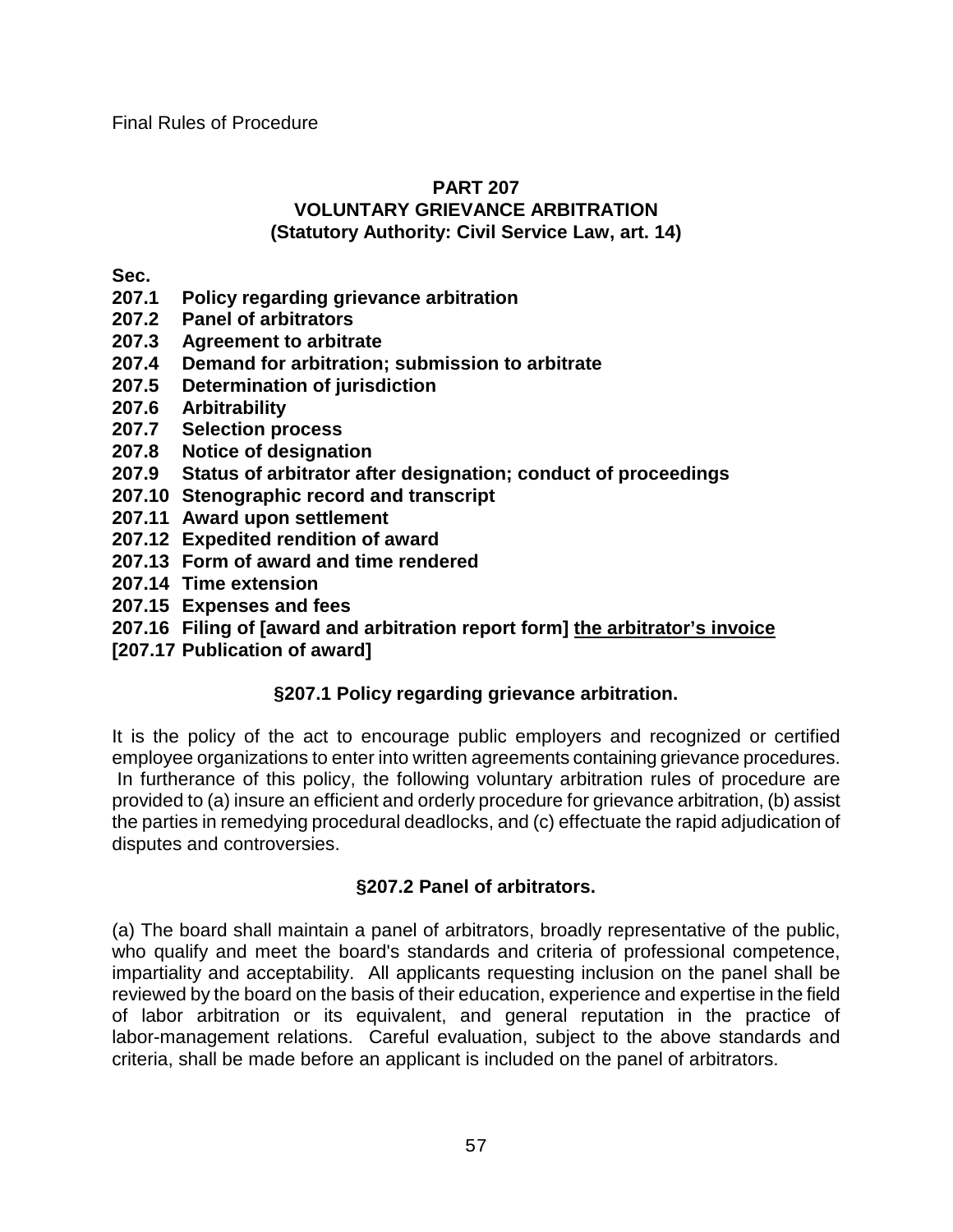(b) Inclusion in good standing on the panel shall be conditioned on the arbitrator assuming the responsibility of keeping the director of conciliation immediately informed of any changes in address, availability limitations, per diem rate, and occupation, especially where such occupational change results in financial return from, connection with, or of concern to, a public employer or employee organization. The board shall periodically review the panel of arbitrators and shall at any time take appropriate action, including removal of the arbitrator from the panel, where the arbitrator has not adhered to the board's policies and this Part.

## **§207.3 Agreement to arbitrate.**

Either party or both parties to a written agreement may request the director of conciliation to commence the administration of these voluntary arbitration rules of procedure if, in their agreement, the parties have provided for arbitration pursuant to the provisions of this Part. The voluntary arbitration rules of procedure shall apply in the form obtaining at the time the arbitration is initiated.

## **§207.4 Demand for arbitration; submission to arbitrate.**

(a) *Demand for arbitration (request made by one party to the other).* Petitioner shall serve on the respondent a demand for arbitration which shall serve as notice of intention to arbitrate pursuant to CPLR section 7503. Such notice shall be served in the same manner as the summons or by registered or certified mail, return receipt requested. In addition, two copies of the demand for arbitration shall be filed with the director of conciliation together with proof of service on the respondent. Should the board permit or mandate electronic filing of the petition, the filing of a signed paper original consistent with this section and electronic filing and service of a copy shall constitute compliance with the filing and service requirements herein contained.

(b) *Contents of demand for arbitration*. A demand for arbitration shall include the following:

(1) date;

(2) name of petitioner;

(3) name of respondent;

(4) name, title, address, electronic mail address, and telephone number of the representative of each party to whom correspondence from the director of conciliation shall be directed;

(5) effective date and expiration date of agreement;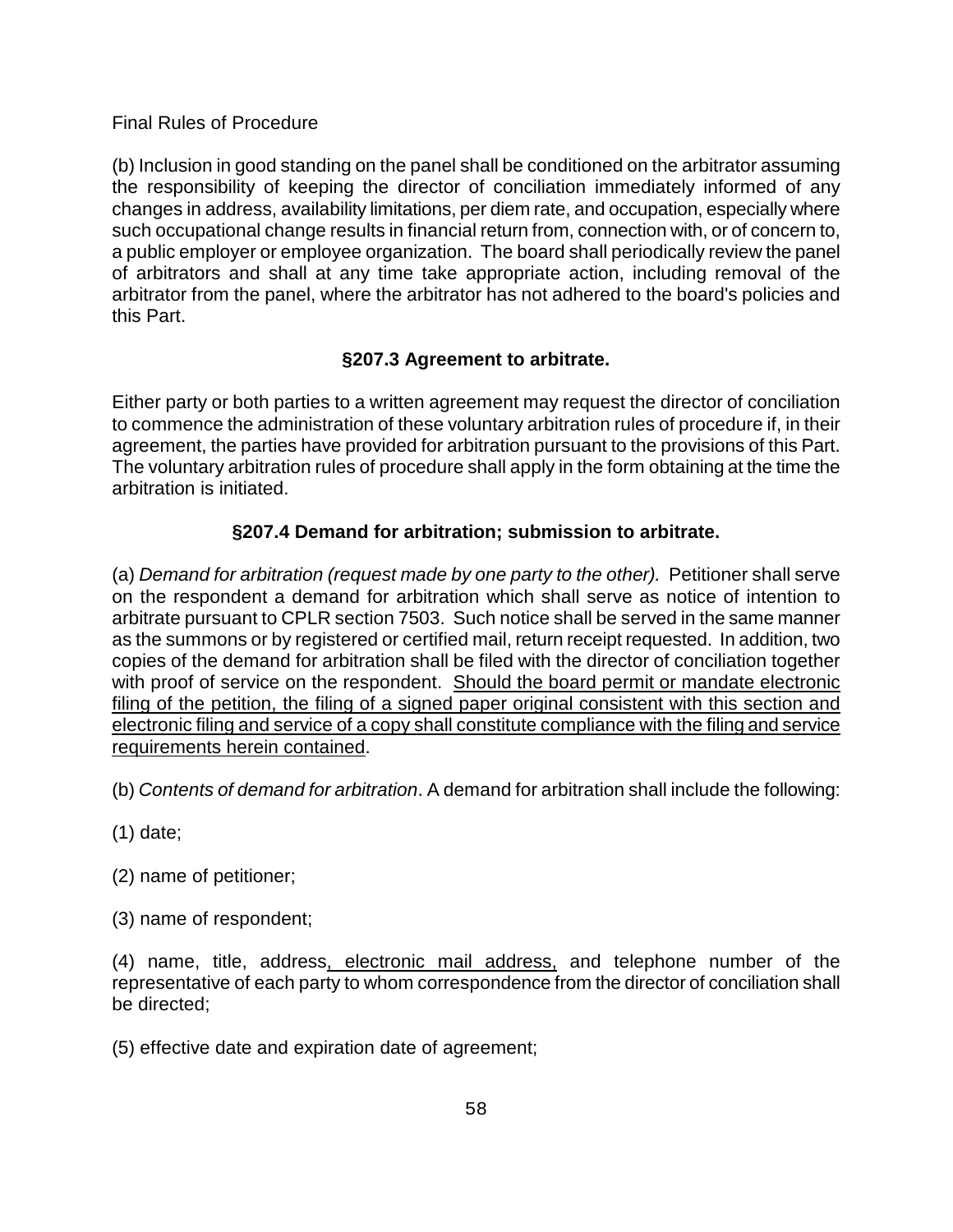(6) identification of the provision(s) in the agreement providing for arbitration, together with a copy thereof;

(7) identification of the provision(s) in the agreement claimed to be violated, together with a copy thereof;

(8) a clear and concise description of the nature of the dispute(s) to be arbitrated and the remedy(ies) sought (include the name[[s]](s) of the grievant[[s]](s);

(9) the following language, quoted verbatim, except that the board may, at its discretion, designate a different address than that provided below on the agency's website:

"THE UNDERSIGNED, A PARTY TO A WRITTEN AGREEMENT WHICH PROVIDES FOR ARBITRATION AS DESCRIBED HEREWITH, HEREBY DEMANDS ARBITRATION. YOU ARE HEREBY NOTIFIED THAT COPIES OF THIS DEMAND FOR ARBITRATION ARE BEING FILED WITH THE DIRECTOR OF CONCILIATION, NEW YORK STATE PUBLIC EMPLOYMENT RELATIONS BOARD, [80 WOLF ROAD] EMPIRE STATE PLAZA, AGENCY BUILDING 2, 20<sup>th</sup> FLOOR, ALBANY, NEW YORK [12205] 12220 WITH THE REQUEST THAT THE ADMINISTRATION OF THE VOLUNTARY ARBITRATION RULES OF PROCEDURE BE COMMENCED.

PURSUANT TO THE NEW YORK ARBITRATION LAW, ARTICLE 75, SECTION 7503, CIVIL PRACTICE LAW AND RULES, YOU HAVE TWENTY (20) DAYS FROM DATE OF SERVICE OF THIS DEMAND TO APPLY TO STAY THE ARBITRATION OR BE PRECLUDED FROM SUCH APPLICATION."

(10) signature and title of the representative serving the demand for arbitration.

(c) *Submission to arbitrate (joint request).* Parties to an arbitration agreement may jointly request arbitration by forwarding a submission to arbitrate to the director of conciliation.

(d) *Contents of submission to arbitrate*. A submission to arbitrate shall include the following:

(1) date;

(2) name of public employer and employee organization;

(3) name, title, address, electronic mail address, and telephone number of the representative of each party to whom correspondence from the director of conciliation shall be directed;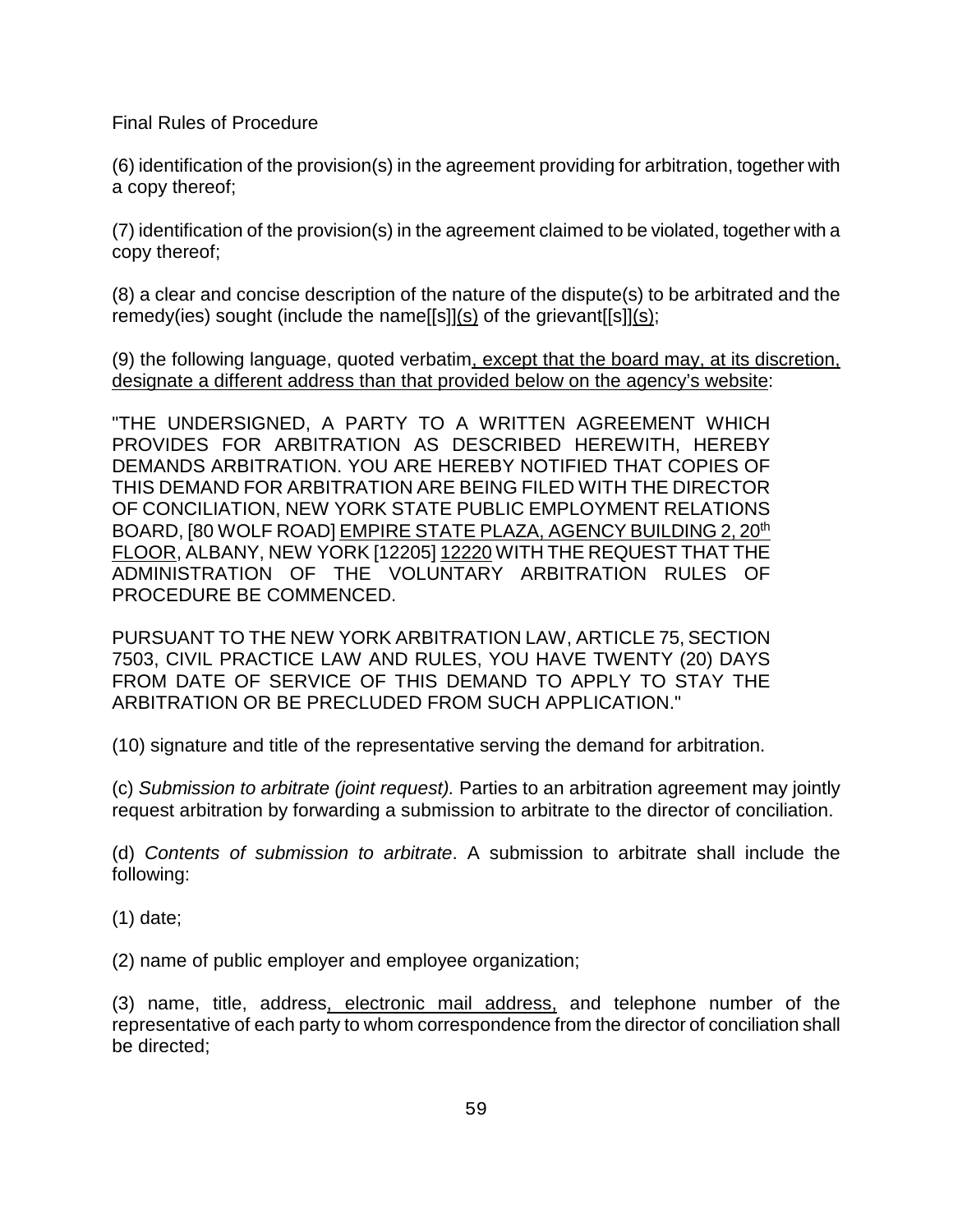(4) [identification of] the provision(s) in the agreement claimed to be violated, together with a copy thereof;

(5) a clear and concise description of the nature of the dispute(s) to be arbitrated and the remedy(ies) sought (include the name[[s]](s) of the grievant[[s]](s);

(6) the following language, quoted verbatim:

"THE PARTIES NAMED HEREIN HEREBY JOINTLY REQUEST BINDING ARBITRATION OF THE DISPUTE DESCRIBED HEREIN UNDER THE VOLUNTARY ARBITRATION RULES OF PROCEDURE OF THE NEW YORK STATE PUBLIC EMPLOYMENT RELATIONS BOARD."

(7) signatures and titles of the representatives filing the submission to arbitrate.

#### **§207.5 Determination of jurisdiction.**

(a) Where this Part has been incorporated by reference into an agreement to arbitrate, it shall be deemed binding on the parties as a valid part of such agreement.

(b) Where no agency's rules of procedure for arbitration have been incorporated by reference into an agreement to arbitrate, the board's jurisdiction will not attach in the matter until a submission to arbitrate has been received by the director of conciliation or until the respondent has been served with a demand for arbitration and the time limit to apply for a stay of arbitration, as provided in CPLR section 7503, has expired. In the event no application for a stay is made within the specified time limit, the board's jurisdiction shall attach and this Part shall be deemed binding on the parties as a valid part of their agreement to arbitrate.

### **§207.6 Arbitrability.**

(a) Should either party contest the arbitrability of a grievance, the director of conciliation shall [make no determination as to] not determine whether the grievance is a proper subject for arbitration. The director of conciliation's sole responsibility[ies]y throughout the application of this Part [are] is administrative and, therefore, commencement of the administration of this Part shall be construed as compliance with a request.

(b) The board encourages parties to submit arbitrability questions to the arbitrator for determination. However, should the party served with a demand for arbitration pursue the legal remedies for a stay of arbitration in accordance with CPLR section 7503, a copy of the application to stay arbitration shall be filed with the director of conciliation within 20 days of service of the demand for arbitration.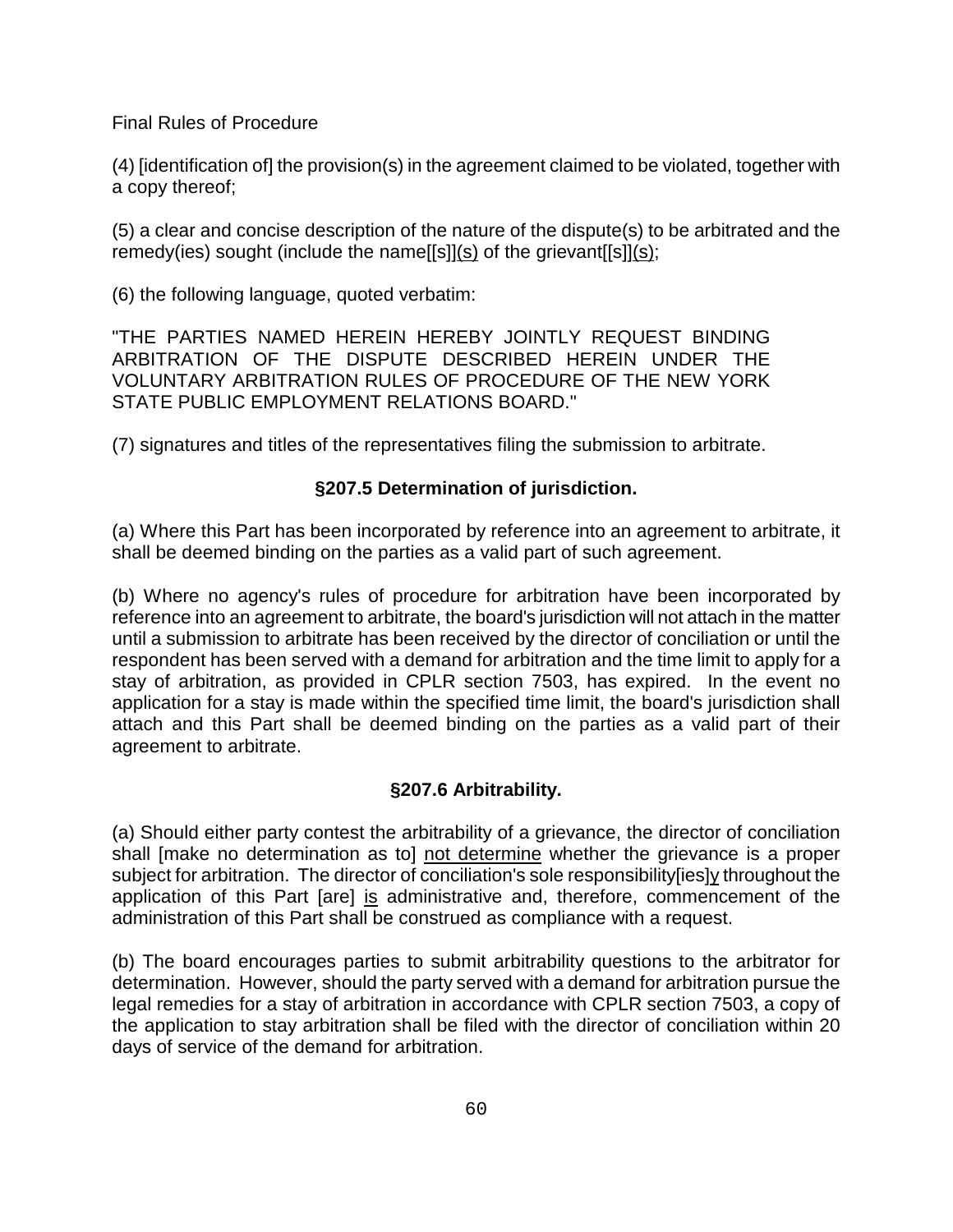(c) Upon timely receipt of a copy of the application to stay arbitration, the director of conciliation shall hold in abeyance the designation of the arbitrator pending final court determination of the arbitrability question. Absent timely receipt, the administrative responsibilities of the director of conciliation shall be carried out pursuant to this Part.

#### **§207.7 Selection process.**

After receipt of a demand for arbitration or submission to arbitrate, the director of conciliation shall forward to the representatives named therein two copies of an identical panel list of seven arbitrators selected from the panel of arbitrators. A resume, including per diem fee and billing disclosure statement, of each arbitrator on such panel list shall be [enclosed] made available for the parties' review. Each party shall have 10 days from date of the letter containing the panel list in which to select, rank and return their selections to the director of conciliation.

(a) *Selection and preferential ranking*. Unless the parties have provided for their own method of selecting an arbitrator in their agreement to arbitrate, the following process for [the selection of ] selecting an arbitrator shall be employed: if more than four names on the panel list are acceptable, those names shall be ranked in order of the party's preference and the remaining name(s), if any, shall be stricken. Otherwise, the party shall strike no more than three names from the panel list and indicate a preference among those names remaining by ranking them  $(1)$ ,  $(2)$ ,  $(3)$  and  $(4)$ .

(b) *Additional lists*. If a party determines that more than three names on a panel list are unacceptable, a request by such party for an additional panel list shall be filed with the director of conciliation within the 10-day time period established for selection and preferential ranking. A copy of such request shall be sent to the other party simultaneously. Each party shall have the right to request one additional list, and consequently, no party shall receive more than three panel lists. Pursuant to the selection process, if the parties fail to select an arbitrator after the submission of a third panel list, the director of conciliation shall take whatever steps are necessary to designate an arbitrator.

(c) *Designat[ion]ing [of] the arbitrator*. (1) Timely receipt of selections. Upon timely receipt of each party's selections and consistent with their selected order of preference, the director of conciliation shall designate the arbitrator. If the designated arbitrator declines or is unable to serve, the director of conciliation shall reserve the right to designate an arbitrator without the submission of an additional panel list. In no case, however, will an arbitrator be designated whose name was stricken by either or both parties.

(2) Failure to timely return selections. If a party fails to timely return its selections to the director of conciliation, all names submitted in the panel list shall be deemed acceptable to such party and the designation of the arbitrator shall be made according to the preferences of the party whose selections have been timely received.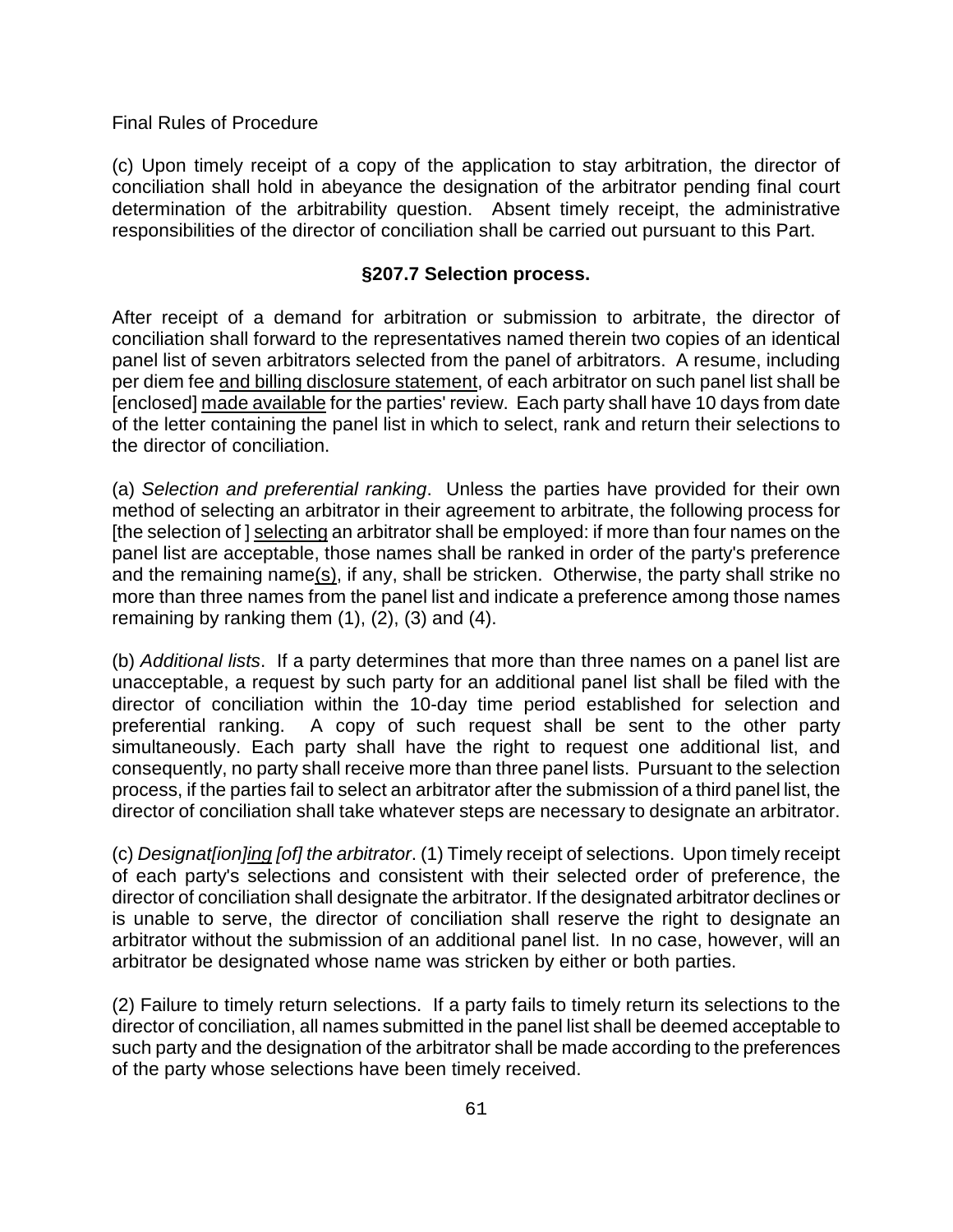# **§207.8 Notice of designation.**

(a) The parties shall be notified forthwith by the director of conciliation of the name of the designated arbitrator.

(b) The arbitrator, upon notification of designation by the director of conciliation, shall immediately communicate directly with the parties to make arrangements for preliminary matters such as the date, time and place of the arbitration hearing. If the arbitrator cannot schedule a hearing and determine the issues promptly, the arbitrator shall notify the director of conciliation forthwith. The director of conciliation shall take such action, consistent with this Part, as the director of conciliation deems appropriate.

# **§207.9 Status of arbitrator after designation; conduct of proceedings.**

After designation, the legal relationship of the arbitrator is with the parties, rather than the board. [While the board shall maintain a continuing interest in the proceedings, t] The designated arbitrator shall not be considered an agent or representative of the board. The conduct of the arbitration proceeding shall be under the arbitrator's exclusive jurisdiction and control, subject to such rules of procedure as the parties may jointly agree upon. The arbitrator shall have all of the powers specified in CPLR sections 7505, 7506 and 7509 insofar as these sections may be applicable. The arbitrator's conduct shall conform to applicable laws.

# **§207.10 Stenographic record and transcript.**

(a) Either party or the arbitrator may request that a stenographic record of testimony be taken and that party shall be responsible for arrangements for such stenographic record.

(b) The party or parties requesting the record shall pay the cost thereof, including the cost of a transcript to be furnished to the arbitrator. If the arbitrator orders that testimony be recorded, the cost of recording the testimony shall be mutually shared by the parties, including the cost of a transcript to be furnished to the arbitrator. Any other party to the arbitration shall be entitled to obtain a transcript upon payment therefor. The arbitrator shall indicate whether or not the transcript taken shall serve as the official record of the proceeding.

# **§207.11 Award upon settlement.**

The commencement of the administration of this Part shall in no way preclude the parties from [adjusting] settling the dispute on their own at any time before or during an arbitration hearing. If [a settlement has been reached between] the parties have settled, the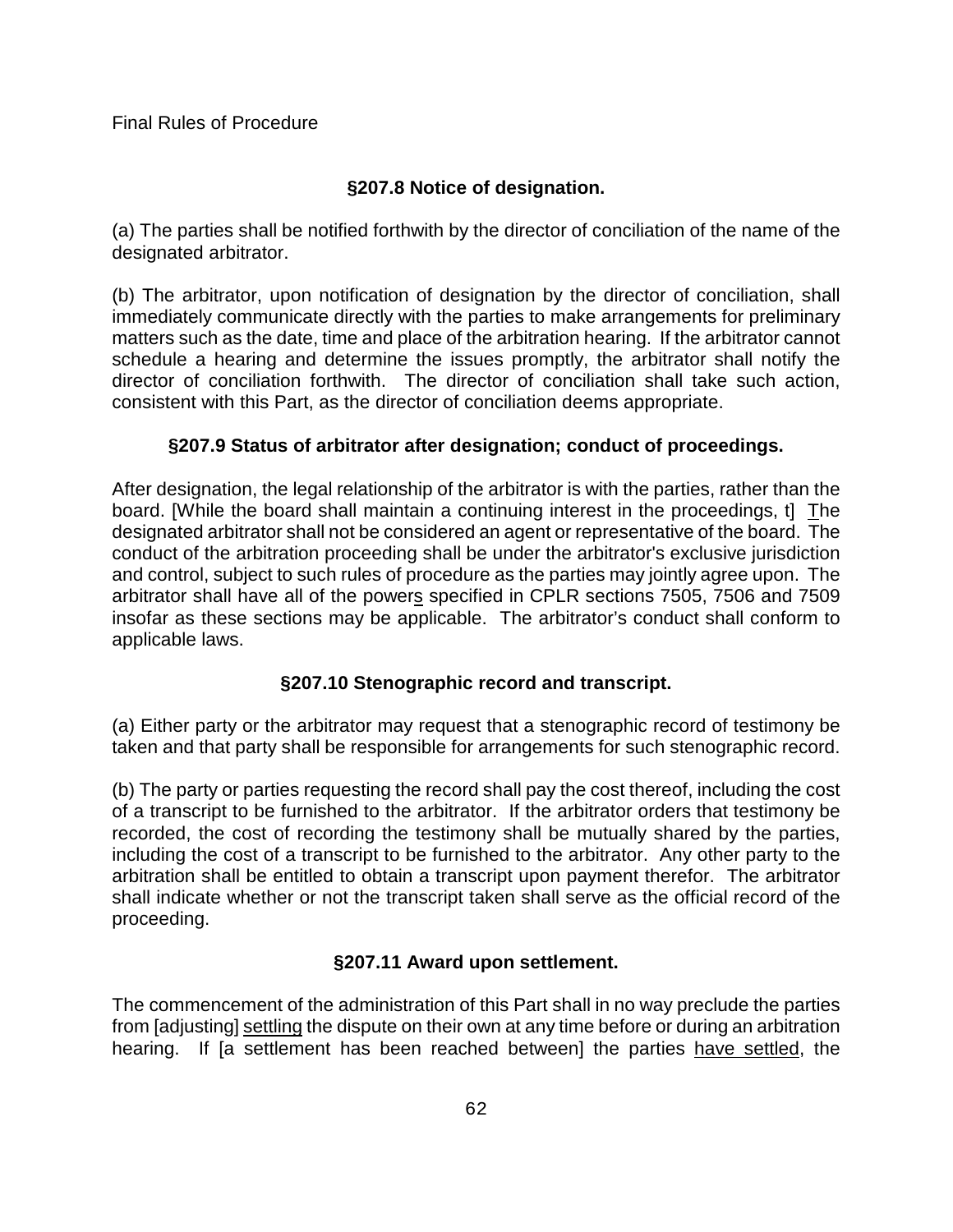arbitrator, upon joint request of the parties, may set forth the terms of the settlement in the form of an award.

# **§207.12 Expedited rendition of award.**

(a) Should the parties mutually agree to an expedited rendition of the arbitrator's award, notice in the form of a joint request in writing shall be received by the director of conciliation before [the designation of] designating the arbitrator.

(b) The decision of the arbitrator shall be in the form of an award only, and shall be rendered within seven days after the arbitrator has declared the hearing closed.

# **§207.13 Form of award and time rendered.**

[(a)] The award shall be in writing, signed and affirmed by the arbitrator, and shall be delivered to the parties either personally or by registered or certified mail, return receipt requested, or by other means as mutually agreed by all parties involved. If no period of time for the rendition of an award has been specified in the agreement and the parties have not mutually agreed to an expedited rendition of the award, as provided in section 207.12 of this Part, an award shall be rendered within 30 days after the arbitrator has declared the hearing closed, unless this time period has been extended by the parties and so confirmed by them in writing.

[(b) If no award has been rendered within 60 days after the arbitrator has been designated, it shall be the responsibility of the arbitrator to inform the director of conciliation of the status of the case. Similar reports are to be made every 15 days thereafter until completion of the arbitration assignment. In any case, the parties shall notify the director of conciliation of any undue delay.]

# **§207.14 Time extension.**

Except as prescribed by statute, upon request of any party, with notice to the other party, the director of conciliation, for good cause shown, may extend any time limit in this Part except the time limit for rendering an award.

# **§207.15 Expenses and fees.**

(a) An administrative fee [of] established by the chairperson but no less than fifty dollars (\$50) per party shall be charged by the board for its administrative services. The amount of this administrative fee may be changed by the board on a yearly basis after an annual review. The board must provide notice on the agency's website at least 60 (sixty) days in advance of any change.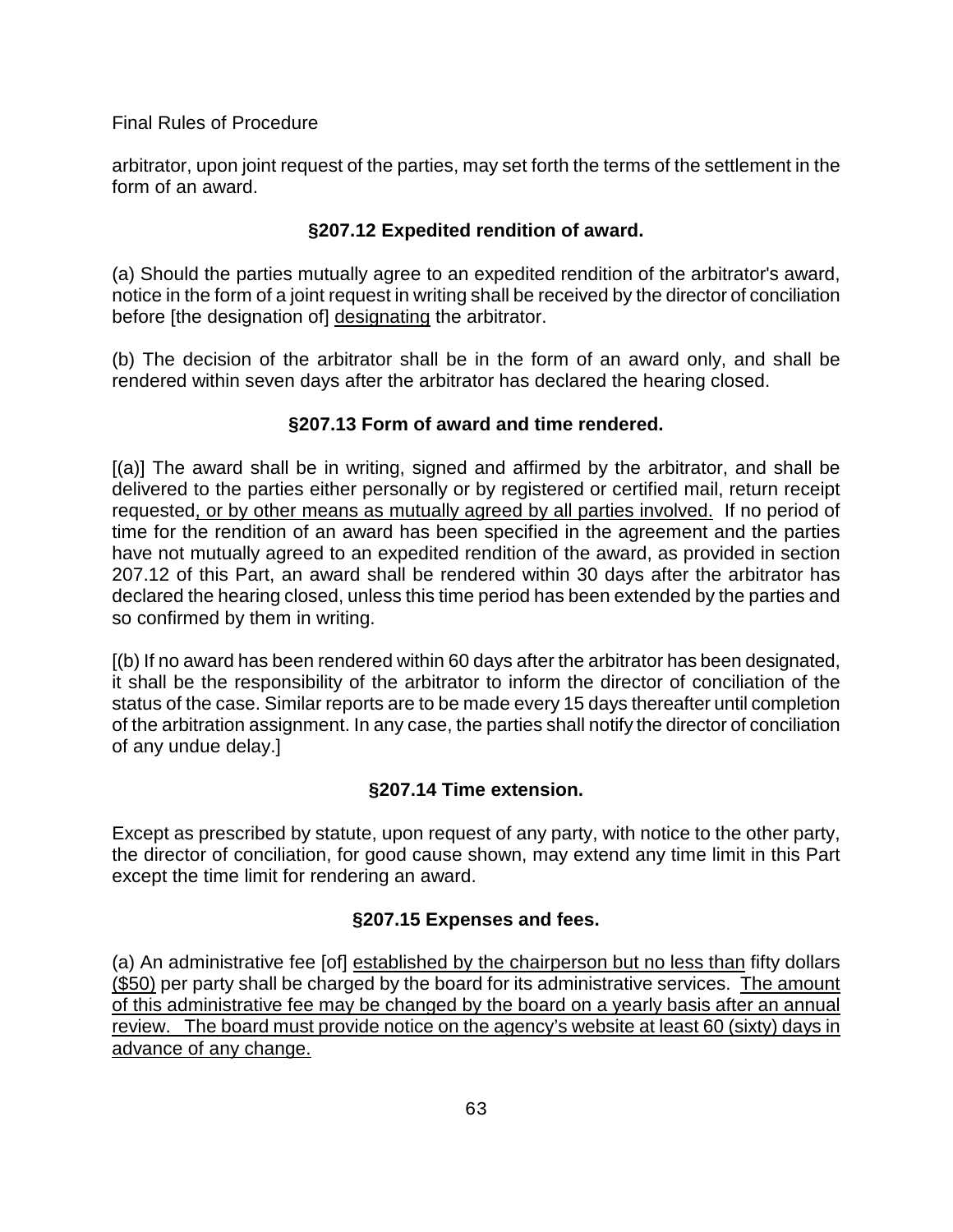(b) The arbitrator's per diem fee, certified in advance by the arbitrator to the board and listed on the arbitrator's resume, shall be the rate charged to the parties. Compensation for the services of an arbitrator, including required travel and other necessary and incidental expenses, shall be borne completely by the parties. Each party shall pay 50 percent of such fees and expenses, unless otherwise mutually agreed upon in writing by the parties.

(c) An arbitrator who requires the payment of an adjournment fee in the event of a postponement or cancellation of a scheduled hearing by either or both parties, shall give proper notice of this requirement on his or her resume. Unless otherwise mutually agreed upon in writing by the parties, the party responsible for such adjournment shall pay the entire fee, and in the case where both parties require adjournment, each party shall pay 50 percent of such adjournment fee.

(d) Since the designated arbitrator is not an agent or representative of the board, all matters involving arbitrator payments and compensation are to be resolved between the parties and the arbitrator directly.

## **§207.16 Filing [award and arbitration report form] the arbitrator's invoice.**

[Within 10 days of rendering an award, the arbitrator shall file one copy of the award with the director of conciliation.] Upon completion of the assignment, the arbitrator shall submit to the director of conciliation [an arbitration report form] a copy of the invoice submitted to the parties showing a detailed accounting of fees and expenses (if any) [and other relevant information concerning the final disposition of the issue(s) in dispute].

### **§207.17 Publication of award.**

In the absence of objection by either party, all awards shall be made available for publication.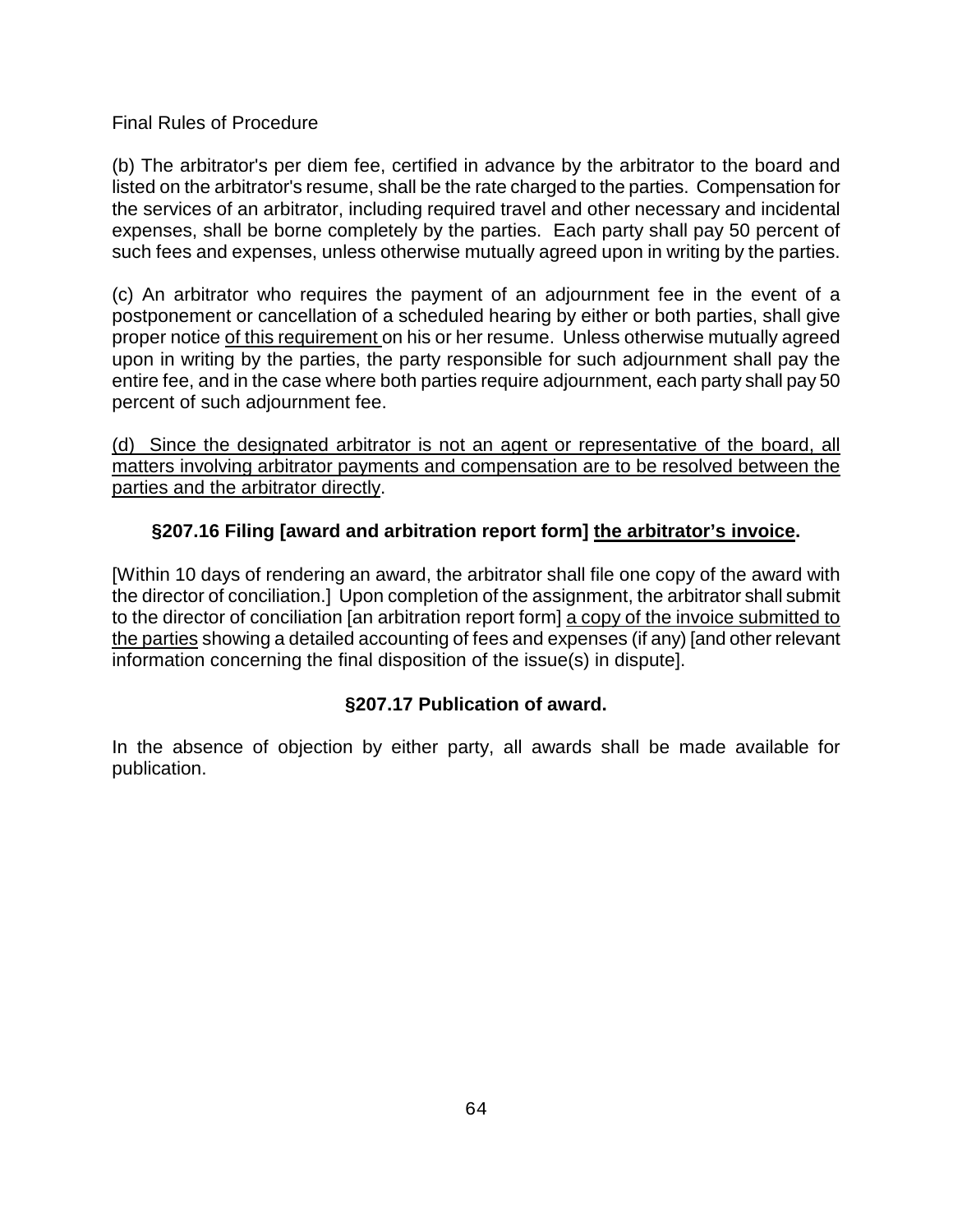### **PART 208 ACCESS TO RECORDS OF THE BOARD (Statutory Authority: Civil Service Law, art. 14)**

**Sec.**

- **208.1 Records available for public inspection and copying**
- **208.2 [Procedures for inspection and copying of records] Designation of records access officer and appeals officer**
- **208.3 [Appeal] Procedures for inspection and copying of records**
- **208.4 Denials and appeals**

## **§208.1 Records available for public inspection and copying.**

The records of the board available for public inspection and copying, in accordance with the procedures hereinafter set forth, [shall be the records so designated in the subject matter list prescribed to be maintained by] are those described by section 87 of the Public Officers Law.

# **§208.2 [Procedures for inspection and copying of records.] Designation of records access officer and appeals officer.**

[(a) The board's executive director is hereby designated its records access officer for the purposes of this Part.

(b) A request to inspect any record shall be made either orally or in writing to the board's executive director at 80 Wolf Road, Albany, NY 12205, who will make suitable arrangements for such inspection during regular office hours at the offices of the board in Albany, New York City or Buffalo, unless the location of a particular record may require its inspection at a particular office, in which case inspection shall occur at such office.

*Note*: Most records of the board available for inspection may also be found in the published volume entitled *Official Decisions, Opinions and Related Matters of the Public Employment Relations Board*, sets of which are kept in various libraries, including the library of the Court of Appeals, the four Appellate Divisions and the board's libraries.

*Note*: Since most of PERB's records are intended for the guidance of, and to be helpful to, various segments of the public, they are ordinarily available for inspection on the day that a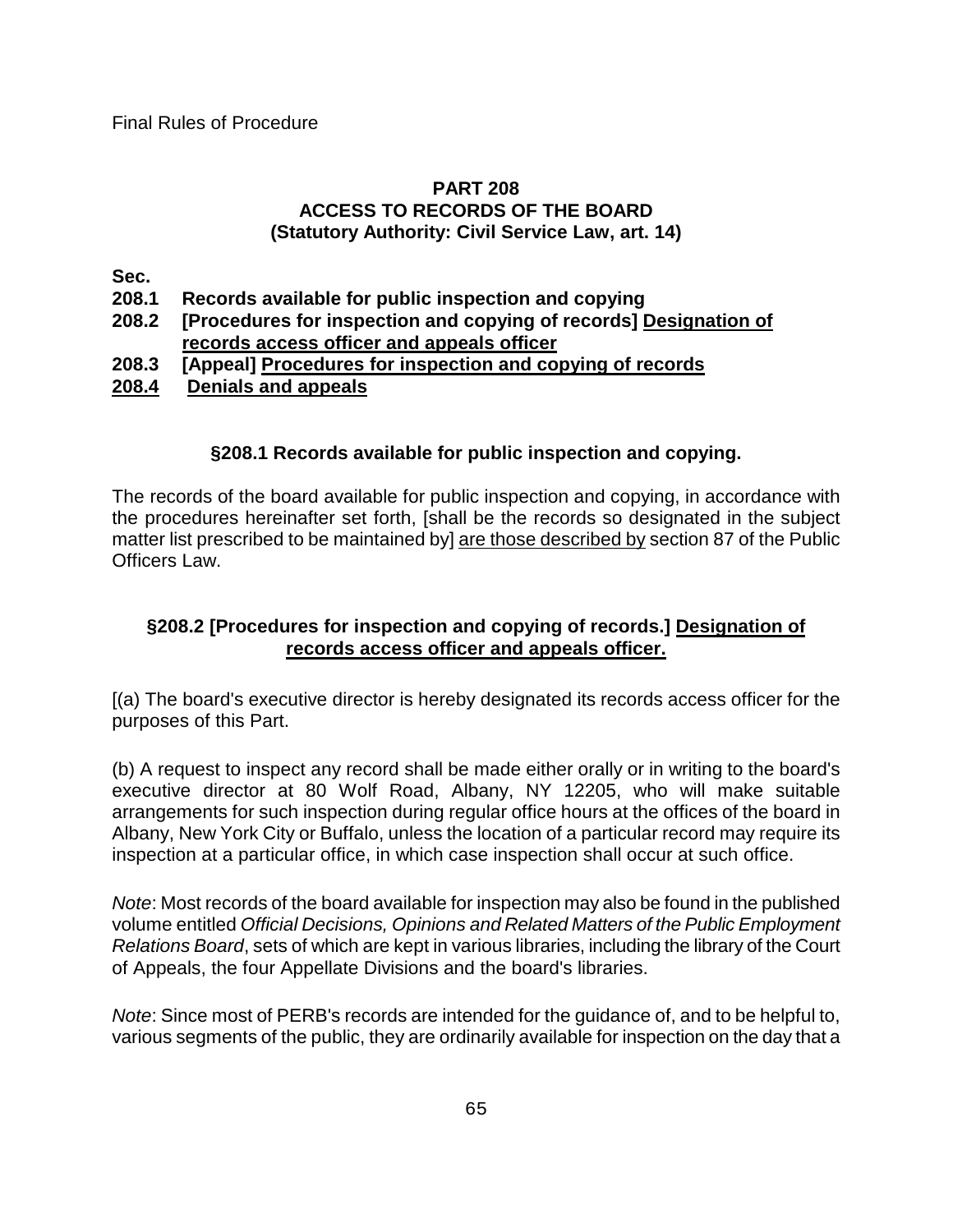request is received. However, if a request is made to inspect large numbers of records, PERB reserves the right to require reasonable advance notice of such request.

(c) Copies of documents previously prepared for distribution and in stock are available by either writing to the board's executive director or requesting such documents at the board's principal offices at 80 Wolf Road, Albany, NY 12205.

(d) A fee of 25 cents per page will be charged for all copies made upon request by anyone other than a representative of a public employer or employee organization or a member of a board panel, to whom one copy of a document may be given without charge. The board will make every effort to comply with requests for such copies as expeditiously as possible.

(e) Stenographic services at hearings held by the board are provided pursuant to contract under which the stenographer has exclusive right to reproduce and sell copies of minutes at hearings at charges fixed in such contract. While the minutes of hearings may be inspected at the offices of the board, any person desiring a copy of minutes must make arrangements directly with the stenographer. The name and address of the current contract stenographer will be furnished by the executive director upon request.]

(a) A records access officer shall be designated by the board's executive director for purposes of this Part. The name, title, business address and business phone number of such designee will be posted on the agency's website.

(b) An appeals officer shall be designated by the board's executive director for purposes of this Part. The name, title, business address and business phone number of such designee will be posted on the agency's website.

# **§208.3 [Appeal.] Procedures for inspection and copying of records.**

[(a) An appeal may be taken to the chairperson of the board within 30 working days from:

(1) denial of a request for access to records;

(2) a failure to provide access to records within five working days after receipt of a request; or

(3) the failure to furnish a written acknowledgment of receipt of a request for access to records and of a statement of the approximate date when the request will be granted or denied in the event additional time is needed to make a decision on the request.]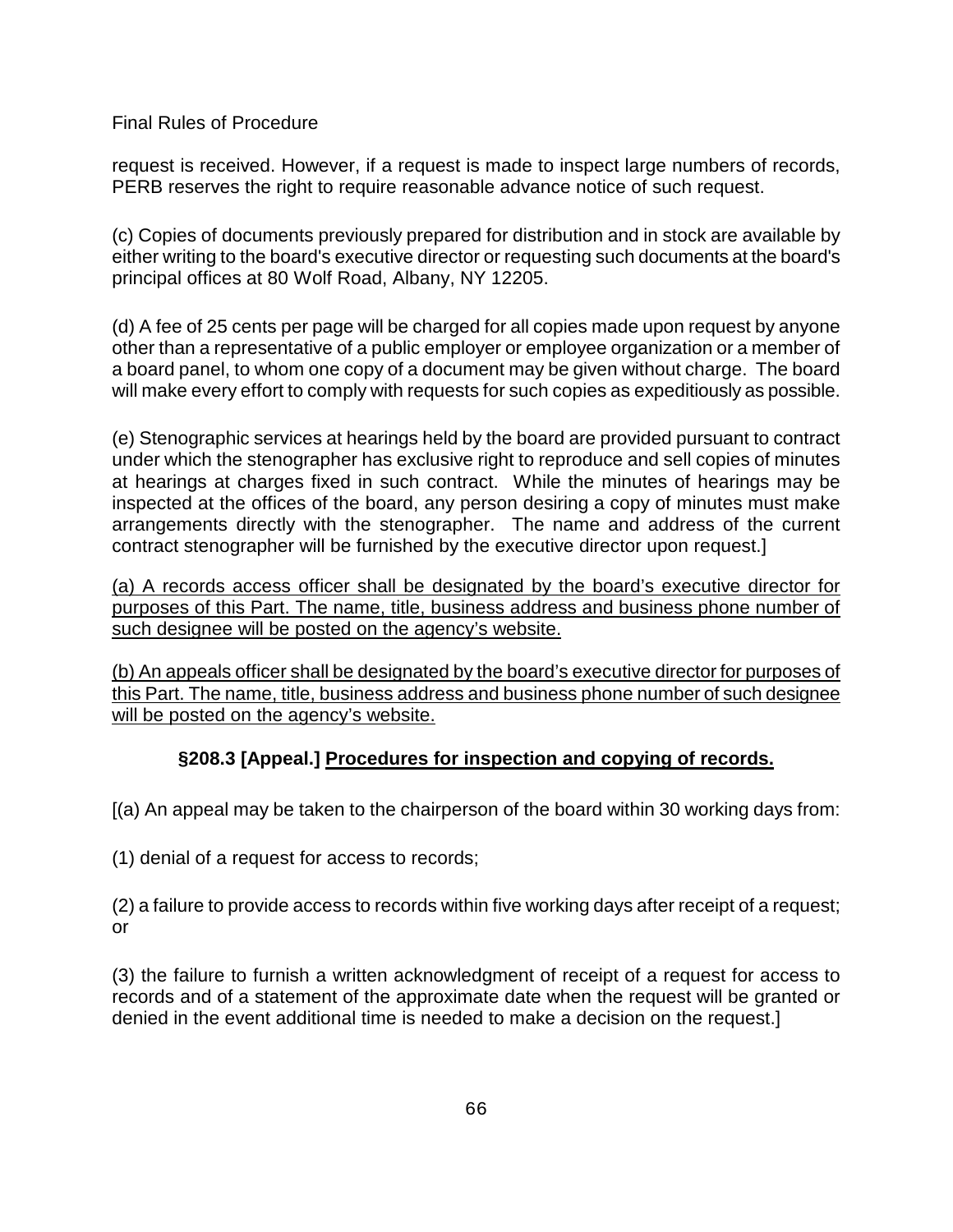(a) A request to inspect or copy any record shall be made in writing to the board's executive director at P.O. Box 2074 Empire State Plaza, Agency Building 2, 18<sup>th</sup> Floor, Albany, NY 12220-0074, or at such other address the board shall designate on the agency's website, who will make suitable arrangements for such inspection during regular office hours at the offices of the board in Albany, New York City or Buffalo, unless the location of a particular record may require its inspection at a particular office, in which case inspection shall occur at such office. Office hours will be provided on the agency's website.

*Note*: Most records of the board available for inspection may also be found in the published volume entitled *Official Decisions, Opinions and Related Matters of the Public Employment Relations Board*, sets of which are kept in various libraries, including the library of the Court of Appeals, the four Appellate Divisions and the board's libraries.

(b) A fee of 25 cents per page will be charged for all print copies made upon request by anyone other than a member of a board panel, to whom one copy of a document may be given without charge. The board will make every effort to comply with requests for such copies as expeditiously as possible.

(c) Stenographic services at hearings held by the board are provided pursuant to arrangements under which the stenographer has exclusive right to reproduce and sell copies of minutes at hearings. While the minutes of hearings may be inspected at the offices of the board, any person desiring a copy of minutes must make arrangements directly with the stenographer. The name and address of the stenographer will be furnished by the executive director upon request.

(d) The records access officer may, in his or her discretion, waive all or any portion of the fees authorized by this section for any record or class of records.

# **§208.4 Denials and appeals.**

(a) Denial of access to records shall be in writing stating the reason therefor and advising the requester of the right to appeal to the individual established to determine appeals, who shall be identified by name, title, business address and business phone number.

(b) Appeals may be taken in accordance with section 89 of the Public Officers Law.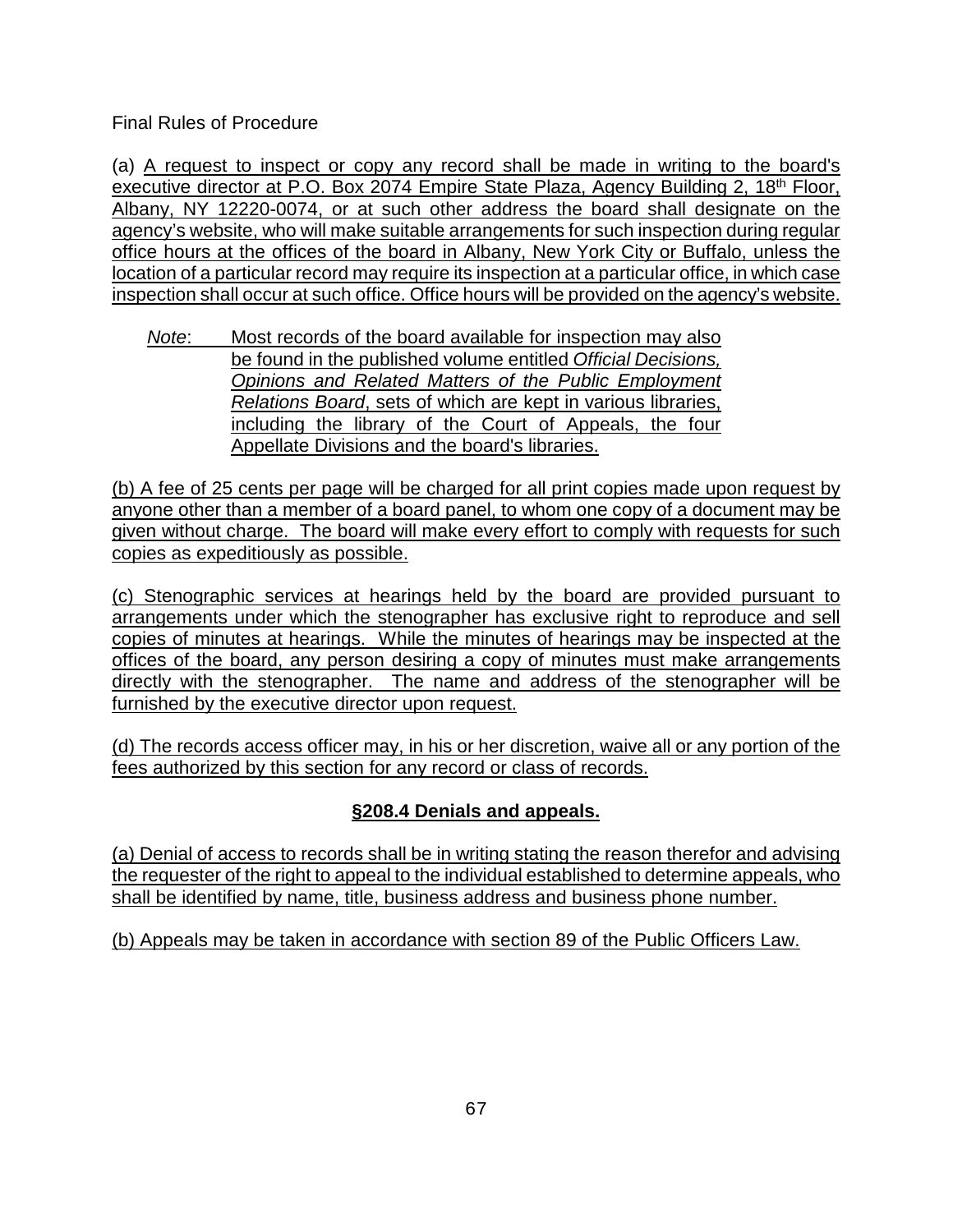### **PART 209**

## **PRIVACY PROTECTION AND ACCURACY OF PERSONAL DATA (Statutory Authority: Civil Service Law, art. 14)**

**Sec.**

- **209.1 Statement of purpose**
- **209.2 Definitions**
- **209.3 Times, places for inspecting records and means for verifying the identity of a data subject**
- **209.4 Requests for records**
- **209.5 Fees for copying records**
- **209.6 Inspection and copying records**
- **209.7 Appeals of denial of access to records**
- **209.8 Procedures governing the correction or amendment of records**
- **209.9 Appeals of denial of correction or amendment of records**

## **§209.1 Statement of purpose.**

The purpose of this Part is to set forth the methods and procedures governing the availability, location and nature of those records of the board subject to the provisions of article 6-A of the Public Officers Law, known as the Personal Privacy Protection Law.

### **§209.2 Definitions.**

As used in this Part, the following words and terms shall have the indicated meanings:

*Note*: The meaning of the words or term "data subject", "disclose", "personal information", "record", "system of records", and "routine use" shall be as set forth in the Personal Privacy Protection Law article 6-A of the Public Officers Law.

(a) *Privacy compliance officer* means the board's executive director, whose business address is Public Employment Relations Board, [80 Wolf Road, Fifth Floor] PO Box 2074, Empire State Plaza, Agency Building 2, 18<sup>th</sup> Floor, Albany, NY 122[05]20-0074, or such other address as the board may designate on the agency's website.

(b) *Privacy compliance appeals officer* means the chairperson of the board whose business address is Public Employment Relations Board, [80 Wolf Road, Fifth Floor] PO Box 2074, Empire State Plaza, Agency Building 2, 20<sup>th</sup> Floor, Albany, NY 122[05]20-0074, or such other address as the board may designate on the agency's website.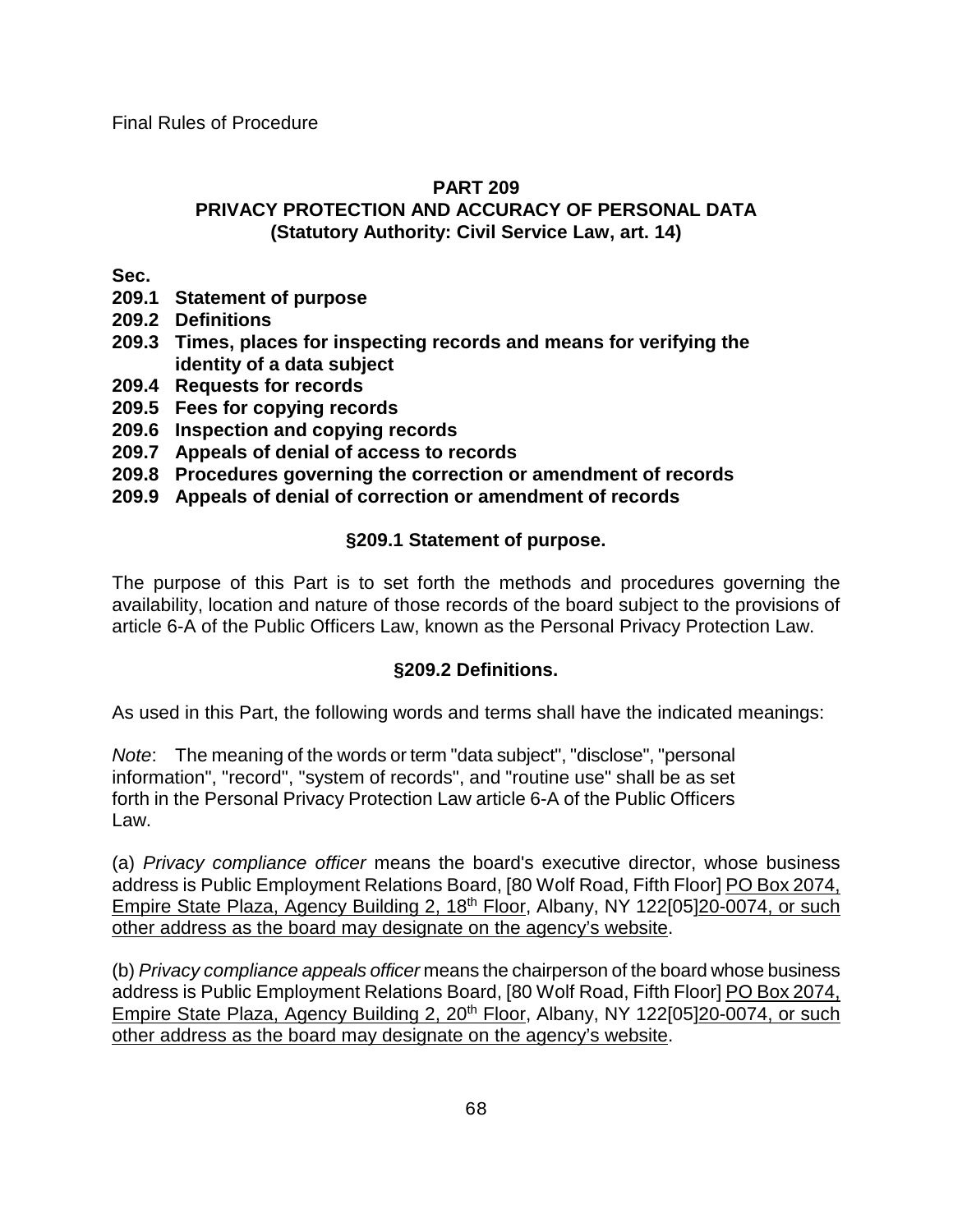## **§209.3 Times, places for inspecting records and means for verifying the identity of a data subject.**

(a) Records shall be available for inspection and copying by data subjects or their authorized representatives on every day that the offices of the board are open for the transaction of business between the hours of 8:30 a.m. and 4:45 p.m.

(b) Records may be inspected at the locations designated by the privacy compliance officer.

(c) The identity of a data subject requesting access to his or her record may be verified as follows:

(1) [Prior to] Before being given access to personal information, an individual shall provide reasonable verification of his or her identity. No individual need verify his or her identity [verification of identity, however, shall be required of an individual] when seeking access to records which are otherwise available to any member of the public under the Freedom of Information Law.

(2) In the case of an individual who seeks in-person access to or amendment of record(s), an employee identification card, a driver's license, or other similar document shall constitute reasonable verification of identity.

(3) When access to or amendment of record(s) is requested by mail, the requirement for verification of identity shall be met if the individual provides minimum identifying data, such as date of birth and some item of information in the record that only the concerned individual would likely know.

# **§209.4 Requests for records.**

All requests to inspect and/or copy records, subject to disclosure as provided by this Part, are to be made to the privacy compliance officer.

# **§209.5 Fees for copying records.**

(a) Fees for certification of copies and supplying transcripts of all documents and records under the seal of the board shall be the fees as prescribed by the applicable regulation of the board.

(b) Fees for photocopies or data printouts of records available pursuant to this Part shall be 25 cents per page.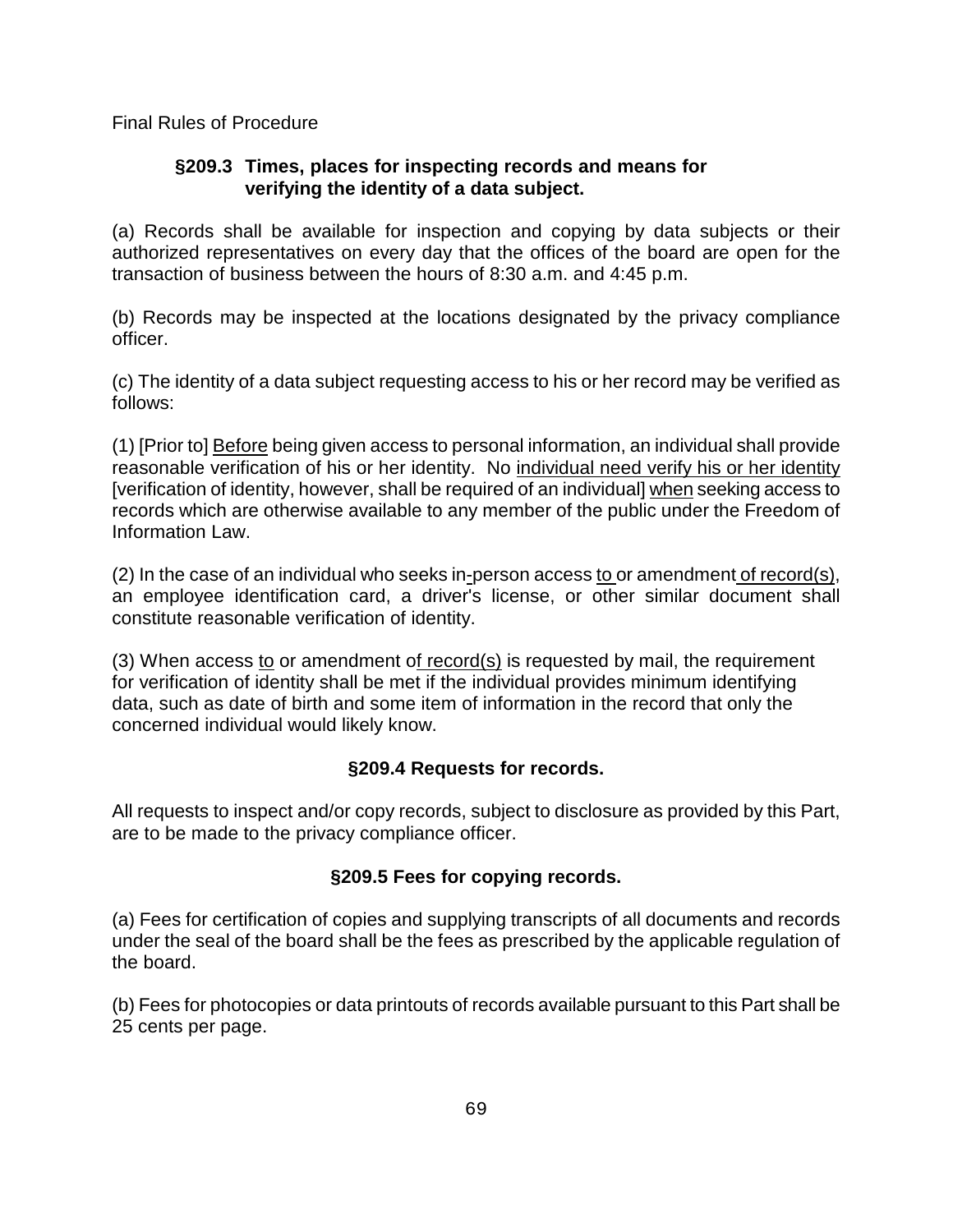(c) Except where fees are established by law, rule or regulation, no fee shall be charged for:

- (1) inspection of a record;
- (2) record searches;
- (3) certification pursuant to this Part; and
- (4) amendment or correction of an agency record found to be in error.

(d) Fees shall be paid in full or a valid offer made to pay established fees prior to issuance of copies, transcripts or certification of records.

(e) Payment shall be made in the form of a check, bank draft, or money order payable to New York State Public Employment Relations Board[, or if personally delivered may be made in cash for which a receipt shall be given].

## **§209.6 Inspection and copying records.**

Inspection and copying of records shall be subject to the following process:

(a) Request for access to records must be in writing, and shall identify or reasonably describe the records sought. Such a request may be submitted by electronic mail to an email address designated by the board, and posted on the agency's website. All responsive communications to such a request, when submitted by electronic mail, shall also be in electronic mail, provided that the request does not seek a response in another form.

(b) The privacy compliance officer shall, within five business days after receipt of a request:

(1) make requested records available;

(2) deny the request in writing [Such denial shall] and in such denial:

(i) explain the reason for denial;

(ii) set forth the right of appeal to the privacy compliance appeals officer;

(iii) provide the name, title, business address and telephone number of the privacy compliance appeals officer; or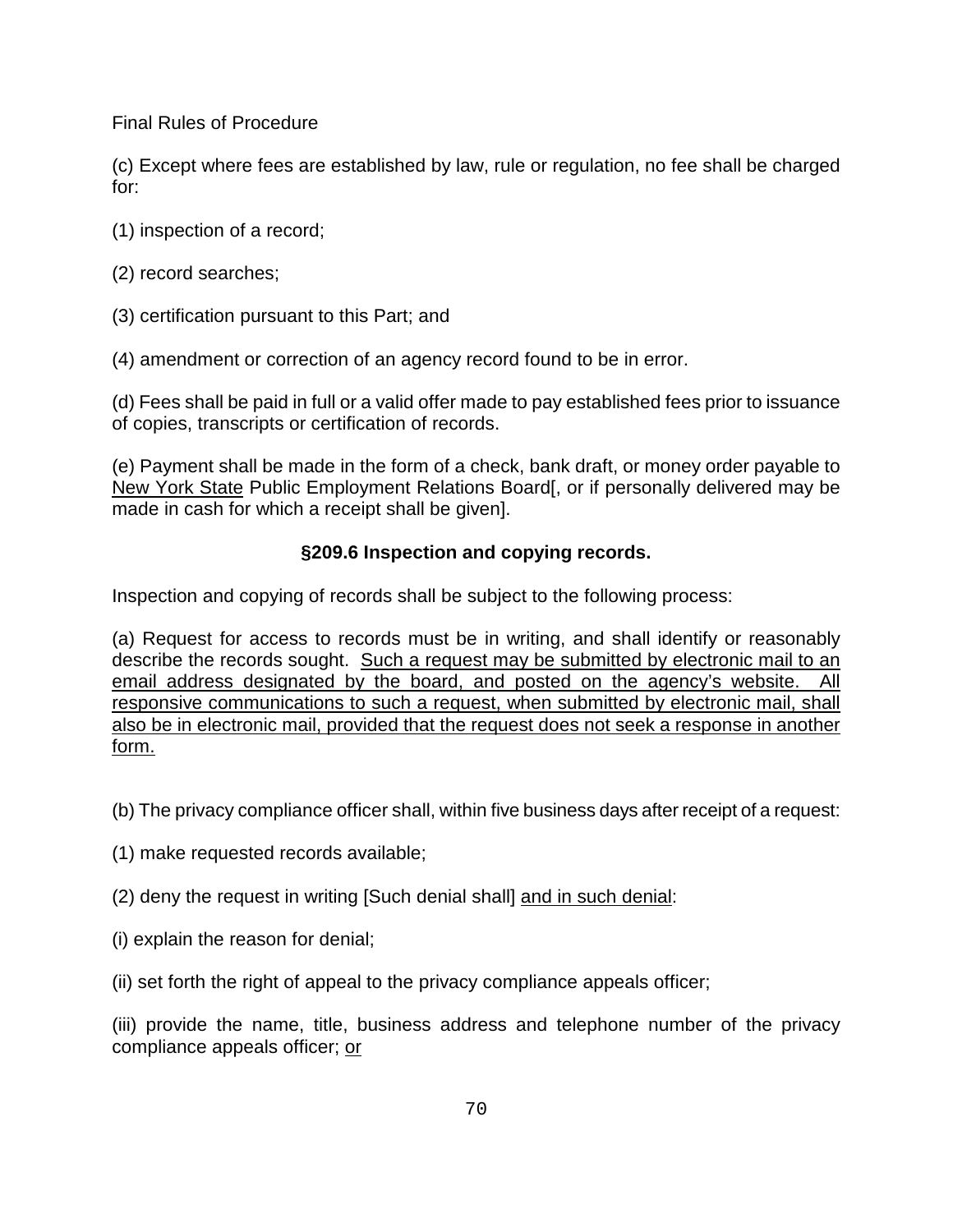(3) furnish written acknowledgment of the request and the approximate date when the request will be granted or denied.

(c) If access is approved, the privacy compliance officer shall cause a search for the records requested.

(d) If the record cannot be found after diligent search, the privacy compliance officer shall so notify the requestor.

(e) Upon request, the privacy compliance officer will certify that the record is a true copy.

(f) Confidentiality questions concerning records in the possession of the board which originated in any other state or federal agency shall be referred to such originating agency for resolution.

(g) Persons inspecting a record shall be allowed to copy it by any means which will not damage the record.

### **§209.7 Appeals of denial of access to records.**

(a) Any person who has been denied access to records by the privacy compliance officer may appeal such denial within 30 days to the privacy compliance appeals officer, by submitting a written request, which shall set forth:

(1) the date of the request for records;

- (2) the records to which the requestor was denied access;
- (3) the name and return address of the requestor; and

(4) the requestor's position, concisely stated, setting forth the reason why the decision of the privacy compliance officer should be changed.

(b) The time for deciding on an appeal by the privacy compliance appeals officer shall commence upon receipt of the written appeal.

(c) The privacy compliance appeals officer shall, within seven business days of the receipt of a written appeal, review the matter and affirm, modify or reverse the denial.

(d) If the privacy compliance appeals officer determines that the denial of access was erroneous, such officer shall instruct the privacy compliance officer to allow prompt inspection or copying of the record as requested.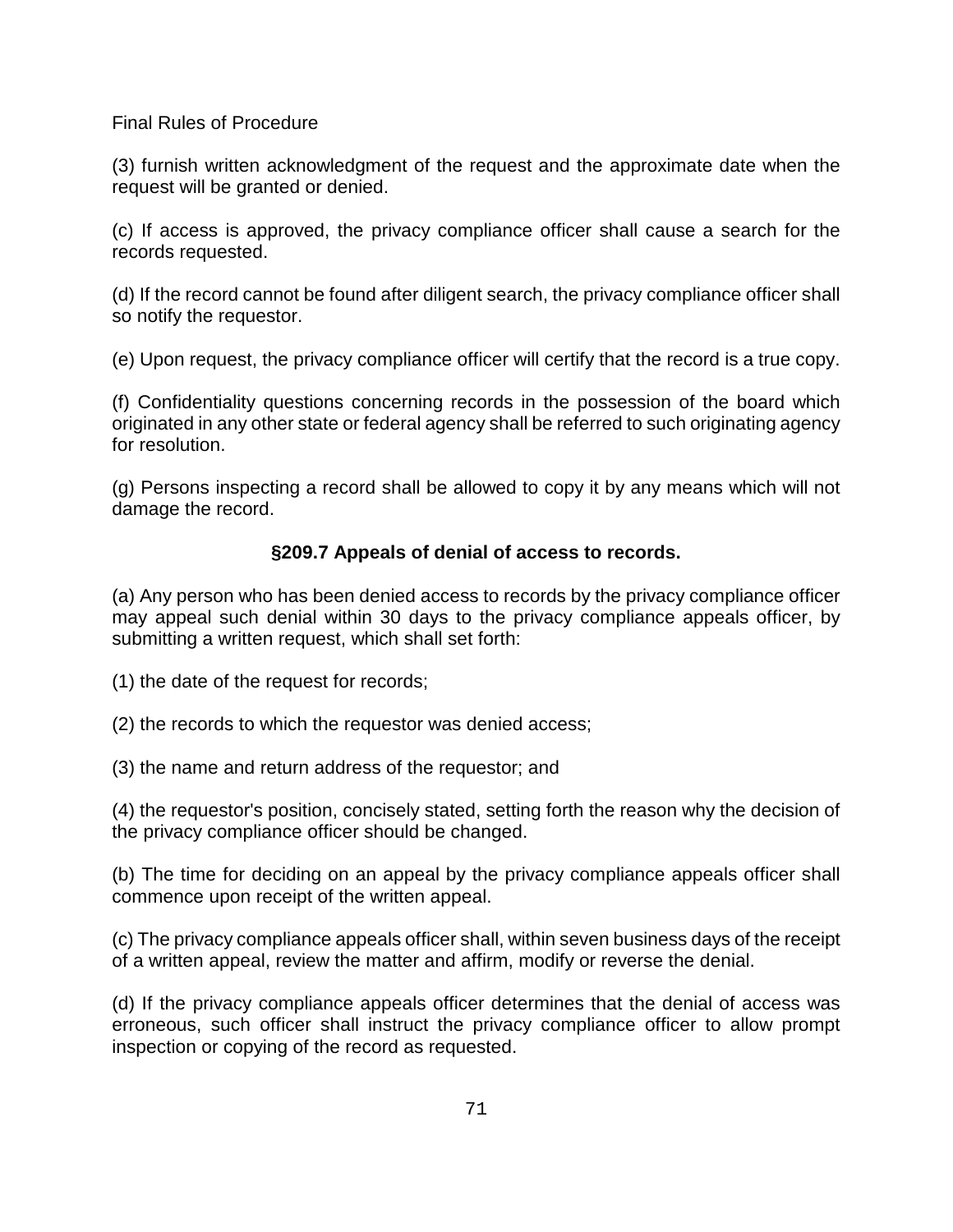(e) If the privacy compliance appeals officer affirms or modifies the denial, such officer shall communicate the reasons in writing by either first class mail or certified mail, return receipt requested, to the person making the appeal and inform such person of the right of judicial review.

(f) The privacy compliance appeals officer shall immediately forward to the Committee on Open Government a copy of such appeal and the determination thereon.

# **§209.8 Procedures governing the correction or amendment of records.**

The correction or amendment of records shall be subject to the following process:

(a) A request for the correction or amendment of a record shall be made in writing and shall identify or reasonably describe such record. Such a request may be submitted by electronic mail to an email address designated by the board, and posted on the agency's website. All responsive communications to such a request, when submitted by electronic mail, shall also be in electronic mail, provided that the request does not seek a response in another form.

(b) The privacy compliance officer shall within 30 business days after receipt of a request:

(1) make requested correction or amendment in whole or part and advise the individual that upon request, parties to whom such data has been disclosed in accordance with section 94.3(c) of the Public Officers Law, will be advised of such correction or amendment;

(2) deny the request in writing. Such denial shall:

(i) explain the reason for the denial;

(ii) set forth the right of appeal to the privacy compliance appeals officer; and

(iii) provide the name, title, business address and telephone number of the privacy compliance appeals officer.

## **§209.9 Appeals of denial of correction or amendment of records.**

(a) Any person whose request for correction or amendment of records has been denied by the privacy compliance officer may appeal such denial within 30 business days to the privacy compliance appeals officer. Such a request may be submitted by electronic mail to an email address designated by the board, and posted on the agency's website. All responsive communications to such a request, when submitted by electronic mail, shall also be in electronic mail, provided that the request does not seek a response in another form. Such appeal shall be in writing and shall set forth: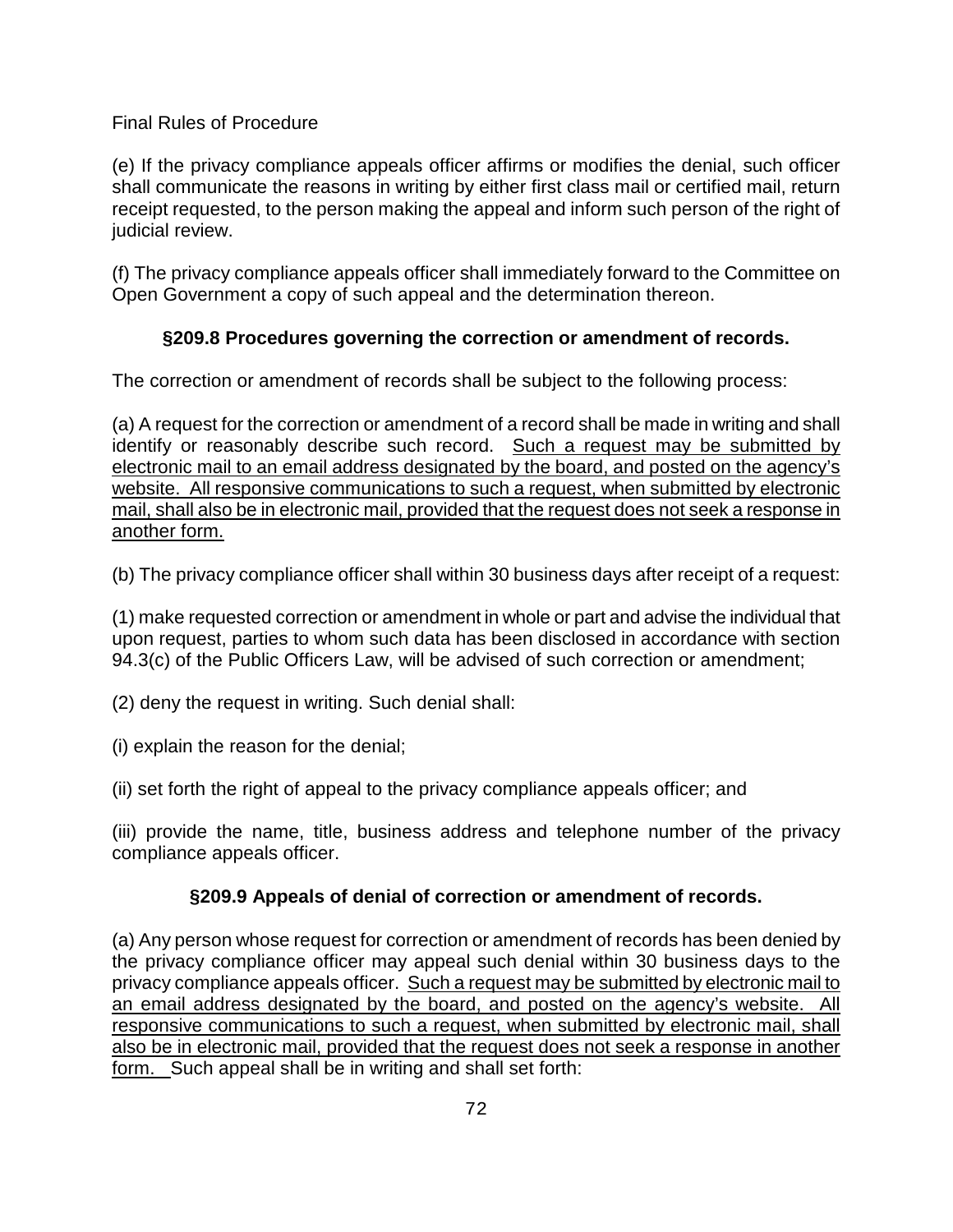(1) the date of the request for records;

(2) the records whose correction or amendment was denied and the requestor's justification for changes sought; and

(3) the name and return address of the requestor.

(b) The time for deciding on an appeal by the privacy compliance appeals officer shall commence upon receipt of the written appeal.

(c) The privacy compliance appeals officer shall, within 30 business days of the receipt of a written appeal, review the matter and affirm, modify or reverse the denial.

(d) If the privacy compliance appeals officer determines that the denial was erroneous, such officer shall instruct the privacy compliance officer to allow correction or amendment of the record as requested and notify appropriate parties, if requested, by the requestor.

(e) If the privacy compliance appeals officer affirms or modifies the denial, such officer shall communicate the reasons in writing by either first class mail or certified mail, return receipt requested, to the person making the appeal and inform such person of the right of judicial review. In addition, the records appeals officer shall notify the requestor of its right to file with the board a statement of reasons for disagreement with its determination, and that the board will attach requestor's statement to the disputed record. Upon an individual's request, such statement will be provided to parties to whom such data has been disclosed in accordance with section 94.3(c) of the Public Officers Law together, if appropriate, with a concise statement of the board's reasons for not making the requested amendment.

(f) The privacy compliance appeals officer shall immediately forward to the Committee on Open Government a copy of such appeal and the determination thereon.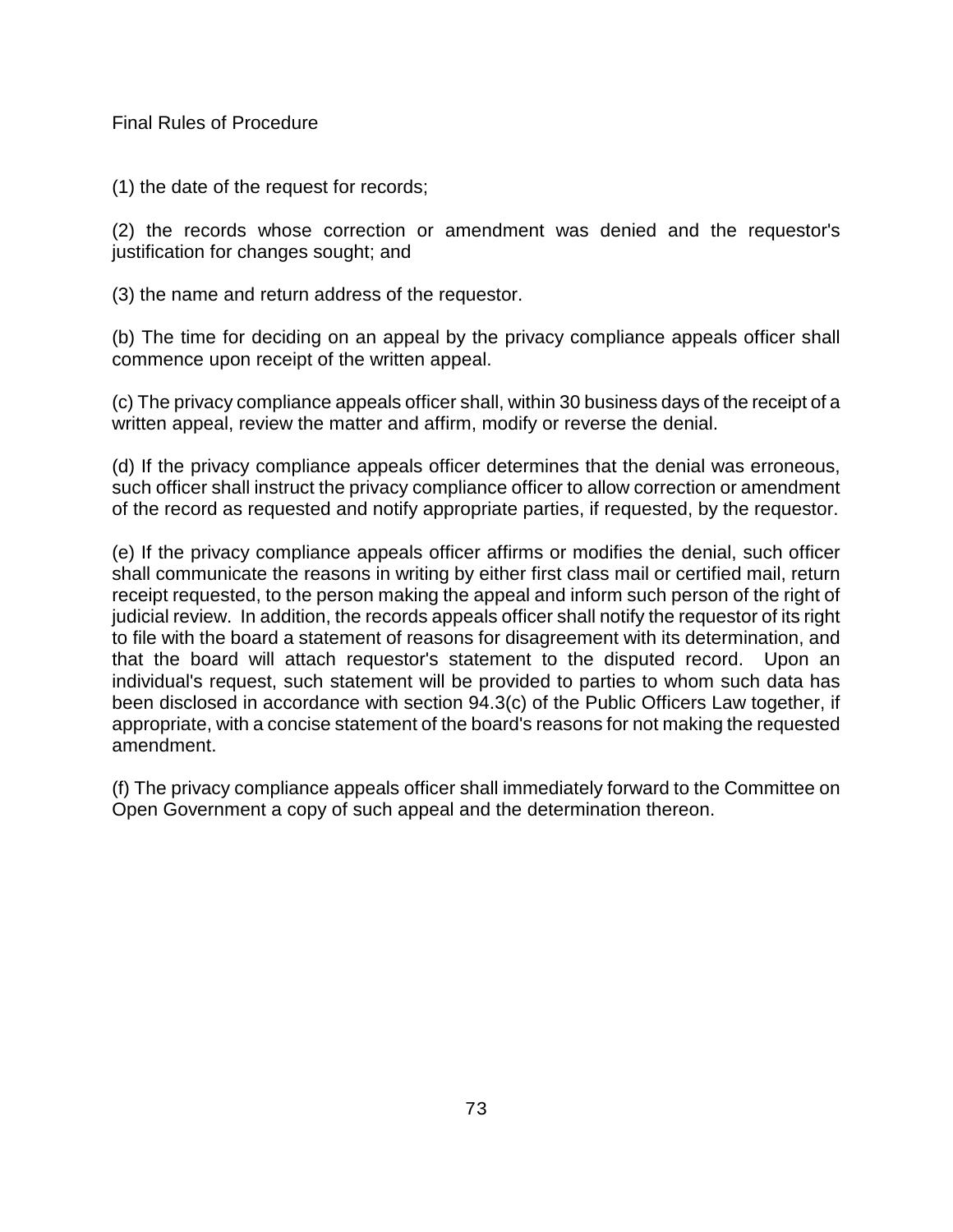#### **PART 210 DECLARATORY RULINGS (Statutory Authority: Civil Service Law, art. 14)**

**Sec.**

**210.1 Petition; filing**

#### **210.2 Processing by the director**

## **§210.1 Petition; filing.**

(a) *Filing of petition*. Any person, employee organization or employer may file with the director an original and four copies of a petition for a declaratory ruling with respect to the applicability of the act to it or any other person, employee organization or employer, or with respect to the scope of negotiations under the act. The petition shall be in writing on a form provided by the director and shall be signed and sworn to before any person authorized to administer oaths. Should the chairperson authorize electronic filing of the petition, the filing of a signed paper original consistent with this section and electronic filing and service of a copy shall constitute compliance with the filing and service requirements herein contained.

(b) *Contents of petition*. The petition shall include the following:

(1) the name, address and affiliation, if any, of the petitioner, and the title of any representative filing the petition;

(2) a complete statement of the relevant facts and the grounds prompting the petition, including a full disclosure of the petitioner's interest;

(3) [a statement whether,] if the petition raises a question with respect to the scope of negotiations under the act, a statement whether such question is the subject of a charge brought under Part 204 of this Chapter;

(4) the names and addresses of any other persons, employee organizations or employers whose interests are reasonably likely to be affected by the ruling; and

(5) at the option of the petitioner, a proposed ruling.

## **§210.2 Processing by the director.**

(a) The director or an assigned administrative law judge will determine whether [the issuance of the] a declaratory ruling would be in the public interest as reflected by the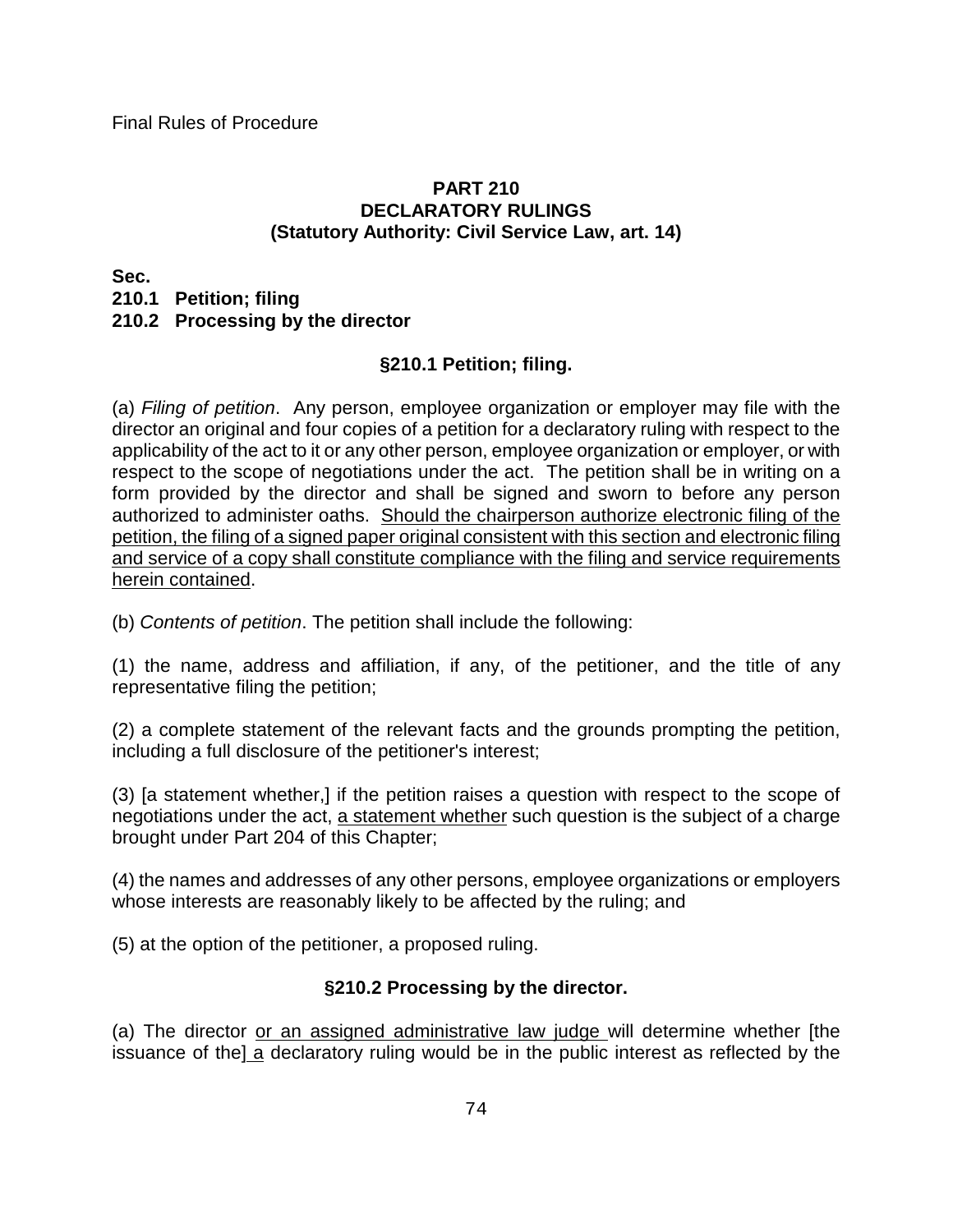policies underlying the act. If the [determination is in the negative, the] director or administrative law judge determines that it would not, he or she shall dismiss the petition. Such [a] dismissal shall merely constitute a refusal to issue a declaratory ruling, and not the denial of any position proposed by the petitioner. Such a [A] decision [of the director] to refuse to issue a declaratory ruling may be made at any stage of the proceeding.

(b) The director or administrative law judge shall send a copy of the petition to any persons, employee organizations or public employers, in addition to those listed in the petition, whom the director or administrative law judge deems to have interests that are reasonably likely to be affected by the ruling, together with a notice that they may [choose to] at their option, become parties to the proceeding by filing [an original and three copies of] in the same manner as the petition was filed a response to the petition within 10 working days from their receipt thereof. Such response may challenge any of the allegations in the petition and, whether or not petitioner has done so, it may propose a ruling.

(c) The matter shall be processed in accordance with the procedures set forth in section 204.4 and Part 212 of this Chapter, except that the director or administrative law judge shall issue a [recommended declaratory ruling instead of a] decision, which may be reviewed pursuant to part 213 of this Chapter. [and recommended order.]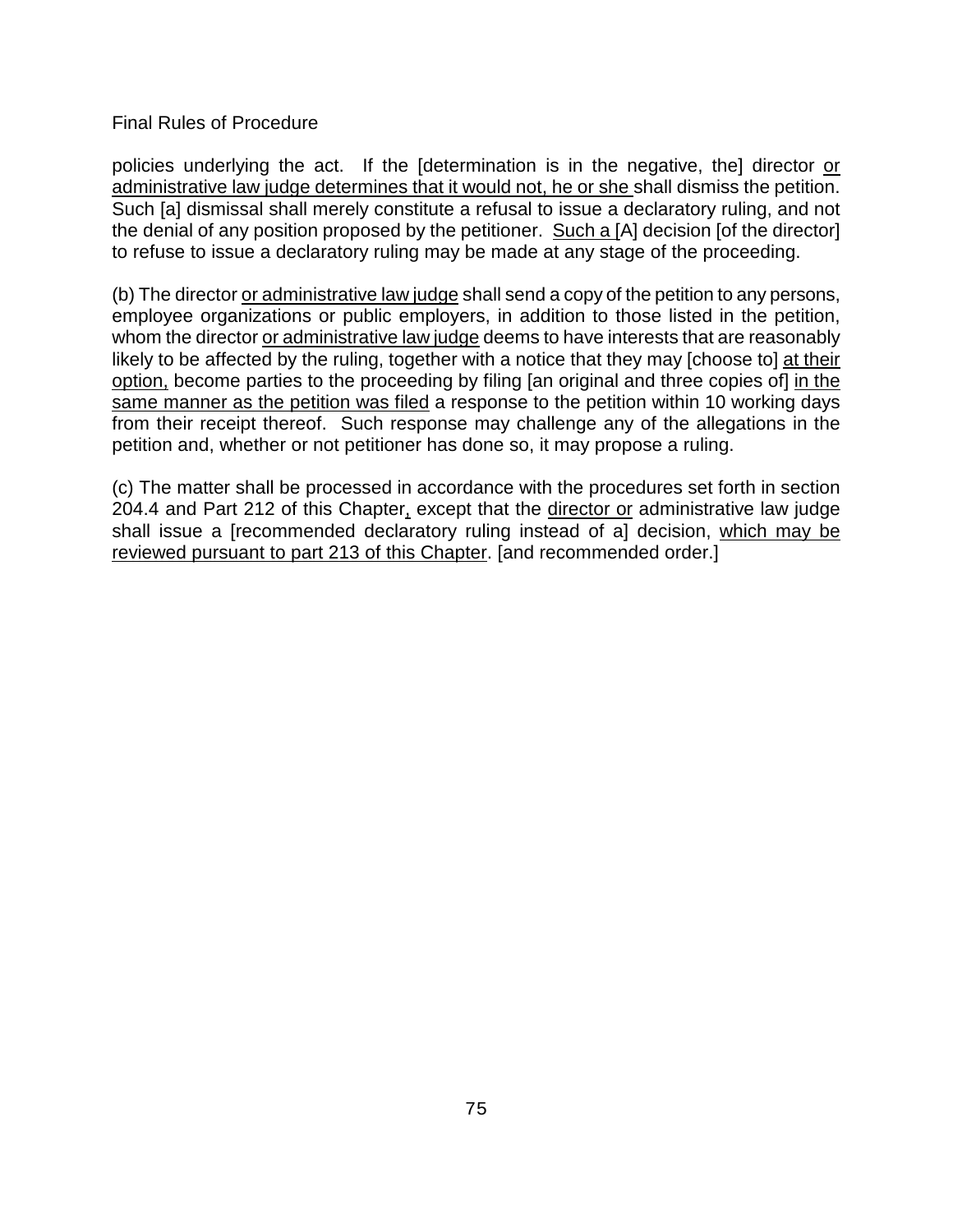#### **PART 211 SUBPOENAS (Statutory Authority: Civil Service Law, art. 14)**

**Sec.** 

- **211.1 Scope**
- **211.2 Issuance of subpoenas**
- **211.3 Request for subpoena**
- **211.4 Service of subpoena**
- **211.5 Time and place for production of documents**
- **211.6 Motion to withdraw or modify**
- **211.7 Failure to honor a subpoena**

# **§211.1 Scope.**

(a) This Part applies to the agency's [issuance of] authority pursuant to section 205.5(k) of the act to issue subpoenas to compel the attendance of a person to testify at a hearing conducted by the board or a designee of the board on behalf of a party or subpoenas requiring the production of books, papers, documents or other objects on behalf of a party.

(b) Nothing contained herein shall in any way affect the right of any person or entity to issue a subpoena pursuant to law.

## **§211.2 Issuance of subpoenas.**

All agency subpoenas shall be issued [by and] at the discretion of the presiding administrative law judge or other presiding officer or agent of the board (hereafter referred to as the [ALJ] administrative law judge). The [ALJ] administrative law judge may grant or deny any subpoena request in whole or in part. Requests for a subpoena filed within [15] ten working days of a scheduled hearing date will not be considered absent good cause shown by the party requesting the subpoena.

## **§211.3 Request for subpoena**.

(a) The [ALJ] administrative law judge may issue a subpoena only when the party applying for it files a written affidavit, with four copies, unless the chairperson has authorized electronic filing of such requests, conforming to the requirements of this Part, in which case the filing of a signed paper original consistent with this section and electronic filing and service of a copy shall constitute compliance with the filing and service requirements herein contained.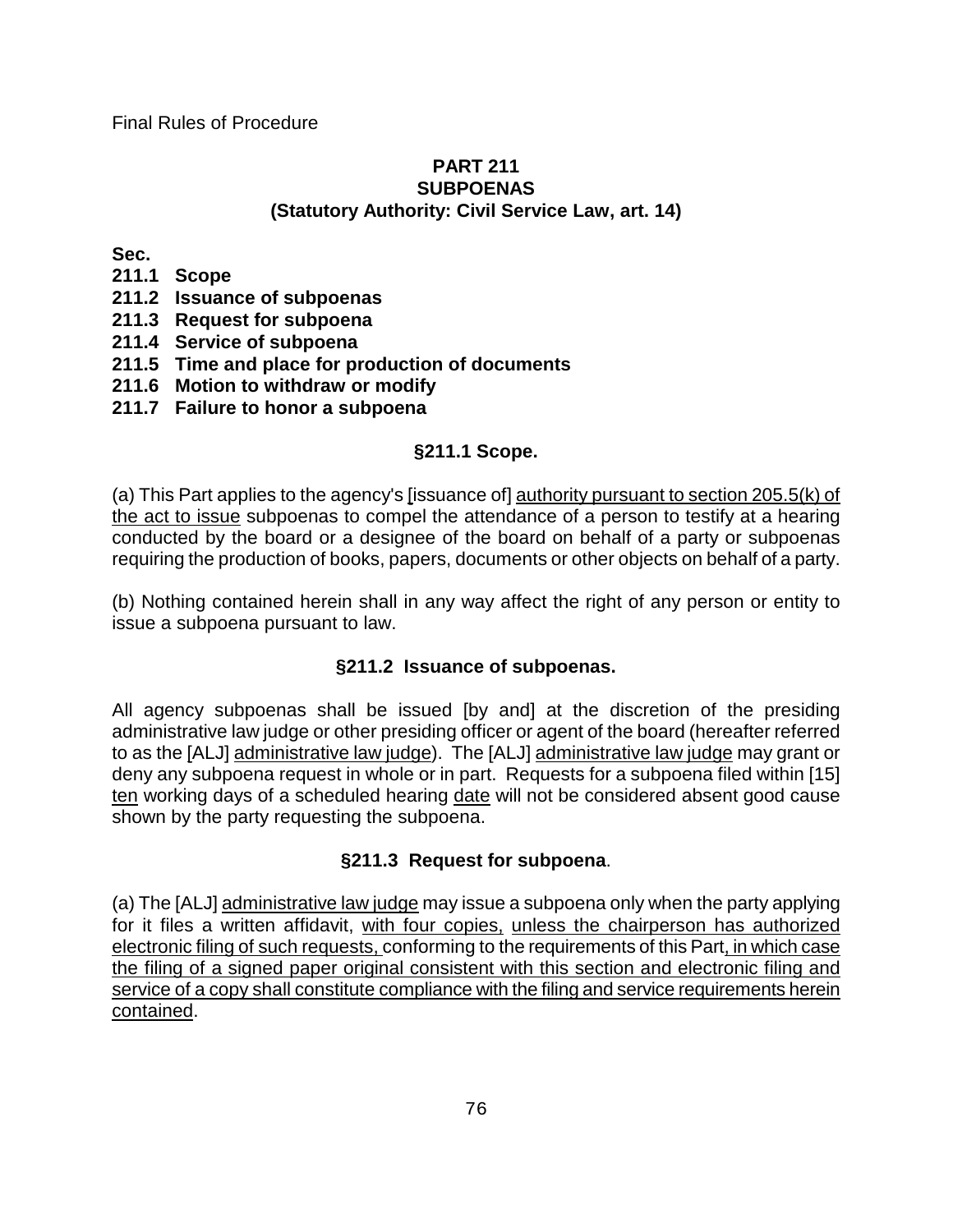(b) *Contents of affidavit for a witness subpoena*. Such affidavit must specify: (1) the name and address of each individual for whom the subpoena is sought; and (2) facts sufficient to establish the relevancy of the testimony to be adduced pursuant to the subpoena.

(c) *Contents of affidavit for subpoena requiring the production of books, papers, documents or other objects; response*. Such affidavit must specify: (1) the books, papers, documents or other objects to be produced pursuant to the subpoena; (2) facts sufficient to establish the relevancy of the materials to be produced; and (3) that a copy of the subpoena request and affidavit has been served upon all other parties. A party may file with the [ALJ] administrative law judge a response to the subpoena request, with copy to all other parties, within five working days after its receipt of the subpoena request.

(d) Nothing in this section shall in any way affect any rights of any person or entity under law.

# **§211.4 Service of subpoena.**

(a) The [ALJ] administrative law judge shall notify all parties as to the disposition of any subpoena request and shall furnish the party requesting the subpoena a completed subpoena form if the request has been granted in any respect.

(b) Service of the subpoena and the payment of appropriate witness fees shall be the responsibility of the requesting party and shall be made as required by law.

# **§211.5 Time and place for production of documents.**

Any books, papers, documents or other objects ordered pursuant to this Part shall be produced at the date and time specified in the notice of hearing and/or at any adjourned dates as directed by the [ALJ] administrative law judge unless production of the subpoenaed material at a reasonable time before the scheduled hearing date is necessary in the judgment of the [ALJ] administrative law judge to avoid unreasonable delay in the commencement of the hearing due to the volume and/or the complexity of the material to be produced.

## **§211.6 Motion to withdraw or modify.**

(a) Any person, entity, or party served with a subpoena may file a motion with the [ALJ] administrative law judge on notice to all parties, to withdraw or modify any subpoena issued pursuant to this Part.

(b) Any such motion must be made as soon as reasonably possible after the service of the subpoena so as not to interfere with the processing of the case.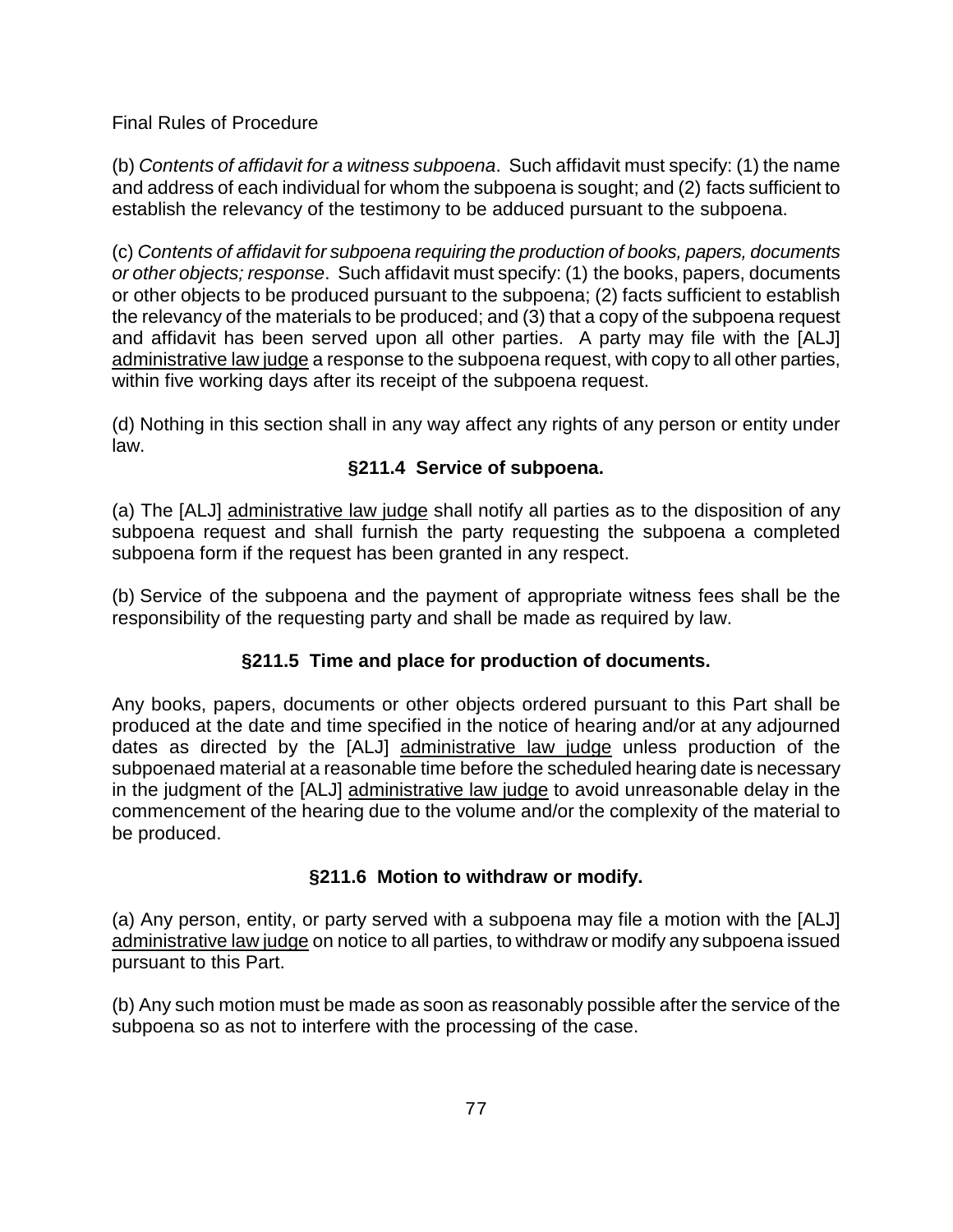(c) The [ALJ] administrative law judge upon motion or *sua sponte* may withdraw or modify a subpoena issued pursuant to this Part for good cause.

(d) Nothing in this section shall in any way affect any rights of any person or entity under law.

# **§211.7 Failure to honor a subpoena.**

(a) If a party or witness fails without reasonable excuse to comply with a subpoena properly served, the default shall be noted in the record.

(b) The [ALJ] administrative law judge may, in his or her discretion, adjourn all or part of the hearing to allow the party who has requested the subpoena a reasonable opportunity to obtain compliance with the subpoena in accordance with applicable law.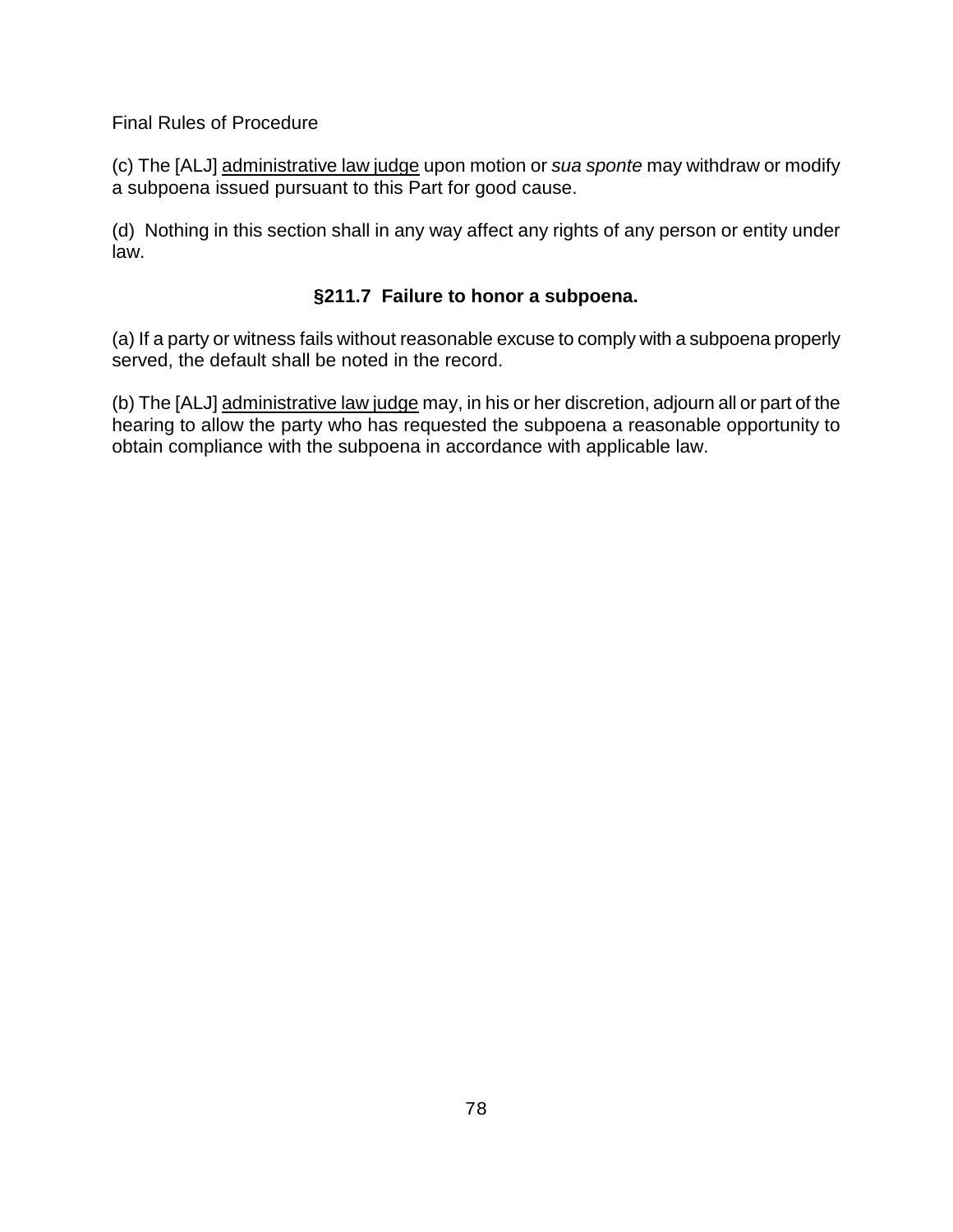#### **PART 212 CONFERENCE AND HEARINGS (Statutory Authority: Civil Service Law, art. 14)**

**Sec.**

- **212.1 Intervention**
- **212.2 Conference**
- **212.3 Conduct of hearings**
- **212.4 Formal hearing**
- **212.5 Briefs and proposed findings**
- **212.6 Decision and order**

### **§212.1 Intervention.**

(a) One or more public employees, an employee organization acting in their behalf, or a public employer may be permitted to intervene in [a proceeding] an improper practice charge or representation petition. The intervenor must file with the [agent of the board then presiding over the proceeding] administrative law judge an original and [three] four copies of a motion setting forth the grounds for the intervention, with proof of service of such motion on all other parties. Should the chairperson authorize electronic filing of motions, the filing of a signed paper original consistent with this section and electronic filing and service of a copy shall constitute compliance with the filing and service requirements herein contained. Upon receipt of a motion to intervene, the administrative law judge shall set a schedule for the parties to respond to the motion. [A copy of the motion and any supporting papers shall be served upon all other parties at the same time as the motion is filed and proof of such service shall be filed with the presiding agent of the board.]

(b) Unless filed by a public employer or by an employee organization that is the recognized or certified representative of employees in a unit claimed to be appropriate by one of the parties to the proceeding, a motion to intervene in a proceeding for certification and/or decertification shall be supported by a showing of interest of at least 30 percent of the employees in such a unit or in a unit alleged to be appropriate by the intervenor. The showing of interest shall comply with the requirements specified in section 201.4 of this Chapter.

(c) A motion to intervene filed by an employee organization which seeks certification shall be accompanied by the affirmation required by section 207.3(b) of the act.

## **§212.2 Conference.**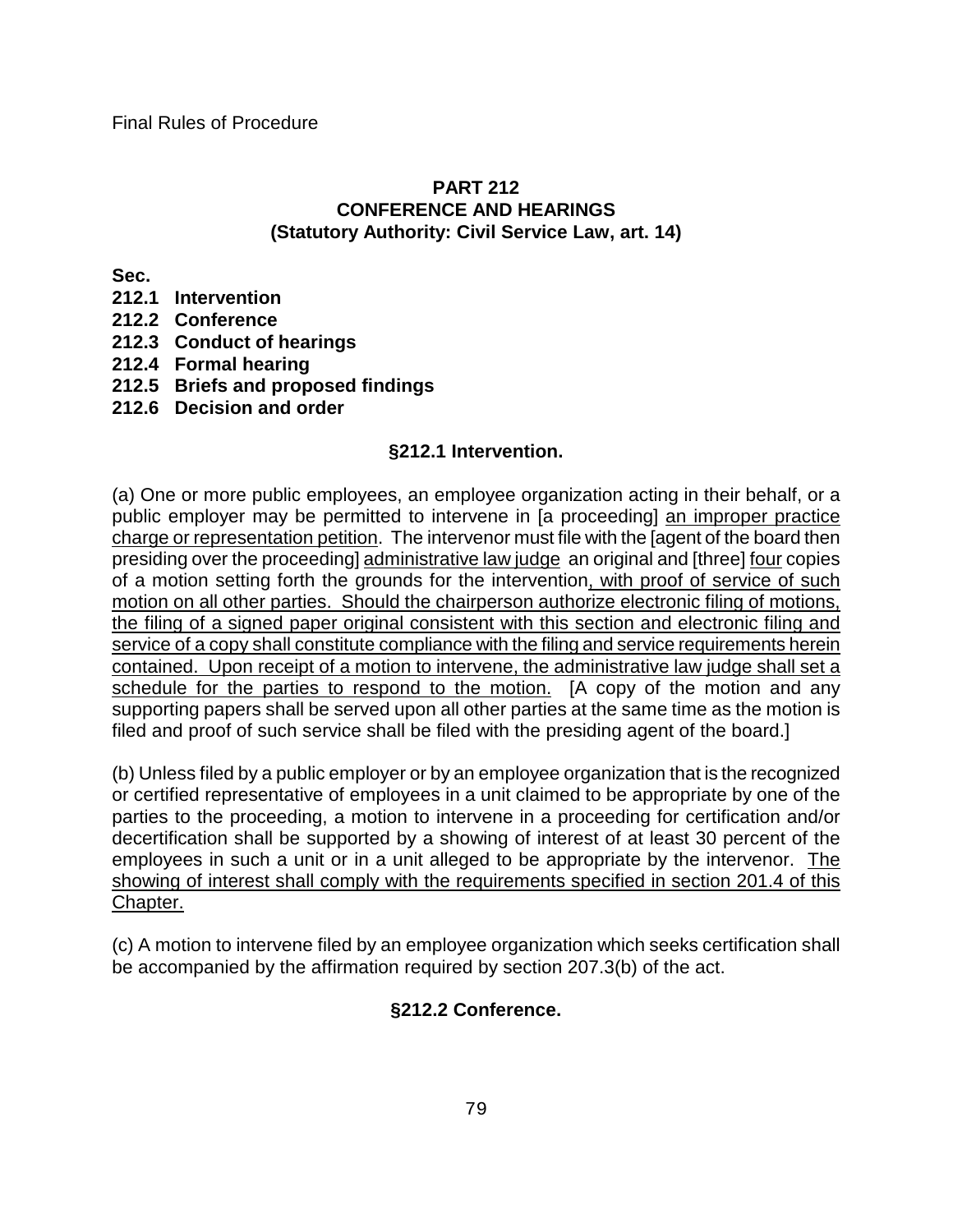Prior to the [scheduled date of any] hearing, [the] a designated administrative law judge shall [hold a conference with the parties to the proceeding.] conduct a conference on notice to all parties. The failure of a party to appear at the conference may, in the discretion of the administrative law judge, constitute grounds for dismissal of the absent party's pleading and a default determination.

### **§212.3 Conduct of hearings.**

Hearings shall be open to the public unless otherwise ordered by the administrative law judge. It shall be the duty of the administrative law judge to inquire fully into all matters at issue and to obtain a full and complete record.

### **§212.4 Formal hearing.**

(a) A formal hearing for the purpose of taking evidence relevant to the [proceeding] case before the agency shall be conducted as necessary by the administrative law judge designated by the director. At any time, an administrative law judge may be substituted by the director for the administrative law judge previously assigned.

(b) The hearing will not be adjourned unless good and sufficient grounds are established by the requesting party, who shall file, consistent with the manner in which the petition was filed, with the administrative law judge an [original and three copies of the] application, on notice to all other parties, setting forth the factual circumstances of the application, and the previously ascertained position of the other parties. [to the application.] The failure of a party to appear at the hearing may, in the discretion of the administrative law judge, constitute grounds for dismissal of the absent party's pleading and a default determination.

(c) Any party shall have the right to appear at any hearing in person, by counsel, or by other representative, and any party and the administrative law judge shall have the power to call and examine witnesses, and to introduce into the record documentary and other evidence. Witnesses shall be examined orally under oath.

(d) Stipulations of fact may be introduced into evidence with respect to any issue. The administrative law judge is authorized to administer oaths and affirmations, and to exercise discretion in regulating the course of the proceeding, including, but not limited to, sequestering witnesses, and controlling the order and method of presentation of relevant evidence. In exercising this discretion, the administrative law judge may require oral or written offers of proof, and may direct the production of supporting documentary evidence as exhibits to such offers of proof. The administrative law judge may entertain motions based upon such offers of proof. Interlocutory appeal of a decision, ruling, or order of an administrative law judge that does not resolve the entirety of a case shall be permissible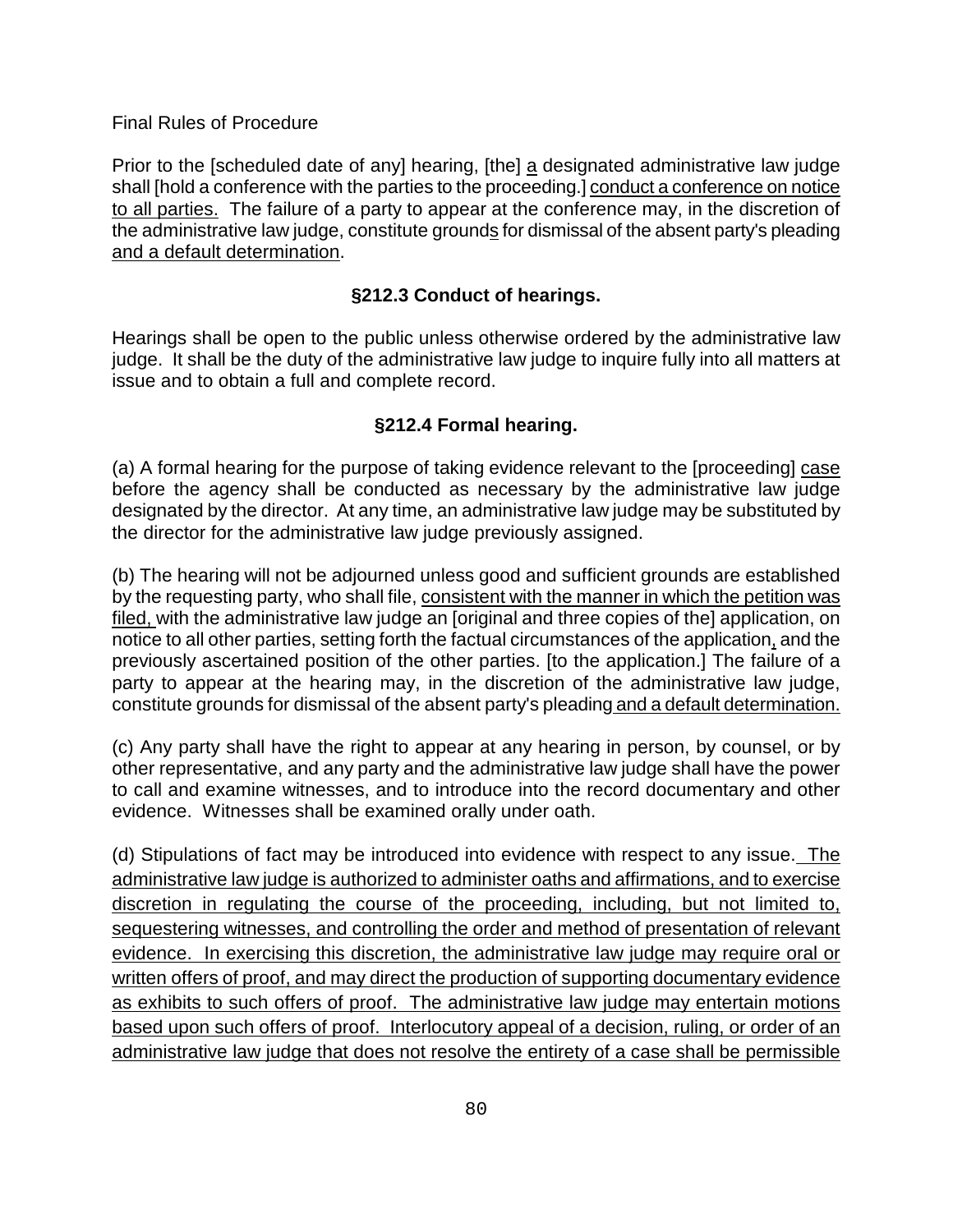only as provided in section 213.4 of this Part. All such non-dispositive decisions, rulings, or orders of an administrative law judge may be appealed to the board in exceptions pursuant to section 213.2 of this Part to a final decision rendered by the administrative law judge.

(e) [Except as to the rules of privilege recognized by law, compliance with the technical rules of evidence shall not be required.] Stipulations of undisputed facts or stipulations regarding the authenticity of documents to be admitted into evidence may be introduced with respect to any relevant issue.

(f) [A party shall, upon offering an exhibit into evidence at the hearing, simultaneously furnish copies to all other parties, unless excused by the administrative law judge.] Except as to the rules of privilege recognized by law, compliance with the technical rules of evidence shall not be required.

(g) A party seeking to introduce an exhibit into evidence shall simultaneously provide copies to all other parties and the administrative law judge, unless excused by the administrative law judge.

(h) (1) An administrative law judge may recuse himself/herself from a case whenever he/she believes it to be appropriate. (2) Any party to a proceeding may [move that] file a motion with the assigned administrative law judge [assigned to that proceeding recuse] requesting that the administrative law judge recuse himself/herself from further participation in that [proceeding. Except upon a showing of extraordinary circumstances, a] case. A motion for recusal shall be made as soon as reasonably possible after the basis for such motion becomes known to the party making it. Unless made at a hearing, [an original and three copies of] such motion shall be filed with the administrative law judge in the same manner as was the petition, shall set forth all of the known grounds for the motion, and shall be accompanied by proof of service of a copy thereof upon all other parties. Unless such motion is made at a hearing, any party may file in the same manner with the administrative law judge [an original and three copies of] a response to such motion within three working days of its receipt of a copy thereof, with proof of service of a copy of the response on all other parties, unless otherwise directed by the administrative law judge. Motions for recusal made at a hearing, and responses thereto, shall be made upon such terms as the administrative law judge shall direct. The administrative law judge's ruling on the motion shall be made either in writing or on the record at the hearing and the ruling, the recusal motion and any response shall be part of the record of the proceeding.

 $[(h)]$  (i) All motions and rulings [made at the hearing] shall be part of the record of the [proceeding] case and, unless expressly authorized by the board, shall not be appealed directly to the board, but shall be considered by the board whenever the case is submitted to it for decision. Any objection to the conduct of a hearing, including an objection to the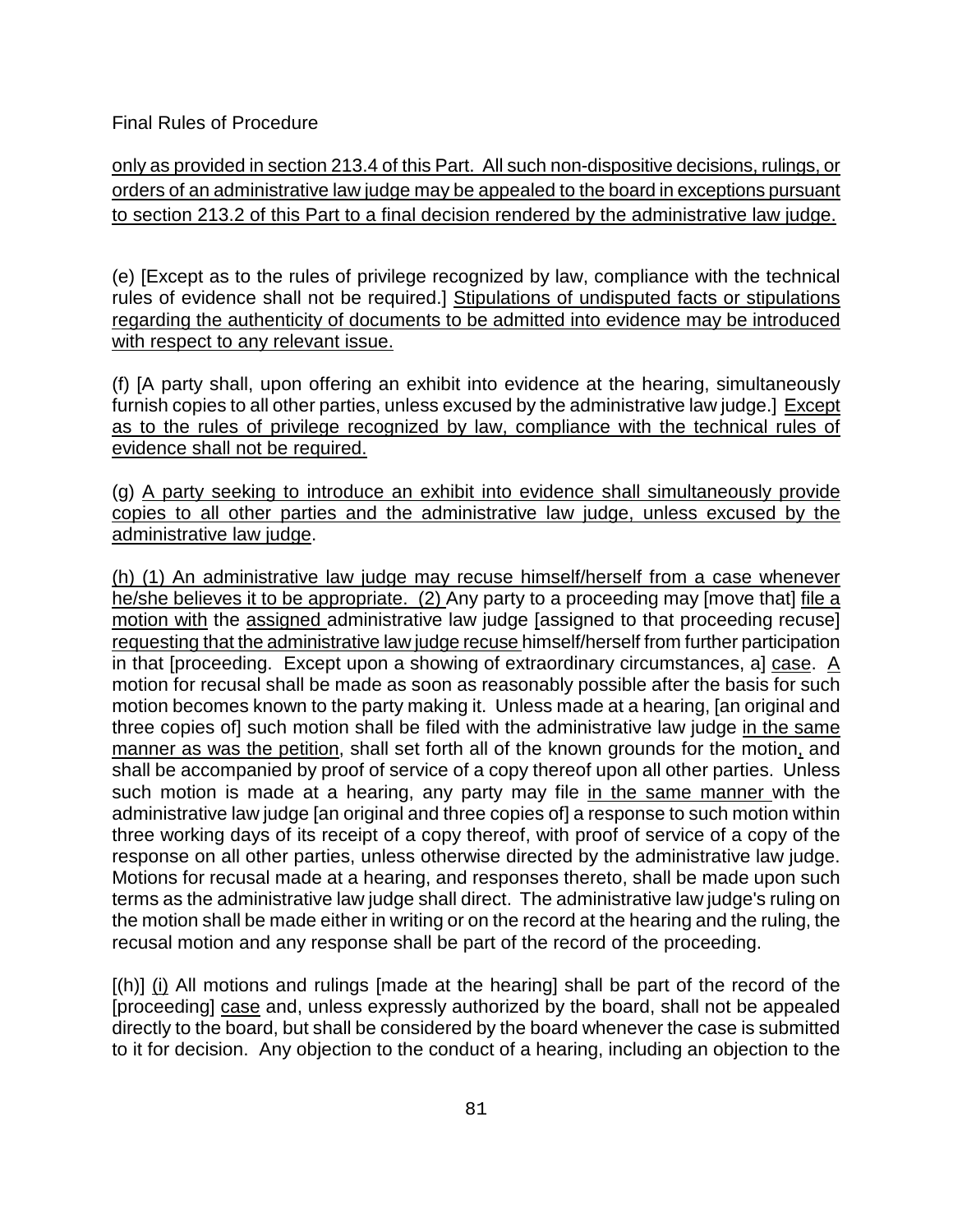introduction of evidence, may be oral or written, must be accompanied by a short statement of the grounds for such objection, and shall be included in the record. Any objection not duly taken at the hearing shall be deemed waived, unless excused because of extraordinary circumstances.

[(i)] (j) The refusal of a witness to answer any question which has been ruled to be proper shall, at the discretion of the administrative law judge, be grounds for striking all testimony previously given by such witness on related matters, or the basis of an adverse inference on the subject of the question.

[(j) Misconduct at any hearing shall be grounds for summary exclusion from the hearing. Misconduct, if of an aggravated character and engaged in by an attorney or other representative of a party, shall be grounds for suspension or disbarment from further practice before the board after due notice and hearing.]

(k) At the discretion of the administrative law judge, the hearing may be continued from day to day or to a later day or another place, by announcement thereof at the hearing or by other appropriate notice.

(l) A motion may be made to dismiss an improper practice charge, or the administrative law judge may dismiss a charge, on the ground that the alleged violation occurred more than four months prior to the filing of the charge, but only if the failure of timeliness was first revealed during the hearing. An objection to the timeliness of the charge, if not duly raised, shall be deemed waived.

#### **§212.5 Briefs and proposed findings.**

Any party shall be entitled upon request made before the close of the record to file [an original and three copies of] as directed by the administrative law judge a brief or proposed findings and conclusions of fact and conclusions of law, or both, within such time as fixed by the administrative law judge. The administrative law judge may direct the filing of briefs when the submission of briefs is warranted by the nature of the proceeding or the particular issue therein. Any such brief or proposed findings and conclusions of fact and conclusions of law filed with the administrative law judge must be accompanied by proof of service of a copy thereof upon all other parties. Reply or supplemental briefs, however denominated, will not be permitted without prior request to and approval by the administrative law judge. Such requests will not be approved unless the opponent's brief properly raises issues for the first time which are material to the disposition of the matter.

#### **§212.6 Decision and order.**

Upon completion of a proceeding, the administrative law judge shall issue a decision and order, ruling or report and recommendations as appropriate to the proceeding.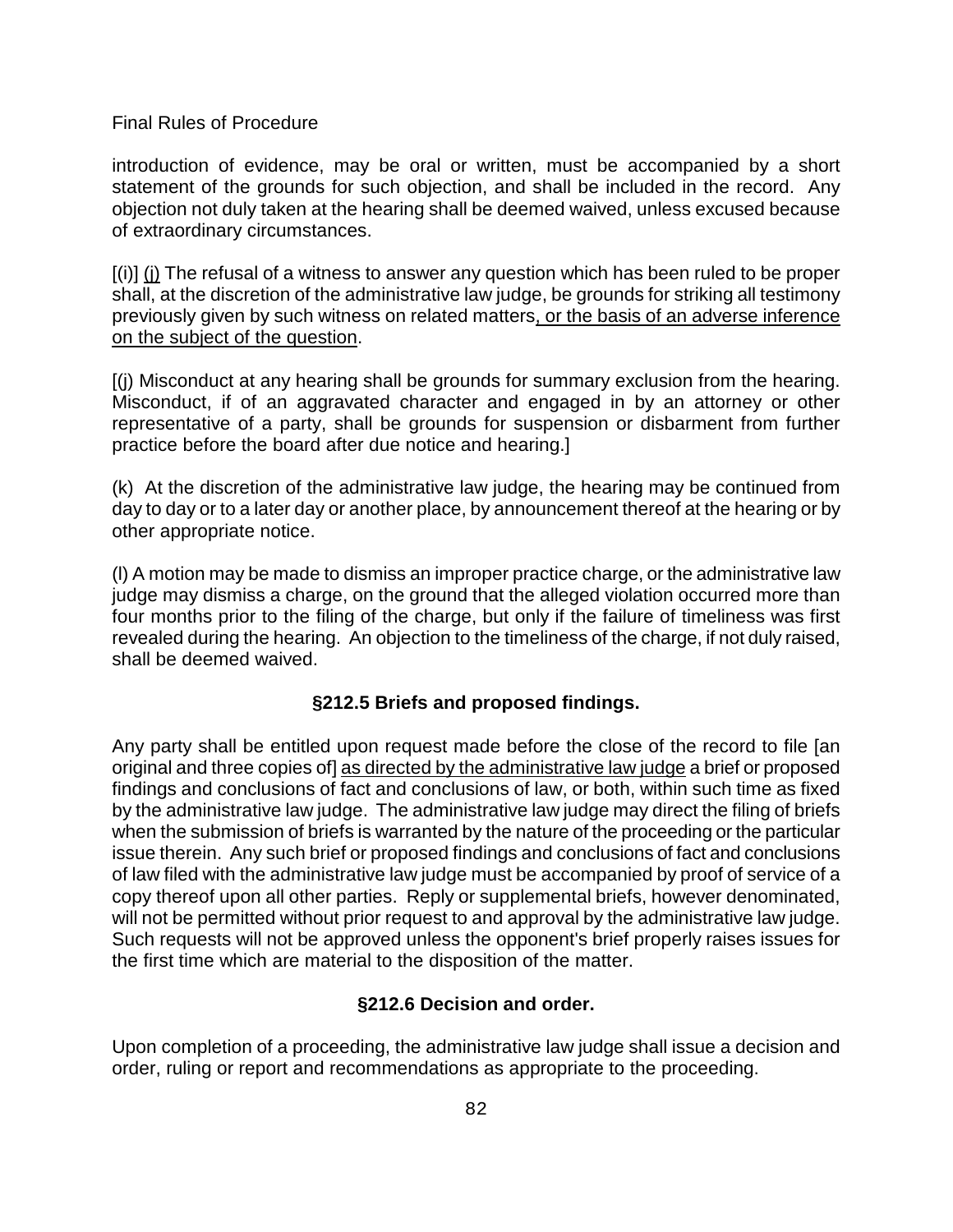### **PART 213 EXCEPTIONS TO THE BOARD (Statutory Authority: Civil Service Law, art. 14)**

**Sec.**

**213.1 Scope**

**213.2 Exceptions**

**213.3 Cross-exceptions; responses; replies**

**213.4 [Request for extension of time] Motions for leave to file interlocutory exceptions in extraordinary circumstances** 

**213.5 [Oral argument] Responses to motions for leave to file exceptions** 

**213.6 Board action on motion for leave to file exceptions**

**213.7 Request for extension of time**

**213.8 Oral argument**

**213.9** *Amicus curiae* **procedure**

**213.10 Final board action**

**213.11 Enforcement of board orders**

# **§213.1 Scope.**

This Part applies to exceptions and motions for leave to file exceptions to the board to decisions, reports, orders, rulings or other appealable findings or determinations of the director, the director of conciliation, an assistant director or an administrative law judge.

## **§213.2 Exceptions.**

(a) Within 15 working days after receipt of a final decision or report[, order, ruling or other appealable findings or conclusions,] by the director, the director of conciliation, an assistant director or administrative law judge, a party may file with the board [an original and three copies of] a statement in writing setting forth exceptions thereto or to any other part of the record or proceedings. [An original and three copies of a brief in support thereof shall be filed simultaneously as a separate document.] An original and four copies shall be filed, to be accompanied with an original and four copies of a separate brief in support thereof, along with proof of service on all other parties. Should the chairperson authorize electronic filing of exceptions, the filing of a signed paper original consistent with this section and electronic filing and service of a copy shall constitute compliance with the filing and service requirements herein contained. A copy of such exceptions and briefs shall be simultaneously served upon all other parties [and proof of such service shall be filed with the board].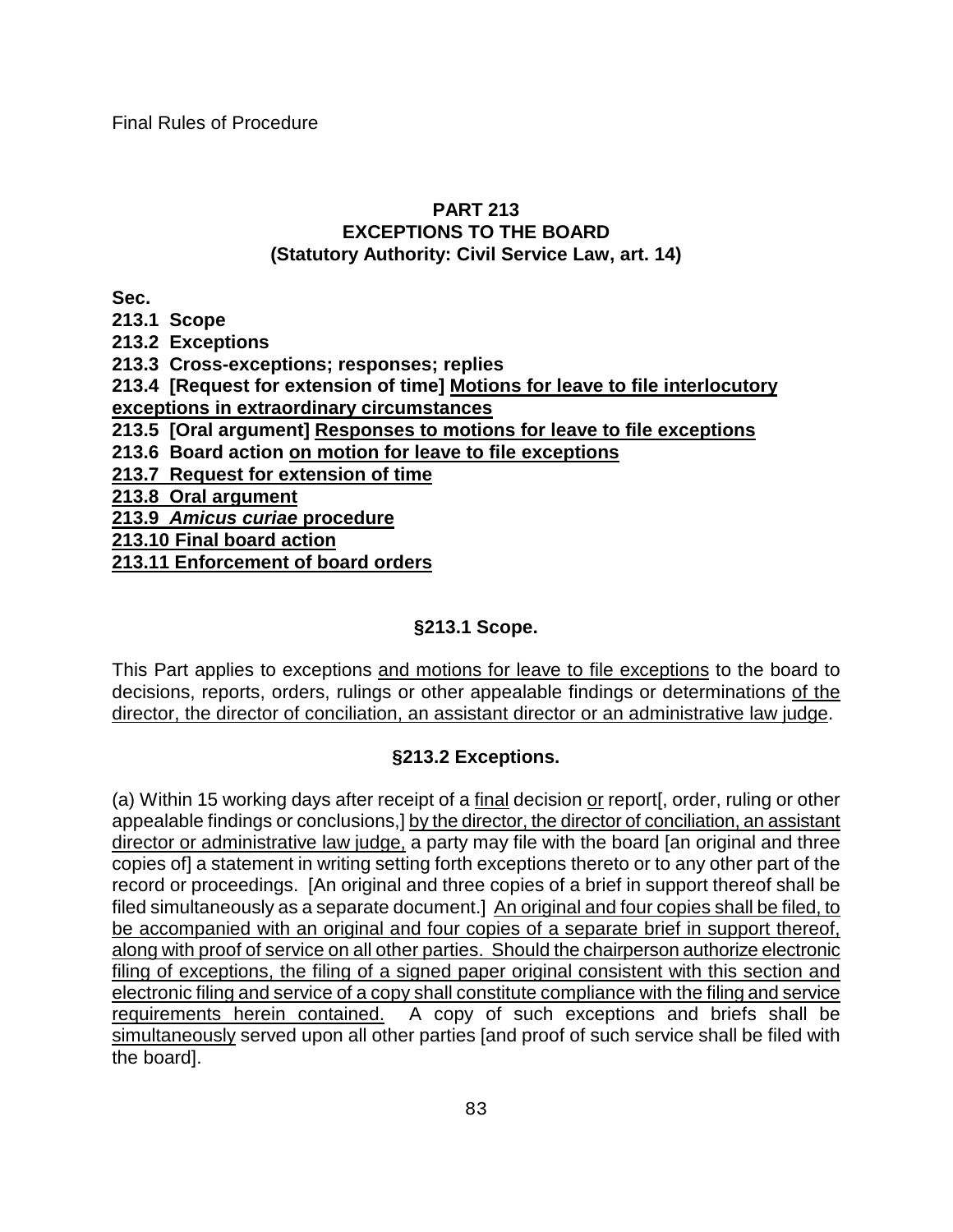(b) The exceptions shall:

(1) set forth specifically the questions or policy to which exceptions are taken;

(2) identify that part of the decision, report, order, ruling or other findings or determinations to which exceptions are taken;

(3) designate by page citation the portions of the record relied upon; and

(4) state the grounds for exceptions. An exception which is not specifically urged is waived.

(c) the board shall not determine violations of the act and affirmative defenses that were not properly pled.

### **§213.3 Cross-exceptions; responses; replies.**

Within seven working days after receipt of exceptions, any party may file [an original and three copies of] in the same manner as the exceptions were filed, a response thereto, or cross-exceptions and a brief in support thereof, together with proof of service of copies of these documents upon each party to the proceeding. Within seven working days after receipt of cross-exceptions, any party may file [an original and three copies of] in the same manner as the cross-exceptions were filed a response thereto, together with proof of service of a copy thereof upon each party [to the proceeding]. No pleading other than exceptions, cross-exceptions or a response thereto and no brief other than that filed in support of such pleading will be accepted or considered by the board unless it is requested by the board or filed with the board's authorization. [Such additional pleadings will not be requested or authorized by the board unless the preceding pleading properly raises issues which are material to the disposition of the matter for the first time.] If any additional pleading or brief is requested or authorized by the board, the board shall notify the parties regarding the conditions under which that pleading will be permitted.

## **§213.4 Motions for leave to file interlocutory exceptions in extraordinary circumstances.**

(a) Within ten working days after any interim decision, order or ruling, a party may, consistent with section 212.4(d) of this Chapter, file with the board an original and four copies of a motion seeking leave to file interlocutory exceptions to such interim decision, order or ruling. An original and four copies of a brief in support thereof shall be filed simultaneously as a separate document. A copy of the motion and briefs shall be served simultaneously upon all other parties and proof of such service shall be filed with the board. Should the chairperson authorize electronic filing of such motions and responses thereto, the filing of a signed paper original consistent with this section and electronic filing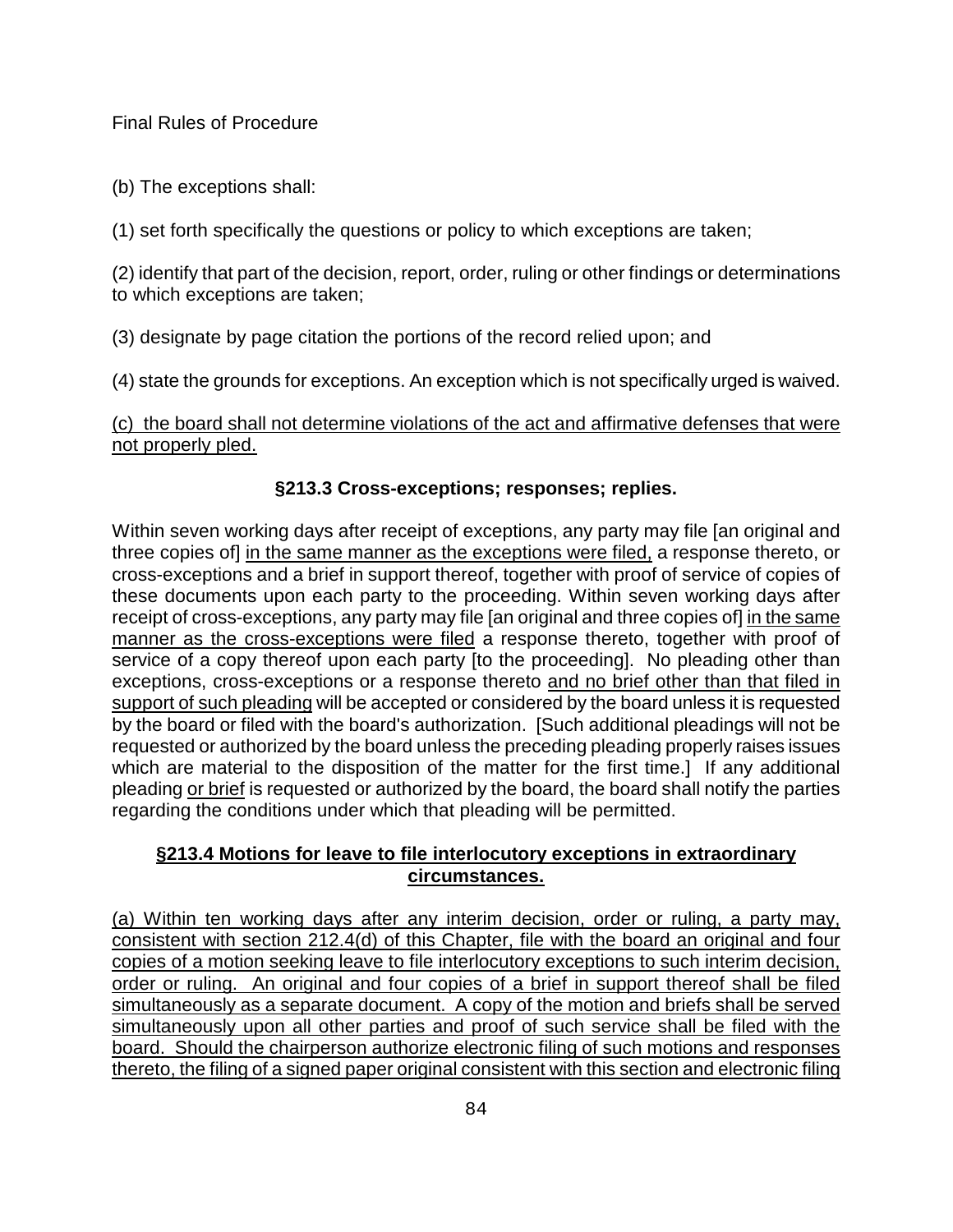and service of a copy shall constitute compliance with the filing and service requirements herein contained.

(b) The motion for leave to file interlocutory exceptions shall:

(1) identify the alleged extraordinary circumstances warranting the grant of leave to file exceptions which shall include the factual, legal and/or policy reasons why leave should be granted;

(2) contain the proposed exceptions that shall meet the requirements of section 213.2 of this Part; and

(3) attach copies of pleadings, the decision, order or ruling and relevant excerpts from the record.

(c) Initial review. After a motion for leave to file exceptions is filed, the deputy chair or agent of the board so designated shall review the motion to determine whether it complies with section 213.4(a) and (b) of this Part.

## **§213.5 Responses to motions for leave to file exceptions.**

Within five working days after notification from the deputy chair or other agent of the board so designated that the motion for leave will be considered by the board, any other party may file an original and four copies of a response and brief in opposition as a separate document. A copy of the response and brief shall be served simultaneously upon all other parties and proof of such service shall be filed with the board. Should the chairperson authorize electronic filing of such motions and responses thereto, the filing of a signed paper original consistent with this section and electronic filing and service of a copy shall constitute compliance with the filing and service requirements herein contained.

## **§213.6 Board action on motion for leave to file exceptions.**

(a) The board may grant or deny a motion for leave to file exceptions in a non-final decision. The denial of a motion for leave shall not preclude a party from filing an exception from a final determination by the director, the director of conciliation, an assistant director or administrative law judge.

(b) Upon the grant of a motion for leave to file exceptions, the board shall issue a schedule for the filing of exceptions, cross-exceptions, responses and briefs.

## **§213.[4]7 Request for extension of time.**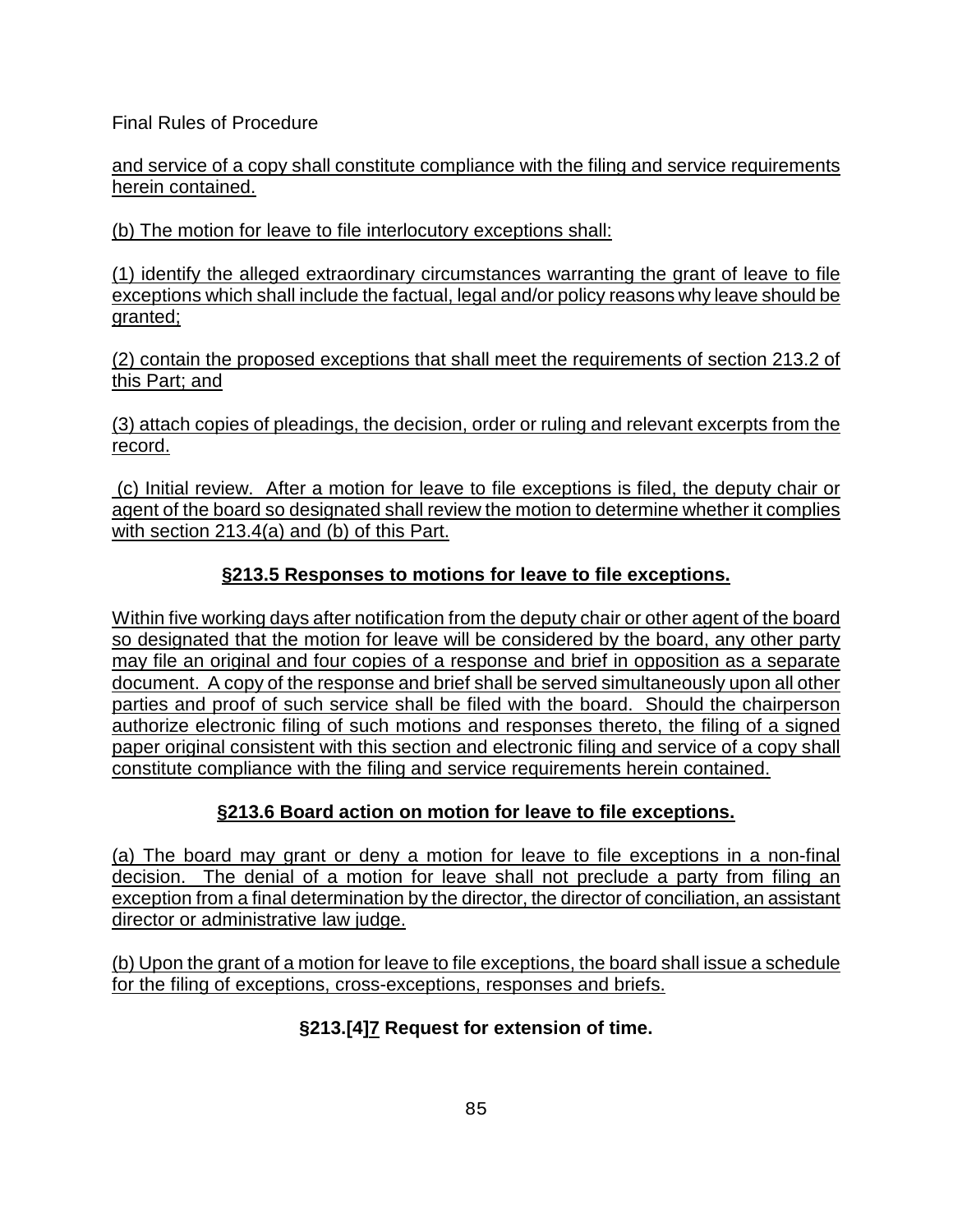A request for an extension of time within which to file exceptions, motions for leave to file exceptions, cross-exceptions, responses and briefs shall be in writing, and filed with the board before the expiration of the required time for filing [exceptions] them, provided that the time during which to request an extension of time may be extended because of extraordinary circumstances. A party requesting an extension of time shall notify all parties [to the proceeding] of its request and shall indicate to the board the position of each other party with regard to such request.

# **§213.[5]8 Oral argument.**

If a party desires to argue orally before the board, a written request with reasons therefor shall accompany the exceptions, the response thereto, or the cross-exceptions and be prominently displayed on the first page of the party's papers. The board may grant such a request; it may also direct oral argument on its own motion.

## **§213.9** *Amicus curiae* **procedure.**

### (a) Board Initiated *Amicus* Procedure

(1) The board on its own motion may issue a notice soliciting non-parties to file *amici* briefs on a legal and/or policy issue in a pending matter before the board. The notice shall set the schedule for the filing of such briefs as well as the filing of supplemental briefs by the parties.

#### (b) Non-Party Initiated *Amicus* Procedure

(1) A non-party seeking to file an *amicus* brief in a matter pending before the board may file an original and four copies of a motion for leave along with a proposed brief with proof of service of one copy on each party. Should the chairperson authorize electronic filing of such motions, the filing of a signed paper original consistent with this section and electronic filing and service of a copy shall constitute compliance with the filing and service requirements herein contained.

(2) Criteria. A motion for *amicus curiae* relief shall demonstrate that the movant can identify legal or policy arguments under the act that might otherwise escape the board or that may provide assistance to the board in some other manner.

(3) Positions of the Parties. The parties may file in the same manner as the motion [an original and four copies of papers] papers in support or opposition to the motion with proof of service consistent with the schedule for the motion as set by the board.

(4) Upon receipt of a motion to file an *amicus curiae* brief, the board shall set a schedule for the parties to respond to the motion.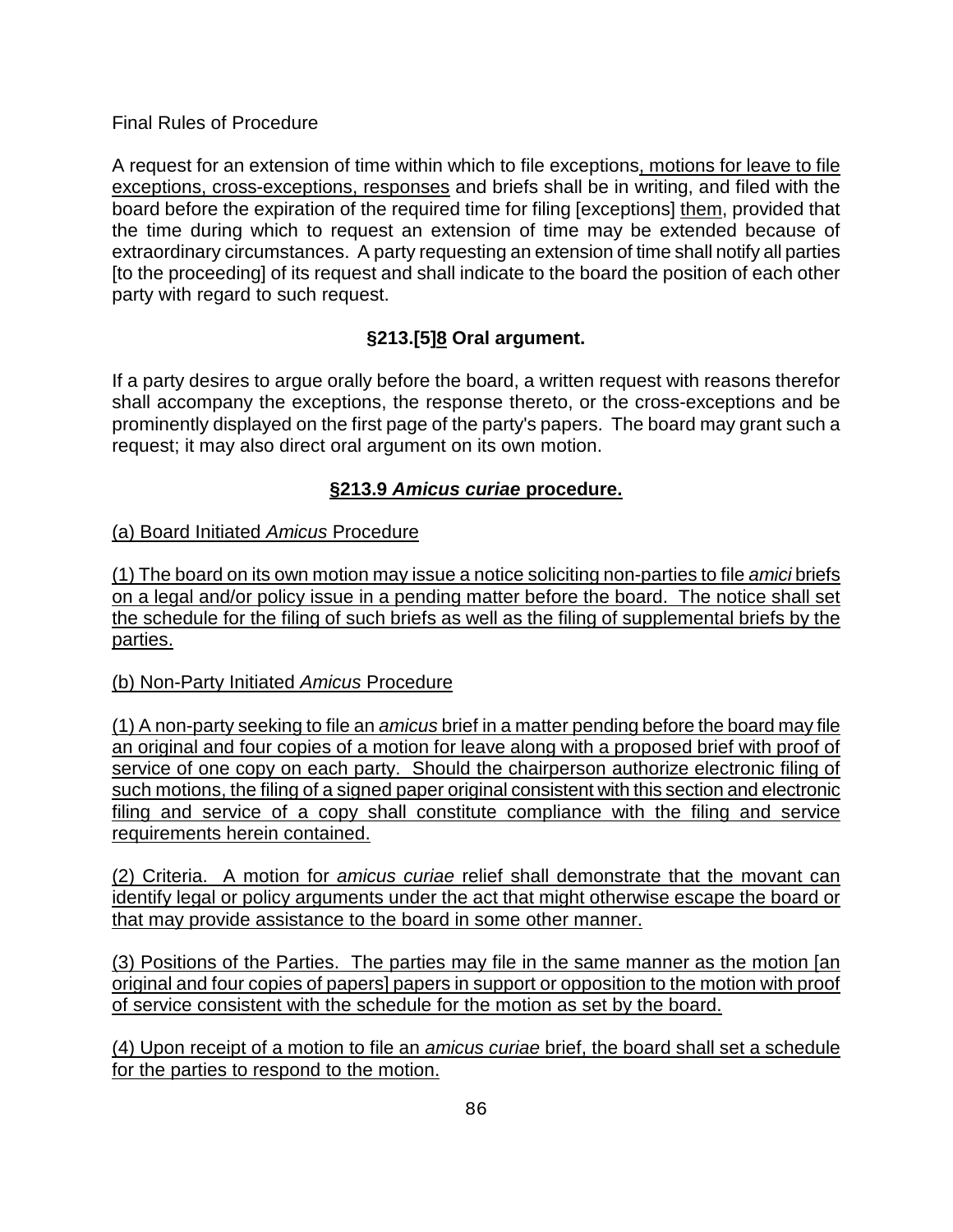### (5) Should the board grant the motion to file briefs *amicus curiae*, such briefs will be in the manner and time frame set forth by the board in its order granting the motion.

# **§213. [6]10 Final [B]board action.**

(a) Upon receipt of the case, the board may adopt, modify or reverse the decision, report, order, ruling, finding or determination to which exceptions have been filed.

(b) Unless a party files exceptions in accordance with this Part, the decision, report, order, ruling, finding or other determination, or any part thereof, other than that made in a proceeding under Parts 203 or 206 of [these rules] this Chapter, will be final, except that the board may, on its own motion, decide to review the remedial action recommended under an improper practice charge within 20 working days after receipt by the parties of the decision and recommended order. A remedial order of an administrative law judge in an improper practice charge that is not, or is no longer, subject to review by the board as provided in this Part, shall be deemed to be a final order of the board for purposes of enforcement proceedings under section 213 of the act.

(c) Reconsideration of final board action. Final decisions and orders will be reconsidered by the board under the following circumstances:

(1) A party may, because of extraordinary circumstances, file a request for reconsideration with the board within five calendar days following the date of receipt of the final decision or order. The party shall state with specificity the grounds claimed and, where applicable, shall specify the page of the record relied upon. A copy of the request shall have been actually served upon each party of record prior to filing the request. Proof of actual service upon each party shall accompany the request. Any other party shall have three calendar days from actual service to file a response with the board. "Actual service" as used in this Part, means actual receipt by the party or the party's agent.

(2) The filing of a request for reconsideration shall not operate to stay the finality and effectiveness of the decision or order of the board for any purpose including but not limited to those of section 213 of the act unless otherwise ordered by the board.

# **§213.11 Enforcement of Board Orders.**

(a) A party may ask the board to seek a judicial order enforcing the board's remedial order as provided by section 213 of the act if the party or parties against whom the order was issued refuses or has failed to comply with the board's order, provided that such order is not, or is no longer, subject to judicial review pursuant to section 213 of the act.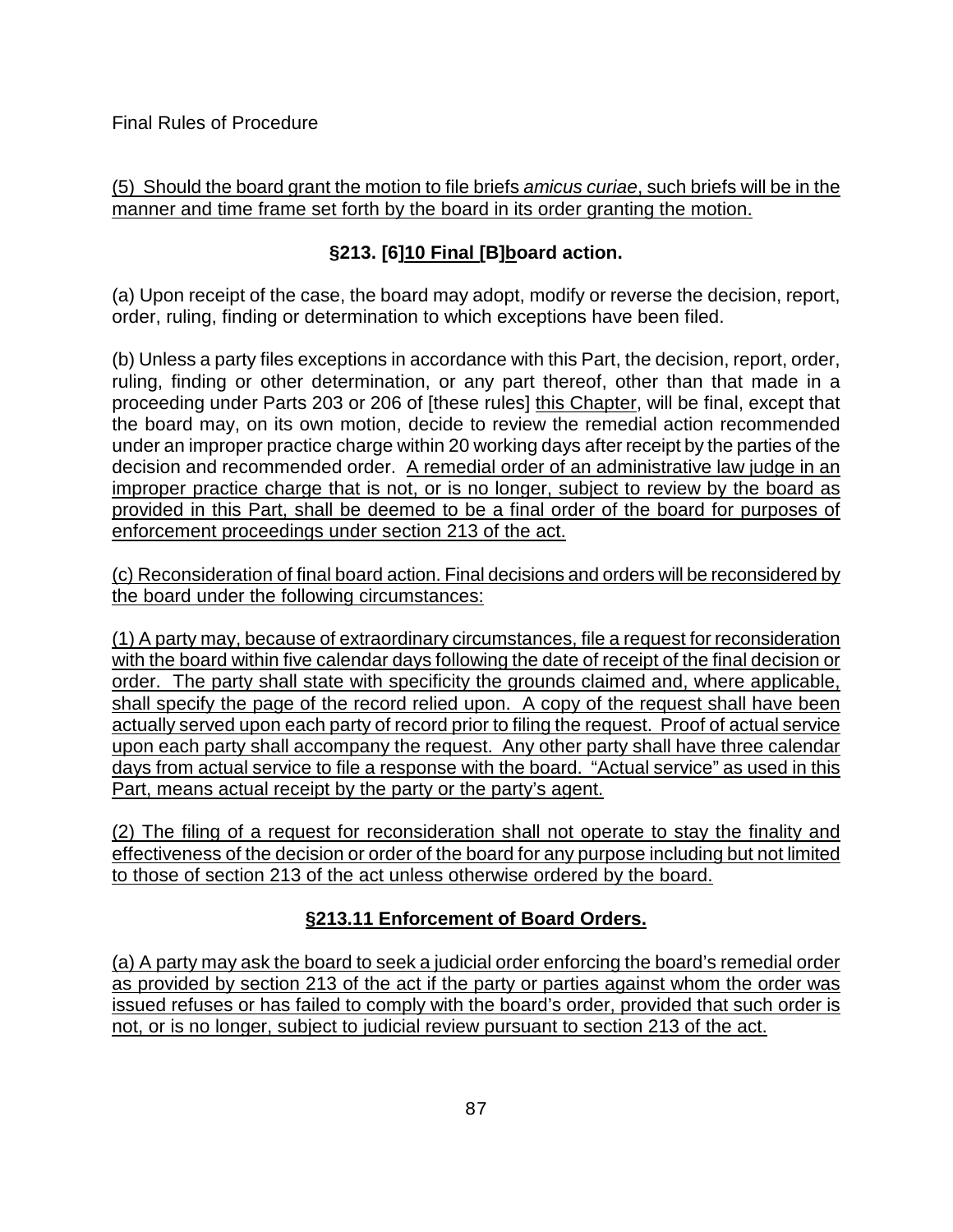(b) *Request for enforcement.* A party seeking enforcement by the board must file with the office of counsel an original and four copies of a written request stating the reason(s) why a judicial order of enforcement is necessary, supported by an original and four copies of affidavits of persons with personal knowledge of the facts set forth therein, attesting to the alleged refusal or failure to comply with the remedial order. Should the chairperson authorize electronic filing of such requests, the filing of a signed paper original consistent with this section and electronic filing and service of a copy shall constitute compliance with the filing and service requirements herein contained. Said request and supporting affidavits shall be accompanied by proof of service on all other parties before the board.

(c) *Response*. Pursuant to a schedule set by the office of counsel, all other parties before the board may file in the same manner as the request was filed with the office of counsel an original and four copies of a written response to the request for enforcement stating why enforcement is not necessary, supported by affidavits of persons with personal knowledge of the facts set forth therein. Said response and supporting affidavits shall be accompanied by proof of service on all other parties before the board.

(d) *Action by the board.* Following review of a request for enforcement and the response, the board, by its office of counsel, will determine whether a petition for a judicial order of enforcement pursuant to section 213 of the act should be commenced.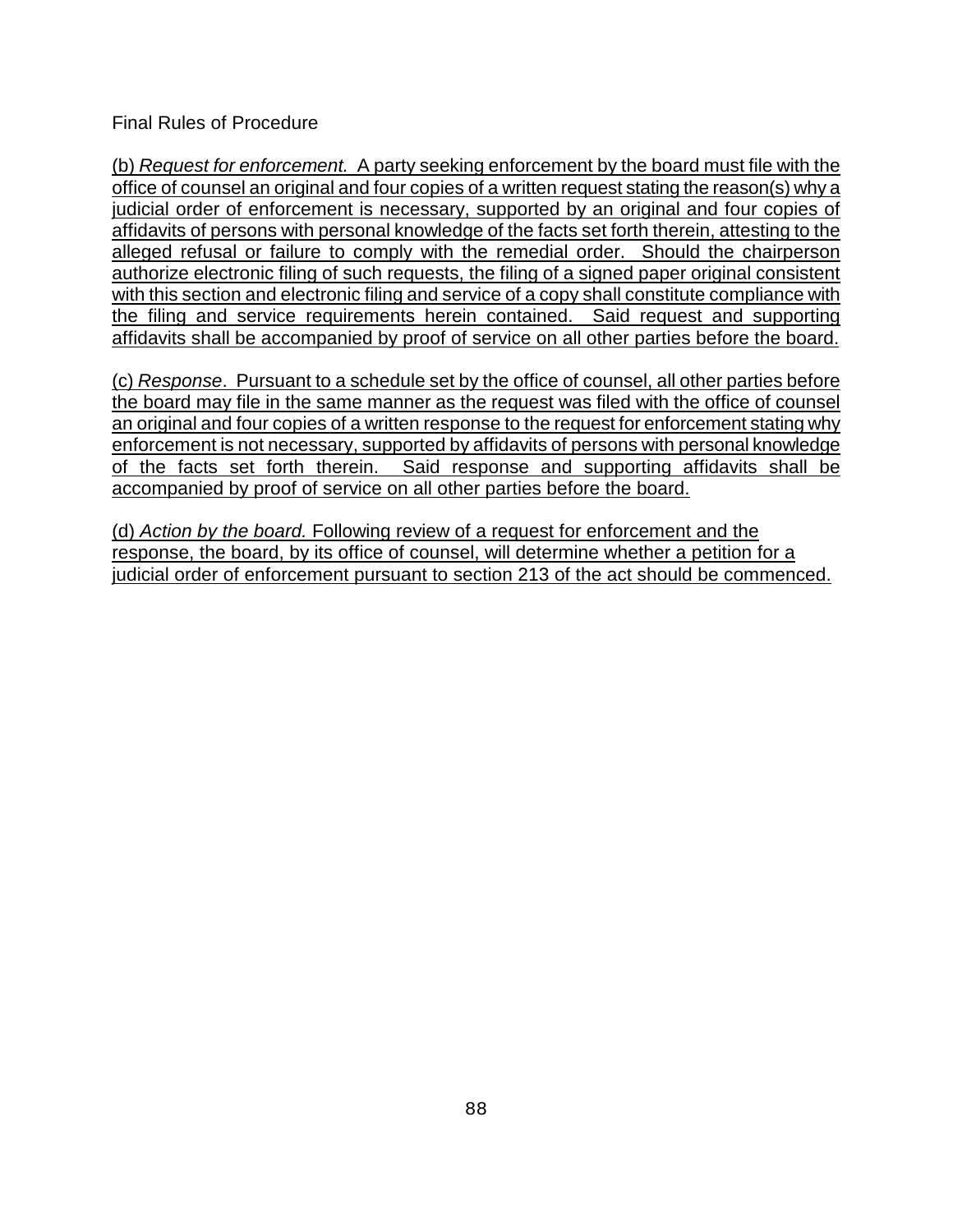# **PART 214**

# **MISCONDUCT BEFORE THE AGENCY**

#### **Sec. 214.1 Misconduct by any person 214.2 Suspension or other sanctions**

# **§ 214.1 Misconduct by any person.**

Misconduct by any person at any stage of a case before the board, an administrative law judge or other person designated by the board to conduct proceedings, may be grounds for summary exclusion by the board, administrative law judge, or other designee before whom the misconduct occurred.

## **§ 214.2 Suspension or other sanctions.**

Misconduct by an attorney or other representative before the agency, including but not limited to misconduct at a hearing, shall be grounds for discipline. Such misconduct, if of an aggravated character, may be grounds for suspension and for prohibiting the attorney or representative from practice before the agency and for other sanctions after due notice and a hearing before the board or its designee. Any order of an administrative law judge imposing discipline under this section will be appealable to the board as part of an appeal of the ultimate disposition of the underlying proceeding pursuant to section 212.4(d) of this Chapter, or, upon a showing of extraordinary circumstances, under § 213.4 of this Chapter.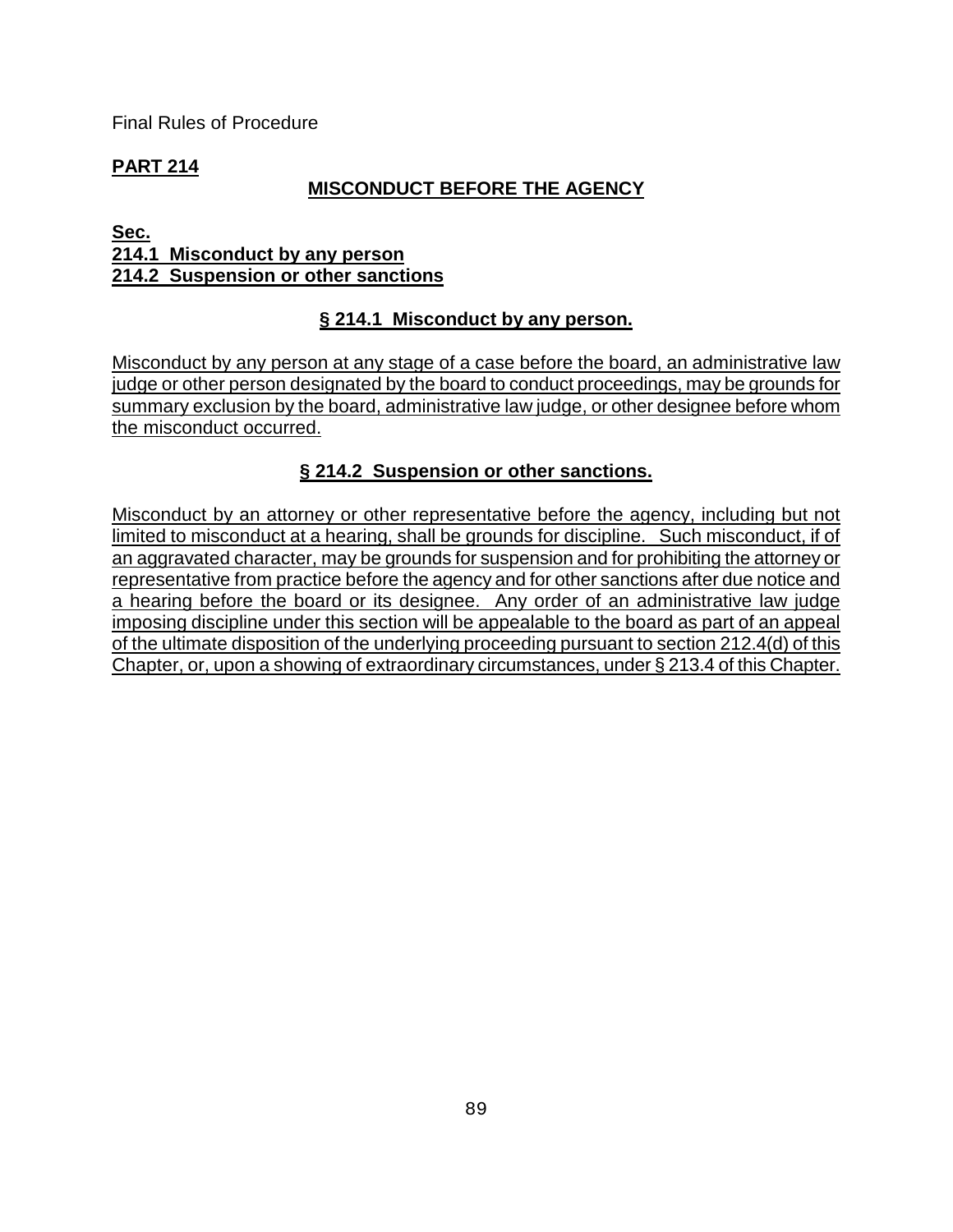#### **PART 21[4]5 ACCUMULATION OF REFERENCE MATERIAL UNDER SECTION 205.5(e) OF THE ACT (Statutory Authority: Civil Service Law, art. 14)**

Sec.<br>21[4]<u>5</u>.1 **21[4]5.1 Filing of contracts by public employers**

- **21[4]5.2 Filing of reports by public employers**
- **21[4]5.3 Filing of rules, regulations, orders and determinations issued by local agencies**

### **§21[4]5.1 Filing of contracts by public employers.**

Every public employer entering into a written [contract] collectively negotiated agreement pursuant to the act shall file a copy of [the contract] such agreement with the board within 15 working days [thereafter] following the execution of such agreement. Electronic submissions of contracts are encouraged.

## **§21[4]5.2 Filing of reports by public employers.**

Every public employer which [grants recognition to] recognizes an employee organization, including every local government that has obtained a determination by the board that its provisions and procedures are substantially equivalent to the provisions and procedures set forth in the act and this Chapter and public employee organizations that are recognized or certified, shall file with the board such reports as the board shall require.

#### **§21[4]5.3 Filing of rules, regulations, orders and determinations issued by local agencies.**

A copy of every rule, regulation, order and determination that has been adopted or issued by a local agency of a government which [has obtained a determination by the board that its provisions and procedures are] the board has determined is substantially equivalent to the provisions and procedures set forth in the act and this Chapter, shall be filed with the board within 15 working days after adoption or issuance.